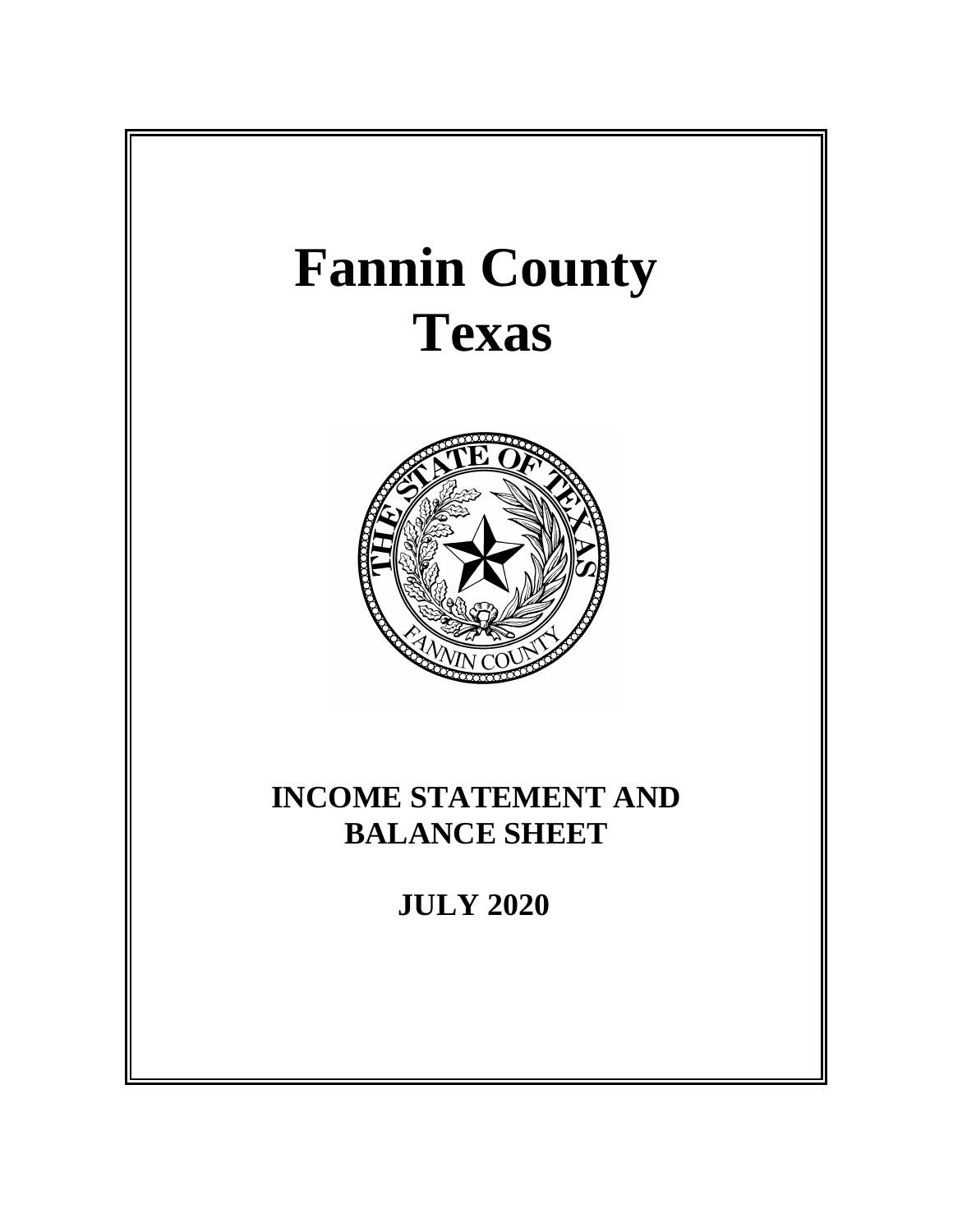| $08 - 04 - 2020$ | INCOME STATEMENT<br>TIME:10:21 AM - FOR MONTH ENDING 7-31-2020                          |                         | PAGE<br>1<br>PREPARER: 0004 |
|------------------|-----------------------------------------------------------------------------------------|-------------------------|-----------------------------|
|                  | FANNIN COUNTY<br>101 E. SAM RAYBURN DRIVE SUITE 303                                     | BONHAM, TEXAS 75418     |                             |
|                  |                                                                                         |                         |                             |
|                  | ***** INCOME ACCOUNTS *****                                                             |                         |                             |
|                  | 10-300-110 UNENCUMBERED FUND BALANCE                                                    | 0.00                    |                             |
|                  |                                                                                         |                         |                             |
|                  | 10-310-110 CURRENT TAXES                                                                | 8,684,293.74            |                             |
|                  | 10-310-120 DELINQUENT TAXES                                                             |                         |                             |
|                  |                                                                                         |                         |                             |
|                  | 10-318-120 PAY N LIEU TAX/GRASSLAND<br>10-318-121 PAY N LIEU TAX/UPPER TRINITY          | 18,618.15<br>11,286.17  |                             |
|                  | 10-318-122 TAX ABATEMENT/APPLICATION                                                    | 17,300.00               |                             |
|                  | 10-318-128 LOCAL FINES AND REIMBURSEMENTS<br>10-318-129 STATE FINES AND REIMBURSEMENTS  | 676.67<br>12,393.76     |                             |
|                  | 10-318-130 COURT COSTS/ARREST FEES                                                      | 155, 311.37             |                             |
|                  | 10-318-132 ATTORNEYS & DOCTORS                                                          | 9,113.09                |                             |
|                  | 10-318-140 TAX ON MIXED DRINKS<br>10-318-160 SALES TAX REVENUES                         | 4,520.29<br>894,268.06  |                             |
|                  |                                                                                         |                         |                             |
|                  | 10-319-420 JAIL PAY PHONE COMMISSION                                                    | 242,063.06              |                             |
|                  | 10-319-429 SCHOLARSHIP FUNDS                                                            | 0.00                    |                             |
|                  | 10-319-551 ANNUAL PAYMENT<br>10-319-552 MONTHLY MONITORING PAYMEN                       | 0.00<br>0.00            |                             |
|                  | 10-319-553 ADMINISTRATIVE FEE                                                           | 0.00                    |                             |
|                  | 10-319-554 REIMB.FOR CONFINEMENT EXP.                                                   | 0.00                    |                             |
|                  |                                                                                         |                         |                             |
|                  | 10-320-200 ALCOHLIC BEVERAGE LICENSE                                                    | 15, 337.76              |                             |
|                  | 10-320-300 SEWAGE PERMITS/INSPECTIONS                                                   | 89,985.56               |                             |
|                  |                                                                                         |                         |                             |
|                  |                                                                                         |                         |                             |
|                  | 10-321-200 COMMISSIONS ON CAR REGIST                                                    | 74,436.15               |                             |
|                  | 10-321-250 COMMISSION ON CAR TITLES<br>10-321-251 COMM.ON SALES TAX COLLECTIONS         | 32,575.00<br>219,824.20 |                             |
|                  | 10-321-252 TOLL COLLECTIONS                                                             | 1,209.00                |                             |
|                  | 10-321-901 TAX CERTIFICATES                                                             | 7,206.49                |                             |
|                  |                                                                                         |                         |                             |
|                  | 10-330-201 FEMA 2018 DR-4416                                                            | 3, 119. 14              |                             |
|                  | 10-330-396 RIFLE RESISTANT BODY ARMOR 3439801<br>10-330-403 TEAM REDEVELOPMENT TRAINING | 0.00<br>0.00            |                             |
|                  | 10-330-437 INDIGENT DEFENSE GRANT                                                       | 28,955.50               |                             |
|                  | 10-330-559 TEXAS VINE PROGRAM                                                           | 13,964.16               |                             |
|                  | 10-330-565 TCOG 911 DISPATCH FURNISHINGS                                                | 45,362.25               |                             |
|                  |                                                                                         |                         |                             |
|                  | 10-340-135 FAMILY PROTECTION FEE<br>10-340-400 COUNTY JUDGE FEES                        | 1,877.16<br>678.02      |                             |
|                  | 10-340-403 COUNTY CLERK FEES                                                            | 202,926.98              |                             |
|                  | 10-340-450 DISTRICT CLERK FEES<br>10-340-455 J. P. #1 FEES                              | 53,616.51<br>14,038.33  |                             |
|                  | 10-340-456 J. P. #2 FEES                                                                | 2,349.40                |                             |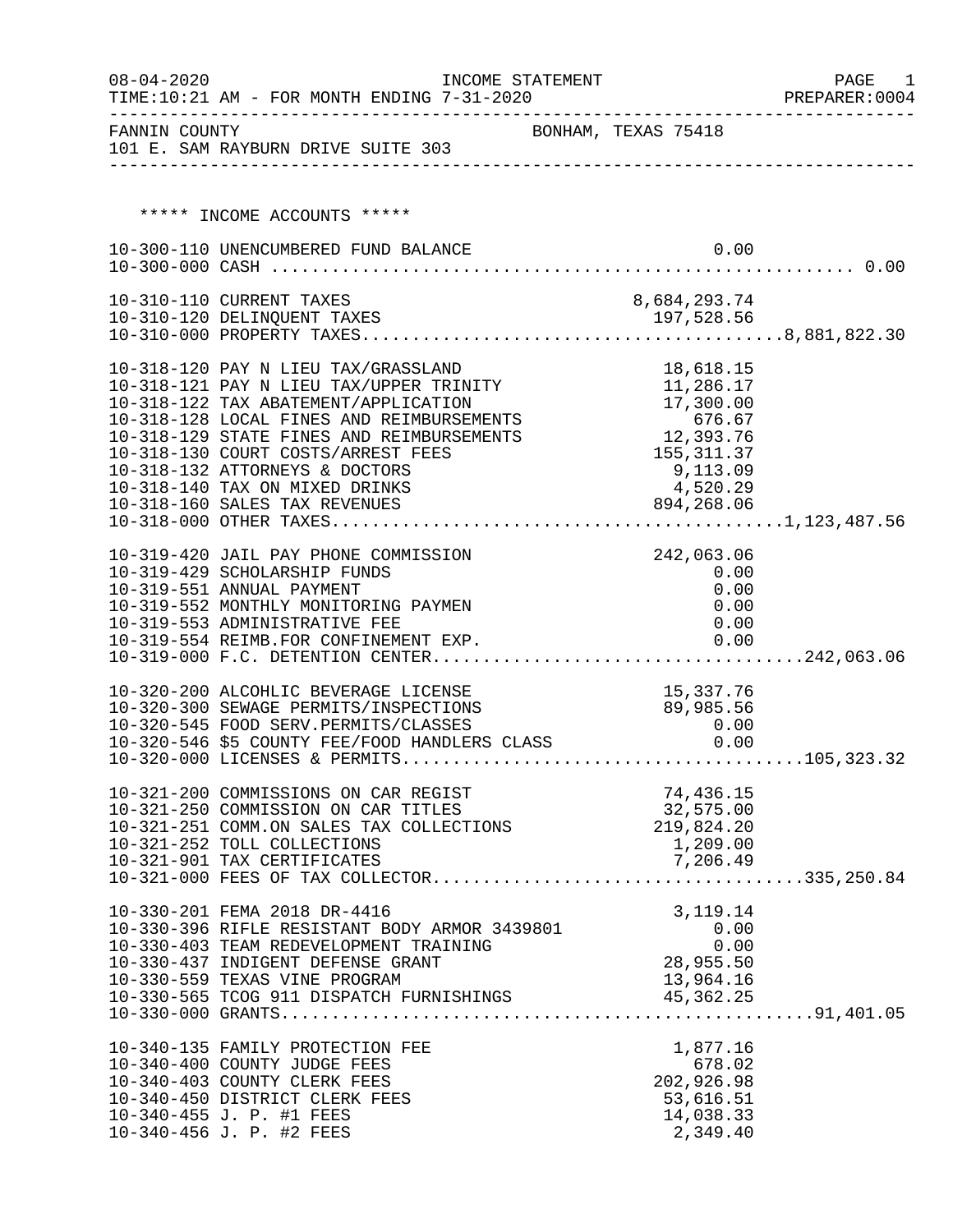| $08 - 04 - 2020$ |                                                                                                                                                                                                                                                                                                                                                                                                                                                                                                                                                                                                                                                                                                                                                                                                                                                                                                       |                     |          |                                                                                                                                                                                                                                         |                      | PAGE<br>2<br>PREPARER: 0004 |
|------------------|-------------------------------------------------------------------------------------------------------------------------------------------------------------------------------------------------------------------------------------------------------------------------------------------------------------------------------------------------------------------------------------------------------------------------------------------------------------------------------------------------------------------------------------------------------------------------------------------------------------------------------------------------------------------------------------------------------------------------------------------------------------------------------------------------------------------------------------------------------------------------------------------------------|---------------------|----------|-----------------------------------------------------------------------------------------------------------------------------------------------------------------------------------------------------------------------------------------|----------------------|-----------------------------|
| FANNIN COUNTY    | 101 E. SAM RAYBURN DRIVE SUITE 303                                                                                                                                                                                                                                                                                                                                                                                                                                                                                                                                                                                                                                                                                                                                                                                                                                                                    | BONHAM, TEXAS 75418 |          |                                                                                                                                                                                                                                         |                      |                             |
|                  | 10-340-457 J. P. #3 FEES<br>10-340-475 DISTRICT ATTORNEY FEES                                                                                                                                                                                                                                                                                                                                                                                                                                                                                                                                                                                                                                                                                                                                                                                                                                         |                     | 4,606.14 | 3, 163. 17                                                                                                                                                                                                                              |                      |                             |
|                  | 10-350-455 J. P. #1 FINES                                                                                                                                                                                                                                                                                                                                                                                                                                                                                                                                                                                                                                                                                                                                                                                                                                                                             | 2,977.69            |          |                                                                                                                                                                                                                                         |                      |                             |
|                  |                                                                                                                                                                                                                                                                                                                                                                                                                                                                                                                                                                                                                                                                                                                                                                                                                                                                                                       |                     |          |                                                                                                                                                                                                                                         |                      |                             |
|                  | 10-360-110 INTEREST EARNINGS BUSINESS MONEY FU<br>10-360-000 INTEREST EARNINGS BUSINESS MONEY FU<br>10-360-000 INTEREST EARNINGS                                                                                                                                                                                                                                                                                                                                                                                                                                                                                                                                                                                                                                                                                                                                                                      |                     |          |                                                                                                                                                                                                                                         |                      |                             |
|                  | 10-364-162 SALE OF ASSETS LAND/BUILDING<br>10-364-163 SALE OF EQUIPMENT 20,605.79<br>10-364-000 SALE OF ASSETS LAND/BUILDING20,605.79                                                                                                                                                                                                                                                                                                                                                                                                                                                                                                                                                                                                                                                                                                                                                                 |                     |          |                                                                                                                                                                                                                                         |                      |                             |
|                  | 10-370-100 KFYN-RADIO TOWER RENT<br>10-370-112 TOBACCO SETTLEMENT<br>10-370-115 RENT- VERIZON TOWER<br>10-370-120 CONTRIBUTION IHC TRUST<br>10-370-125 IHC STATE REIMBURSEMENT<br>10-370-130 REFUNDS & MISCELLANEOUS<br>10-370-131 AUTOMOBILE INSURANCE LOSS PAYMENTS<br>10-370-132 PROPERTY INSURANCE LOSS PAYMENTS<br>10-370-135 HEALTH INS. SURPLUS DISTRIBUTION<br>10-370-139 STATE JUROR REIMB.FEE<br>10-370-143 D.A.SALARY REIMB.<br>10-370-144 CO. JUDGE COURT FEES SALARY REIMB.<br>10-370-147 UTILITIES REIMBURSEMENT<br>10-370-151 ASST. DA LONGEVITY PAY<br>10-370-152 HB 9 D.A. SUPPLEMENTAL FUNDS<br>10-370-162 COURT REPORTER SERVICE FEE<br>10-370-163 ADM.OF COURT JUSTICE 10% SB 1417<br>10-370-164 TIME PAYMENT FEE 40% SB 1417<br>10-370-166 JUDICIAL SUPP.FEE(60 CENTS)<br>10-370-167 JUROR REIMB.FEE<br>10-370-408 COUNTY WELLNESS PROGRAM<br>10-370-410 CO CT AT LAW SUPPLEMENT |                     |          | 2,200.00<br>19,703.58<br>10,646.10<br>13,352.00<br>3,648.66<br>43,000.00<br>18,365.57<br>16,923.22<br>7,616.00<br>18, 333. 33<br>12,976.44<br>3,840.00<br>6,519.87<br>578.02<br>2,312.15<br>415.11<br>2,517.97<br>1,260.00<br>63,000.00 | 0.00<br>0.00<br>0.00 |                             |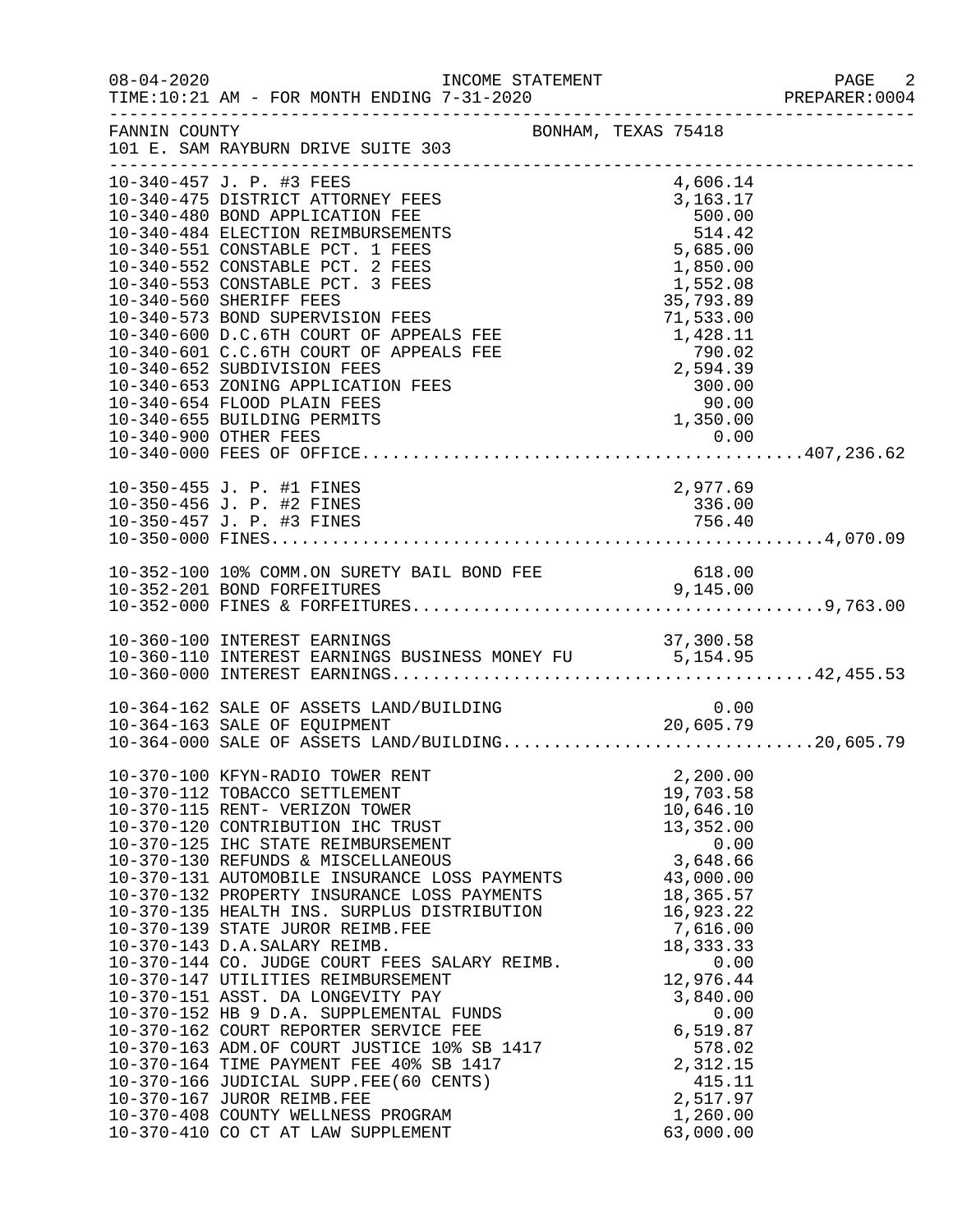| $08 - 04 - 2020$ | INCOME STATEMENT                                                                                                                                                                                                                                                                                                              |                     |                                                                           | PAGE 3<br>PREPARER:0004 |
|------------------|-------------------------------------------------------------------------------------------------------------------------------------------------------------------------------------------------------------------------------------------------------------------------------------------------------------------------------|---------------------|---------------------------------------------------------------------------|-------------------------|
| FANNIN COUNTY    | 101 E. SAM RAYBURN DRIVE SUITE 303                                                                                                                                                                                                                                                                                            | BONHAM, TEXAS 75418 |                                                                           |                         |
|                  | 10-370-432 PROCEEDS OF SALE OF LIVESTOCK<br>10-370-450 DIST. CLK. PASSPORT PHOTO<br>10-370-453 REIMB.CEC ODYSSEY SAAS<br>10-370-509 CANDY MACHINE COMMISSION<br>10-370-510 DR. PEPPER COMMISSION<br>10-370-553 DONATION CONST.3 RADIO EQUIP.<br>10-370-562 STATE REIMB.OFFENDER TRANSPORT<br>10-370-565 COCA-COLA COMMISSIONS |                     | 0.00<br>510.00<br>16, 194. 75<br>0.00<br>0.00<br>0.00<br>6,604.00<br>0.00 |                         |
|                  | 11-300-111 BEGINNING CASH BALANCE                                                                                                                                                                                                                                                                                             |                     | 0.00                                                                      |                         |
|                  | 11-340-600 COUNTY CLERK FEES<br>11-340-650 DISTRICT CLERK FEES                                                                                                                                                                                                                                                                |                     | 12,601.58<br>2,315.76                                                     |                         |
|                  | 11-360-100 INTEREST EARNINGS                                                                                                                                                                                                                                                                                                  |                     | 215.26                                                                    |                         |
|                  | 12-300-112 BEGINNING CASH BALANCE                                                                                                                                                                                                                                                                                             |                     | 0.00                                                                      |                         |
|                  | 12-360-100 INTEREST EARNINGS                                                                                                                                                                                                                                                                                                  |                     | 6.05                                                                      |                         |
|                  |                                                                                                                                                                                                                                                                                                                               |                     |                                                                           |                         |
|                  | 13-300-113 BEGINNING CASH BALANCE                                                                                                                                                                                                                                                                                             |                     | 0.00                                                                      |                         |
|                  | 13-345-113 SURETY BAIL BOND FEE                                                                                                                                                                                                                                                                                               |                     | 6, 555.00                                                                 |                         |
|                  | 13-370-130 REFUNDS & MISCELLANEOUS<br>13-370-132 TEMPORARY BOND SECURITY                                                                                                                                                                                                                                                      |                     | 0.00<br>0.00                                                              |                         |
|                  | 14-300-114 BEGINNING CASH                                                                                                                                                                                                                                                                                                     |                     | 0.00                                                                      |                         |
|                  | 14-370-455 JP1 SECURITY FEE<br>14-370-456 JP2 SECURITY FEE<br>14-370-457 JP3 SECURITY FEE                                                                                                                                                                                                                                     |                     | 577.06<br>64.32<br>151.90                                                 |                         |
|                  | 16-300-116 BEGINNING CASH BALANCE                                                                                                                                                                                                                                                                                             |                     | 0.00                                                                      |                         |
|                  | 16-370-149 CO. JUDGE EXCESS SUPP.                                                                                                                                                                                                                                                                                             |                     | 0.00                                                                      |                         |
|                  | 17-300-117 BEGINNING CASH BALANCE                                                                                                                                                                                                                                                                                             |                     | 0.00                                                                      |                         |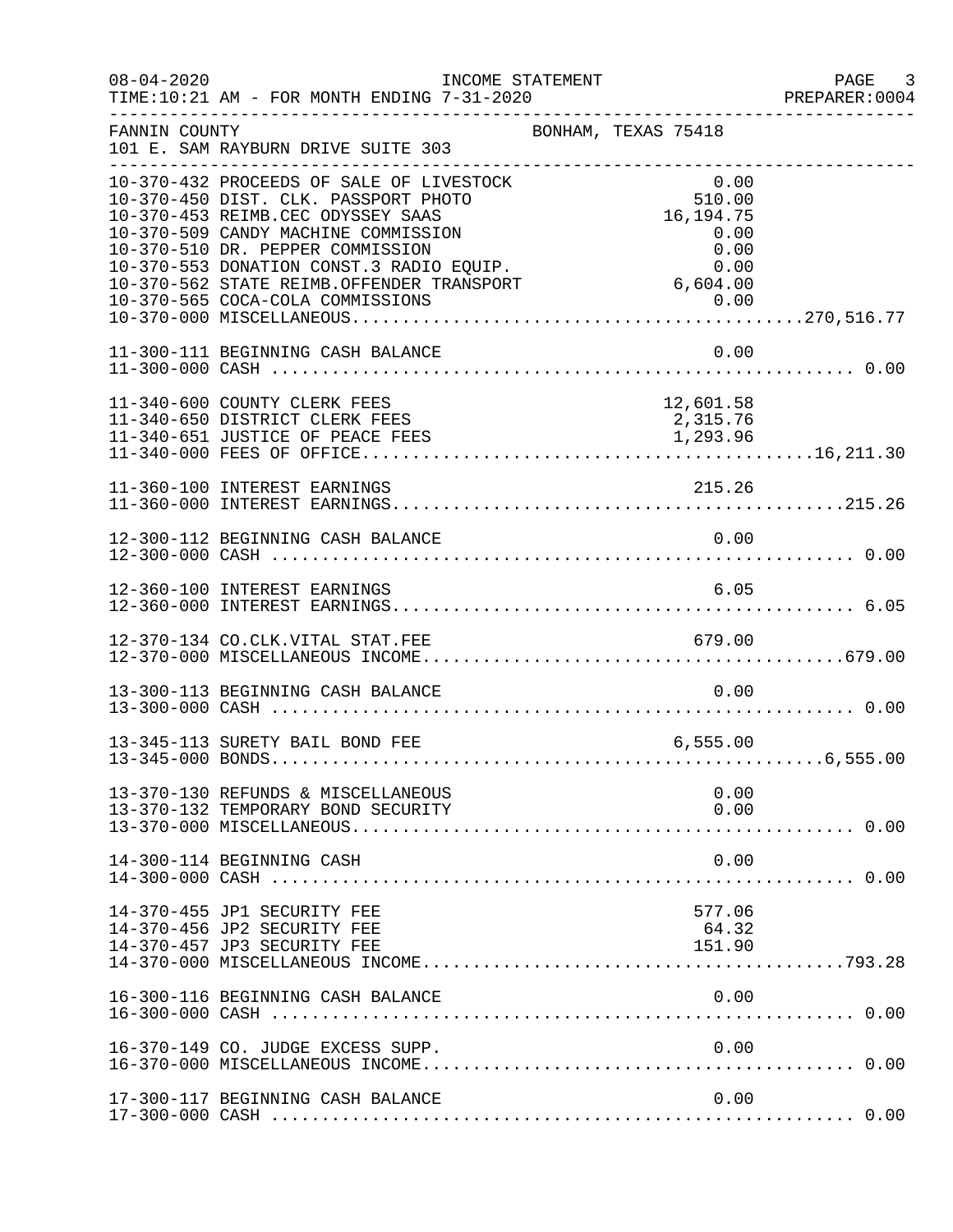| $08 - 04 - 2020$ | TIME:10:21 AM - FOR MONTH ENDING 7-31-2020<br>PREPARER:000 PREPARER:000 PREPARER:000                                                                                        | INCOME STATEMENT                  | PAGE 4<br>PREPARER: 0004 |
|------------------|-----------------------------------------------------------------------------------------------------------------------------------------------------------------------------|-----------------------------------|--------------------------|
| FANNIN COUNTY    | 101 E. SAM RAYBURN DRIVE SUITE 303                                                                                                                                          | BONHAM, TEXAS 75418               |                          |
|                  | 17-340-131 PROBATE JUDGES EDUCATION                                                                                                                                         | 545.02                            |                          |
|                  | 17-370-130 REFUNDS & MISCELLANEOUS                                                                                                                                          | 0.00                              |                          |
|                  | 18-300-118 BEGINNING CASH BALANCE                                                                                                                                           | 0.00                              |                          |
|                  | 18-360-100 INTEREST EARNINGS                                                                                                                                                | 98.87                             |                          |
|                  | 18-370-130 REFUNDS & MISCELLANEOUS<br>18-370-131 SUBSCRIPTION/IMAGES FEES<br>18-370-131 SUBSCRIPTION/IMAGES FEES 6,701.00<br>18-370-133 CO.CLERK PRESERVE REC FEE 65,258.55 | 0.00<br>0.00<br>6,701.00          |                          |
|                  | 19-300-119 BEGINNING CASH BALANCE                                                                                                                                           | 0.00                              |                          |
|                  | 19-360-100 INTEREST EARNINGS                                                                                                                                                | 19.60                             |                          |
|                  | 19-370-136 DIST.CLK.PRES.REC.FEE                                                                                                                                            | 2,544.14                          |                          |
|                  | 20-300-120 BEGINNING CASH BALANCE                                                                                                                                           | 0.00                              |                          |
|                  | 20-360-100 INTEREST EARNINGS                                                                                                                                                | 111.13                            |                          |
|                  | 20-370-135 CO.OFFICE REC.MNGMT.FEE                                                                                                                                          | 6,790.07                          |                          |
|                  | 21-300-121 BEGINNING CASH BALANCE                                                                                                                                           | 0.00                              |                          |
|                  | 21-310-110 CURRENT TAXES                                                                                                                                                    | 549,266.73                        |                          |
|                  | 21-318-120 PAY N LIEU TAX/GRASSLAND<br>21-318-121 PAY N LIEU TAX/UPPER TRINITY                                                                                              | 1,048.11<br>$684.73$<br>51,404.88 |                          |
|                  | 21-321-200 CAR REGISTRATION/SALES TAX<br>21-321-300 COUNTY'S ADDITIONAL \$10                                                                                                | 73,426.50<br>53, 422.19           |                          |
|                  | 21-330-200 FEMA GRANT                                                                                                                                                       |                                   |                          |
|                  | 21-350-403 COUNTY CLERK FINES<br>21-350-450 DISTRICT CLERK FINES<br>21-350-455 J. P. #1 FINES                                                                               | 5,215.16<br>5,859.56<br>3,778.92  |                          |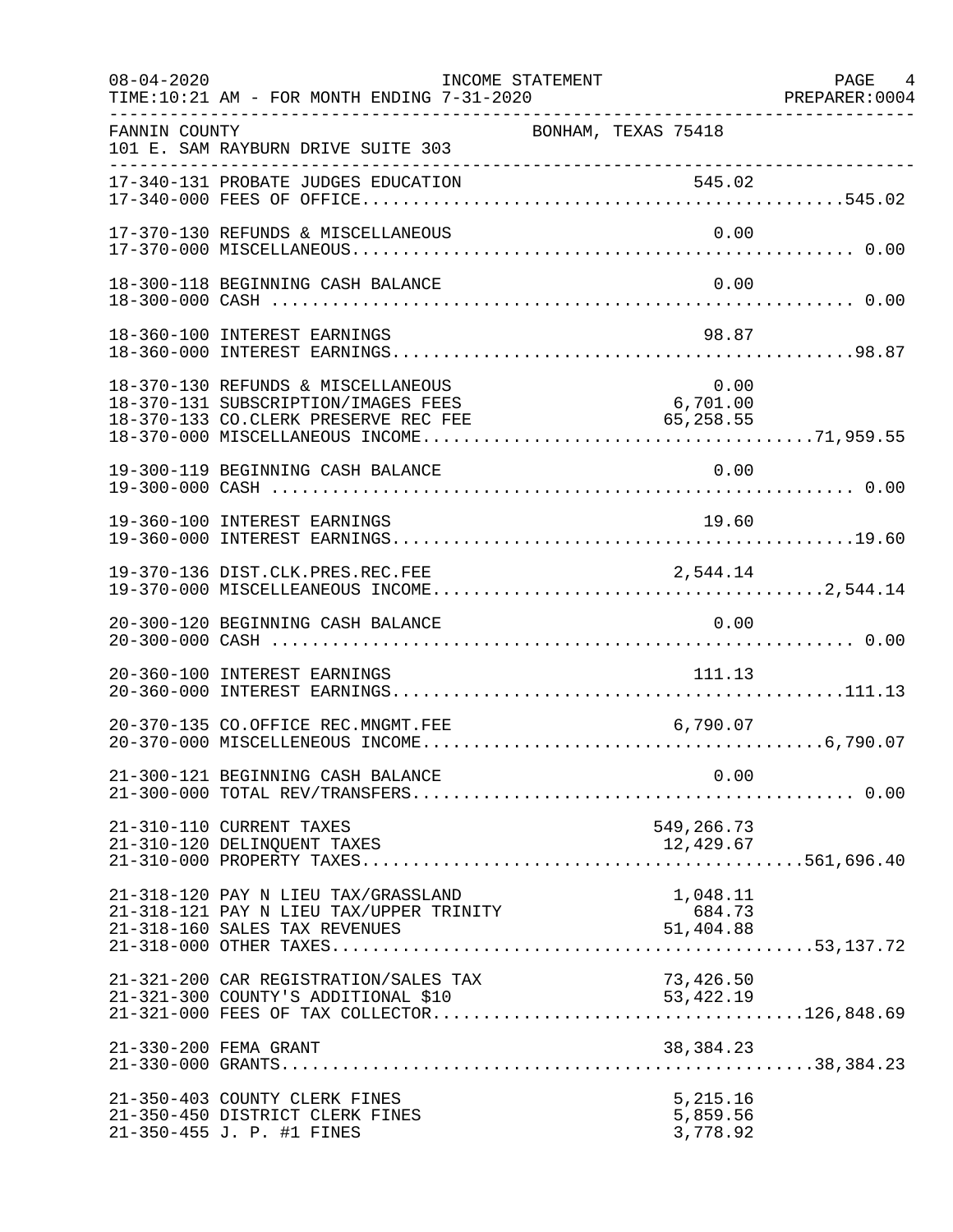| $08 - 04 - 2020$ | INCOME STATEMENT<br>TIME:10:21 AM - FOR MONTH ENDING 7-31-2020                                                                                                                                                            | PREPARER<br>---------------------------------                | PAGE<br>5<br>PREPARER: 0004 |
|------------------|---------------------------------------------------------------------------------------------------------------------------------------------------------------------------------------------------------------------------|--------------------------------------------------------------|-----------------------------|
| FANNIN COUNTY    | 101 E. SAM RAYBURN DRIVE SUITE 303                                                                                                                                                                                        | BONHAM, TEXAS 75418                                          |                             |
|                  | 21-350-456 J. P. #2 FINES<br>21-350-457 J. P. #3 FINES                                                                                                                                                                    | 2,486.08<br>1,553.88                                         |                             |
|                  | 21-360-100 INTEREST EARNINGS                                                                                                                                                                                              | 708.06                                                       |                             |
|                  | 21-364-162 LAND/BUILDING<br>21-364-163 SALE OF EQUIPMENT                                                                                                                                                                  | 0.00<br>0.00                                                 |                             |
|                  | 21-370-100 PROPERTY LEASE<br>21-370-120 STATE LATERAL ROAD<br>21-370-125 TDT. WEIGHT FEES<br>21-370-130 REFUNDS & MISCELLANEOUS<br>21-370-140 PROCEEDS OF LOAN                                                            | 8,459.87<br>21,362.50<br>562.90<br>0.00                      |                             |
|                  | 22-300-122 BEGINNING CASH BALANCE                                                                                                                                                                                         | 0.00                                                         |                             |
|                  | 22-310-110 CURRENT TAXES<br>22-310-120 DELINQUENT TAXES                                                                                                                                                                   | 639,822.91<br>14,479.00                                      |                             |
|                  | 22-318-120 PAY N LIEU TAX/GRASSLAND<br>22-318-121 PAY N LIEU TAX/UPPER TRINITY<br>22-318-160 SALES TAX REVENUES                                                                                                           | 1,220.91<br>797.62<br>59,879.29                              |                             |
|                  | 22-321-200 CAR REGISTRATION/SALES TAX<br>22-321-300 COUNTY'S ADDITIONAL \$10                                                                                                                                              | 85,532.18<br>62, 229.64                                      |                             |
|                  | 22-330-200 FEMA GRANT                                                                                                                                                                                                     | 0.00                                                         |                             |
|                  | 22-350-403 COUNTY CLERK FINES<br>22-350-450 DISTRICT CLERK FINES<br>22-350-455 J. P. #1 FINES<br>22-350-456 J. P. #2 FINES<br>22-350-457 J. P. #3 FINES                                                                   | 6,074.96<br>6,825.63<br>4,401.94<br>2,895.93<br>1,810.06     |                             |
|                  | 22-360-100 INTEREST EARNINGS                                                                                                                                                                                              | 3,403.83                                                     |                             |
|                  | 22-364-163 SALE OF EQUIPMENT                                                                                                                                                                                              | 0.00                                                         |                             |
|                  | 22-370-120 STATE LATERAL ROAD<br>22-370-125 TDT WEIGHT FEES<br>22-370-130 REFUNDS & MISCELLANEOUS<br>22-370-131 AUTOMOBILE INSURANCE LOSS PAYMENT<br>22-370-140 PROCEEDS OF LOAN<br>22-370-145 REIMBURSEMENT OF MATERIALS | 9,854.63<br>24,884.48<br>696.96<br>0.00<br>0.00<br>14,524.20 |                             |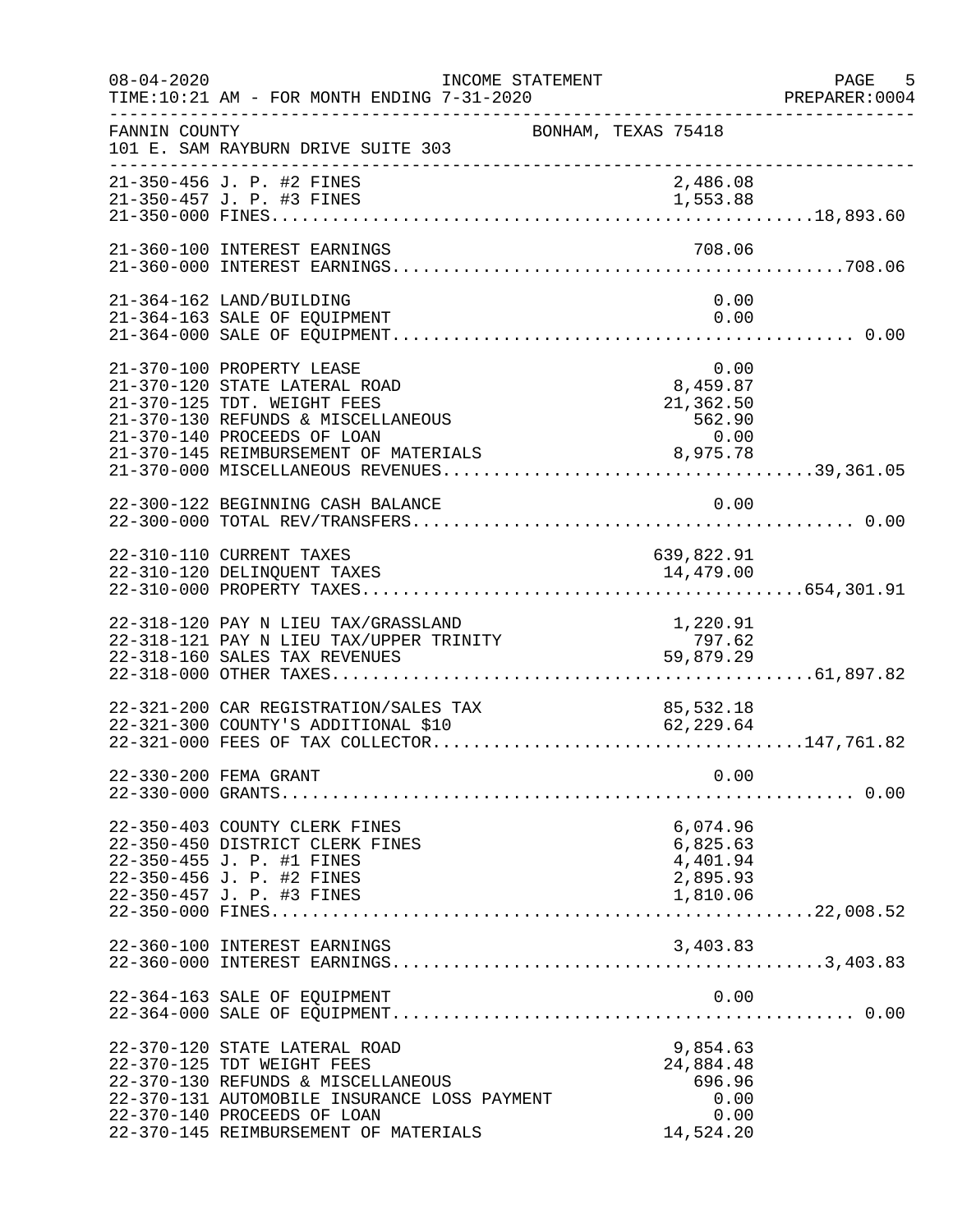| $08 - 04 - 2020$ | INCOME STATEMENT<br>TIME:10:21 AM - FOR MONTH ENDING 7-31-2020                                                                                                                                       | PREPARER<br>--------------------------------                      | PAGE 6<br>PREPARER:0004 |
|------------------|------------------------------------------------------------------------------------------------------------------------------------------------------------------------------------------------------|-------------------------------------------------------------------|-------------------------|
| FANNIN COUNTY    | 101 E. SAM RAYBURN DRIVE SUITE 303                                                                                                                                                                   | BONHAM, TEXAS 75418                                               |                         |
|                  | 22-370-150 TRENTON HIGH MEADOWS SUBDIVISION 2,800.00                                                                                                                                                 |                                                                   |                         |
|                  | 23-300-123 BEGINNING CASH BALANCE                                                                                                                                                                    | 0.00                                                              |                         |
|                  | 23-310-110 CURRENT TAXES                                                                                                                                                                             | 959,734.37                                                        |                         |
|                  | 23-318-120 PAY N LIEU TAX/GRASSLAND<br>23-318-120 PAY N LIEU TAX/GRASSLAND<br>23-318-121 PAY N LIEU TAX/UPPER TRINITY<br>23-318-160 SALES TAX REVENUES                                               | 1,831.36<br>$1,196.44$<br>$89,818$ and                            |                         |
|                  | 23-321-200 CAR REGISTRATION/SALES TAX<br>23-321-300 COUNTY'S ADDITIONAL \$10                                                                                                                         | 128,298.22<br>93, 344.44                                          |                         |
|                  | 23-330-200 FEMA GRANT                                                                                                                                                                                | 30,583.64                                                         |                         |
|                  | 23-350-403 COUNTY CLERK FINES<br>23-350-450 DISTRICT CLERK FINES<br>23-350-455 J. P. #1 FINES<br>23-350-456 J. P. #2 FINES<br>23-350-457 J. P. #3 FINES                                              | 9,112.46<br>10,238.43<br>6,602.88<br>4,343.92<br>2,715.08         |                         |
|                  | 23-360-100 INTEREST EARNINGS                                                                                                                                                                         | 4,408.41                                                          |                         |
|                  | 23-364-162 LAND/BUILDING<br>23-364-163 SALE OF EQUIPMENT                                                                                                                                             | 0.00<br>76,954.64                                                 |                         |
|                  | 23-370-120 STATE LATERAL ROAD<br>23-370-125 TDT WEIGHT FEES<br>23-370-130 REFUNDS & MISCELLANEOUS<br>23-370-139 RESTITUTION<br>23-370-140 PROCEEDS OF LOANS<br>23-370-145 REIMBURSEMENT OF MATERIALS | 14,781.95<br>37, 326. 72<br>3,015.65<br>0.00<br>0.00<br>16,303.49 |                         |
|                  | 24-300-124 BEGINNING CASH BALANCE<br>24-300-999 TOTAL TRANSFERS                                                                                                                                      | 0.00                                                              | 0.00                    |
|                  | 24-310-110 CURRENT TAXES                                                                                                                                                                             | 546,302.06                                                        |                         |
|                  | 24-318-120 PAY N LIEU TAX/GRASSLAND<br>24-318-121 PAY N LIEU TAX/UPPER TRINITY<br>24-318-160 SALES TAX REVENUES                                                                                      | 1,042.45<br>681.04<br>51,126.93                                   |                         |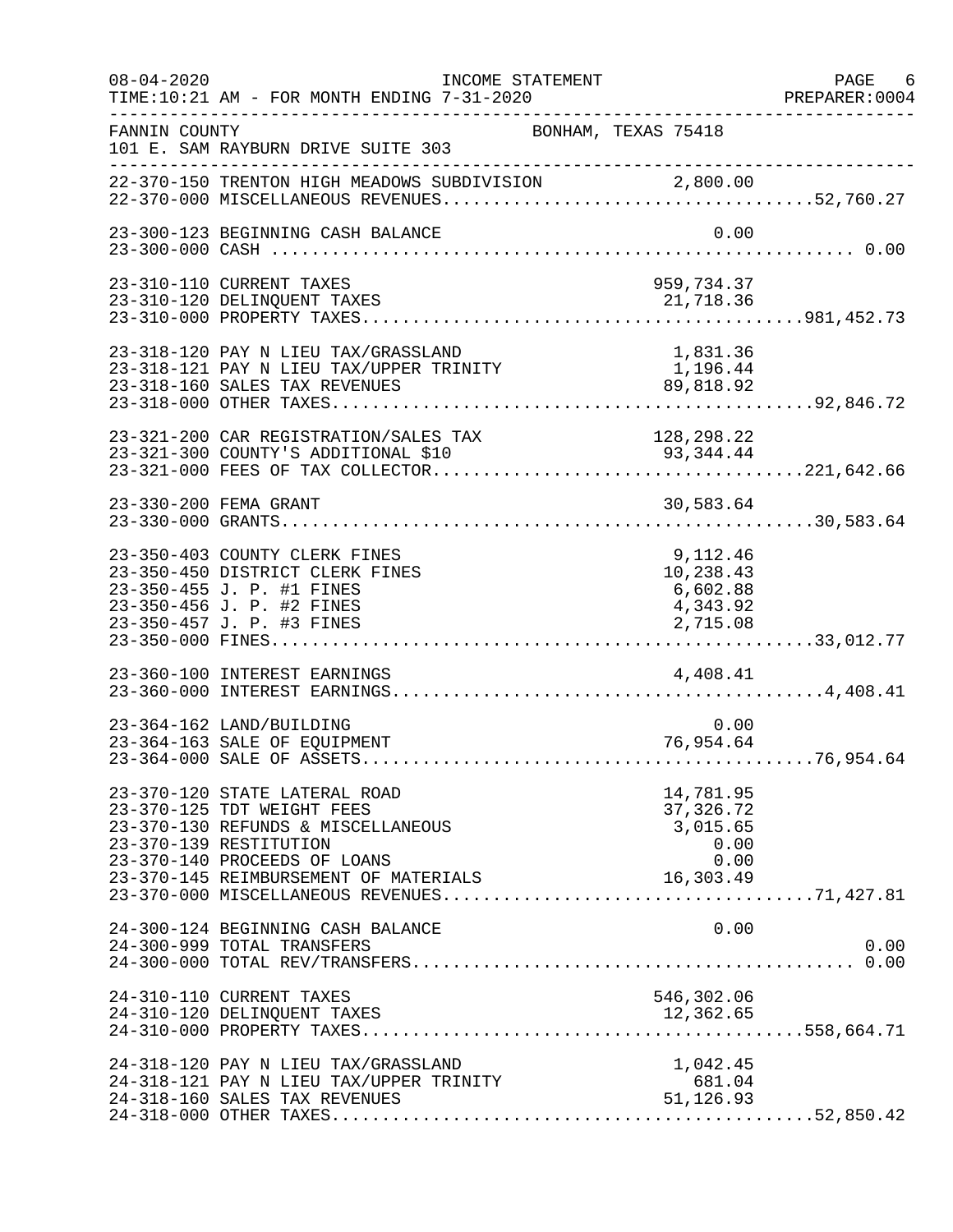| $08 - 04 - 2020$     | TIME:10:21 AM - FOR MONTH ENDING 7-31-2020                                                                                                                                                                                                          | INCOME STATEMENT |                                                                              | PAGE 7<br>PREPARER:0004 |
|----------------------|-----------------------------------------------------------------------------------------------------------------------------------------------------------------------------------------------------------------------------------------------------|------------------|------------------------------------------------------------------------------|-------------------------|
| FANNIN COUNTY        | 101 E. SAM RAYBURN DRIVE SUITE 303<br>_______________________                                                                                                                                                                                       |                  | BONHAM, TEXAS 75418                                                          |                         |
|                      | 24-321-200 CAR REGISTRATION/SALES TAX                                                                                                                                                                                                               |                  |                                                                              |                         |
|                      | 24-330-200 FEMA GRANT                                                                                                                                                                                                                               |                  | 54,433.72                                                                    |                         |
|                      | 24-350-403 COUNTY CLERK FINES<br>24-350-450 DISTRICT CLERK FINES<br>24-350-455 J. P. #1 FINES<br>24-350-456 J. P. #2 FINES<br>24-350-457 J. P. #3 FINES                                                                                             |                  | 5,187.03<br>5,827.97<br>3,758.52<br>2,472.67<br>1,545.51                     |                         |
|                      | 24-360-100 INTEREST EARNING                                                                                                                                                                                                                         |                  |                                                                              |                         |
|                      | 24-364-162 LAND/BUILDING<br>24-364-163 SALE OF EQUIPMENT                                                                                                                                                                                            |                  | 0.00                                                                         | 0.00                    |
|                      | 24-370-120 STATE LATERAL ROAD<br>24-370-125 TDT WEIGHT FEES<br>24-370-130 REFUNDS & MISCELLANEOUS<br>24-370-138 SALE OF SCRAP IRON<br>24-370-140 PROCEEDS OF LOAN<br>24-370-145 REIMBURSEMENT OF MATERIALS<br>24-370-146 SALE OF RECYCLED MATERIALS |                  | 8, 414.22<br>21, 247. 21<br>633.60<br>866.45<br>$0.00$<br>5,651.23<br>753.36 |                         |
|                      | 25-300-125 BEGINNING CASH BALANCE                                                                                                                                                                                                                   |                  |                                                                              | 0.00                    |
| 25-370-625 DONATIONS | 25-370-138 SALE OF SCRAP IRON                                                                                                                                                                                                                       |                  |                                                                              | 0.00<br>0.00            |
|                      | 26-300-126 BEGINNING CASH BALANCE                                                                                                                                                                                                                   |                  |                                                                              | 0.00                    |
|                      | 26-360-100 INTEREST EARNINGS                                                                                                                                                                                                                        |                  | 90.98                                                                        |                         |
|                      | 26-370-455 J.P.#1 TECHNOLOGY FEES                                                                                                                                                                                                                   |                  | 1,264.78                                                                     |                         |
|                      | 27-300-127 BEGINNING CASH BALANCE                                                                                                                                                                                                                   |                  |                                                                              | 0.00                    |
|                      | 27-360-100 INTEREST EARNINGS                                                                                                                                                                                                                        |                  | 17.38                                                                        |                         |
|                      | 27-370-456 J.P.#2 TECHNOLOGY FEES                                                                                                                                                                                                                   |                  | 257.28                                                                       |                         |
|                      | 28-300-128 BEGINNING CASH                                                                                                                                                                                                                           |                  |                                                                              | 0.00                    |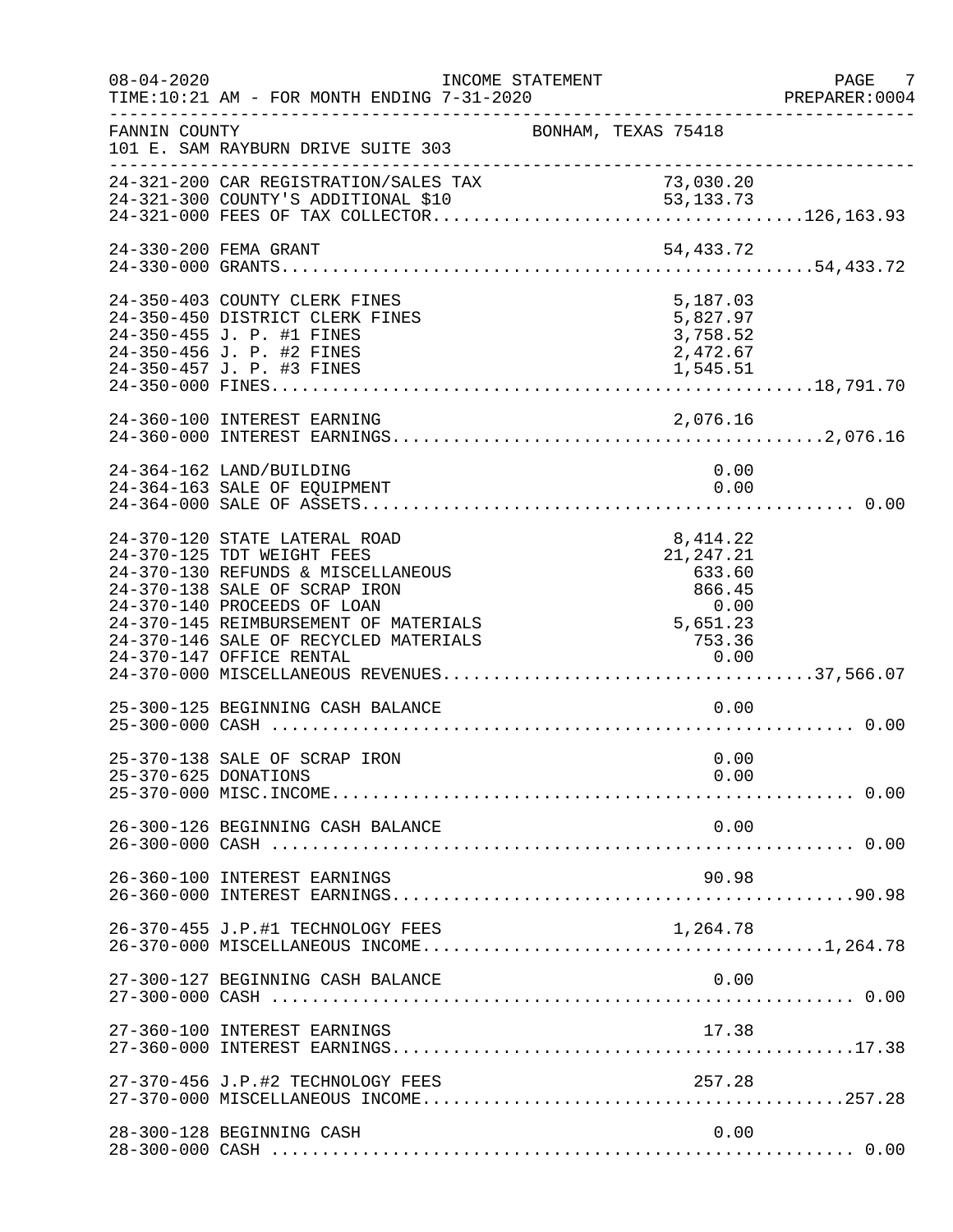| $08 - 04 - 2020$ | TIME:10:21 AM - FOR MONTH ENDING 7-31-2020                                                                                          | INCOME STATEMENT    |              | PAGE 8<br>PREPARER: 0004 |
|------------------|-------------------------------------------------------------------------------------------------------------------------------------|---------------------|--------------|--------------------------|
| FANNIN COUNTY    | 101 E. SAM RAYBURN DRIVE SUITE 303                                                                                                  | BONHAM, TEXAS 75418 |              |                          |
|                  | 28-360-100 INTEREST EARNINGS                                                                                                        |                     | 10.76        |                          |
|                  | 28-370-456 J.P.#3 TECHNOLOGY FEES                                                                                                   |                     | 499.19       |                          |
|                  | 30-360-100 INTEREST EARNINGS                                                                                                        |                     | 0.00         |                          |
|                  | 30-370-569 SHERIFF WORK RELEASE                                                                                                     |                     | 0.00         |                          |
|                  | 31-300-131 BEGINNING CASH BALANCE                                                                                                   |                     | 0.00         |                          |
|                  | 31-330-510 COURTHOUSE RESTORATION                                                                                                   |                     | 0.00         |                          |
|                  | 31-370-131 RESTORATION DONATIONS                                                                                                    |                     | 0.00         |                          |
|                  | 33-300-133 BEGINNING CASH BALANCE                                                                                                   |                     | 0.00         |                          |
|                  | 33-340-480 APPLICATION FEE                                                                                                          |                     | 0.00         |                          |
|                  | 34-300-134 BEGINNING CASH BALANCE                                                                                                   |                     | 0.00         |                          |
|                  | 34-360-100 INTEREST INCOME                                                                                                          |                     | 61.22        |                          |
|                  | 34-370-450 DISTRICT CT.RECORDS ARCHIVE FEE                                                                                          |                     | 4,144.34     |                          |
|                  | 35-340-403 COUNTY CLERK FEES                                                                                                        |                     | 5,530.14     |                          |
|                  | 35-360-100 INTEREST EARNINGS                                                                                                        |                     | 328.83       |                          |
|                  | 36-300-136 BEGINNING CASH BALANCE-D.A.FEE<br>36-300-136 BEGINNING CASH BALANCE-D.A.FEE<br>36-300-236 BEGINNING CASH BALANCE-SEIZURE |                     | 0.00<br>0.00 |                          |
|                  |                                                                                                                                     |                     |              |                          |
|                  | 36-352-200 CONTRABAND FORFEITURE<br>36-352-300 D.A. SEIZURE FUND                                                                    |                     | 19,697.93    |                          |
|                  | 36-360-100 INTEREST EARNINGS-D.A. FEE<br>36-360-236 INTEREST EARNINGS-SEIZURE FUND                                                  |                     | 3.79<br>0.65 |                          |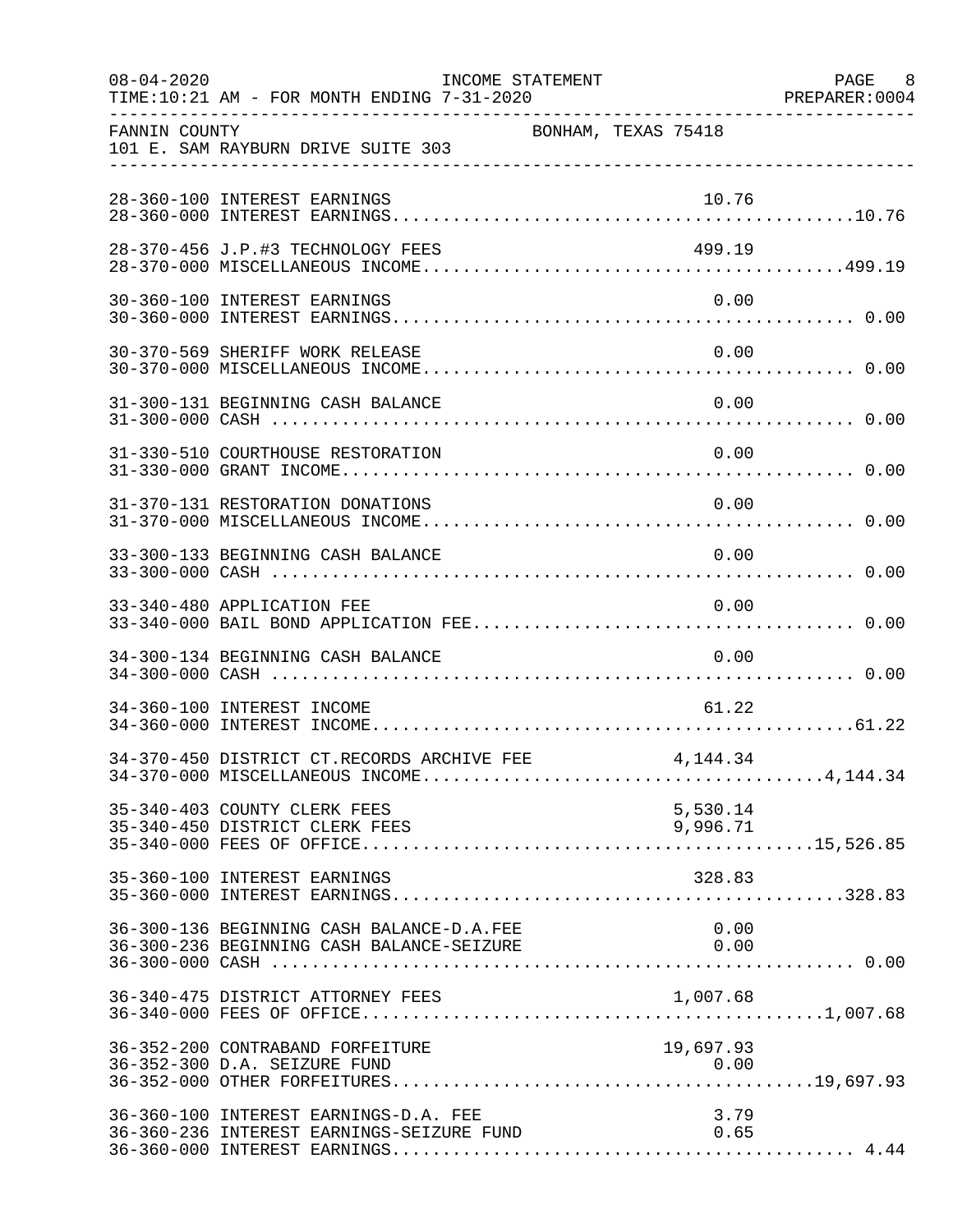| $08 - 04 - 2020$     | TIME:10:21 AM - FOR MONTH ENDING 7-31-2020                                                                               | INCOME STATEMENT |                     |                    | PAGE 9<br>PREPARER: 0004 |
|----------------------|--------------------------------------------------------------------------------------------------------------------------|------------------|---------------------|--------------------|--------------------------|
| FANNIN COUNTY        | 101 E. SAM RAYBURN DRIVE SUITE 303                                                                                       |                  | BONHAM, TEXAS 75418 |                    |                          |
|                      | 36-370-130 REFUNDS & MISCELLANEOUS<br>36-370-319 RESTITUTION                                                             |                  |                     | 830.93<br>7,500.00 |                          |
|                      | 37-360-100 INTEREST EARNINGS                                                                                             |                  |                     | 34.85              |                          |
|                      | 37-370-130 REFUNDS & MISCELLANEOUS                                                                                       |                  |                     | 0.00               |                          |
|                      | 38-360-100 INTEREST EARNINGS                                                                                             |                  |                     |                    |                          |
|                      | 39-300-110 UNENCUMBERED FUND BALANCE                                                                                     |                  |                     | 0.00               |                          |
|                      | 39-360-100 INTEREST EARNINGS                                                                                             |                  |                     | 86.34              |                          |
|                      | 39-370-150 BONNIE RUTH COOPER TRUST 1,189.91                                                                             |                  |                     |                    |                          |
|                      | 40-300-110 UNENCUMBERED FUND BALANCE                                                                                     |                  |                     | 0.00               |                          |
|                      | 40-330-410 NAACHO GRANT INCOME                                                                                           |                  |                     | 0.00               |                          |
| 41-370-406 DONATIONS |                                                                                                                          |                  |                     | 100.00             |                          |
|                      | 42-330-477 HAZARD MITIGATION DR-1999                                                                                     |                  |                     | 0.00               |                          |
|                      |                                                                                                                          |                  |                     |                    |                          |
|                      | 44-330-423 2016 HOMELAND SECURITY                                                                                        |                  |                     | 0.00               |                          |
|                      | 45-330-403 CHAPTER 19 FUNDS<br>45-330-404 CHAPTER 19 MATCHING FUNDS<br>45-330-477 HAVA CARES ACT FEDERAL SHARE 31,989.21 |                  |                     | 1,274.86           |                          |
|                      | 46-300-146 BEGINNING CASH BALANCE                                                                                        |                  |                     | 0.00               |                          |
|                      | 46-330-475 SAFE ROOM REIMBURSEMENT DR-4029 26,283.94<br>46-330-476 ADMINISTRATIVE FEE                                    |                  |                     | 1,400.00           |                          |
|                      | 48-300-148 BEGINNING CASH BALANCE                                                                                        |                  |                     | 0.00               |                          |
|                      | 48-330-404 HAVA ELECTION SECURITY                                                                                        |                  |                     | 120,000.00         |                          |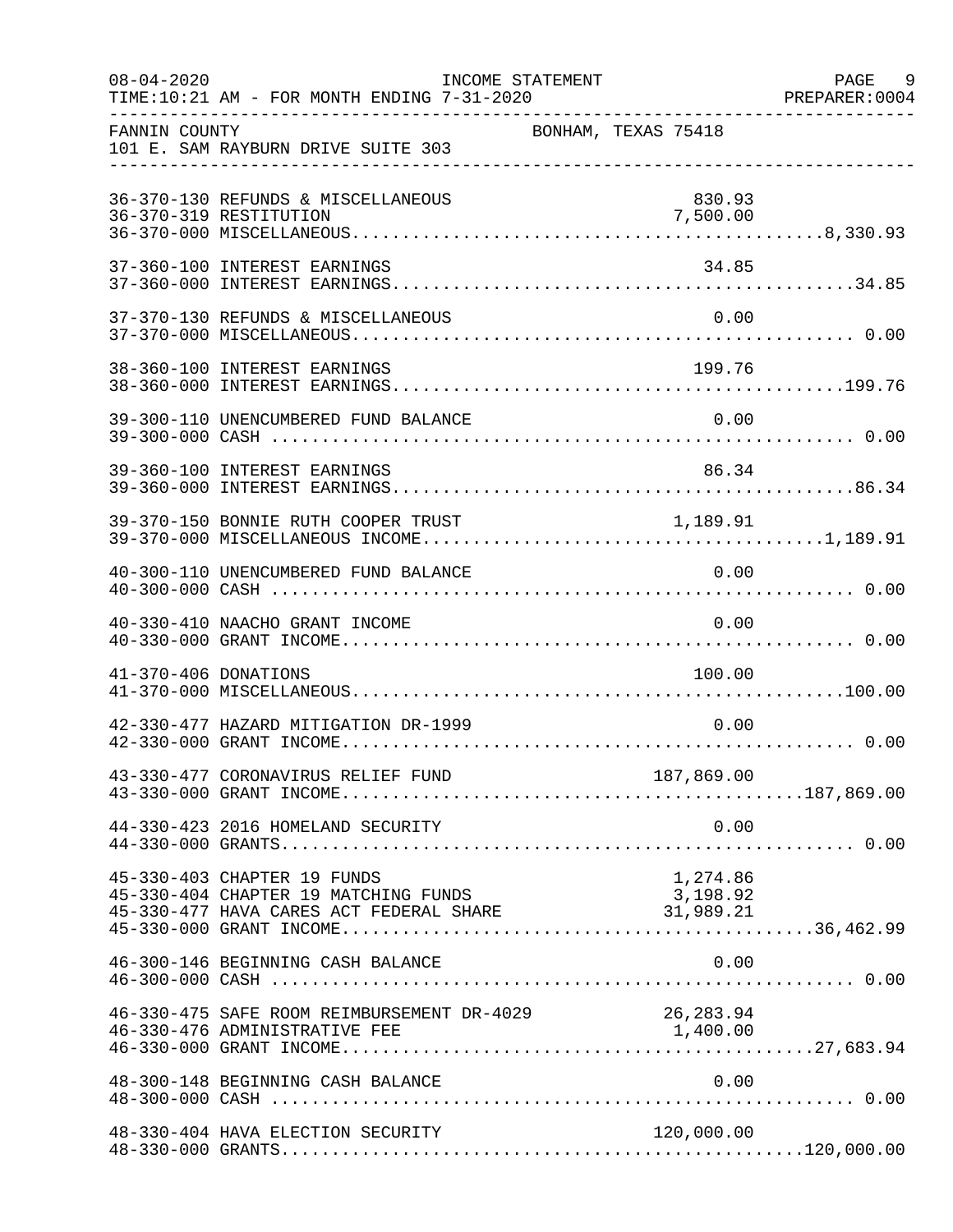| $08 - 04 - 2020$ | TIME:10:21 AM - FOR MONTH ENDING 7-31-2020                                                                                                    | INCOME STATEMENT    |  |                           |      | PAGE 10<br>PREPARER: 0004 |
|------------------|-----------------------------------------------------------------------------------------------------------------------------------------------|---------------------|--|---------------------------|------|---------------------------|
| FANNIN COUNTY    | 101 E. SAM RAYBURN DRIVE SUITE 303                                                                                                            | BONHAM, TEXAS 75418 |  |                           |      |                           |
|                  | 48-340-130 REFUNDS & MISCELLANEOUS<br>48-340-403 CONTRACT ADMINISTRATIVE FEE<br>48-340-484 ELECTION REIMBURSEMENT                             |                     |  | 0.00<br>225.00<br>565.00  |      |                           |
|                  | 49-300-149 BEGINNING CASH BALANCE                                                                                                             |                     |  |                           | 0.00 |                           |
|                  | 49-330-475 INVESTIGATOR/LEOSE GRANT                                                                                                           |                     |  | 685.36                    |      |                           |
|                  | 50-300-150 BEGINNING CASH BALANCE                                                                                                             |                     |  | 0.00                      |      |                           |
|                  | 50-370-403 LOCAL FUNDING                                                                                                                      |                     |  |                           | 0.00 |                           |
|                  | 51-300-151 BEGINNING CASH BALANCE                                                                                                             |                     |  | 0.00                      |      |                           |
|                  | 51-370-440 CO.CLK.CO.& DIST.CT.TECHNOLOGY FEE 396.11<br>51-370-000 CO.CLK.MISCELLANEOUS INCOME396.11                                          |                     |  |                           |      |                           |
|                  | 52-360-100 INTEREST EARNINGS<br>26.55 / 26.55 / 26.55 / 26.55 / 26.55 / 26.55 / 26.55 / 26.55 / 26.55 / 26.55 / 26.55 / 26.55 / 26.55 / 26.55 |                     |  | 26.55                     |      |                           |
|                  | 52-370-133 CO.CLK.COURT RECORDS PRESERVATION F 1,600.04<br>$52-370-000$ CO.CLK.MISCELLANEOUS INCOME1,600.04                                   |                     |  |                           |      |                           |
|                  | 53-300-153 BEGINNING CASH BALANCE                                                                                                             |                     |  | 0.00                      |      |                           |
|                  | 53-370-133 CO.CLERK RECORDS ARCHIVE FEE                                                                                                       | 64,870.04           |  |                           |      |                           |
|                  | 55-300-156 BEGINNING CASH BALANCE                                                                                                             |                     |  | 0.00                      |      |                           |
|                  | 55-360-100 INTEREST EARNINGS                                                                                                                  |                     |  |                           | 0.09 |                           |
|                  | 55-370-130 REFUNDS & MISCELLANEOUS<br>55-370-160 PEACE OFFICER ALLOCATION                                                                     |                     |  | 2,186.44                  | 0.00 |                           |
|                  | 56-300-156 BEGINNING CASH BALANCE                                                                                                             |                     |  |                           | 0.00 |                           |
|                  | 56-330-560 BULLETPROOF VEST PARTNERSHIP                                                                                                       |                     |  |                           | 0.00 |                           |
|                  | 56-352-200 CONTRABAND FOREITURE<br>56-352-300 PLEA BARGAIN AGREEMENT<br>56-352-432 LIVESTOCK SEIZURE                                          |                     |  | 43,368.65<br>0.00<br>0.00 |      |                           |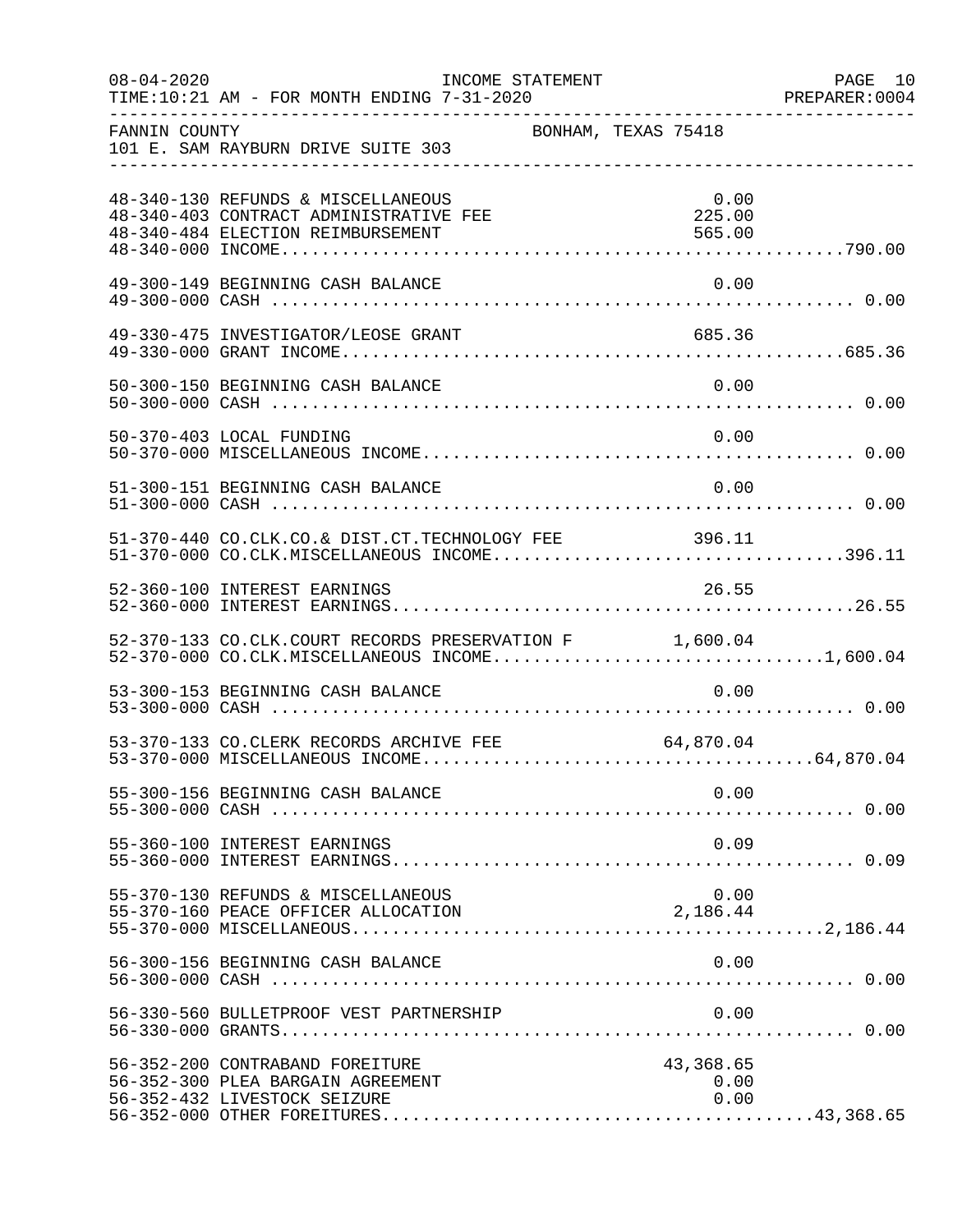| $08 - 04 - 2020$ | INCOME STATEMENT<br>TIME:10:21 AM - FOR MONTH ENDING 7-31-2020                                                                                 |                                          | PAGE 11<br>PREPARER: 0004 |
|------------------|------------------------------------------------------------------------------------------------------------------------------------------------|------------------------------------------|---------------------------|
| FANNIN COUNTY    | 101 E. SAM RAYBURN DRIVE SUITE 303                                                                                                             | BONHAM, TEXAS 75418                      | -----------------------   |
|                  | _________________________________<br>56-355-560 FEDERAL FORFEITURE FUNDS<br>56-355-000 FEDERAL FORFEITURE FUNDS3,993.60                        |                                          |                           |
|                  | 56-360-100 INTEREST EARNINGS-SO FORFEITURE 2018 27.06<br>56-360-159 INTEREST EARNINGS-FEDERAL FORF 2018 0.00                                   |                                          |                           |
|                  | 56-370-108 FEDERAL OT REIMBURSEMENT<br>56-370-130 REFUNDS & MISCELLANEOUS                                                                      | 0.00<br>2,720.00                         |                           |
|                  | 56-390-140 TRANSFERS IN                                                                                                                        |                                          | 0.00                      |
|                  | 57-300-157 BEGINNING CASH BALANCE                                                                                                              |                                          | 0.00                      |
|                  | 57-360-100 INTEREST EARNINGS                                                                                                                   |                                          | 0.00                      |
|                  | 57-370-560 SHERIFF K-9 UNIT                                                                                                                    |                                          | 0.00                      |
|                  | 59-300-159 BEGINNING CASH BALANCE                                                                                                              |                                          | 0.00                      |
|                  | 59-360-100 INTEREST EARNINGS                                                                                                                   |                                          | 53.84                     |
|                  | 59-370-425 DRUG COURT FEE<br>59-370-426 SPECIALTY COURT                                                                                        | 2,535.29<br>373.55                       |                           |
|                  | 60-300-110 BEGINNING CASH BALANCE                                                                                                              |                                          | 0.00                      |
|                  | 60-310-110 CURRENT TAXES<br>60-310-120 DELINQUENT TAXES<br>60-310-260 CURRENT TAXES SERIES '98<br>60-310-262 DELINQUENT TAXES SERIES '98       | 858, 133. 18<br>8,008.81<br>0.00<br>0.00 |                           |
|                  | 60-318-120 PAY N LIEU TAX/GRASSLAND<br>60-318-121 PAY N LIEU TAX/UPPER TRINITY                                                                 | 935.06<br>144.00                         |                           |
|                  | 60-360-100 INTEREST EARNINGS<br>60-360-200 INTEREST, 2017 GO BONDS<br>60-360-300 INTEREST, 2018 GO BONDS<br>60-360-400 INTEREST, 2020 CO BONDS | 5,812.19                                 | 0.00<br>0.00<br>0.00      |
|                  | 60-370-130 REFUNDS & MISCELLANEOUS                                                                                                             | 0.00                                     |                           |
|                  | 61-300-161 BEGINNING CASH BALANCE                                                                                                              |                                          | 0.00                      |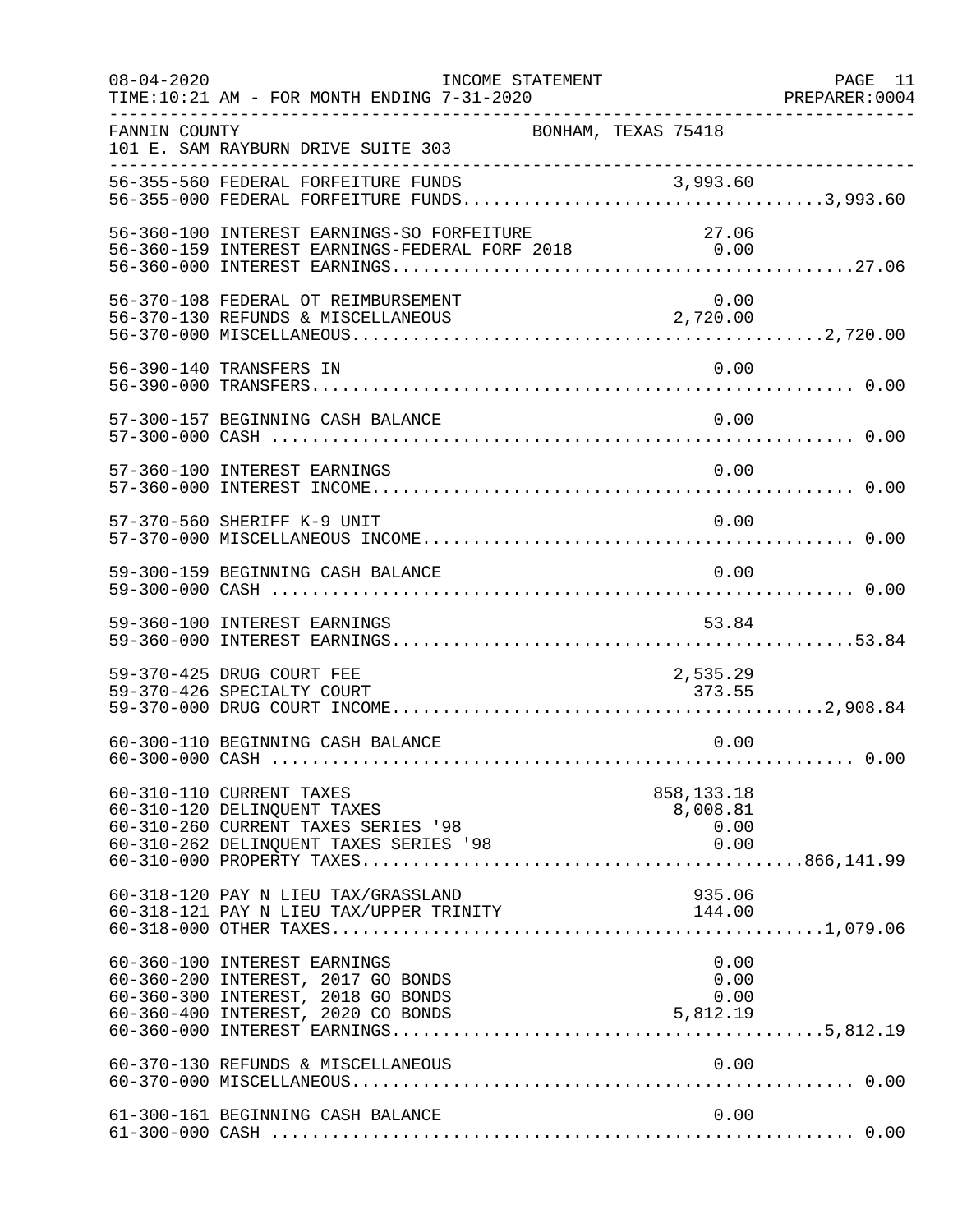| $08 - 04 - 2020$ | INCOME STATEMENT<br>TIME:10:21 AM - FOR MONTH ENDING 7-31-2020                                                                                    | PREPARER: 0004            | PAGE 12 |
|------------------|---------------------------------------------------------------------------------------------------------------------------------------------------|---------------------------|---------|
| FANNIN COUNTY    | 101 E. SAM RAYBURN DRIVE SUITE 303                                                                                                                | BONHAM, TEXAS 75418       |         |
|                  | 61-370-440 DIST.CLK.CO.& DIST.CT.TECHNOLOGY FE 463.29<br>61-370-000 DIST.CLK.MISCELLANEOUS INCOME463.29                                           |                           |         |
|                  | 62-300-162 BEGINNING CASH BALANCE                                                                                                                 | 0.00                      |         |
|                  | 62-360-100 INTEREST EARNINGS                                                                                                                      | 64.04                     |         |
|                  | 62-370-133 DIST.CLK.COURT RECORDS PRESERVATION 3,107.97<br>62-370-000 DIST.CLK.COURT MISCELLAEOUS INCOME3,107.97                                  |                           |         |
|                  | 63-300-151 BEGINNING CASH BALANCE                                                                                                                 | 0.00                      |         |
|                  | 63-370-130 REFUNDS & MISCELLANEOUS<br>63-370-160 PEACE OFFICER ALLOCATION                                                                         | 0.00<br>685.17            |         |
|                  | 64-300-152 BEGINNING CASH BALANCE                                                                                                                 | 0.00                      |         |
|                  | 64-370-130 REFUNDS & MISCELLANEOUS<br>64-370-160 PEACE OFFICER ALLOCATION                                                                         | 0.00<br>685.17            |         |
|                  | 65-300-153 BEGINNING CASH BALANCE                                                                                                                 | 0.00                      |         |
|                  | 65-370-130 REFUNDS & MISCELLANEOUS<br>65-370-160 PEACE OFFICER ALLOCATION                                                                         | 0.00<br>685.17            |         |
|                  | 66-300-166 BEGINNING CASH BALANCE                                                                                                                 | 0.00                      |         |
|                  | 66-360-100 INTEREST EARNINGS LEGEND BANK                                                                                                          | 0.00<br>0.00<br>21,760.42 |         |
|                  | 66-370-130 REFUNDS & MISCELLANEOUS                                                                                                                | 0.00                      |         |
|                  | 67-300-110 UNENCUMBERED FUND BALANCE                                                                                                              | 0.00                      |         |
|                  | 67-319-551 ANNUAL PAYMENT                                                                                                                         | 0.00                      |         |
|                  | 68-300-168 BEGINNING CASH BALANCE                                                                                                                 | 0.00                      |         |
|                  | 68-360-100 INTEREST EARNING LEGEND BANK<br>0.00 0 - 0.00 UNTEREST EARNING LEGEND BANK<br>68-360-168 INTEREST EARNINGS BUSINESS MONEY FU 69,012.16 | 0.00                      |         |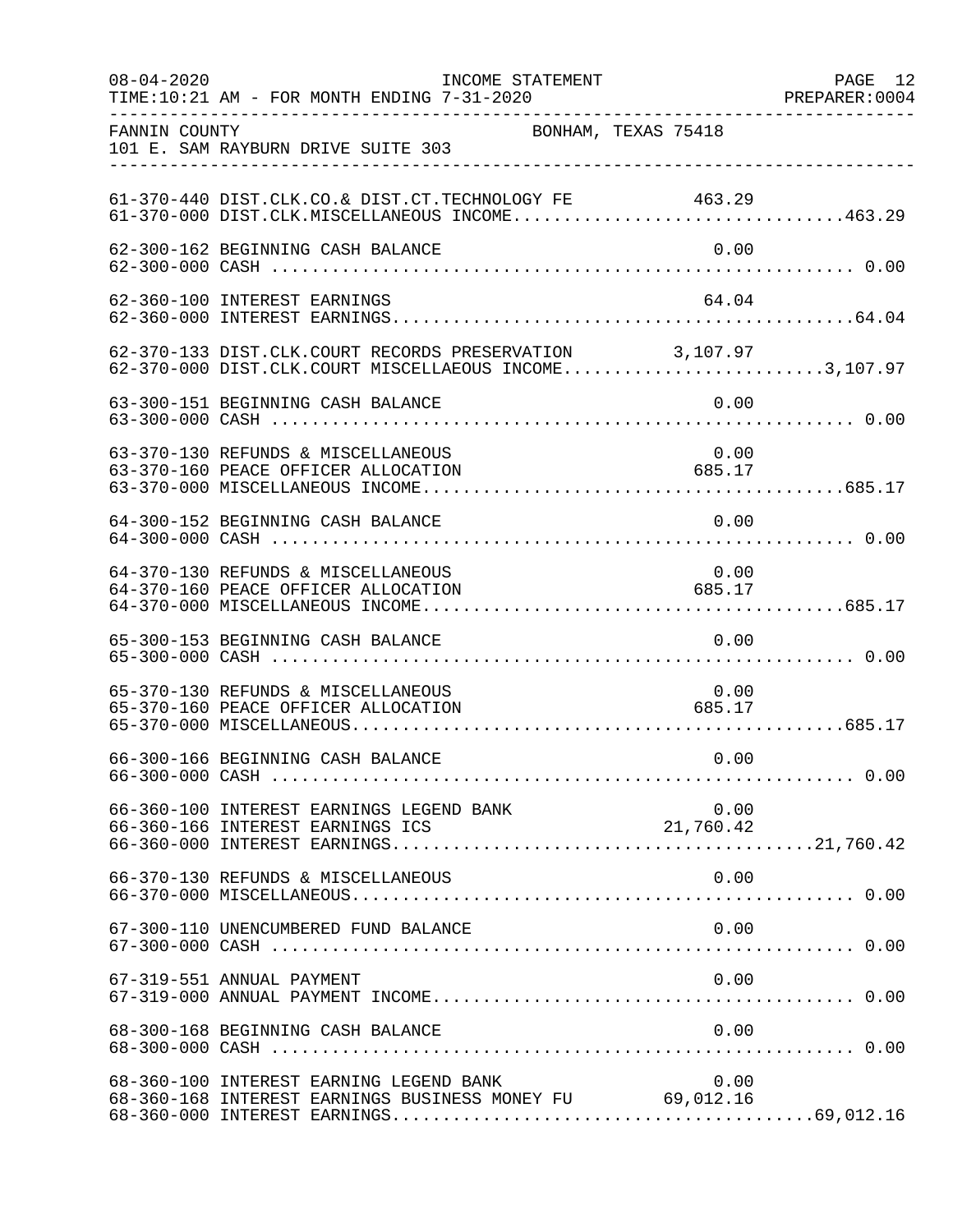| $08 - 04 - 2020$ | INCOME STATEMENT<br>TIME:10:21 AM - FOR MONTH ENDING 7-31-2020                                                                                                          |                            | PAGE 13 |
|------------------|-------------------------------------------------------------------------------------------------------------------------------------------------------------------------|----------------------------|---------|
| FANNIN COUNTY    | BONHAM, TEXAS 75418<br>101 E. SAM RAYBURN DRIVE SUITE 303                                                                                                               |                            |         |
|                  |                                                                                                                                                                         |                            |         |
|                  | 69-300-168 BEGINNING CASH BALANCE                                                                                                                                       | 0.00                       |         |
|                  |                                                                                                                                                                         | 9,900,000.00               |         |
|                  | 69-360-100 INTEREST EARNING LEGEND BANK                                                                                                                                 | 0.00                       |         |
|                  | 69-370-130 REFUNDS & MISCELLANEOUS                                                                                                                                      | 100.00                     |         |
|                  | 70-360-100 INTEREST EARNINGS                                                                                                                                            | 907.16                     |         |
|                  | 71-330-475 INVESTIGATOR CRIMES AGAINST WOMEN 0.00                                                                                                                       |                            |         |
|                  | 72-330-560 INVESTIGATOR CRIMES AGAINST CHILDRE 0.00                                                                                                                     |                            |         |
|                  | 78-300-120 UNENCUMBERED FUND BALANCE                                                                                                                                    | 0.00                       |         |
|                  | 79-300-122 UNENCUMBERED FUND BALANCE                                                                                                                                    | 0.00                       |         |
|                  | 79-319-179 FOR MAINTENANCE OF ROADS 22,250.00                                                                                                                           |                            |         |
|                  | 80-300-180 BEGINNING CASH BALANCE                                                                                                                                       | 0.00                       |         |
|                  | 80-370-130 MISCELLANEOUS<br>80-370-180 PROGRAM FEES                                                                                                                     | 0.00<br>0.00               |         |
|                  | 81-300-110 UNENCUMBERED FUND BALANCE                                                                                                                                    | 0.00                       |         |
|                  | 81-318-181 YEAR 1 PAYMENT<br>81-318-182 YEAR 2 PAYMENT<br>81-318-183 YEAR 3 PAYMENT<br>81-318-183 YEAR 3 PAYMENT<br>81-318-000 NORTH TEX MUNICIPAL WATER DIST100,000.00 | 0.00<br>100,000.00<br>0.00 |         |
|                  | 82-300-123 UNENCUMBERED FUND BALANCE                                                                                                                                    | 0.00                       |         |
|                  | 82-318-182 YEAR 1 PAYMENT                                                                                                                                               | 0.00                       |         |
|                  | 82-319-182 FOR MAINTENANCE OF ROADS                                                                                                                                     | 0.00                       |         |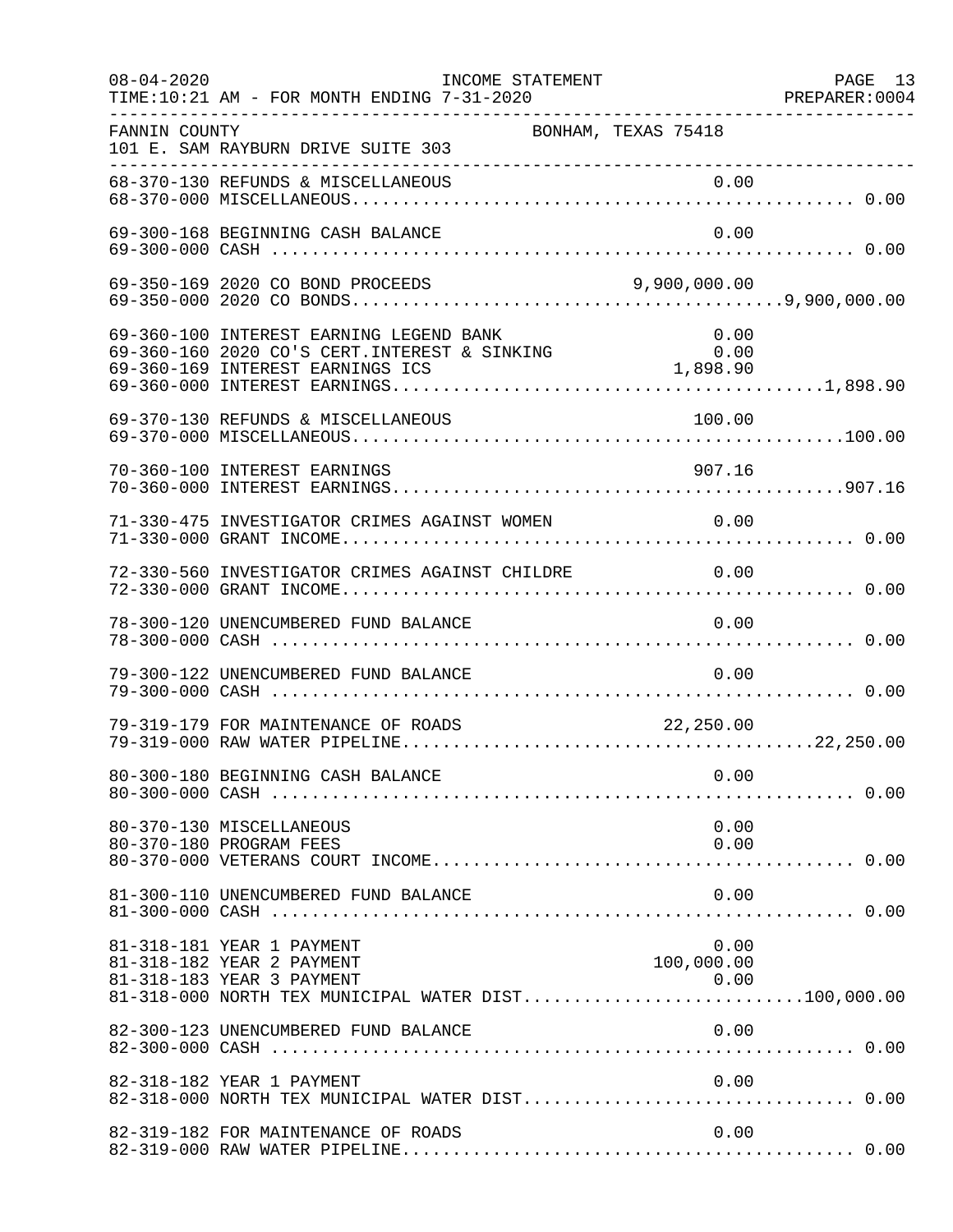| $08 - 04 - 2020$     | INCOME STATEMENT                                                                                                                                                                                                                                                                                                                                                |                                              | PAGE 14<br>PREPARER:0004 |
|----------------------|-----------------------------------------------------------------------------------------------------------------------------------------------------------------------------------------------------------------------------------------------------------------------------------------------------------------------------------------------------------------|----------------------------------------------|--------------------------|
| FANNIN COUNTY        | 101 E. SAM RAYBURN DRIVE SUITE 303                                                                                                                                                                                                                                                                                                                              | BONHAM, TEXAS 75418                          |                          |
|                      | 83-300-124 UNENCUMBERED FUND BALANCE                                                                                                                                                                                                                                                                                                                            | 0.00                                         |                          |
|                      | 83-318-183 YEAR 1 PAYMENT<br>83-318-000 NORTH TEXAS MUNICIPAL WATER DIST 0.00                                                                                                                                                                                                                                                                                   | 0.00                                         |                          |
|                      | 83-319-183 FOR MAINTENANCE OF ROADS                                                                                                                                                                                                                                                                                                                             | 0.00                                         |                          |
|                      | 84-300-110 UNENCUMBERED FUND BALANCE                                                                                                                                                                                                                                                                                                                            | 0.00                                         |                          |
|                      | 84-318-184 PERSONNEL INCOME YEAR 1<br>84-318-185 EMERGENCY RADIO IMP. INC. YEAR 1<br>84-318-186 VEHICLE OR SPEC EQUIP INC YEAR 1<br>84-318-186 VEHICLE OR SPEC EQUIP INC YEAR 1<br>84-318-250 DRUG SCREENING/PSYCHOLOGICAL INC YE<br>84-318-395 UNIFORMS INCOME YEAR 1<br>84-318-427 TRAINING INCOME YEAR 1<br>84-318-000 NORTH TEXAS MUNICIPAL WATER DIST 0.00 | 0.00<br>0.00<br>0.00<br>0.00<br>0.00<br>0.00 |                          |
|                      | 84-319-184 PERSONNEL INCOME YEAR 2<br>84-319-186 VEHICLE OR SPEC EQUIP INC YEAR 2<br>84-319-250 DRUG SCREEN/PSYCHOLOGICAL INC YE<br>84-319-395 UNIFORMS INCOME YEAR 2<br>84-319-427 TRAINING INCOME YEAR 2<br>84-319-454 R & M EQUIPMENT INCOME YEAR 2<br>84-319-000 NORTH TEXAS MUNICIPAL WATER DIST 0.00                                                      | 0.00<br>0.00<br>0.00<br>0.00<br>0.00<br>0.00 |                          |
|                      | 84-370-184 LOCAL FUNDING                                                                                                                                                                                                                                                                                                                                        | 0.00                                         |                          |
|                      | 85-300-110 UNENCUMBERED FUND BALANCE                                                                                                                                                                                                                                                                                                                            | 0.00                                         |                          |
| 85-370-150 DONATIONS | 85-370-183 VOLUNTEER MEMBERSHIP FEES<br>85-370-184 LOCAL FUNDING<br>85-370-185 RENTAL FEE<br>85-370-186 DEPOSIT FEE                                                                                                                                                                                                                                             | 0.00<br>360.00<br>0.00<br>812.50<br>600.00   |                          |
|                      | 86-300-110 UNENCUMBERED FUND BALANCE                                                                                                                                                                                                                                                                                                                            | 0.00                                         |                          |
|                      | 86-319-420 SECURUS SIGNING BONUS                                                                                                                                                                                                                                                                                                                                | 0.00                                         |                          |
|                      | 86-370-130 REFUNDS & MISCELLANEOUS                                                                                                                                                                                                                                                                                                                              | 0.00                                         |                          |
|                      | 87-340-575 JUVENILE PROBATION FEES<br>87-340-576 JUVENILE PROBATION RESTITUTION<br>87-340-577 JUVENILE PROBATION COURT COSTS<br>87-340-578 FEES RECEIVED FOR OTHER COUNTIES                                                                                                                                                                                     | 1,175.00<br>1,681.00<br>20.00<br>0.00        |                          |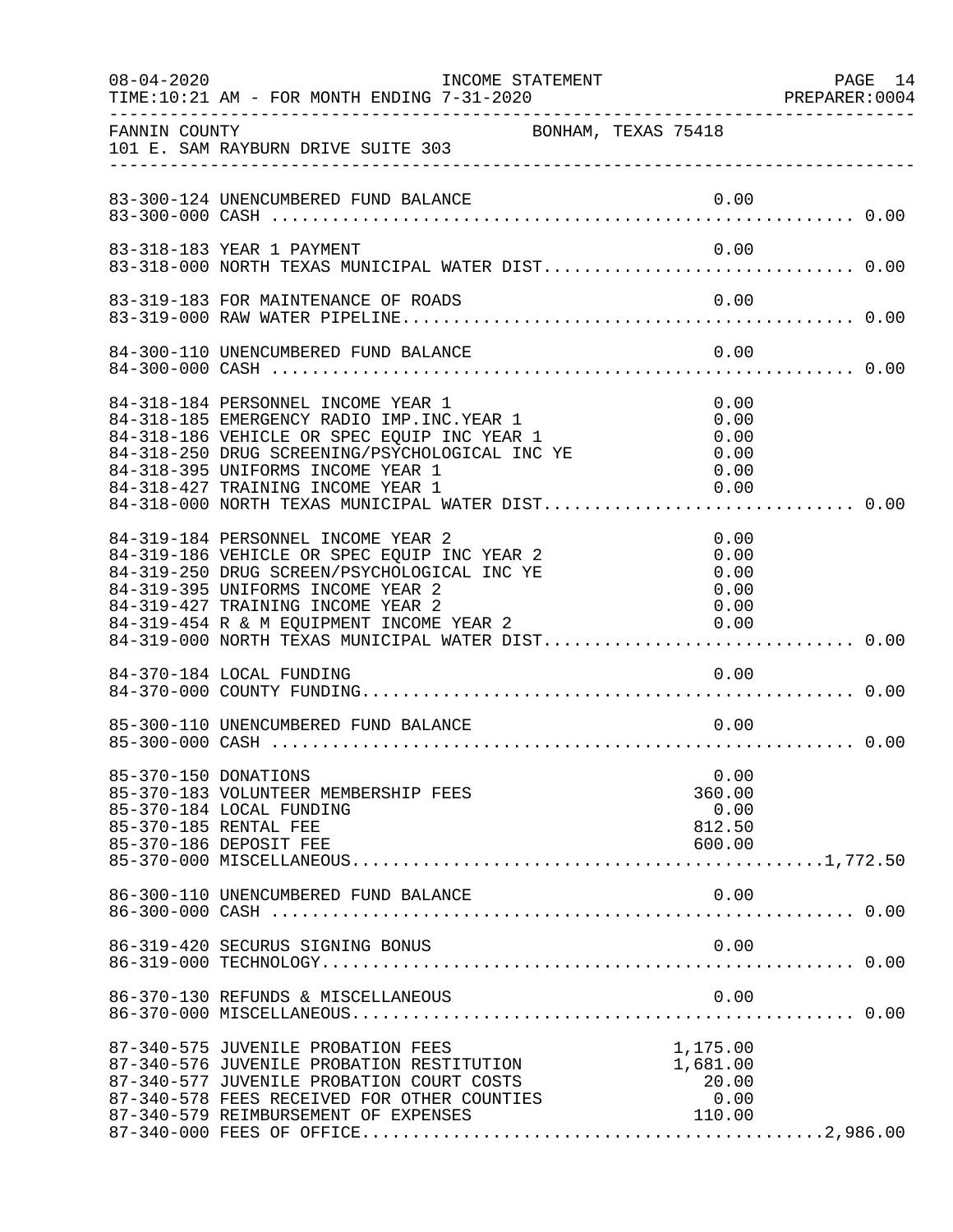| $08 - 04 - 2020$ | TIME:10:21 AM - FOR MONTH ENDING 7-31-2020                                                                                                                                                   | INCOME STATEMENT                                                          | PAGE 15<br>PREPARER: 0004 |
|------------------|----------------------------------------------------------------------------------------------------------------------------------------------------------------------------------------------|---------------------------------------------------------------------------|---------------------------|
| FANNIN COUNTY    | 101 E. SAM RAYBURN DRIVE SUITE 303                                                                                                                                                           | BONHAM, TEXAS 75418                                                       |                           |
|                  |                                                                                                                                                                                              |                                                                           |                           |
|                  | 89-300-110 UNENCUMBERED FUND BALANCE                                                                                                                                                         | 0.00                                                                      |                           |
|                  | 89-330-908 STRUCTURAL FAM. THER. GRANT OOG<br>89-330-915 BASIC PROBATION SUPERVISION<br>89-330-916 COMMUNITY PROGRAMS<br>89-330-917 PRE/POST ADJUDICATION<br>89-330-918 COMMITMENT DIVERSION | 37,500.00<br>97,447.00<br>59,999.00<br>$\frac{4}{5}$ , 766.00<br>7,501.00 |                           |
|                  | 89-360-189 INTEREST INCOME                                                                                                                                                                   | 67.32                                                                     |                           |
|                  |                                                                                                                                                                                              |                                                                           |                           |
|                  | 92-360-100 INTEREST EARNINGS<br>92-360-350 GOV. COMMODITY PROG. ASCS                                                                                                                         | 437.88<br>0.00                                                            |                           |
| 92-370-100 RENT  | 92-370-130 REFUNDS & MISCELLANEOUS                                                                                                                                                           | 0.00<br>0.00                                                              |                           |
|                  | 93-330-909 GRANT #7219149 HICKORY CREEK                                                                                                                                                      | 8,100.00                                                                  |                           |
|                  | 93-370-130 REFUNDS & MISCELLANEOUS                                                                                                                                                           | 0.00                                                                      |                           |
|                  | 95-360-100 INTEREST EARNINGS                                                                                                                                                                 | 0.00                                                                      |                           |
|                  | 95-370-125 AFLAC FSA CLEARING<br>95-370-130 REFUNDS & MISCELLANEOUS                                                                                                                          | 0.00<br>$1.95-$                                                           |                           |
|                  |                                                                                                                                                                                              |                                                                           |                           |

\*\*\*\*\* EXPENSE ACCOUNTS \*\*\*\*\*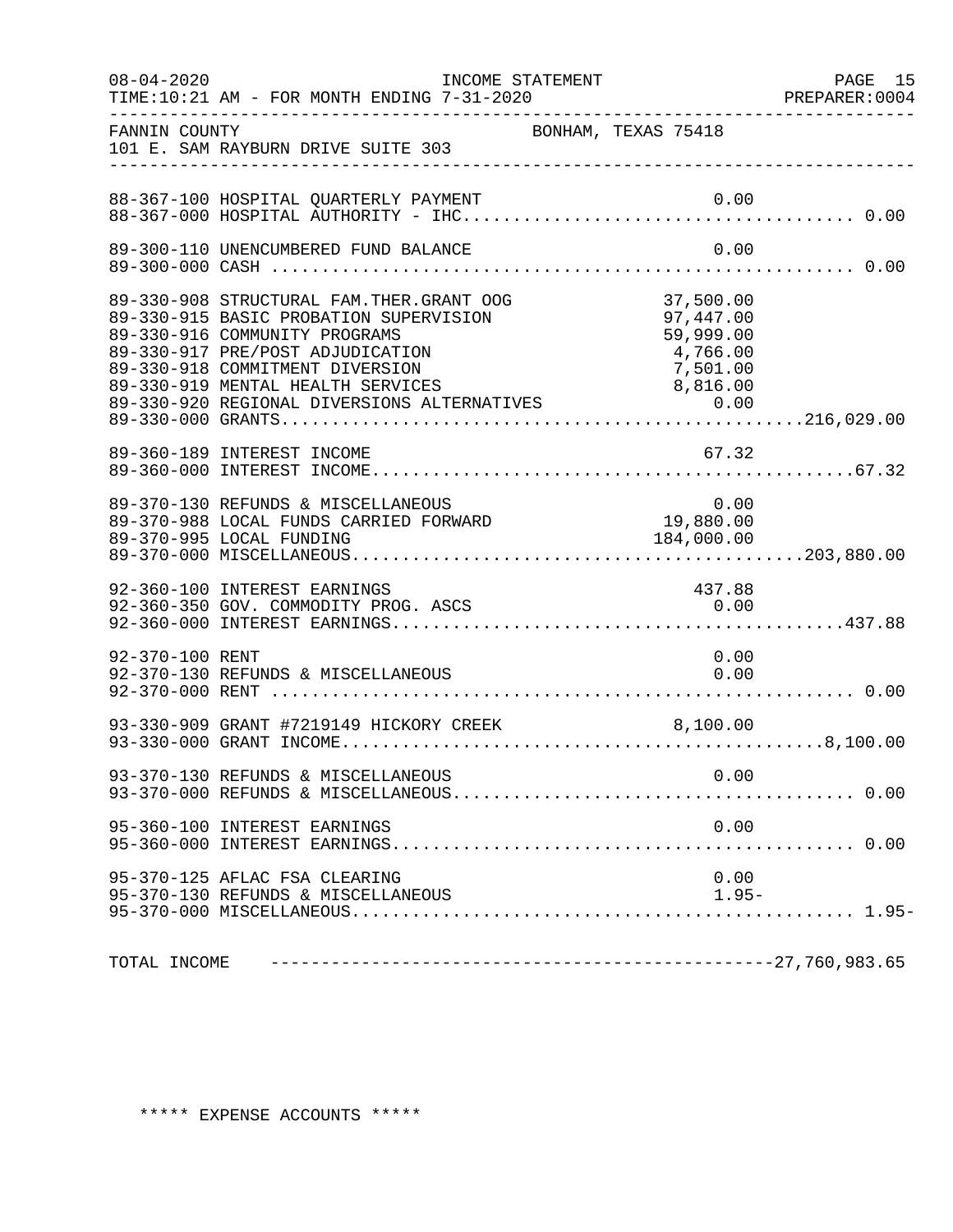| $08 - 04 - 2020$      |                                                                                                                                                                                                                                                                                                                                                                         |                   | PAGE 16<br>PREPARER: 0004 |
|-----------------------|-------------------------------------------------------------------------------------------------------------------------------------------------------------------------------------------------------------------------------------------------------------------------------------------------------------------------------------------------------------------------|-------------------|---------------------------|
|                       | FANNIN COUNTY                                                                                                                                                                                                                                                                                                                                                           |                   |                           |
|                       | $\begin{tabular}{l c c c} \hline \texttt{{\small 10-400-101}} & \texttt{S6,4031-AIV} & \texttt{S6,40316} \\ \hline 10-400-101 & \texttt{SALARY} & \texttt{ECCRETRAY} & \texttt{0.00} \\ 10-400-105 & \texttt{SALARY} & \texttt{SCCETRARY} & \texttt{35,639.24} \\ 10-400-201 & \texttt{SOCIAL} & \texttt{SECURITY} & \texttt{TXES} & \texttt{5,421.42} \\ 10-400-202 &$ |                   |                           |
|                       |                                                                                                                                                                                                                                                                                                                                                                         |                   |                           |
|                       |                                                                                                                                                                                                                                                                                                                                                                         |                   |                           |
|                       |                                                                                                                                                                                                                                                                                                                                                                         |                   |                           |
|                       |                                                                                                                                                                                                                                                                                                                                                                         |                   |                           |
|                       |                                                                                                                                                                                                                                                                                                                                                                         |                   |                           |
|                       |                                                                                                                                                                                                                                                                                                                                                                         |                   |                           |
|                       |                                                                                                                                                                                                                                                                                                                                                                         |                   |                           |
|                       |                                                                                                                                                                                                                                                                                                                                                                         |                   |                           |
|                       |                                                                                                                                                                                                                                                                                                                                                                         |                   |                           |
|                       |                                                                                                                                                                                                                                                                                                                                                                         |                   |                           |
|                       |                                                                                                                                                                                                                                                                                                                                                                         |                   |                           |
|                       |                                                                                                                                                                                                                                                                                                                                                                         |                   |                           |
|                       |                                                                                                                                                                                                                                                                                                                                                                         |                   |                           |
|                       |                                                                                                                                                                                                                                                                                                                                                                         |                   |                           |
| 10-400-480 BOND       |                                                                                                                                                                                                                                                                                                                                                                         | 0.00              |                           |
| 10-400-481 DUES       |                                                                                                                                                                                                                                                                                                                                                                         | 335.00            |                           |
|                       | 10-400-572 OFFICE EQUIPMENT                                                                                                                                                                                                                                                                                                                                             | 0.00              |                           |
|                       | 10-400-574 TECHNOLOGY                                                                                                                                                                                                                                                                                                                                                   | 0.00              |                           |
|                       |                                                                                                                                                                                                                                                                                                                                                                         |                   |                           |
|                       |                                                                                                                                                                                                                                                                                                                                                                         |                   |                           |
|                       |                                                                                                                                                                                                                                                                                                                                                                         |                   |                           |
|                       |                                                                                                                                                                                                                                                                                                                                                                         |                   |                           |
|                       |                                                                                                                                                                                                                                                                                                                                                                         |                   |                           |
|                       |                                                                                                                                                                                                                                                                                                                                                                         |                   |                           |
|                       |                                                                                                                                                                                                                                                                                                                                                                         |                   |                           |
|                       |                                                                                                                                                                                                                                                                                                                                                                         |                   |                           |
|                       |                                                                                                                                                                                                                                                                                                                                                                         |                   |                           |
|                       |                                                                                                                                                                                                                                                                                                                                                                         |                   |                           |
|                       |                                                                                                                                                                                                                                                                                                                                                                         |                   |                           |
|                       |                                                                                                                                                                                                                                                                                                                                                                         |                   |                           |
|                       |                                                                                                                                                                                                                                                                                                                                                                         |                   |                           |
|                       | 10-403-310 OFFICE SUPPLIES                                                                                                                                                                                                                                                                                                                                              | 5, 132. 43        |                           |
|                       | 10-403-311 POSTAL EXPENSES<br>10-403-420 UTILITIES TELEPHONE                                                                                                                                                                                                                                                                                                            | 1,019.18          |                           |
|                       | 10-403-427 OUT OF COUNTY TRAVEL/TRAINING                                                                                                                                                                                                                                                                                                                                | 0.00<br>3, 111.78 |                           |
|                       | 10-403-431 LOCAL TRAVEL                                                                                                                                                                                                                                                                                                                                                 | 0.00              |                           |
| 10-403-435 PRINTING   |                                                                                                                                                                                                                                                                                                                                                                         | 1,051.48          |                           |
|                       | 10-403-437 IMAGING/INDEXING                                                                                                                                                                                                                                                                                                                                             | 0.00              |                           |
| 10-403-480 BOND       |                                                                                                                                                                                                                                                                                                                                                                         | 257.50            |                           |
| 10-403-481 DUES       |                                                                                                                                                                                                                                                                                                                                                                         | 0.00              |                           |
|                       | 10-403-572 OFFICE EQUIPMENT                                                                                                                                                                                                                                                                                                                                             | 733.98            |                           |
|                       |                                                                                                                                                                                                                                                                                                                                                                         |                   |                           |
| 10-404-109 SALARY     |                                                                                                                                                                                                                                                                                                                                                                         | 14,597.00         |                           |
|                       | 10-404-201 SOCIAL SECURITY TAXES                                                                                                                                                                                                                                                                                                                                        | 29.32             |                           |
|                       | 10-404-203 RETIREMENT                                                                                                                                                                                                                                                                                                                                                   | 0.00              |                           |
|                       | 10-404-205 MEDICARE TAX                                                                                                                                                                                                                                                                                                                                                 | 6.86              |                           |
|                       | 10-404-310 ELECTION SUPPLIES                                                                                                                                                                                                                                                                                                                                            | 2,639.71          |                           |
| 10-404-311 POSTAGE    |                                                                                                                                                                                                                                                                                                                                                                         | 8,265.45          |                           |
|                       | 10-404-421 ELECTION INTERNET                                                                                                                                                                                                                                                                                                                                            | 802.86            |                           |
| 10-404-423 CELL PHONE |                                                                                                                                                                                                                                                                                                                                                                         | 200.00            |                           |
|                       | 10-404-427 ELECTION TRAVEL/TRAINING                                                                                                                                                                                                                                                                                                                                     | 446.17            |                           |
|                       | 10-404-428 EMPLOYEE TRAINING                                                                                                                                                                                                                                                                                                                                            | 0.00              |                           |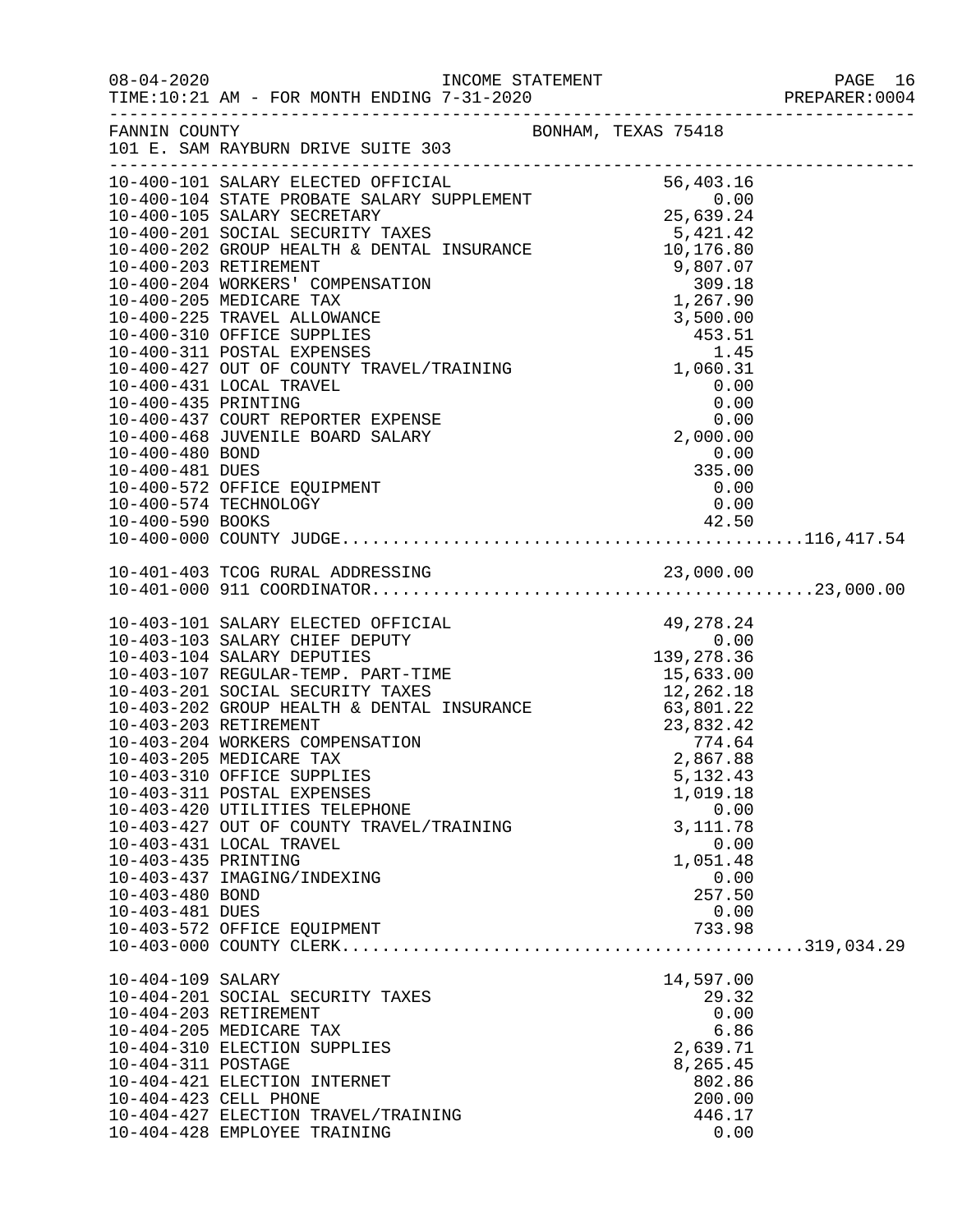|                                             |                                                                                                                                                                                                                                                                                                                                                                             |                                                                                              | PAGE 17<br>PREPARER:0004<br>PAGE 17 |
|---------------------------------------------|-----------------------------------------------------------------------------------------------------------------------------------------------------------------------------------------------------------------------------------------------------------------------------------------------------------------------------------------------------------------------------|----------------------------------------------------------------------------------------------|-------------------------------------|
|                                             | FANNIN COUNTY<br>101 E. SAM RAYBURN DRIVE SUITE 303                                                                                                                                                                                                                                                                                                                         |                                                                                              |                                     |
|                                             | 10-404-429 DPS BACKGROUND CHECK<br>10-404-429 DPS BACKGROUND CHECK<br>10-404-442 PROFESSIONAL SERVICE/TRANSLATOR<br>10-404-481 DUES<br>10-404-481 DUES<br>10-404-483 VOTER REGISTRATION<br>10-404-485 ELECTION MAINT. AGREEMENT<br>16,221.00                                                                                                                                |                                                                                              |                                     |
|                                             |                                                                                                                                                                                                                                                                                                                                                                             |                                                                                              |                                     |
| 10-406-422 R&M RADIO<br>10-406-454 R&M AUTO | 10-406-420 SATELLITE TELEPHONE<br>10-406-421 EMERGENCY INTERNET<br>10-406-423 CELL PHONE ALLOWANCE<br>10-406-427 OUT OF COUNTY TRAVEL/TRAINING<br>10-406-428 TRAINING & TUITION<br>10-406-453 R&M EQUIPMENT<br>10-406-487 TRAILER/AUTO INSURANCE<br>10-406-489 CODE RED EARLY WARNING SYSTEM 12,768.00<br>10-406-490 911 RADIO TOWER BUILDING<br>10-406-573 RADIO EQUIPMENT | 0.00<br>379.90<br>0.00<br>400.00<br>8.04<br>0.00<br>0.00<br>621.37<br>592.00<br>0.00<br>0.00 |                                     |
|                                             | 10-409-100 COMPENSATION PAY<br>10-409-201 SOCIAL SECURITY TAXES<br>10-409-203 RETIREMENT<br>10-409-204 WORKERS' COMPENSATION<br>10-409-205 MEDICARE TAX<br>10-409-206 UNEMPLOYMENT EXPENSE<br>10-409-395 ERRORS AND OMISSIONS<br>10-409-399 CLAIMS SETTLEMENTS                                                                                                              | 0.00<br>0.00<br>0.00<br>779.08<br>0.00<br>436.00<br>0.00<br>3,232.40                         |                                     |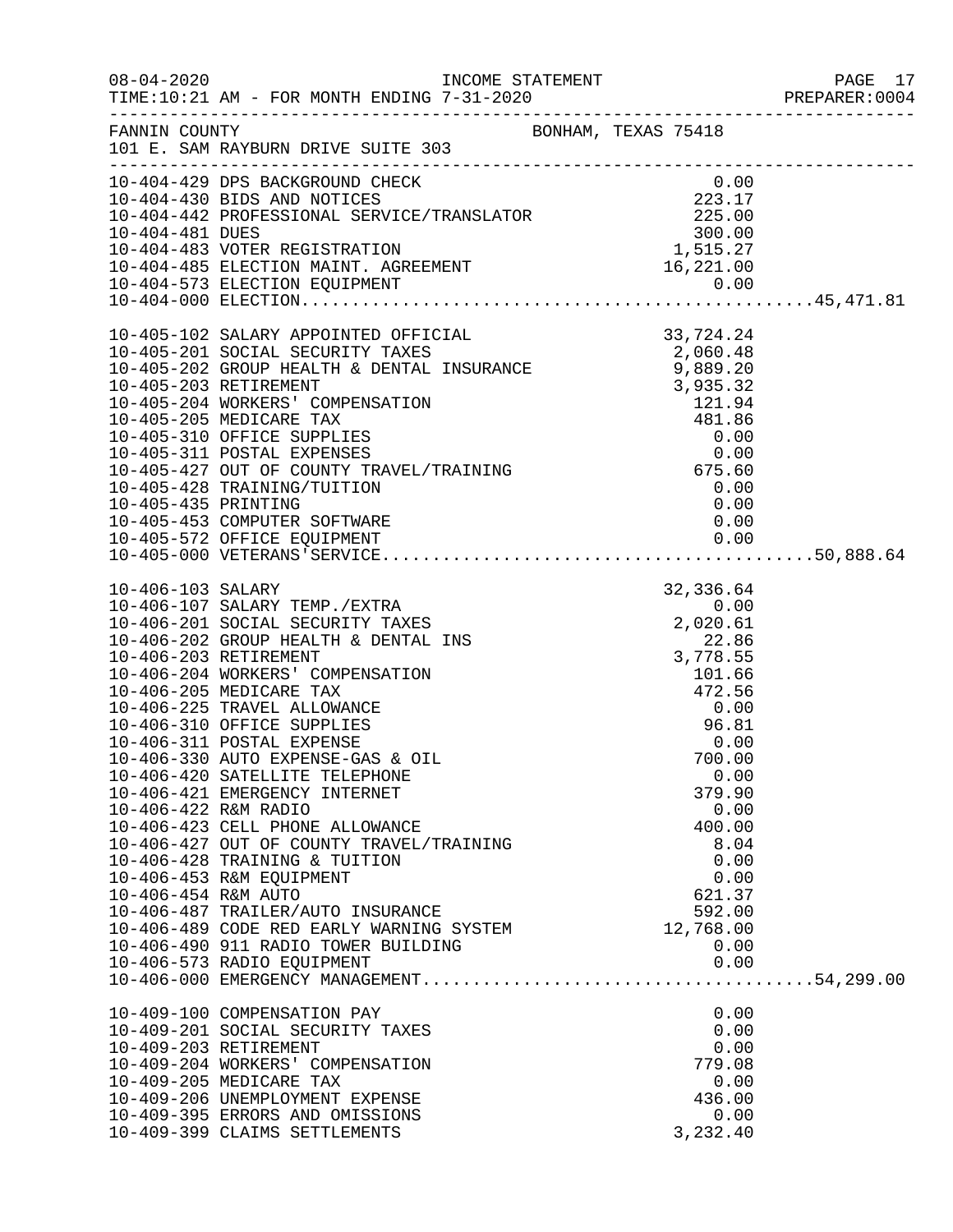08-04-2020 INCOME STATEMENT PAGE 18

TIME:10:21 AM - FOR MONTH ENDING 7-31-2020 PREPARER:0004

| FANNIN COUNTY         | BONHAM, TEXAS 75418<br>101 E. SAM RAYBURN DRIVE SUITE 303                                                                                                                                                                                                                                                                         |              |  |
|-----------------------|-----------------------------------------------------------------------------------------------------------------------------------------------------------------------------------------------------------------------------------------------------------------------------------------------------------------------------------|--------------|--|
|                       | $\begin{tabular}{l c c c} \hline 1-0.409-400&LEGL & 357.40 \\ \hline 10-409-400&LEGL & 357.40 \\ \hline 10-409-400&LEGL & 357.40 \\ \hline 10-409-400& SEGL & 357.40 \\ \hline 10-409-406& COMYT WELINKES & 367.40 \\ \hline 10-409-408& COMYT WELINKES & 367.40 \\ \hline 10-409-408& COMYT WELINKES & 368.40 \\ \hline 10-409-$ |              |  |
|                       |                                                                                                                                                                                                                                                                                                                                   |              |  |
|                       |                                                                                                                                                                                                                                                                                                                                   |              |  |
|                       |                                                                                                                                                                                                                                                                                                                                   |              |  |
|                       |                                                                                                                                                                                                                                                                                                                                   |              |  |
|                       |                                                                                                                                                                                                                                                                                                                                   |              |  |
|                       |                                                                                                                                                                                                                                                                                                                                   |              |  |
|                       |                                                                                                                                                                                                                                                                                                                                   |              |  |
|                       |                                                                                                                                                                                                                                                                                                                                   |              |  |
|                       |                                                                                                                                                                                                                                                                                                                                   |              |  |
|                       |                                                                                                                                                                                                                                                                                                                                   |              |  |
|                       |                                                                                                                                                                                                                                                                                                                                   |              |  |
|                       |                                                                                                                                                                                                                                                                                                                                   |              |  |
|                       |                                                                                                                                                                                                                                                                                                                                   |              |  |
|                       |                                                                                                                                                                                                                                                                                                                                   |              |  |
|                       |                                                                                                                                                                                                                                                                                                                                   |              |  |
|                       |                                                                                                                                                                                                                                                                                                                                   |              |  |
|                       |                                                                                                                                                                                                                                                                                                                                   |              |  |
|                       |                                                                                                                                                                                                                                                                                                                                   |              |  |
|                       |                                                                                                                                                                                                                                                                                                                                   |              |  |
|                       |                                                                                                                                                                                                                                                                                                                                   |              |  |
|                       |                                                                                                                                                                                                                                                                                                                                   |              |  |
|                       |                                                                                                                                                                                                                                                                                                                                   |              |  |
|                       |                                                                                                                                                                                                                                                                                                                                   |              |  |
|                       |                                                                                                                                                                                                                                                                                                                                   |              |  |
|                       |                                                                                                                                                                                                                                                                                                                                   |              |  |
|                       |                                                                                                                                                                                                                                                                                                                                   |              |  |
|                       |                                                                                                                                                                                                                                                                                                                                   |              |  |
|                       |                                                                                                                                                                                                                                                                                                                                   |              |  |
|                       |                                                                                                                                                                                                                                                                                                                                   |              |  |
|                       |                                                                                                                                                                                                                                                                                                                                   |              |  |
|                       |                                                                                                                                                                                                                                                                                                                                   |              |  |
|                       |                                                                                                                                                                                                                                                                                                                                   |              |  |
|                       |                                                                                                                                                                                                                                                                                                                                   |              |  |
|                       |                                                                                                                                                                                                                                                                                                                                   |              |  |
|                       |                                                                                                                                                                                                                                                                                                                                   |              |  |
|                       | 10-410-319 CO.CT @ LAW JURY EXPENSE                                                                                                                                                                                                                                                                                               | 0.00         |  |
|                       | 10-410-395 BAILIFF UNIFORMS                                                                                                                                                                                                                                                                                                       | 0.00         |  |
| 10-410-420 TELEPHONE  |                                                                                                                                                                                                                                                                                                                                   | 0.00         |  |
|                       | 10-410-421 DSL INTERNET                                                                                                                                                                                                                                                                                                           | 0.00         |  |
|                       | 10-410-424 INDIGENT ATTORNEY FEES                                                                                                                                                                                                                                                                                                 | 20,679.00    |  |
|                       | 10-410-425 PROFESSIONAL SERVICES                                                                                                                                                                                                                                                                                                  | 1,295.00     |  |
|                       | 10-410-427 OUT OF COUNTY TRAVEL/TRAINING                                                                                                                                                                                                                                                                                          | 12.00        |  |
| 10-410-435 PRINTING   |                                                                                                                                                                                                                                                                                                                                   | 0.00         |  |
|                       | 10-410-437 COURT REPORTER EXPENSE                                                                                                                                                                                                                                                                                                 | 1,425.00     |  |
|                       | 10-410-439 WITNESS EXPENSE                                                                                                                                                                                                                                                                                                        | 0.00         |  |
|                       | 10-410-453 R&M EQUIPMENT                                                                                                                                                                                                                                                                                                          | 0.00         |  |
|                       | 10-410-467 VISITING JUDGE                                                                                                                                                                                                                                                                                                         | 0.00         |  |
|                       | 10-410-468 JUVENILE BOARD SALARY                                                                                                                                                                                                                                                                                                  | 2,000.00     |  |
| 10-410-480 BONDS      |                                                                                                                                                                                                                                                                                                                                   | 0.00         |  |
| 10-410-481 DUES       |                                                                                                                                                                                                                                                                                                                                   | 0.00         |  |
|                       | 10-410-572 OFFICE EQUIPMENT                                                                                                                                                                                                                                                                                                       | 0.00         |  |
| 10-410-574 TECHNOLOGY |                                                                                                                                                                                                                                                                                                                                   | 340.73       |  |
|                       | 10-410-590 BOOKS & PUBLICATIONS<br>10-410-591 LEXIS NEXIS ONLINE LEGAL                                                                                                                                                                                                                                                            | 0.00<br>0.00 |  |
|                       |                                                                                                                                                                                                                                                                                                                                   |              |  |
|                       |                                                                                                                                                                                                                                                                                                                                   |              |  |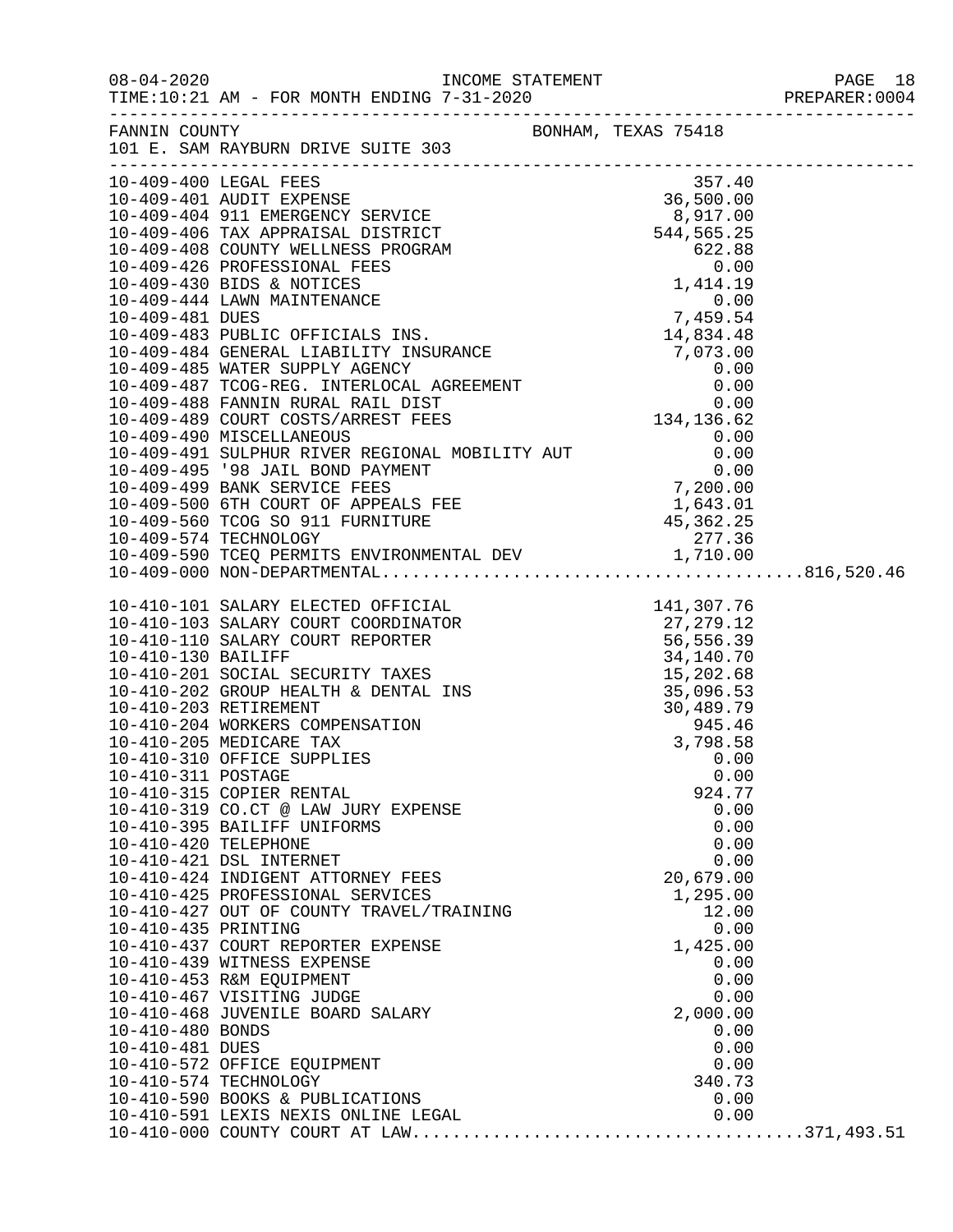| FANNIN COUNTY   | FANNIN COUNTY<br>101 E. SAM RAYBURN DRIVE SUITE 303                                                                                                                                                                                          |                    |  |
|-----------------|----------------------------------------------------------------------------------------------------------------------------------------------------------------------------------------------------------------------------------------------|--------------------|--|
|                 |                                                                                                                                                                                                                                              | 0.00               |  |
|                 |                                                                                                                                                                                                                                              |                    |  |
|                 |                                                                                                                                                                                                                                              |                    |  |
|                 |                                                                                                                                                                                                                                              |                    |  |
|                 |                                                                                                                                                                                                                                              |                    |  |
|                 |                                                                                                                                                                                                                                              |                    |  |
|                 |                                                                                                                                                                                                                                              |                    |  |
|                 |                                                                                                                                                                                                                                              |                    |  |
|                 |                                                                                                                                                                                                                                              |                    |  |
|                 | 10-425-318 J.P. JURY EXPENSE<br>10-425-319 CO.CT.@LAW JURY EXPENSE<br>10-425-422 REGIONAL INDIGENT DEFENSE PROGRAM 14,461.00                                                                                                                 |                    |  |
|                 |                                                                                                                                                                                                                                              |                    |  |
|                 |                                                                                                                                                                                                                                              |                    |  |
|                 |                                                                                                                                                                                                                                              |                    |  |
|                 |                                                                                                                                                                                                                                              |                    |  |
|                 |                                                                                                                                                                                                                                              |                    |  |
|                 |                                                                                                                                                                                                                                              |                    |  |
|                 |                                                                                                                                                                                                                                              |                    |  |
|                 | 10-425-424 CO.CT. ATTORNEY FEES<br>10-425-425 CO.CT. PROFESSIONAL SERVICES<br>10-425-426 COUNTY COURT SUPPLIES<br>10-425-435 PRINTING JURY NOTICES<br>10-425-465 PHYSICAL EVID. ANALYSES<br>10-425-466 AUTOPSIES<br>10-425-466 AUTOPSIES<br> |                    |  |
|                 |                                                                                                                                                                                                                                              |                    |  |
|                 |                                                                                                                                                                                                                                              |                    |  |
|                 |                                                                                                                                                                                                                                              |                    |  |
|                 |                                                                                                                                                                                                                                              |                    |  |
|                 |                                                                                                                                                                                                                                              |                    |  |
|                 |                                                                                                                                                                                                                                              |                    |  |
|                 |                                                                                                                                                                                                                                              |                    |  |
|                 |                                                                                                                                                                                                                                              |                    |  |
|                 |                                                                                                                                                                                                                                              |                    |  |
|                 |                                                                                                                                                                                                                                              |                    |  |
|                 |                                                                                                                                                                                                                                              |                    |  |
|                 | 10-435-395 BAILIFF UNIFORMS                                                                                                                                                                                                                  |                    |  |
|                 | 10-435-421 LEXIS NEXIS ONLINE LEGAL                                                                                                                                                                                                          | 0.00<br>0.00       |  |
|                 | 10-435-427 OUT OF CO TRAVEL/TRAINING                                                                                                                                                                                                         | 470.00             |  |
|                 | 10-435-428 TRAINING/TUITION                                                                                                                                                                                                                  | 0.00               |  |
|                 | 10-435-432 ATTORNEY FEES JUVENILE                                                                                                                                                                                                            | 14,378.50          |  |
|                 | 10-435-433 ATTORNEY FEES DRUG CT                                                                                                                                                                                                             | 0.00               |  |
|                 | 10-435-434 APPEAL COURT TRANSCRIPTS                                                                                                                                                                                                          | 8,564.00           |  |
|                 | 10-435-435 ATTORNEYS FEES APPEALS CT                                                                                                                                                                                                         | 4,387.25           |  |
|                 | 10-435-436 ATTORNEY FEES- CPS CASES                                                                                                                                                                                                          | 242,908.50         |  |
|                 | 10-435-437 ATTORNEY FEES                                                                                                                                                                                                                     | 163,971.56         |  |
|                 | 10-435-438 COURT REPORTER EXPENSE                                                                                                                                                                                                            | 4,234.00           |  |
|                 | 10-435-439 INVESTIGATOR EXPENSE                                                                                                                                                                                                              | 1,518.50           |  |
|                 | 10-435-440 PHYSICIANS EXPENSE                                                                                                                                                                                                                | 0.00               |  |
|                 | 10-435-442 OTHER PROFESSIONAL SERV.                                                                                                                                                                                                          | 14,558.92          |  |
|                 | 10-435-453 COMPUTER SOFTWARE                                                                                                                                                                                                                 | 0.00               |  |
|                 | 10-435-467 VISITING JUDGE EXPENSE                                                                                                                                                                                                            | 0.00               |  |
|                 | 10-435-468 JUVENILE BOARD SALARY                                                                                                                                                                                                             | 3,000.00           |  |
| 10-435-481 DUES |                                                                                                                                                                                                                                              | 70.00              |  |
|                 | 10-435-572 OFFICE EQUIPMENT                                                                                                                                                                                                                  | 906.68             |  |
|                 | 10-435-574 TECHNOLOGY<br>10-435-590 DISTRICT JUDGE BOOKS                                                                                                                                                                                     | 8,701.36<br>503.00 |  |
|                 | 10-435-000 336TH DISTRICT COURT ADMINISTRATION661,509.42                                                                                                                                                                                     |                    |  |
|                 |                                                                                                                                                                                                                                              |                    |  |
|                 |                                                                                                                                                                                                                                              |                    |  |

10-450-101 SALARY ELECTED OFFICIAL 49,278.24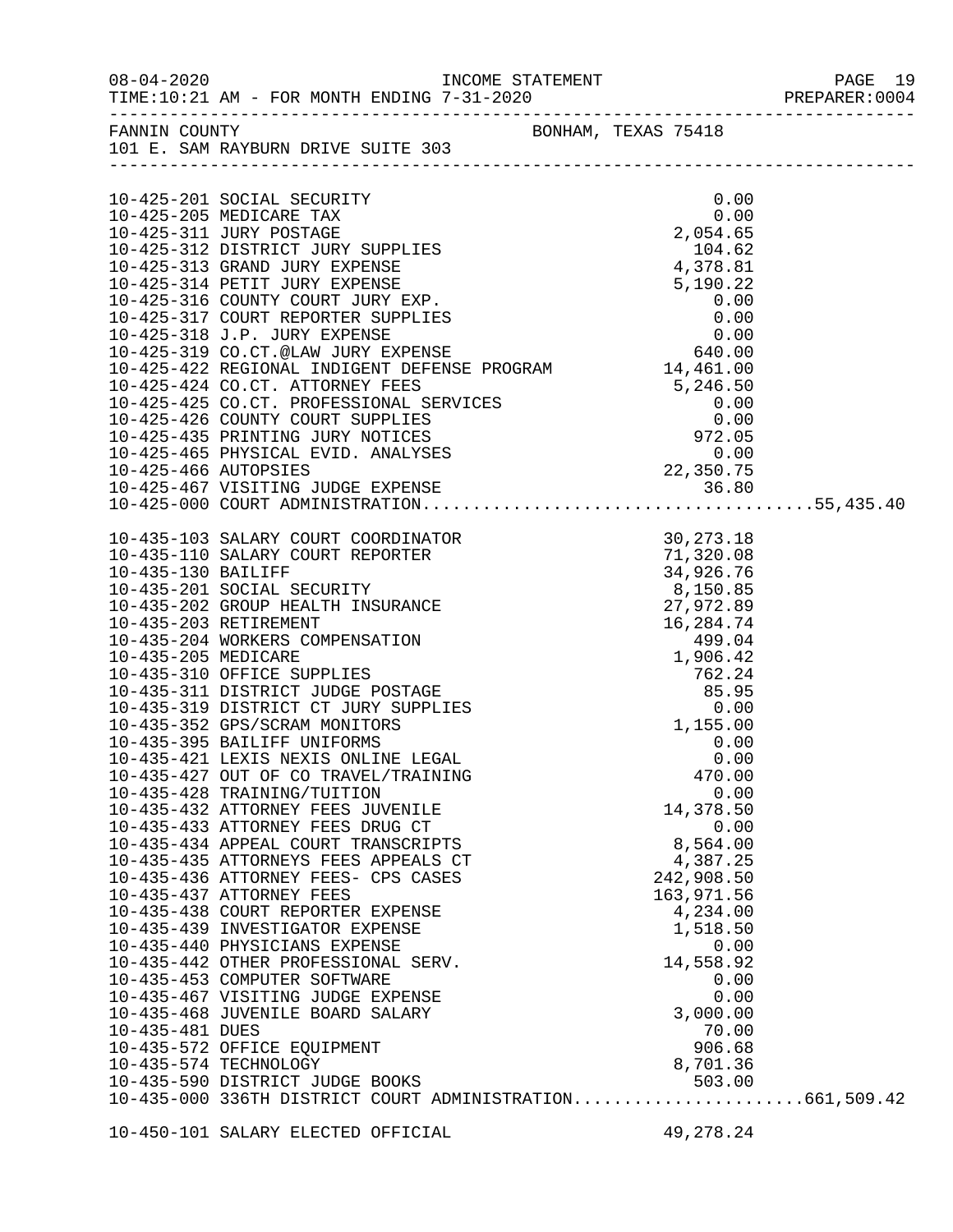08-04-2020 INCOME STATEMENT PAGE 20

| FRAFARAR • VVVI |  |  |  |  |  |
|-----------------|--|--|--|--|--|
|                 |  |  |  |  |  |

| FANNIN COUNTY                                             | 101 E. SAM RAYBURN DRIVE SUITE 303                                                                                                                                                                                                                                                                                                                                    | BONHAM, TEXAS 75418                                                                                                        |  |
|-----------------------------------------------------------|-----------------------------------------------------------------------------------------------------------------------------------------------------------------------------------------------------------------------------------------------------------------------------------------------------------------------------------------------------------------------|----------------------------------------------------------------------------------------------------------------------------|--|
|                                                           |                                                                                                                                                                                                                                                                                                                                                                       |                                                                                                                            |  |
|                                                           |                                                                                                                                                                                                                                                                                                                                                                       |                                                                                                                            |  |
|                                                           | 10-450-103 SALARY ASSTRIPTING<br>10-450-103 SALARY ASSTRIPTING<br>10-450-103 SALARY ASSTRIPTING<br>10-450-201 SOCIAL SECURITY TAXES<br>10-450-201 SOCIAL SECURITY TAXES<br>10-450-201 SOCIAL SECURITY TAXES<br>10-450-201 SOCIAL SECURITY                                                                                                                             |                                                                                                                            |  |
|                                                           |                                                                                                                                                                                                                                                                                                                                                                       |                                                                                                                            |  |
| 10-455-435 PRINTING<br>10-455-480 BOND<br>10-455-481 DUES | 10-455-423 CELL PHONE ALLOWANCE<br>10-455-427 OUT OF COUNTY TRAVEL/TRAINING<br>10-455-572 OFFICE EQUIPMENT<br>10-455-573 RADIO EQUIPMENT<br>10-455-574 TECHNOLOGY<br>10-455-000 JUSTICE OF PEACE PCT # 1140,938.30                                                                                                                                                    | 200.00<br>893.05<br>114.24<br>256.00<br>60.00<br>540.97<br>0.00<br>0.00                                                    |  |
|                                                           | 10-456-101 SALARY ELECTED OFFICIAL<br>10-456-104 SALARY DEPUTY<br>10-456-201 SOCIAL SECURITY TAXES<br>10-456-202 GROUP HEALTH & DENTAL INSURANCE<br>10-456-203 RETIREMENT<br>10-456-204 WORKERS' COMPENSATION<br>10-456-205 MEDICARE TAX<br>10-456-225 TRAVEL ALLOWANCE<br>10-456-310 OFFICE SUPPLIES<br>10-456-311 POSTAL EXPENSES<br>10-456-420 UTILITIES TELEPHONE | 37,639.80<br>34, 324.40<br>4,598.22<br>19,759.40<br>8,397.66<br>260.20<br>1,075.26<br>2,000.00<br>668.38<br>194.00<br>0.00 |  |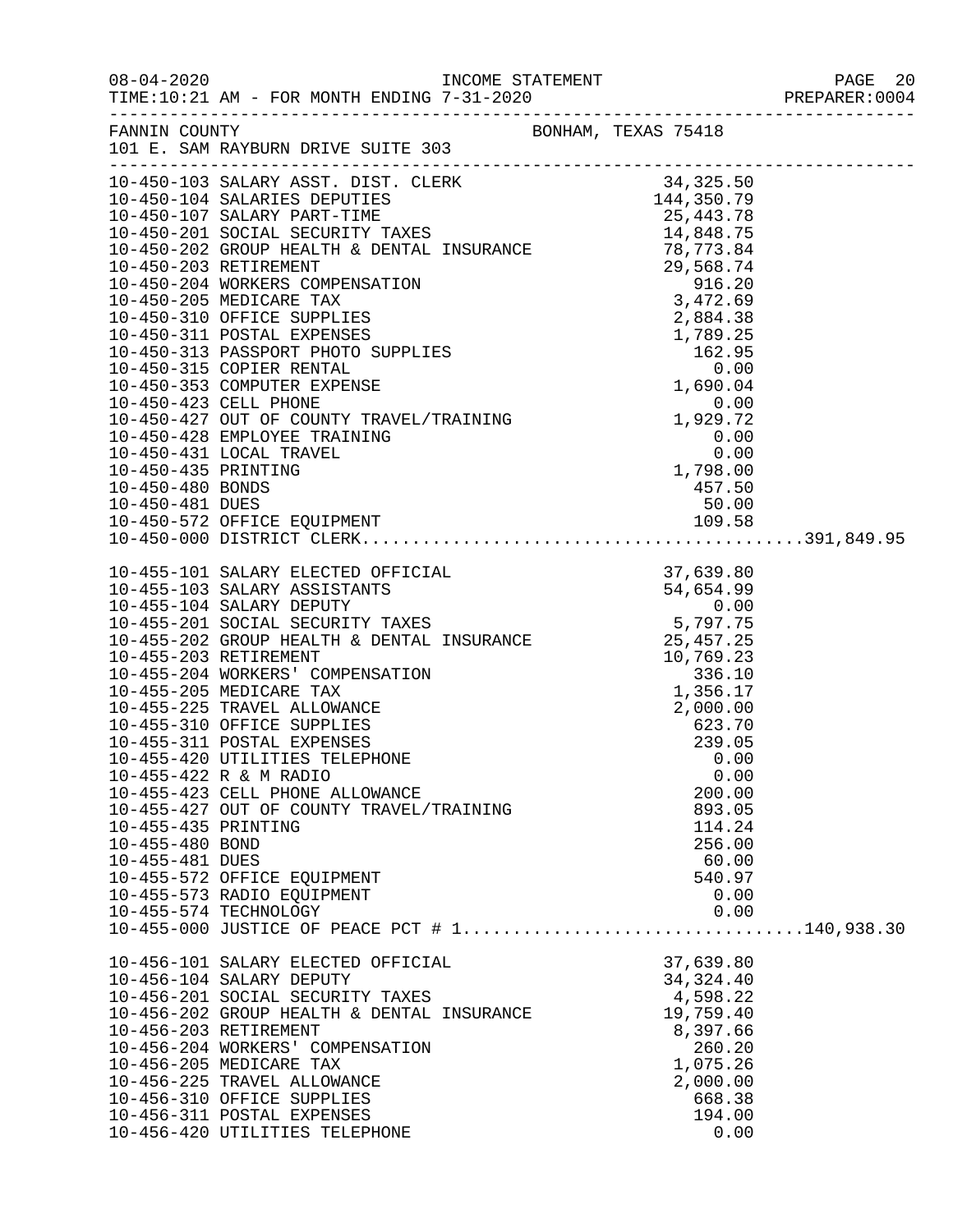|                                        |                                                                                                                                                                                                                                                                                                                                                                                                                                                                                                                                                                                                                                                                                                                                                 |                  |                                                                                                                                                                                                                            |                      | PREPARER: 0004 |
|----------------------------------------|-------------------------------------------------------------------------------------------------------------------------------------------------------------------------------------------------------------------------------------------------------------------------------------------------------------------------------------------------------------------------------------------------------------------------------------------------------------------------------------------------------------------------------------------------------------------------------------------------------------------------------------------------------------------------------------------------------------------------------------------------|------------------|----------------------------------------------------------------------------------------------------------------------------------------------------------------------------------------------------------------------------|----------------------|----------------|
|                                        | FANNIN COUNTY BONHAM, TEXAS 75418<br>101 E. SAM RAYBURN DRIVE SUITE 303                                                                                                                                                                                                                                                                                                                                                                                                                                                                                                                                                                                                                                                                         |                  |                                                                                                                                                                                                                            |                      |                |
| 10-456-421 DSL LINE<br>10-456-481 DUES | 10-456-422 R & M RADIO<br>10-456-423 CELL PHONE ALLOWANCE<br>10-456-423 CELL PHONE ALLOWANCE<br>10-456-427 OUT OF COUNTY TRAVEL/TRAINING<br>10-456-435 PRINTING<br>10-456-460 OFFICE RENTAL<br>10-456-480 BOND<br>10-456-480 BOND<br>10-456-48<br>10-456-572 OFFICE EQUIPMENT<br>10-456-573 RADIO EQUIPMENT<br>10-456-574 TECHNOLOGY<br>10-456-591 ONLINE RESEARCH 0.00<br>10-456-000 JUSTICE OF PEACE PCT # 2114,474.32                                                                                                                                                                                                                                                                                                                        | $0.00$<br>$0.00$ | 1,638.50<br>95.00                                                                                                                                                                                                          | 0.00                 |                |
| 10-457-480 BOND<br>10-457-481 DUES     | 10-457-101 SALARY ELECTED OFFICIAL                                                                                                                                                                                                                                                                                                                                                                                                                                                                                                                                                                                                                                                                                                              | 37,639.80        | 50.00<br>60.00                                                                                                                                                                                                             |                      |                |
|                                        | 10-475-101 DA. SALARY SUPPLEMENT<br>10-475-102 HB 9 D.A. SUPPLEMENTAL FUNDS<br>10-475-103 SALARY ASSISTANT D.A.<br>10-475-104 ASST. DA LONGEVITY PAY<br>10-475-105 SALARIES SECRETARIES<br>10-475-106 DA SALARY REIMB. GC CH 46<br>10-475-107 SALARY TEMP./EXTRA<br>10-475-108 INVESTIGATOR CRIMES AGAINST WOMEN<br>10-475-109 INVESTIGATOR<br>10-475-110 DISCOVERY CLERK<br>10-475-201 SOCIAL SECURITY TAXES<br>10-475-202 GROUP HEALTH INSURANCE<br>10-475-203 RETIREMENT<br>10-475-204 WORKERS' COMPENSATION<br>10-475-205 MEDICARE TAX<br>10-475-225 TRAVEL ALLOWANCE<br>10-475-310 OFFICE SUPPLIES<br>10-475-311 POSTAL EXPENSES<br>10-475-315 COPIER EXPENSE<br>10-475-421 INTERNET/ONLINE LEGAL RE<br>10-475-422 INVESTIGATOR CELL PHONE |                  | 5,288.36<br>242,309.21<br>4,400.00<br>156,246.90<br>23,854.64<br>13,983.00<br>51,990.84<br>31,486.40<br>31,713.58<br>102,116.62<br>61,781.42<br>1,266.52<br>7,416.77<br>5,067.99<br>724.25<br>977.91<br>6,615.21<br>300.00 | 0.00<br>0.00<br>0.00 |                |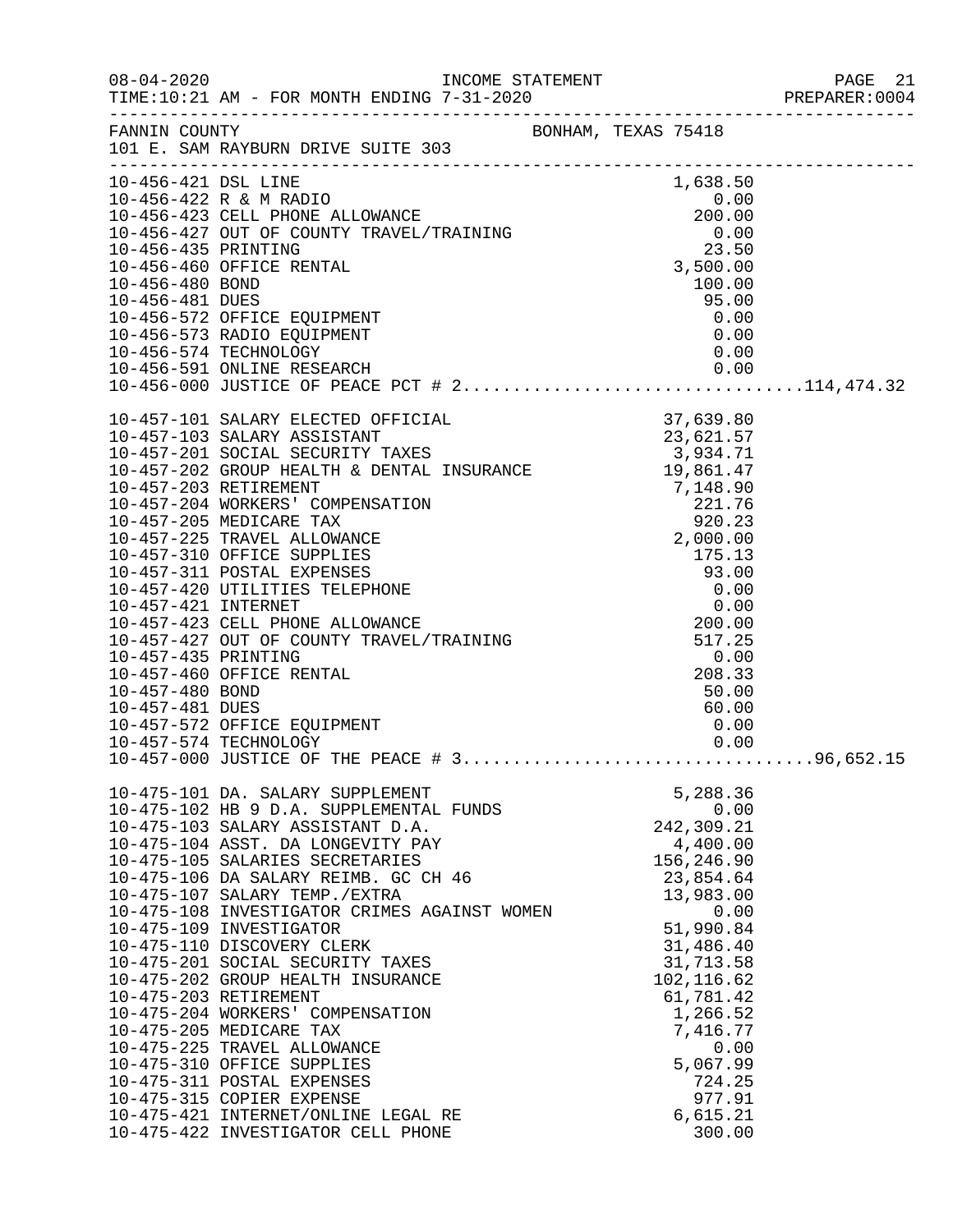| $08 - 04 - 2020$                                          | TIME:10:21 AM - FOR MONTH ENDING 7-31-2020                                                                                                                                                                                                                                                                                                                                                                                                                           | INCOME STATEMENT<br>7 21 2020 |                                                                                                                                                               | PAGE 22<br>PREPARER: 0004 |
|-----------------------------------------------------------|----------------------------------------------------------------------------------------------------------------------------------------------------------------------------------------------------------------------------------------------------------------------------------------------------------------------------------------------------------------------------------------------------------------------------------------------------------------------|-------------------------------|---------------------------------------------------------------------------------------------------------------------------------------------------------------|---------------------------|
|                                                           | FANNIN COUNTY                                                                                                                                                                                                                                                                                                                                                                                                                                                        |                               |                                                                                                                                                               |                           |
|                                                           | 10-475-427 OUT OF COUNTY TRAVEL/TRAINING 6,476.16<br>10-475-428 TRAINING/TUITION 0.00<br>10-475-431 LOCAL TRAVEL 0.00<br>10-475-435 PRINTING 114.50<br>10-475-438 CT.REPORTER-TRANSCRIPTS 592.50<br>10-475-439 WITNESS EXPENSE 0.00<br>10-                                                                                                                                                                                                                           |                               |                                                                                                                                                               |                           |
| 10-475-480 BOND<br>10-475-481 DUES                        | 10-475-469 DPS TESTING<br>10-475-572 OFFICE EQUIPMENT<br>10-475-574 TECHNOLOGY                                                                                                                                                                                                                                                                                                                                                                                       | $0.00$<br>165.00<br>2,085.00  | 0.00<br>761.97<br>0.00                                                                                                                                        |                           |
| 10-495-435 PRINTING<br>10-495-480 BOND<br>10-495-481 DUES | $10-495-102 \text{ SALARY APPLICATION} \text{ 61,} 987.86\n10-495-103 SALARIES ASSISTANTS & 98,614.02\n10-495-201 SOCIAL SECURITY TAKES & 98,614.02\n10-495-202 GROUP HEALTH & DENTAL INSURANCE & 34,364.97\n10-495-203 RETIREMENT & DENTAL INSURANCE & 34,364.97\n10-495-203 RETIREMENT & 18,728.34\n10-495-205 MEDICARE TAX &$<br>10-495-427 OUT OF COUNTY TRAVEL/TRAINING<br>10-495-431 LOCAL TRAVEL<br>10-495-452 R & M EQUIPMENT<br>10-495-572 OFFICE EQUIPMENT |                               | 2,472.86<br>0.00<br>$\begin{array}{r} 23.00\ 0.00\ 149.00 \end{array}$<br>295.00                                                                              |                           |
| 10-496-435 PRINTING<br>10-496-480 BOND<br>10-496-481 DUES | 10-496-103 SALARY PURCHASING AGENT<br>10-496-201 SOCIAL SECURITY TAXES<br>10-496-202 GROUP HEALTH INSURANCE<br>10-496-203 RETIREMENT<br>10-496-204 WORKERS' COMPENSATION<br>10-496-205 MEDICARE TAX<br>10-496-310 OFFICE SUPPLIES<br>10-496-353 COMPUTER SOFTWARE MAINTENANCE<br>10-496-421 CELL PHONE<br>10-496-427 OUT OF COUNTY TRAVEL<br>10-496-431 LOCAL TRAVEL<br>10-496-452 R & M EQUIPMENT<br>10-496-572 OFFICE EQUIPMENT                                    |                               | 44,621.72<br>2,739.34<br>9,889.20<br>5,206.89<br>161.34<br>640.64<br>173.32<br>655.00<br>300.00<br>111.36<br>0.00<br>0.00<br>0.00<br>0.00<br>365.00<br>185.00 |                           |
|                                                           | 10-497-101 SALARY ELECTED OFFICIAL<br>10-497-103 SALARY ASSISTANT<br>10-497-201 SOCIAL SECURITY TAXES<br>10-497-202 GROUP HEALTH & DENTAL INSURANCE<br>10-497-203 RETIREMENT<br>10-497-204 WORKERS' COMPENSATION                                                                                                                                                                                                                                                     |                               | 49,278.24<br>34, 182. 27<br>4,090.50<br>18,038.99<br>9,731.24<br>325.16                                                                                       |                           |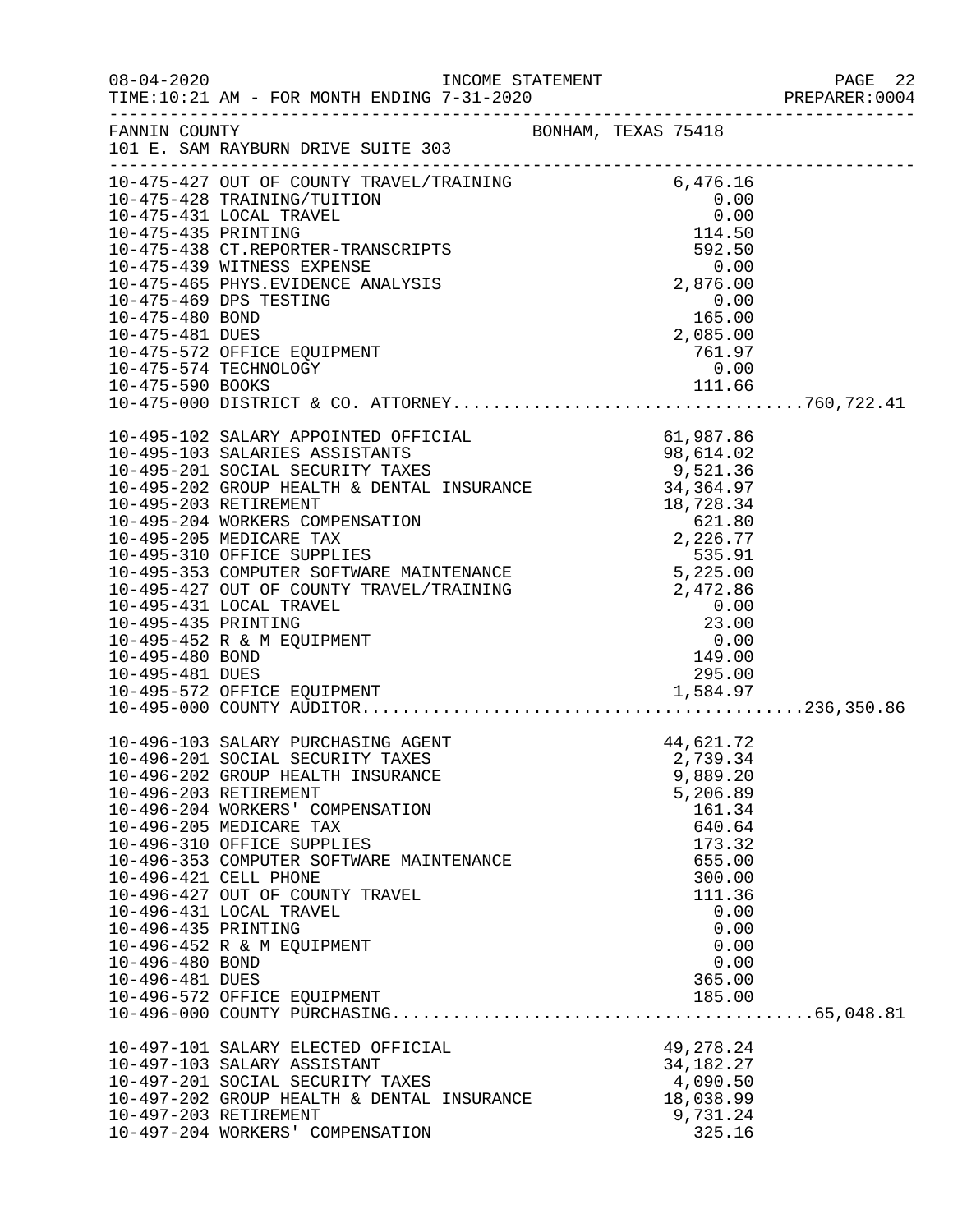|                                    |                                                                                                                                                                                           |                                                                         | PAGE 23 |
|------------------------------------|-------------------------------------------------------------------------------------------------------------------------------------------------------------------------------------------|-------------------------------------------------------------------------|---------|
|                                    | FANNIN COUNTY<br>101 E. SAM RAYBURN DRIVE SUITE 303                                                                                                                                       |                                                                         |         |
|                                    |                                                                                                                                                                                           |                                                                         |         |
|                                    |                                                                                                                                                                                           |                                                                         |         |
| 10-497-481 DUES                    | 10-497-572 OFFICE EQUIPMENT                                                                                                                                                               | 0.00<br>$200.00$<br>0.00<br>0.00                                        |         |
|                                    | 10-497-574 TECHNOLOGY                                                                                                                                                                     |                                                                         |         |
|                                    |                                                                                                                                                                                           |                                                                         |         |
|                                    |                                                                                                                                                                                           |                                                                         |         |
|                                    |                                                                                                                                                                                           |                                                                         |         |
|                                    | 10-499-460 LEONARD OFFICE RENT                                                                                                                                                            |                                                                         |         |
| 10-499-480 BOND<br>10-499-481 DUES | 10-499-572 OFFICE EQUIPMENT<br>10-499-574 TECHNOLOGY                                                                                                                                      | 1,928.03<br>72.00<br>1,000.00<br>1,000.00<br>175.00<br>1,022.97<br>0.00 |         |
|                                    | 10-503-103 SALARY-TECHNICIAN                                                                                                                                                              | 35,789.82                                                               |         |
|                                    | 10-503-107 PART TIME TECHNICIAN<br>10-503-201 SOCIAL SECURITY<br>10-503-202 GROUP HEALTH INSURANCE<br>10-503-203 RETIREMENT<br>10-503-204 WORKERS COMPENSATION<br>10-503-205 MEDICARE TAX | 3,705.90<br>2,181.42<br>9,889.20<br>4,496.50<br>196.52<br>510.26        |         |
|                                    | 10-503-225 TRAVEL ALLOWANCE<br>10-503-310 OFFICE SUPPLIES<br>10-503-421 CELL PHONE ALLOWANCE<br>10-503-423 EMERGENCY INTERNET<br>10-503-427 OUT OF COUNTY TRAVEL/TRAINING                 | 449.30<br>0.00<br>224.67<br>379.90<br>0.00                              |         |
| 10-503-435 PRINTING                | 10-503-453 R&M COMPUTER/TRAINING<br>10-503-572 OFFICE EQUIPMENT<br>10-503-574 COMPUTER/WEB SOFTWARE                                                                                       | 0.00<br>0.00<br>119.98<br>2,199.49                                      |         |
|                                    |                                                                                                                                                                                           | 0.00                                                                    |         |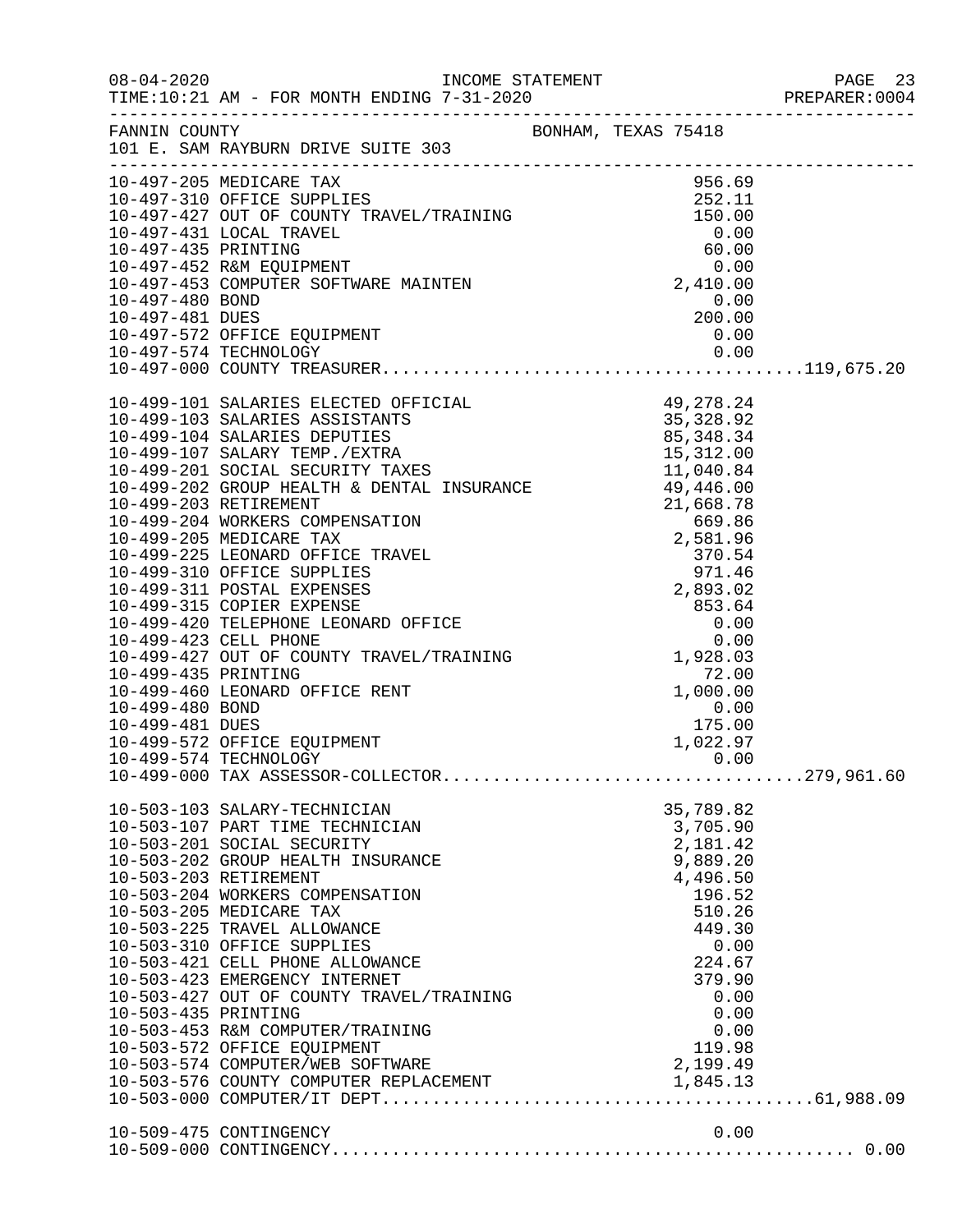| FANNIN COUNTY<br>101 E. SAM RAYBURN DRIVE SUITE 303        |                 |  |
|------------------------------------------------------------|-----------------|--|
|                                                            |                 |  |
|                                                            |                 |  |
|                                                            |                 |  |
|                                                            |                 |  |
|                                                            |                 |  |
|                                                            |                 |  |
|                                                            |                 |  |
|                                                            |                 |  |
|                                                            |                 |  |
|                                                            |                 |  |
|                                                            |                 |  |
|                                                            |                 |  |
|                                                            |                 |  |
|                                                            |                 |  |
|                                                            |                 |  |
|                                                            |                 |  |
|                                                            |                 |  |
|                                                            |                 |  |
|                                                            |                 |  |
|                                                            |                 |  |
|                                                            |                 |  |
|                                                            |                 |  |
|                                                            |                 |  |
|                                                            |                 |  |
|                                                            |                 |  |
|                                                            |                 |  |
|                                                            |                 |  |
|                                                            |                 |  |
|                                                            |                 |  |
|                                                            |                 |  |
| 10-510-574 TECHNOLOGY<br>10-510-575 LAND/BUILDING          | 0.00            |  |
| 10-510-577 JANITOR EQUIPMENT                               | 0.00<br>219.99  |  |
|                                                            |                 |  |
|                                                            |                 |  |
| 10-511-115 SALARY JANITOR                                  | 5,508.03        |  |
| 10-511-201 SOCIAL SECURITY TAXES                           | 341.50          |  |
| 10-511-203 RETIREMENT                                      | 31.83           |  |
| 10-511-204 WORKER' COMPENSATION<br>10-511-205 MEDICARE TAX | 220.66          |  |
| 10-511-225 JANITOR TRAVEL                                  | 79.85<br>121.80 |  |
| 10-511-332 JANITOR SUPPLIES                                | 874.10          |  |
| 10-511-440 UTILITIES ELECTRICITY                           | 3, 273. 24      |  |
| 10-511-441 UTILITIES GAS                                   | 698.35          |  |
| 10-511-442 UTILITIES WATER                                 | 799.68          |  |
| 10-511-443 TRASH PICK-UP SERVICE                           | 379.17          |  |
| 10-511-444 LAWN MAINTENANCE                                | 0.00            |  |
| 10-511-450 R & M BUILDING                                  | 502.73          |  |
| 10-511-482 FIRE INSURANCE<br>10-511-501 PEST CONTROL       | 803.00<br>0.00  |  |
|                                                            |                 |  |
|                                                            |                 |  |
|                                                            |                 |  |

10-512-332 JANITOR SUPPLIES 240.40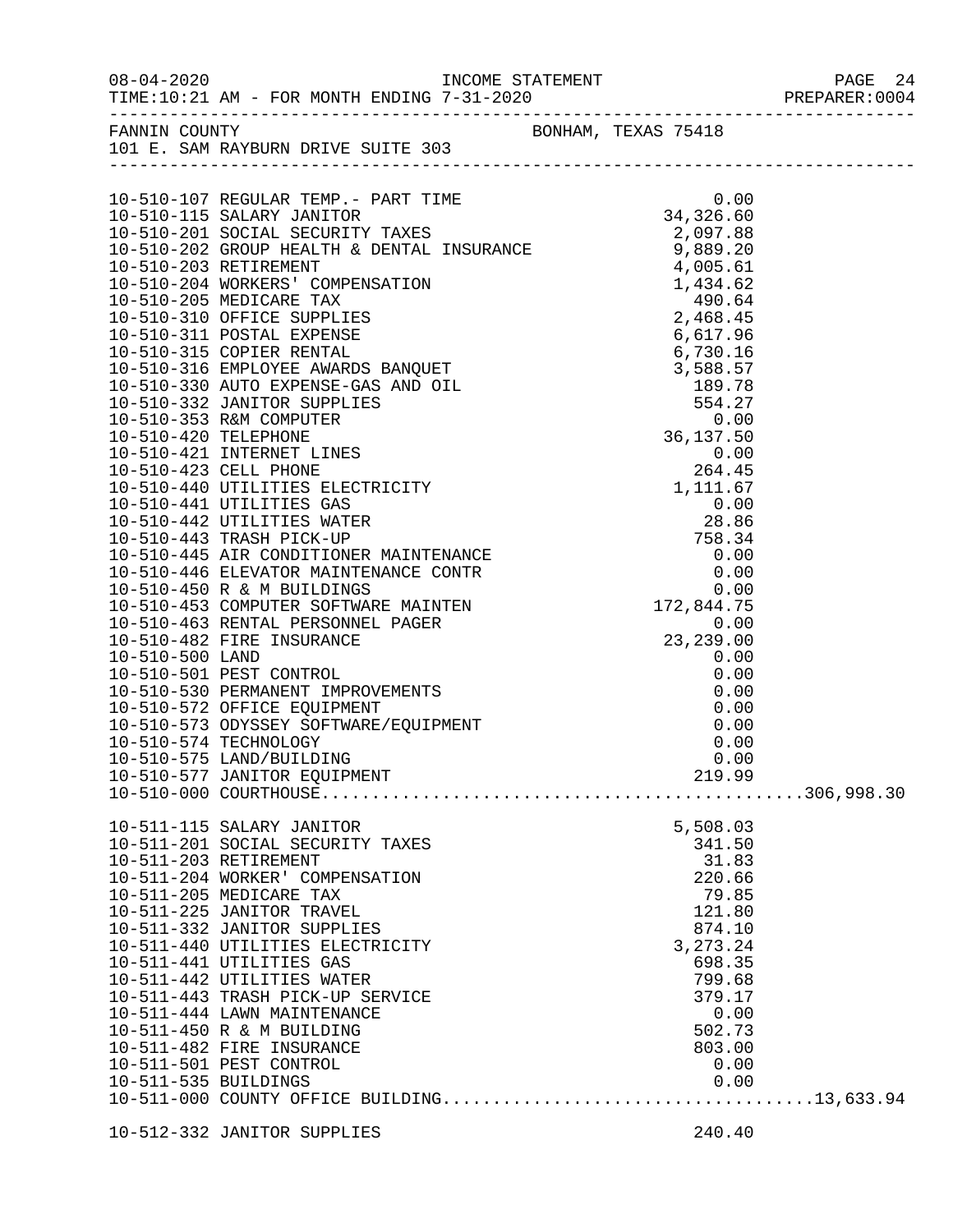| $08 - 04 - 2020$                            |                                                                | INCOME STATEMENT |                     |                              | PAGE 25 |
|---------------------------------------------|----------------------------------------------------------------|------------------|---------------------|------------------------------|---------|
| FANNIN COUNTY                               | 101 E. SAM RAYBURN DRIVE SUITE 303                             |                  | BONHAM, TEXAS 75418 |                              |         |
|                                             | 10-512-440 UTILITIES ELECTRICITY<br>10-512-442 UTILITIES WATER |                  |                     | 4,303.52<br>563.59<br>228.00 |         |
|                                             | 10-512-450 R&M BUILDING<br>10-512-482 FIRE INSURANCE           |                  |                     | 1,115.00                     |         |
| 10-512-535 BUILDINGS                        | 10-512-501 PEST CONTROL                                        |                  |                     | 0.00<br>0.00                 |         |
|                                             |                                                                |                  |                     |                              |         |
|                                             | 10-513-115 SALARY JANITOR<br>10-513-201 SOCIAL SECURITY TAXES  |                  |                     | 6,295.75<br>390.27           |         |
|                                             | 10-513-203 RETIREMENT<br>10-513-204 WORKERS' COMPENSATION      |                  |                     | 35.38<br>234.10              |         |
|                                             | 10-513-205 MEDICARE TAX                                        |                  |                     | 91.30                        |         |
|                                             | 10-513-311 SOUTH ANNEX POSTAGE<br>10-513-315 COPIER RENTAL     |                  |                     | 1,148.98<br>956.07           |         |
|                                             | 10-513-332 JANITOR SUPPLIES                                    |                  |                     | 1,083.30                     |         |
| 10-513-420 TELEPHONE<br>10-513-421 INTERNET |                                                                |                  |                     | 0.00<br>2,777.74             |         |
|                                             | 10-513-440 UTILITIES ELECTRICITY                               |                  |                     | 4,225.96                     |         |
|                                             | 10-513-441 UTILITIES GAS                                       |                  |                     | 952.80                       |         |
|                                             | 10-513-442 UTILITIES WATER<br>10-513-443 TRASH PICKUP SERVICE  |                  |                     | 760.56<br>758.34             |         |
|                                             | 10-513-444 LAWN MAINTENANCE                                    |                  |                     | 0.00                         |         |
|                                             | 10-513-450 R&M BUILDING<br>10-513-455 PARKING LOT              |                  |                     | 5,544.25<br>0.00             |         |
|                                             | 10-513-482 FIRE INSURANCE                                      |                  |                     | 2,040.00                     |         |
|                                             | 10-513-501 PEST CONTROL                                        |                  |                     | 0.00                         |         |
|                                             |                                                                |                  |                     |                              |         |
|                                             | 10-514-421 TELEPHONE/INTERNET                                  |                  |                     | 780.42                       |         |
|                                             | 10-515-332 JANITOR SUPPLIES                                    |                  |                     | 0.00                         |         |
| 10-515-421 INTERNET                         |                                                                |                  |                     | 0.00                         |         |
|                                             | 10-515-440 UTILITIES ELECTRICITY<br>10-515-441 UTILITIES GAS   |                  |                     | 2,003.87<br>817.35           |         |
|                                             | 10-515-442 UTILITIES WATER                                     |                  |                     | 406.86                       |         |
|                                             | 10-515-444 LAWN MAINTENANCE<br>10-515-450 R&M BUILDING         |                  |                     | 520.00                       |         |
|                                             | 10-515-482 FIRE INSURANCE                                      |                  |                     | 31.50<br>1,515.00            |         |
|                                             | 10-515-501 PEST CONTROL                                        |                  |                     | 0.00                         |         |
|                                             |                                                                |                  |                     |                              |         |
|                                             | 10-516-115 SALARY JANITOR<br>10-516-201 SOCIAL SECURITY TAXES  |                  |                     | 3,306.87<br>205.05           |         |
|                                             | 10-516-203 RETIREMENT                                          |                  |                     | 14.85                        |         |
|                                             | 10-516-204 WORKERS' COMPENSATION<br>10-516-205 MEDICARE TAX    |                  |                     | 121.36<br>47.93              |         |
|                                             | 10-516-225 JANITOR TRAVEL                                      |                  |                     | 181.02                       |         |
|                                             | 10-516-332 JANITOR SUPPLIES                                    |                  |                     | 500.00                       |         |
| 10-516-420 TELEPHONE                        | 10-516-440 UTILITIES ELECTRICITY                               |                  |                     | 0.00<br>4,095.32             |         |
|                                             | 10-516-441 UTILITIES GAS                                       |                  |                     | 0.00                         |         |
|                                             | 10-516-442 UTILITIES WATER<br>10-516-443 TRASH PICKUP SERVICE  |                  |                     | 513.72<br>0.00               |         |
|                                             | 10-516-444 LAWN MAINTENANCE                                    |                  |                     | 0.00                         |         |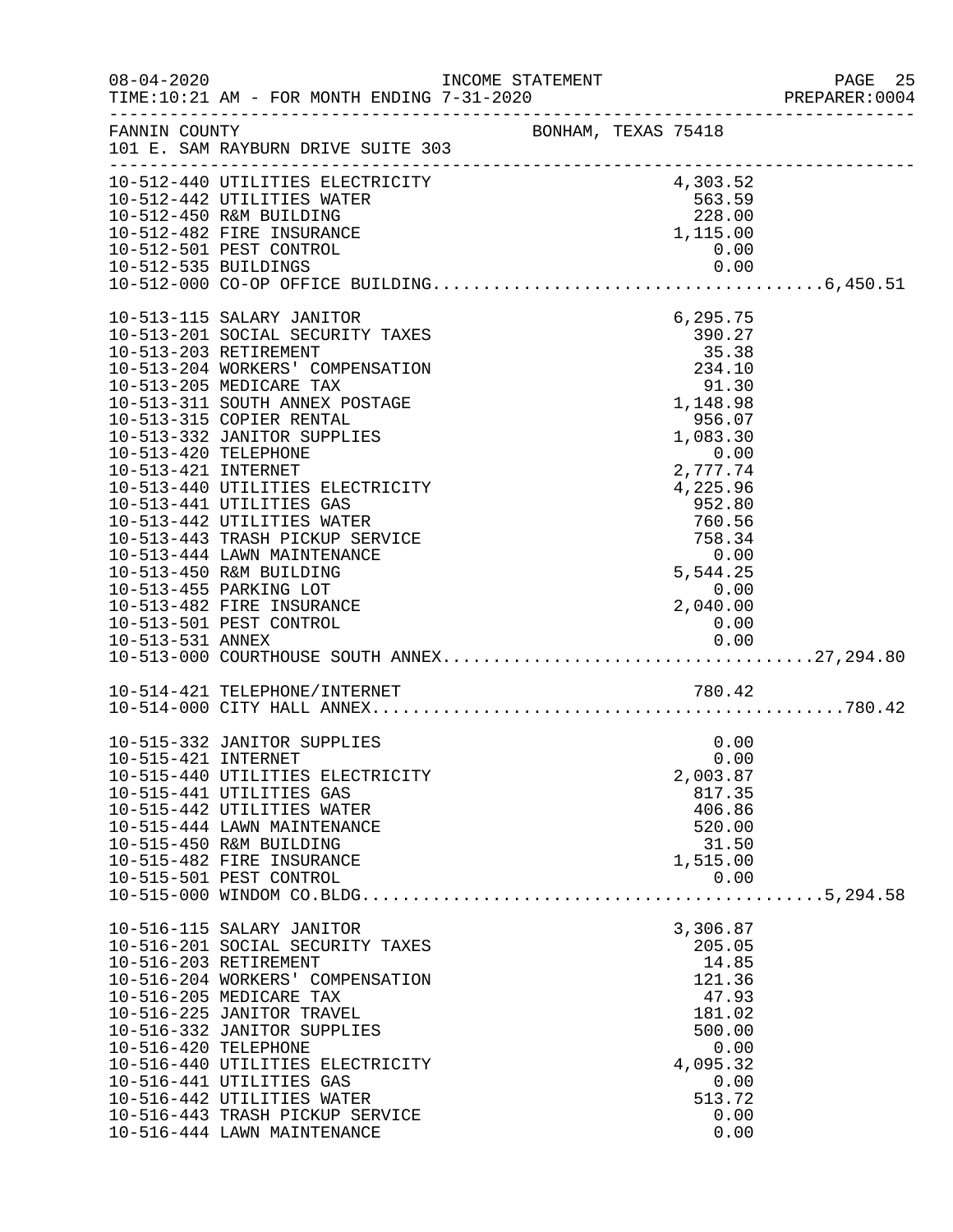|                     |                                                                                                                                                                                                                                                                                                                                                                                                                                                                                                             |                     |                                                                                                                                                                   | PREPARER: 0004 |
|---------------------|-------------------------------------------------------------------------------------------------------------------------------------------------------------------------------------------------------------------------------------------------------------------------------------------------------------------------------------------------------------------------------------------------------------------------------------------------------------------------------------------------------------|---------------------|-------------------------------------------------------------------------------------------------------------------------------------------------------------------|----------------|
| FANNIN COUNTY       | 101 E. SAM RAYBURN DRIVE SUITE 303                                                                                                                                                                                                                                                                                                                                                                                                                                                                          | BONHAM, TEXAS 75418 |                                                                                                                                                                   |                |
|                     | 10-516-450 R&M BUILDING<br>10-516-482 FIRE INSURANCE<br>10-516-501 PEST CONTROL<br>10-516-530 BUILDING REMODEL<br>10-516-535 BUILDING CONSTRUCTION<br>10-516-572 OFFICE EQUIPMENT<br>10-516-572 OFFICE EQUIPMENT 0.00<br>10-516-000 AGRILIFE EXTENSION BUILDING11,148.62                                                                                                                                                                                                                                    |                     | 1,341.50<br>821.00<br>0.00<br>0.00<br>0.00                                                                                                                        |                |
| 10-517-535 BUILDING |                                                                                                                                                                                                                                                                                                                                                                                                                                                                                                             |                     | 0.00                                                                                                                                                              |                |
|                     | 10-518-311 POSTAL EXPENSES<br>10-518-332 JANITOR SUPPLIES<br>10-518-420 UTILITIES TELEPHONE<br>10-518-421 INTERNET SERVICES<br>10-518-440 UTILITIES ELECTRICITY<br>10-518-441 UTILITIES GAS<br>10-518-442 UTILITIES WATER<br>10-518-443 TRASH PICKUP SERVICE<br>10-518-450 R & M BUILDING<br>10-518-460 MOVING EXPENSES<br>10-518-470 OFFICE SPACE LEASE<br>10-518-483 ALARM MONITORING<br>10-518-484 CLEANING SERVICES<br>10-518-501 PEST CONTROL 705.00<br>10-518-000 COUNTY OFFICES RELOCATION162,157.36 |                     | 336.00<br>3,055.68<br>0.00<br>$0.00$<br>11,993.20<br>8,696.17<br>2,236.51<br>3,025.82<br>1,443.15<br>$2, 255.23$<br>0.00<br>127, 525.00<br>885.60<br>0.00<br>0.00 |                |
|                     | 10-519-165 CONSTRUCTION                                                                                                                                                                                                                                                                                                                                                                                                                                                                                     |                     | 0.00                                                                                                                                                              |                |
|                     | 10-520-484 GENERAL LIABILITY INSURANCE<br>10-520-489 LOCAL FUNDING                                                                                                                                                                                                                                                                                                                                                                                                                                          |                     | 0.00<br>0.00                                                                                                                                                      |                |
|                     | 10-540-417 AMBULANCE SERVICE                                                                                                                                                                                                                                                                                                                                                                                                                                                                                |                     | 450,000.00                                                                                                                                                        |                |
|                     | 10-543-416 FIRE PROTECTION SERVICE<br>10-543-422 R&M RADIO/TOWER<br>10-543-440 UTILITIES ELECTRICITY<br>10-543-447 REPEATER SERVICE CONTRACT<br>10-543-490 FCC RADIO LICENSE                                                                                                                                                                                                                                                                                                                                |                     | 63,000.00<br>0.00<br>0.00<br>6,572.17<br>0.00                                                                                                                     |                |
| 10-551-435 PRINTING | 10-551-101 SALARY ELECTED OFFICIAL<br>10-551-201 SOCIAL SECURITY TAXES<br>10-551-202 GROUP HEALTH & DENTAL INSURANCE 4,460.27<br>10-551-203 RETIREMENT<br>10-551-204 WORKERS' COMPENSATION<br>10-551-205 MEDICARE TAX<br>10-551-310 OFFICE SUPPLIES<br>10-551-311 POSTAL EXPENSES<br>10-551-330 AUTO EXPENSE-GAS AND OIL<br>10-551-421 ONLINE RESEARCH/ACCURINT<br>10-551-422 R & M RADIO<br>10-551-427 TRAVEL EXPENSE                                                                                      |                     | 28,053.96<br>1,727.31<br>3,273.91<br>590.78<br>403.98<br>0.00<br>13.15<br>990.47<br>450.00<br>0.00<br>2,000.00<br>0.00                                            |                |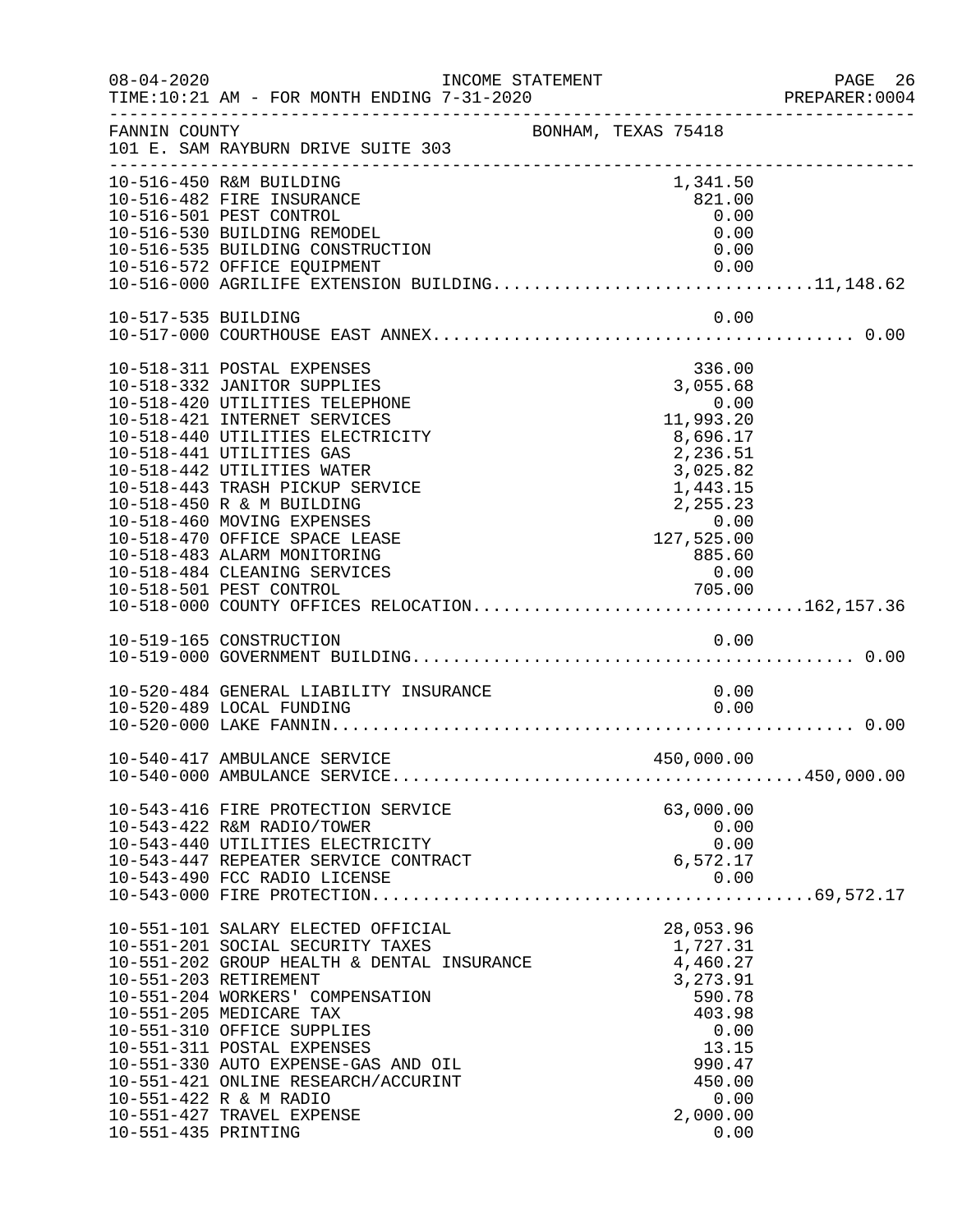|                                                           |                                                                                                                                                                                                                                                                                                                                                                                                                                                                                                                                                                   |                                                                                                                     | PREPARER: 0004 |
|-----------------------------------------------------------|-------------------------------------------------------------------------------------------------------------------------------------------------------------------------------------------------------------------------------------------------------------------------------------------------------------------------------------------------------------------------------------------------------------------------------------------------------------------------------------------------------------------------------------------------------------------|---------------------------------------------------------------------------------------------------------------------|----------------|
|                                                           | FANNIN COUNTY BONHAM, TEXAS 75418<br>101 E. SAM RAYBURN DRIVE SUITE 303                                                                                                                                                                                                                                                                                                                                                                                                                                                                                           |                                                                                                                     |                |
| 10-551-480 BOND                                           | 10-551-488 LAW ENFORCEMENT PROF. INS<br>10-551-572 EQUIPMENT<br>10-551-572 EQUIPMENT                                                                                                                                                                                                                                                                                                                                                                                                                                                                              | 0.00<br>463.00<br>0.00                                                                                              |                |
|                                                           | 10-552-454 R&M AUTO<br>10-552-480 BOND<br>10-552-487 AUTO INSURANCE<br>10-552-487 AUTO INSURANCE<br>10-552-488 LAW ENFOREMENT PROF. INS.<br>10-552-573 RADIO EQUIPMENT<br>10-552-573 RADIO EQUIPMENT<br>10-552-574 TECHNOLOGY                                                                                                                                                                                                                                                                                                                                     |                                                                                                                     |                |
| 10-553-435 PRINTING<br>10-553-480 BOND<br>10-553-481 DUES | 10-553-101 SALARY ELECTED OFFICIAL 12,109.02<br>10-553-201 SOCIAL SECURITY TAXES 874.86<br>10-553-202 GROUP HEALTH & DENTAL INSURANCE 9,889.20<br>10-553-203 RETIREMENT 1,412.95<br>10-553-204 WORKERS' COMPENSATION 247.24<br>10-553-20<br>10-553-205 MEDICARE TAX<br>10-553-310 OFFICE SUPPLIES<br>10-553-311 POSTAL EXPENSES<br>10-553-330 AUTO EXPENSE-GAS AND OIL<br>10-553-427 TRAVEL EXPENSE<br>10-553-453 COMPUTER SOFTWARE<br>10-553-488 LAW ENFORCEMENT PROF. INS<br>10-553-572 OFFICE EQUIPMENT<br>10-553-573 RADIO EQUIPMENT<br>10-553-574 TECHNOLOGY | 204.56<br>0.00<br>0.00<br>0.00<br>2,000.00<br>0.00<br>661.00<br>0.00<br>60.00<br>463.00<br>0.00<br>0.00<br>4,896.08 |                |
|                                                           | 10-555-441 ANIMAL CONTROL OFFICER/SERVICES 1,718.25                                                                                                                                                                                                                                                                                                                                                                                                                                                                                                               |                                                                                                                     |                |
|                                                           | 10-559-495 VINE AUTOMATED VICTIM NOTIF.SERV. 13,964.16                                                                                                                                                                                                                                                                                                                                                                                                                                                                                                            |                                                                                                                     |                |
|                                                           | 10-560-101 SALARY ELECTED OFFICIAL<br>10-560-102 ADMINISTRATIVE SECRETARY<br>10-560-103 CHIEF DEPUTY<br>10-560-104 SALARIES DEPUTIES                                                                                                                                                                                                                                                                                                                                                                                                                              | 50,764.12<br>35,961.64<br>41,461.64<br>518,879.31                                                                   |                |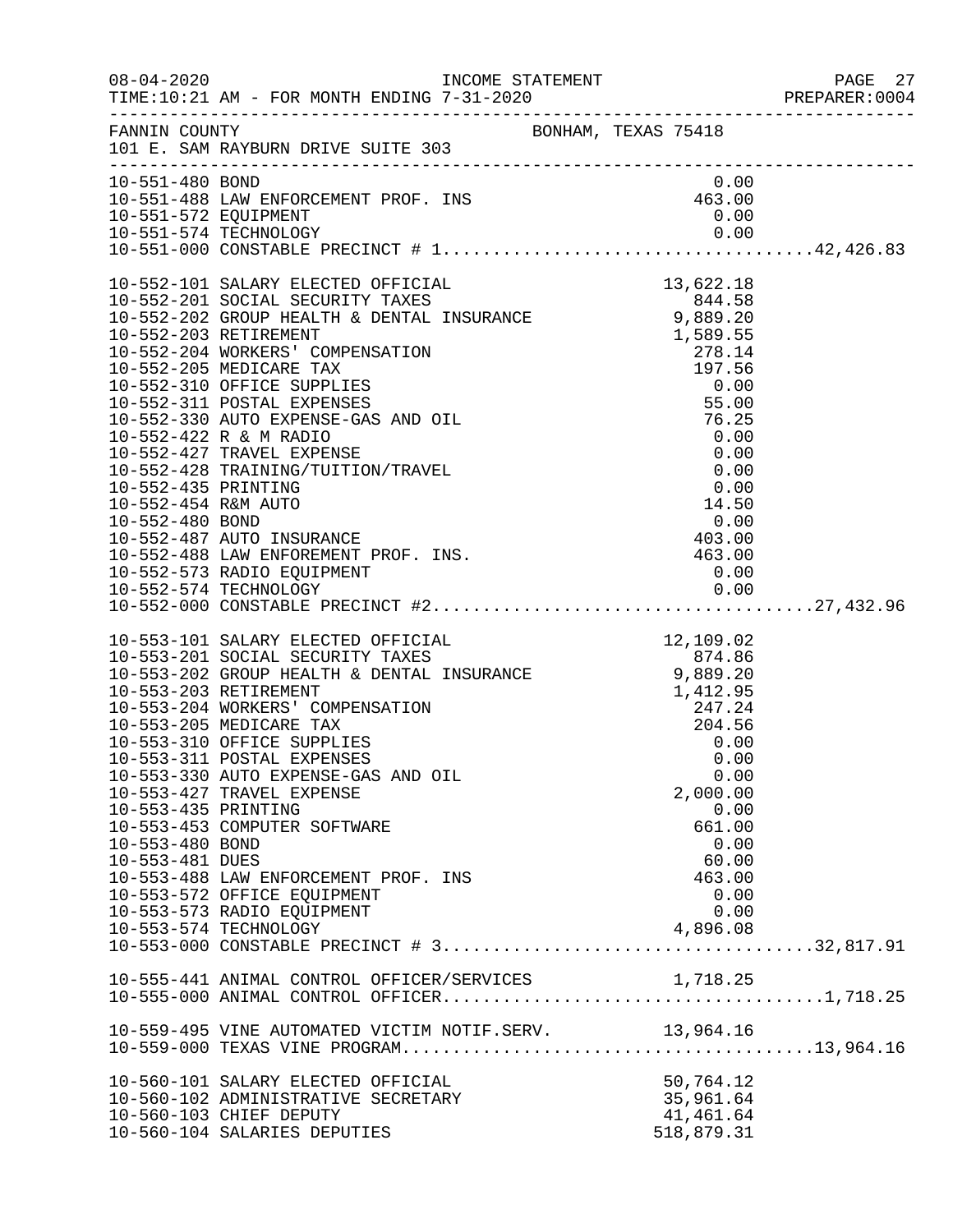| $08 - 04 - 2020$                                             | TIME:10:21 AM - FOR MONTH ENDING 7-31-2020                                                                                                                                                                                                                                                                                                                                                                                                                                                                                                                                                                                                                                                                                                                                                                          |                                                                                                                                                                                                                                                          |  |
|--------------------------------------------------------------|---------------------------------------------------------------------------------------------------------------------------------------------------------------------------------------------------------------------------------------------------------------------------------------------------------------------------------------------------------------------------------------------------------------------------------------------------------------------------------------------------------------------------------------------------------------------------------------------------------------------------------------------------------------------------------------------------------------------------------------------------------------------------------------------------------------------|----------------------------------------------------------------------------------------------------------------------------------------------------------------------------------------------------------------------------------------------------------|--|
| FANNIN COUNTY                                                | FANNIN COUNTY<br>101 E. SAM RAYBURN DRIVE SUITE 303                                                                                                                                                                                                                                                                                                                                                                                                                                                                                                                                                                                                                                                                                                                                                                 |                                                                                                                                                                                                                                                          |  |
|                                                              | 10-560-105 EVIDENCE CLERK<br>10-560-107 PT RECORDS/EVIDENCE CLERKS 20,832.00<br>10-560-108 COMPENSATION PAY 65,335.26                                                                                                                                                                                                                                                                                                                                                                                                                                                                                                                                                                                                                                                                                               | 0.00                                                                                                                                                                                                                                                     |  |
| 10-560-435 PRINTING<br>10-560-480 BOND<br>10-560-579 WEAPONS | 379.76<br>10-560-432 IMPOUNDMENT OF ESTRAY LIVESTOCK 3,180.00<br>10-560-435 PRINTING<br>10-560-440 UTILITIES ELECTRICITY<br>10-560-442 UTILITIES WATER<br>10-560-443 SHERIFF TRASH PICKUP<br>10-560-444 INTERNET SERVICE<br>10-560-445 AIR CONDITIONER MAINTENANCE<br>10-560-447 REPEATER SERVICE CONTRACT<br>10-560-450 SHERIFF OFF. R&M BLDG.<br>10-560-452 R & M EQUIPMENT<br>10-560-453 TYLER/CAD MAINTENANCE<br>10-560-454 R & M AUTOMOBILES<br>10-560-482 FIRE INSURANCE<br>10-560-487 AUTOMOBILE INSURANCE<br>10-560-488 LAW ENFORCEMENT INSURANCE<br>10-560-489 LOCAL FUNDING 84<br>10-560-501 PEST CONTROL<br>10-560-571 HWY. PATROL RADAR EQUIPMENT<br>10-560-572 OFFICE EQUIPMENT<br>10-560-573 RADIO EQUIPMENT<br>10-560-574 TECHNOLOGY<br>10-560-575 AUTOMOBILES<br>10-560-630 AUTO NOTE PMT-PRINCIPAL | 1,007.49<br>0.00<br>1,313.04<br>1,048.86<br>7,601.38<br>0.00<br>0.00<br>4,497.52<br>17.56<br>15,397.62<br>17,629.13<br>179.00<br>277.00<br>9,816.00<br>13,605.56<br>0.00<br>0.00<br>0.00<br>1,459.51<br>0.00<br>6,249.25<br>125,740.15<br>908.00<br>0.00 |  |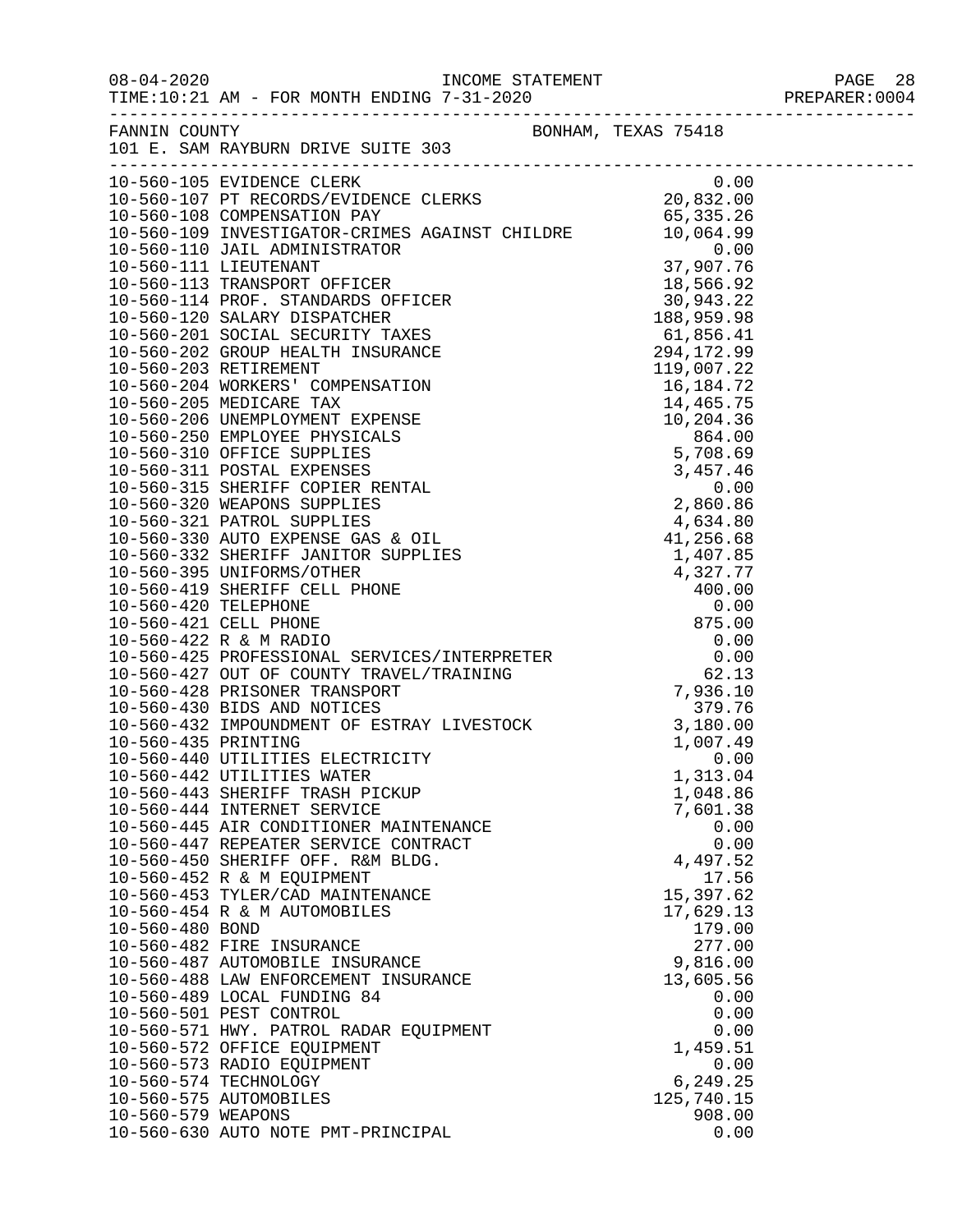| $08 - 04 - 2020$                                           | INCOME STATEMENT                                                                                                                                                                                                                                                                                                                                                                                                                        |                                                                                                                                                                | PAGE 29<br>PREPARER: 0004 |
|------------------------------------------------------------|-----------------------------------------------------------------------------------------------------------------------------------------------------------------------------------------------------------------------------------------------------------------------------------------------------------------------------------------------------------------------------------------------------------------------------------------|----------------------------------------------------------------------------------------------------------------------------------------------------------------|---------------------------|
| FANNIN COUNTY                                              | 101 E. SAM RAYBURN DRIVE SUITE 303                                                                                                                                                                                                                                                                                                                                                                                                      | BONHAM, TEXAS 75418                                                                                                                                            |                           |
|                                                            |                                                                                                                                                                                                                                                                                                                                                                                                                                         |                                                                                                                                                                |                           |
|                                                            | 10-562-396 BODY ARMOR<br>10-562-000 RIFLE RESISTANT BODY ARMOR 3439801 0.00                                                                                                                                                                                                                                                                                                                                                             | 0.00                                                                                                                                                           |                           |
| 10-565-500 LAND                                            | 10-565-380 PRISONER HOUSING<br>10-565-400 PRISONER TRANSPORT/GUARD<br>10-565-405 PRISONER MEDICAL<br>10-565-429 SCHOLARSHIP AWARDS<br>10-565-442 CR4200 UTILITY WATER<br>10-565-450 R&M BUILDING<br>10-565-482 FIRE INSURANCE<br>10-565-491 JUSTICE ASSISTANCE GRANT<br>10-565-501 PEST CONTROL                                                                                                                                         | 1,792,928.75<br>32,400.49<br>171,649.57<br>$\begin{array}{c} 0.00 \\ 0.00 \end{array}$<br>0.00<br>7,269.50<br>0.00<br>0.00<br>0.00<br>0.00                     |                           |
| 10-570-420 TELEPHONE                                       |                                                                                                                                                                                                                                                                                                                                                                                                                                         | 0.00                                                                                                                                                           |                           |
| 10-573-420 TELEPHONE<br>10-573-480 BOND<br>10-573-481 DUES | 10-573-103 SALARY-BOND SUPERVISOR<br>10-573-201 SOCIAL SECURITY TAXES<br>10-573-202 GROUP HEALTH INSURANCE<br>10-573-203 RETIREMENT<br>10-573-204 WORKERS' COMPENSATION<br>10-573-205 MEDICARE TAX<br>10-573-310 OFFICE SUPPLIES<br>10-573-311 POSTAL EXPENSES<br>10-573-313 DRUG TESTING SUPPLIES<br>10-573-340 EVALUATIONS<br>10-573-353 COMPUTER EXPENSE<br>10-573-427 OUT OF COUNTY TRAVEL/TRAINING<br>10-573-453 COMPUTER SOFTWARE | 31,921.12<br>1,958.00<br>9,889.20<br>3,724.90<br>115.42<br>457.82<br>780.45<br>0.00<br>1,222.00<br>0.00<br>0.00<br>0.00<br>450.00<br>1,177.00<br>50.00<br>0.00 |                           |
| 10-575-311 POSTAGE<br>10-575-420 TELEPHONE                 | 10-575-315 COPIER RENTAL<br>10-575-408 DETENTION OPERATING COST<br>10-575-415 RESIDENTIAL PLACEMENT<br>10-575-416 COUNSELING SERVICES<br>10-575-427 TRAVEL & TRAINING<br>10-575-995 JUVENILE PROBATION FUNDING<br>10-590-104 SALARIES DEPUTIES<br>10-590-107 SALARY TEMP/EXTRA<br>10-590-151 SALARY DIRECTOR                                                                                                                            | 36.40<br>243.06<br>0.00<br>0.00<br>0.00<br>0.00<br>0.00<br>184,000.00<br>33,982.96<br>7,116.00<br>29,031.92                                                    |                           |
|                                                            | 10-590-201 SOCIAL SECURITY TAXES<br>10-590-202 GROUP HEALTH & DENTAL INSURANCE                                                                                                                                                                                                                                                                                                                                                          | 4,227.32<br>19,778.40                                                                                                                                          |                           |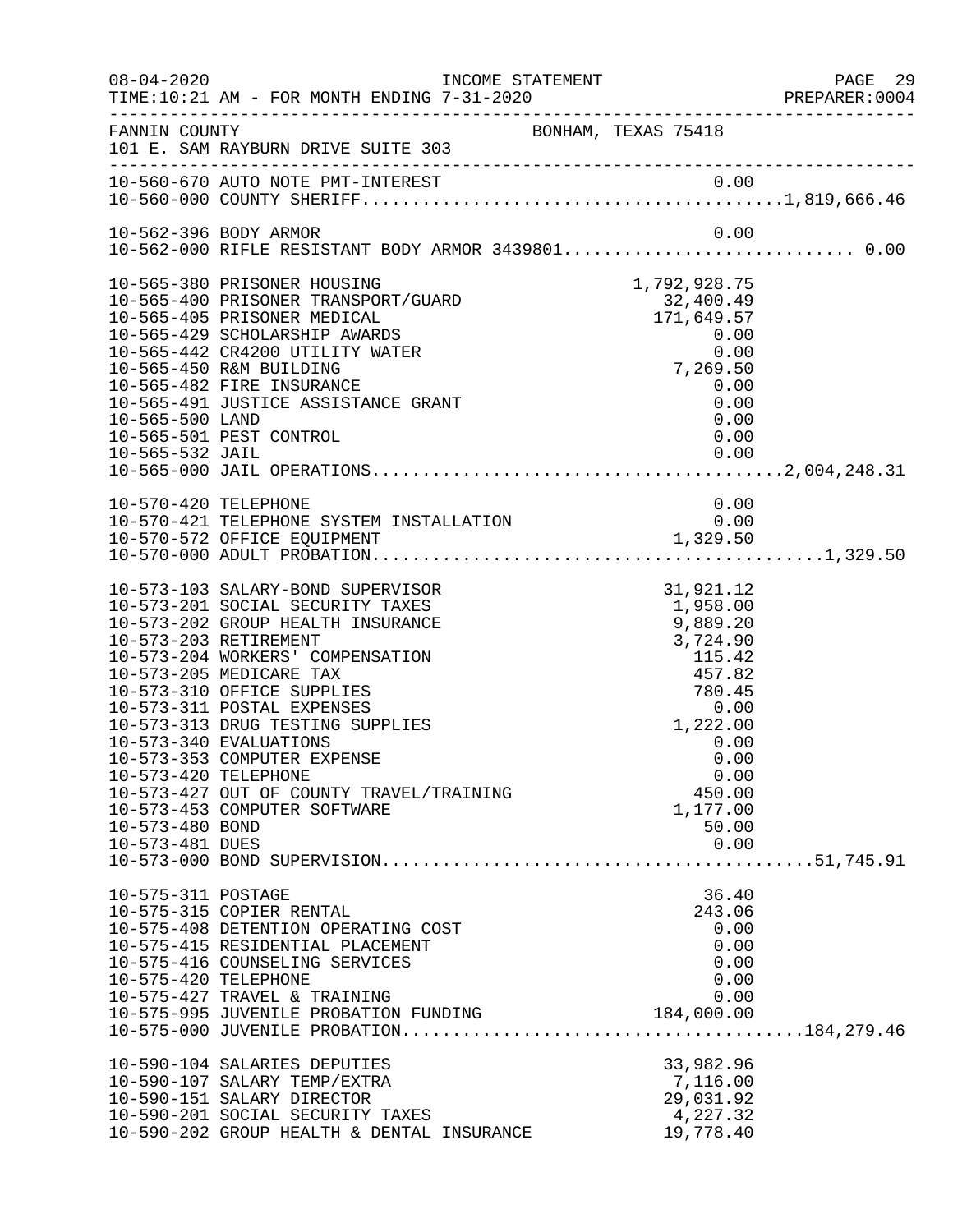|                                                                                  | FANNIN COUNTY<br>101 E. SAM RAYBURN DRIVE SUITE 303                                                                                                                                                                                                                                                                                                                                                                                                                                                                                                                   | BONHAM, TEXAS 75418 |  |                                                                                                                                                             |  |
|----------------------------------------------------------------------------------|-----------------------------------------------------------------------------------------------------------------------------------------------------------------------------------------------------------------------------------------------------------------------------------------------------------------------------------------------------------------------------------------------------------------------------------------------------------------------------------------------------------------------------------------------------------------------|---------------------|--|-------------------------------------------------------------------------------------------------------------------------------------------------------------|--|
|                                                                                  |                                                                                                                                                                                                                                                                                                                                                                                                                                                                                                                                                                       |                     |  |                                                                                                                                                             |  |
|                                                                                  |                                                                                                                                                                                                                                                                                                                                                                                                                                                                                                                                                                       |                     |  |                                                                                                                                                             |  |
| 10-591-435 PRINTING<br>10-591-454 R&M AUTO<br>10-591-480 BOND<br>10-591-481 DUES | 10-591-453 SOFTWARE MAINTENANCE<br>10-591-487 AUTOMOBILE INSURANCE<br>10-591-572 OFFICE EQUIPMENT<br>10-591-574 TECHNOLOGY<br>10-591-575 AUTOMOBILE<br>10-591-000 FANNIN CO DEVELOPMENT SERV48,805.48                                                                                                                                                                                                                                                                                                                                                                 |                     |  | 0.00<br>100.00<br>212.81<br>50.00<br>50.00<br>247.00<br>0.00<br>0.00<br>0.00                                                                                |  |
|                                                                                  | 10-640-410 FANNIN CO. CHILDRENS CTR<br>10-640-411 FANNIN CO. WELFARE BOARD<br>10-640-412 FANNIN CO. HISTORICAL SOC<br>10-640-412 FANNIN CO. HISTORICAL SOC<br>10-640-413 TEXOMA COMMUNITY CENTER(M.H.M.R.)<br>10-640-414 FANNIN COUNTY CRISIS CENTER<br>10-640-415 TAPS PUBLIC TRANSIT<br>10-640-416 TRI-COUNTY SNAP<br>10-640-417 OPEN ARMS SHELTER<br>10-640-418 FANNIN CO COMMUNITY MINISTRIES, INC<br>10-640-440 UTILITIES ELECTRICITY<br>10-640-441 UTILITIES GAS<br>10-640-442 UTILITIES WATER<br>10-640-443 TRASH PICK-UP<br>10-640-450 R & M BUILDINGS (TDHS) |                     |  | 5,000.00<br>6,000.00<br>4,500.00<br>22,500.00<br>0.00<br>5,000.00<br>2,103.00<br>1,000.00<br>1,000.00<br>5,904.92<br>1,427.08<br>2,925.80<br>379.17<br>0.00 |  |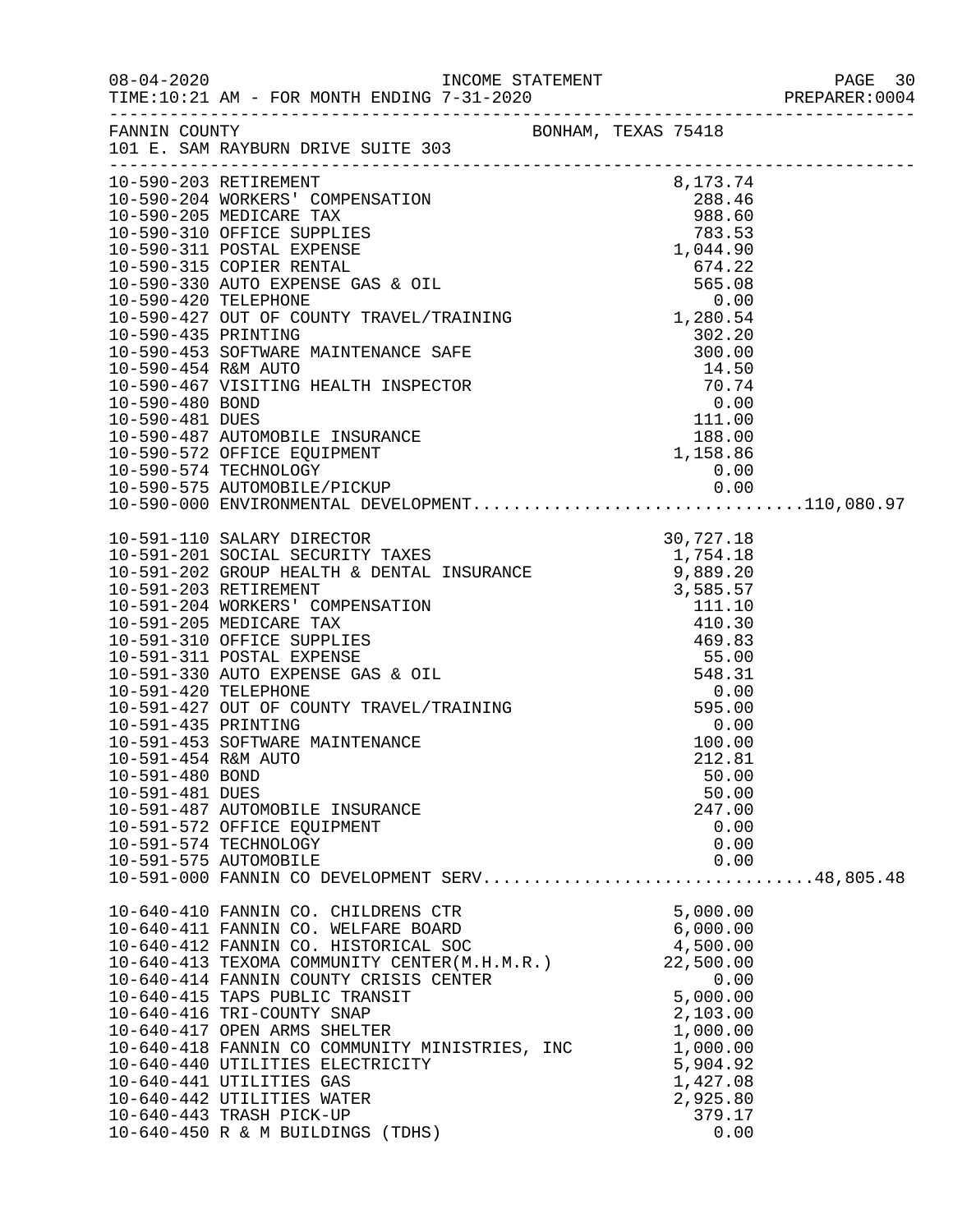| $08 - 04 - 2020$     | INCOME STATEMENT<br>TIME:10:21 AM - FOR MONTH ENDING 7-31-2020           |                                                                                 | PAGE 31<br>PREPARER: 0004 |
|----------------------|--------------------------------------------------------------------------|---------------------------------------------------------------------------------|---------------------------|
| FANNIN COUNTY        | 101 E. SAM RAYBURN DRIVE SUITE 303                                       | BONHAM, TEXAS 75418                                                             |                           |
|                      |                                                                          | 1,967.00                                                                        |                           |
|                      | 10-640-575 LAKE FANNIN                                                   | 0.00<br>0.00                                                                    |                           |
|                      |                                                                          |                                                                                 |                           |
|                      |                                                                          |                                                                                 |                           |
|                      |                                                                          |                                                                                 |                           |
|                      | 10-645-102 SALARY IHC DIRECTOR                                           | 34, 895.47<br>0.00<br>2, 145.31<br>7, 911.36<br>4, 071.25<br>128.56             |                           |
|                      | 10-645-107 SALARY ASSISTANT                                              |                                                                                 |                           |
|                      | 10-645-201 SOCIAL SECURITY TAX                                           |                                                                                 |                           |
|                      | 10-645-202 GROUP HEALTH INSURANCE<br>10-645-203 RETIREMENT               |                                                                                 |                           |
|                      | 10-645-204 WORKER'S COMP                                                 |                                                                                 |                           |
|                      | 10-645-205 MEDICARE TAX                                                  |                                                                                 |                           |
|                      | 10-645-210 TOTAL SALARY & BENEFITS                                       |                                                                                 | 49,653.64                 |
|                      | 10-645-310 OFFICE SUPPLIES                                               | 412.77                                                                          |                           |
|                      | 10-645-311 POSTAL EXPENSE                                                | 0.00                                                                            |                           |
|                      | 10-645-330 BIDS & NOTICES                                                | 0.00                                                                            |                           |
|                      | 10-645-353 COMPUTER EXPENSE                                              | 11,649.00                                                                       |                           |
|                      | 10-645-390 SUBSCRIPTIONS                                                 | 0.00                                                                            |                           |
|                      | 10-645-399 SUBTOTAL OFFICE EXPENSE                                       | $\begin{array}{c} 0.00 \\ 0.00 \\ 0.00 \\ 1,535.27 \end{array}$                 | 12,061.77                 |
|                      | 10-645-404 COBRA/INSURANCE                                               |                                                                                 |                           |
|                      | 10-645-407 INELIGIBLE IHC EXPENSE                                        |                                                                                 |                           |
|                      | 10-645-409 DIABETIC SUPPLIES                                             | 9,895.04<br>2,397.87<br>44,743.99<br>39,233.75<br>52.69<br>0.00<br>0.00<br>0.00 |                           |
|                      | 10-645-410 CERT. REG. NURSE ANES.<br>10-645-411 PHYSICIAN, NON-EMERGENCY |                                                                                 |                           |
|                      | 10-645-412 PRESCRIPTIONS, DRUGS                                          |                                                                                 |                           |
|                      | 10-645-413 HOSPITAL, INPATIENT                                           |                                                                                 |                           |
|                      | 10-645-414 HOSPITAL, OUTPATIENT                                          |                                                                                 |                           |
|                      | 10-645-415 LABORATORY/ X-RAY                                             |                                                                                 |                           |
|                      | 10-645-416 SKILLED NURSING FACILITY                                      |                                                                                 |                           |
|                      | 10-645-417 FAMILY PLANNING                                               |                                                                                 |                           |
|                      | 10-645-418 FED. QUALIFIED HEALTH CENTER                                  | 2,389.85                                                                        |                           |
|                      | 10-645-419 COUNSELING SERVICE                                            | 0.00                                                                            |                           |
|                      | 10-645-420 RURAL HEALTH CLINIC                                           | 0.00                                                                            |                           |
|                      | 10-645-421 STATE HOSPITAL CONTRACTS                                      | 0.00                                                                            |                           |
|                      | 10-645-422 AMBULATORY SURGICAL CENTE                                     | 0.00                                                                            |                           |
|                      | 10-645-423 MEDICAL EQUIP. PURCHASE<br>10-645-425 TOTAL MEDICAL/IHC       | 0.00                                                                            | 100,248.46                |
|                      | 10-645-427 OUT OF COUNTY TRAVEL/TRAINING                                 | 0.00                                                                            |                           |
| 10-645-435 PRINTING  |                                                                          | 0.00                                                                            |                           |
| 10-645-440 TELEPHONE |                                                                          | 0.00                                                                            |                           |
| 10-645-441 DSL LINE  |                                                                          | 837.79                                                                          |                           |
|                      | 10-645-499 SERVICES & OTHER CHARGES                                      |                                                                                 | 837.79                    |
|                      | 10-645-574 TECHNOLOGY                                                    | 879.99                                                                          |                           |
|                      | 10-645-599 CAPITAL OUTLAY                                                |                                                                                 | 879.99                    |
|                      |                                                                          |                                                                                 |                           |
|                      | 10-665-105 SALARY SECRETARY                                              | 23,503.48                                                                       |                           |
|                      | 10-665-107 REGULAR-TEMP. PART-TIME                                       | 0.00                                                                            |                           |
|                      | 10-665-150 CO. AGENTS SALARIES                                           | 42,520.72                                                                       |                           |
|                      | 10-665-201 SOCIAL SECURITY TAXES                                         | 3,612.29                                                                        |                           |
|                      | 10-665-202 GROUP HEALTH & DENTAL INSURANCE                               | 9,889.20                                                                        |                           |
|                      | 10-665-203 RETIREMENT                                                    | 2,742.70                                                                        |                           |
|                      | 10-665-204 WORKERS' COMPENSATION                                         | 84.98                                                                           |                           |
|                      | 10-665-205 MEDICARE TAX                                                  | 844.80                                                                          |                           |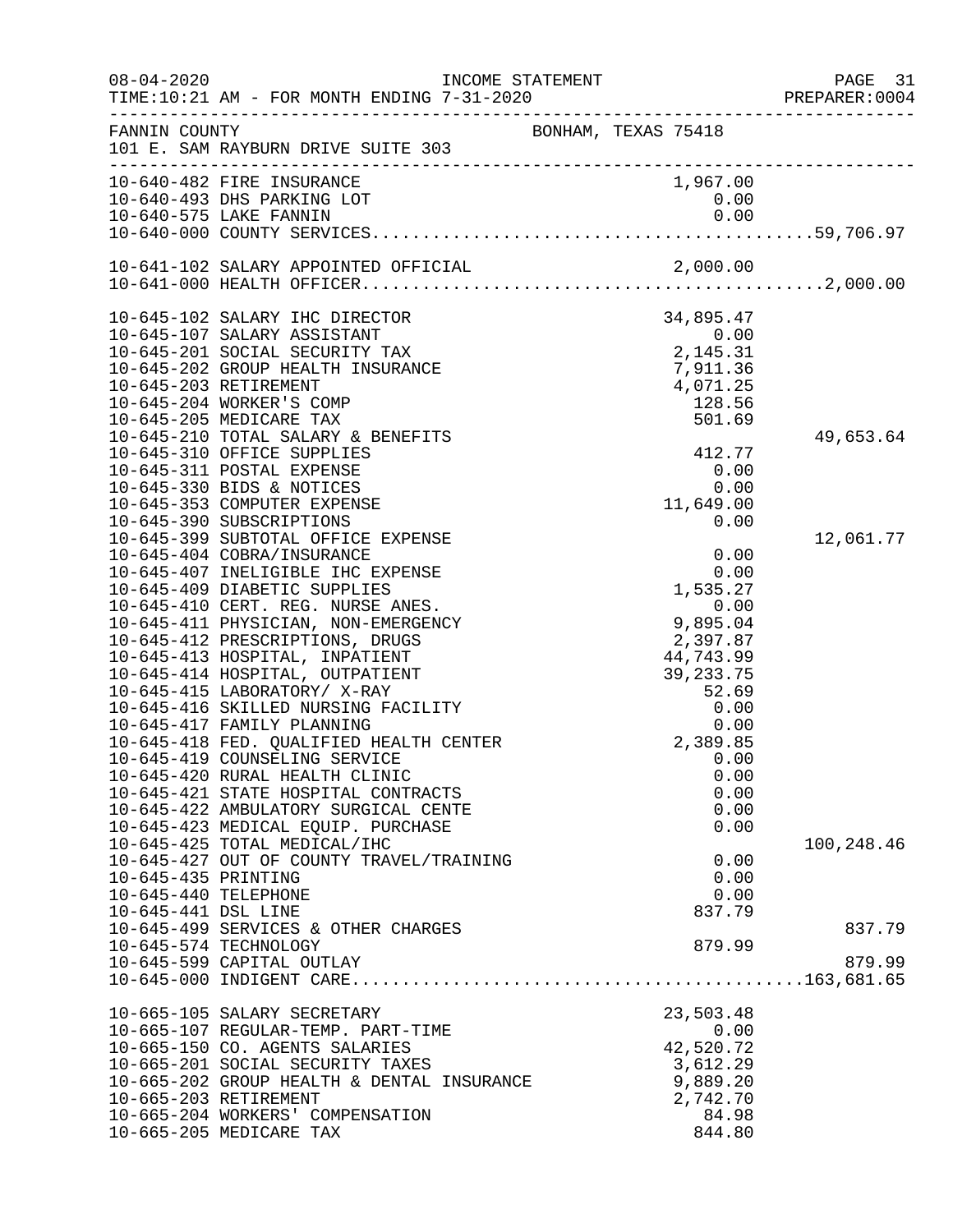| $08 - 04 - 2020$     | INCOME STATEMENT<br>TIME:10:21 AM - FOR MONTH ENDING 7-31-2020<br>--------------------------------------                                                                                                                                                                                                                                                                                                                               |                                                                                              | PAGE 32<br>PREPARER:0004 |
|----------------------|----------------------------------------------------------------------------------------------------------------------------------------------------------------------------------------------------------------------------------------------------------------------------------------------------------------------------------------------------------------------------------------------------------------------------------------|----------------------------------------------------------------------------------------------|--------------------------|
| FANNIN COUNTY        | BONHAM, TEXAS 75418<br>101 E. SAM RAYBURN DRIVE SUITE 303                                                                                                                                                                                                                                                                                                                                                                              |                                                                                              |                          |
| 10-665-420 TELEPHONE | 10-665-310 OFFICE SUPPLIES<br>10-665-311 POSTAL EXPENSE<br>10-665-315 COPIER RENTAL<br>10-665-335 PROGRAM SUPPLIES<br>10-665-421 CELL PHONE ALLOWANCE<br>10-665-422 CABLE INTERNET<br>10 000 422 CADE INTERNET<br>10-665-427 IN/OUT CO.TRAVEL/TRAINING-AG. 205.32<br>10-665-428 IN/OUT CO.TRAVEL/TRAINING-F.C.S. 2,154.59<br>10-665-429 IN/OUT CO.TRAVEL/TRAINING-4-H 1,061.34<br>10-665-572 OFFICE EQUIPMENT<br>10-665-574 TECHNOLOGY | 648.46<br>220.00<br>1,080.71<br>0.00<br>$0.00$<br>0.00<br>1,500.00<br>639.42<br>0.00<br>0.00 |                          |
|                      | 10-696-491 SOIL & WATER CONSERVATION<br>10-696-492 INDIGENT BURIAL                                                                                                                                                                                                                                                                                                                                                                     | 0.00<br>1,000.00                                                                             |                          |
| 11-435-107 PART TIME |                                                                                                                                                                                                                                                                                                                                                                                                                                        | 0.00                                                                                         |                          |
| 11-560-205 MEDICARE  | 11-560-130 SALARY/BAILIFF<br>11-560-201 SOCIAL SECURITY<br>11-560-203 RETIREMENT<br>11-560-204 WORKER'S COMPENSATION<br>11-560-427 BAILIFF CONT.ED./OUT OF COUNTY                                                                                                                                                                                                                                                                      | 0.00<br>0.00<br>0.00<br>0.00<br>0.00<br>0.00                                                 |                          |
|                      | 12-403-310 OFFICE SUPPLIES<br>12-403-427 OUT OF COUNTY TRAVEL                                                                                                                                                                                                                                                                                                                                                                          | 4,332.80<br>0.00                                                                             |                          |
|                      |                                                                                                                                                                                                                                                                                                                                                                                                                                        |                                                                                              |                          |
|                      | 14-435-320 JP1 SECURITY EXPENSE<br>14-435-321 JP2 SECURITY EXPENSE<br>14-435-322 JP3 SECURITY EXPENSE                                                                                                                                                                                                                                                                                                                                  | 0.00<br>0.00<br>0.00                                                                         |                          |
|                      | 16-400-310 OFFICE SUPPLIES<br>16-400-311 POSTAL EXPENSE<br>16-400-427 OUT OF COUNTY TRAVEL<br>16-400-572 OFFICE EQUIPMENT<br>16-400-590 COUNTY JUDGE BOOKS                                                                                                                                                                                                                                                                             | 742.02<br>541.20<br>0.00<br>0.00<br>112.00                                                   |                          |
|                      | 17-400-427 OUT OF COUNTY TRAVEL                                                                                                                                                                                                                                                                                                                                                                                                        | 0.00                                                                                         |                          |
|                      | 18-402-103 SALARY ASSISTANT                                                                                                                                                                                                                                                                                                                                                                                                            | 21,342.64                                                                                    |                          |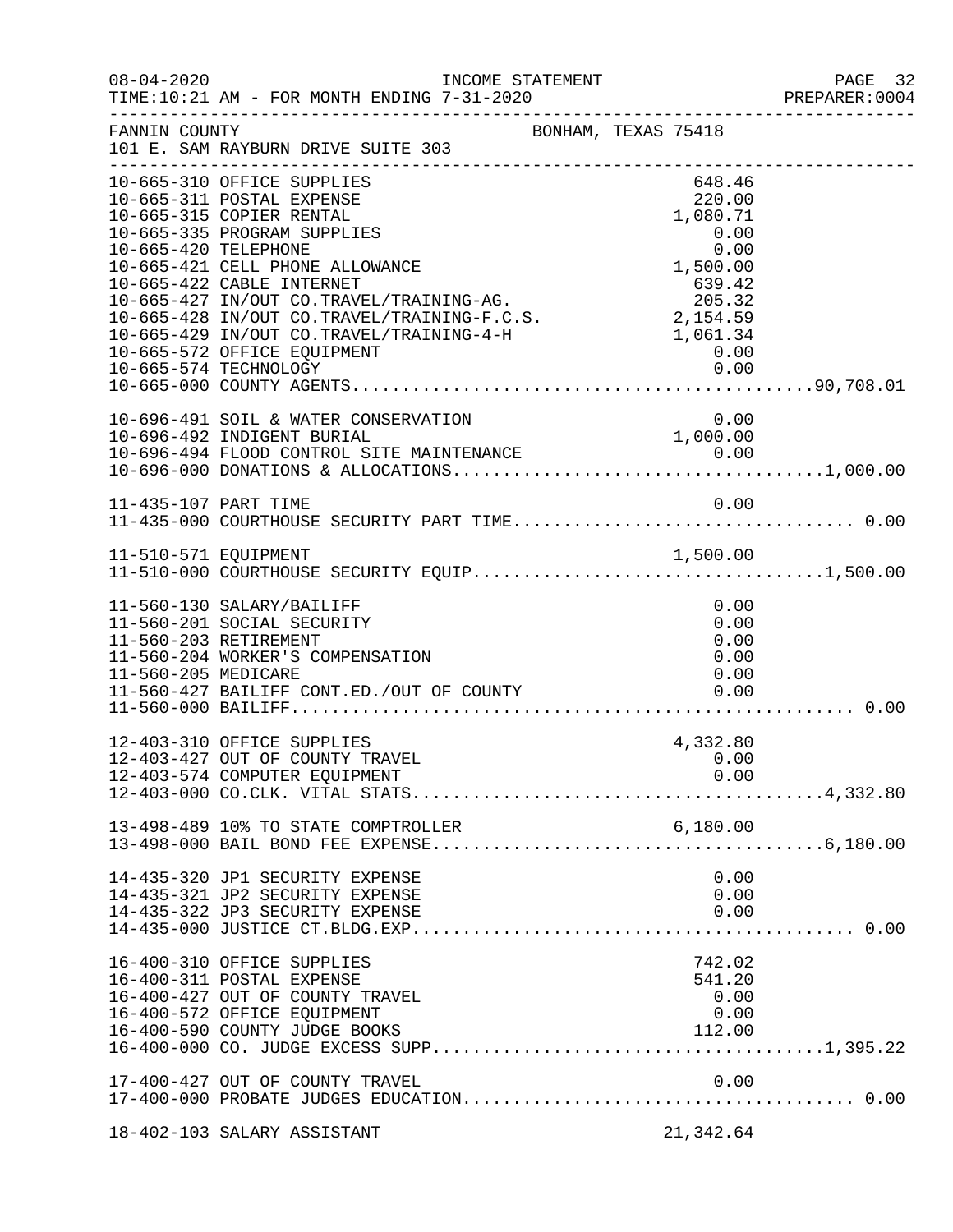|                     |                                                                                                                                                                                                                                                                                                                                                                                                                                                                                                                     |  |                                                                                                     | PAGE 33<br>PREPARER: 0004            |
|---------------------|---------------------------------------------------------------------------------------------------------------------------------------------------------------------------------------------------------------------------------------------------------------------------------------------------------------------------------------------------------------------------------------------------------------------------------------------------------------------------------------------------------------------|--|-----------------------------------------------------------------------------------------------------|--------------------------------------|
| FANNIN COUNTY       | 101 E. SAM RAYBURN DRIVE SUITE 303                                                                                                                                                                                                                                                                                                                                                                                                                                                                                  |  | BONHAM, TEXAS 75418                                                                                 |                                      |
|                     | 18-402-107 SALARY TEMP/EXTRA<br>18-402-201 SOCIAL SECURITY TAXES<br>18-402-202 GROUP HEALTH INSURANCE<br>18-402-203 RETIREMENT<br>18-402-204 WORKERS COMPENSATION<br>18-402-205 MEDICARE TAX<br>18-402-310 OFFICE SUPPLIES<br>18-402-312 IMAGING SYSTEM<br>18-402-315 COPIER MAINTENANCE<br>18-402-420 TELEPHONE<br>18-402-437 DIGITAL IMAGING OF MICROFILM<br>18-402-437 DIGITAL IMAGING OF MICROFILM<br>18-402-453 COMPUTER SOFTWARE<br>0.00<br>18-402-453 COMPUTER SOFTWARE<br>18-402-490 CO.CLERK MISCELLANEOUS |  | 0.00<br>$1,323.30$<br>a ega 20<br>9,889.20<br>2,490.53<br>77.16<br>309.54<br>176.53<br>0.00<br>0.00 |                                      |
| 19-450-435 PRINTING | 19-450-107 SALARY TEMP/EXTRA<br>19-450-201 SOCIAL SECURITY TAXES<br>19-450-202 GROUP HEALTH & DENTAL INSURANCE 1,951.40<br>1,951.40<br>571.35<br>19-450-203 RETIREMENT<br>19-450-204 WORKERS COMPENSATION<br>19-450-205 MEDICARE TAX<br>19-450-310 OFFICE SUPPLIES<br>19-450-400 RECORDS STORAGE SHELVING                                                                                                                                                                                                           |  | 571.35<br>$571.35$<br>0.00<br>69.04<br>0.00<br>2,956.49<br>0.00                                     |                                      |
|                     | 20-449-103 SALARY ASSISTANT<br>20-449-107 SALARY TEMP./EXTRA<br>20-449-201 SOCIAL SECURITY TAXES<br>20-449-202 GROUP HEALTH INSURANCE<br>20-449-203 RETIREMENT<br>20-449-204 WORKERS COMPENSATION<br>20-449-205 MEDICARE TAX<br>20-449-310 OFFICE SUPPLIES<br>20-449-350 RECORDS DISPOSAL<br>20-449-400 RECORDS STORAGE SHELVING<br>20-449-453 COMPUTER SOFTWARE MAINTENANCE<br>20-449-460 EQUIPMENT RENTAL                                                                                                         |  | 384.00<br>23.81<br>494.71<br>45.27<br>26.94<br>3,846.72<br>4,150.00                                 | 0.00<br>5.57<br>0.00<br>0.00<br>0.00 |
|                     | 21-509-475 CONTINGENCY                                                                                                                                                                                                                                                                                                                                                                                                                                                                                              |  |                                                                                                     | 0.00                                 |
|                     | 21-621-100 COMPENSATION PAY<br>21-621-101 SALARY ELECTED OFFICIAL<br>21-621-105 SALARY SECRETARY<br>21-621-106 SALARY PRECINCT EMPLOYEES<br>21-621-107 REGULAR-TEMP. PART-TIME<br>21-621-108 SALARY-FOREMAN<br>21-621-199 TOTAL SALARIES<br>21-621-201 SOCIAL SECURITY TAXES<br>21-621-202 GROUP HEALTH INSURANCE<br>21-621-203 RETIREMENT<br>21-621-204 WORKERS' COMPENSATION                                                                                                                                      |  | 53,071.70<br>134,890.62<br>25, 913.53<br>12,904.46<br>60,061.92<br>24,940.53<br>6,872.76            | 0.00<br>0.00<br>0.00<br>213,875.85   |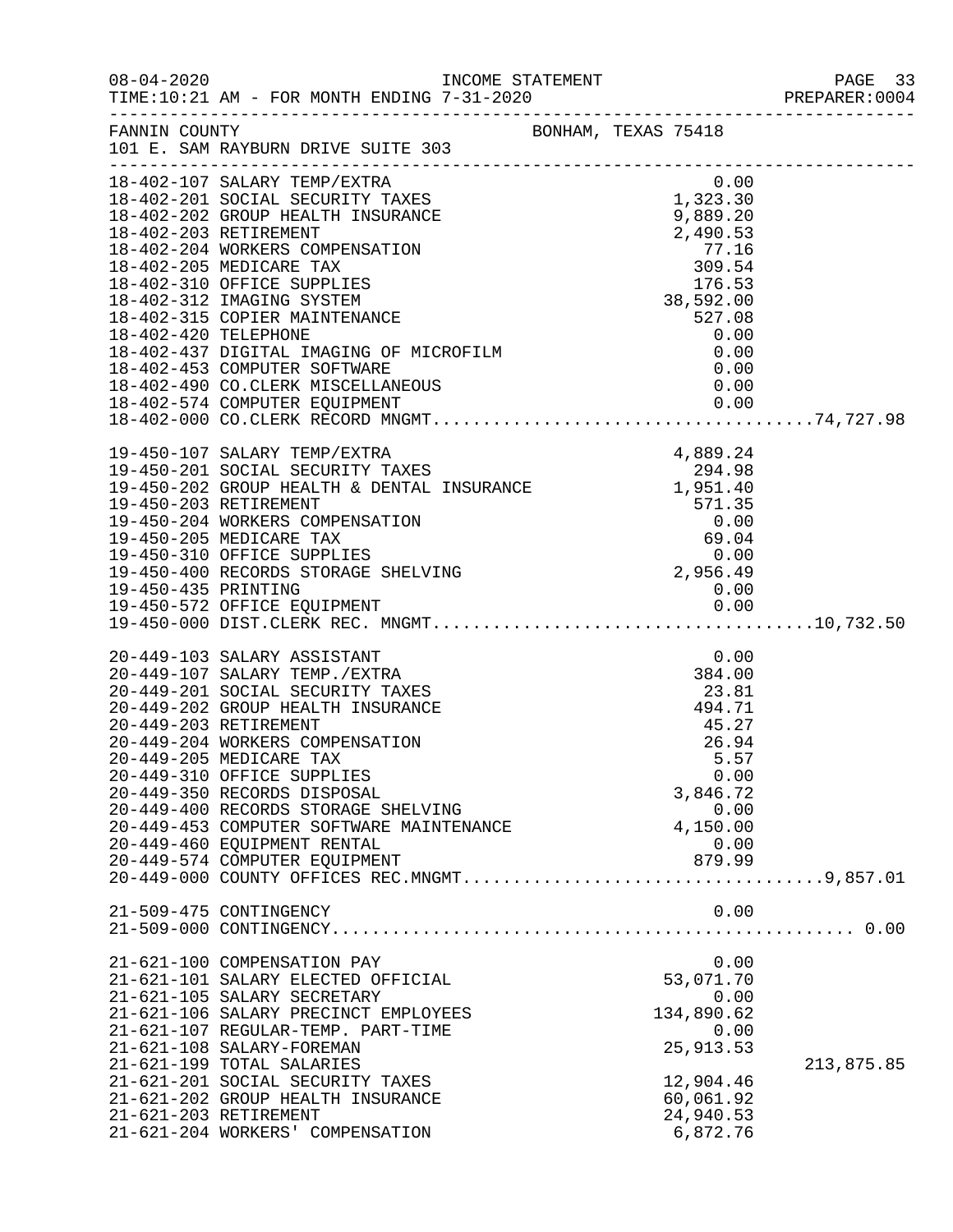|                      |                                                                                                                                                                                                                                                                                                                                                                                                                             |                     |                      | PAGE 34<br>PREPARER: 0004 |
|----------------------|-----------------------------------------------------------------------------------------------------------------------------------------------------------------------------------------------------------------------------------------------------------------------------------------------------------------------------------------------------------------------------------------------------------------------------|---------------------|----------------------|---------------------------|
|                      | FANNIN COUNTY<br>101 E. SAM RAYBURN DRIVE SUITE 303                                                                                                                                                                                                                                                                                                                                                                         | BONHAM, TEXAS 75418 |                      |                           |
|                      | 3,017.90<br>21-621-205 MEDICARE TAX<br>21-621-206 UNEMPLOYMENT EXPENSE<br>21-621-299 TOTAL EMPLOYMENT EXPENSE<br>21-621-314 EMPLOYMENT EXPENSE PHYSICALS/DOT TESTING<br>215-21-340 SHOP SUPPLIES<br>21-621-341 R & B MAT. ROCK & GRAVEL<br>2                                                                                                                                                                                |                     |                      |                           |
|                      |                                                                                                                                                                                                                                                                                                                                                                                                                             |                     |                      |                           |
|                      |                                                                                                                                                                                                                                                                                                                                                                                                                             |                     |                      | 107,797.57                |
|                      |                                                                                                                                                                                                                                                                                                                                                                                                                             |                     |                      |                           |
|                      | $\begin{tabular}{l c c c} & $\mathbb{M}^{\text{B}}$ & $\mathbb{M}^{\text{B}}$ & $\mathbb{M}^{\text{B}}$ & $\mathbb{M}^{\text{B}}$ & $\mathbb{M}^{\text{B}}$ & $\mathbb{M}^{\text{B}}$ & $\mathbb{M}^{\text{B}}$ & $\mathbb{M}^{\text{B}}$ & $\mathbb{M}^{\text{B}}$ & $\mathbb{M}^{\text{B}}$ & $\mathbb{M}^{\text{B}}$ & $\mathbb{M}^{\text{B}}$ & $\mathbb{M}^{\text{B}}$ & $\mathbb{M}^{\text{B}}$ & $\mathbb{M}^{\text$ |                     |                      |                           |
|                      |                                                                                                                                                                                                                                                                                                                                                                                                                             |                     |                      |                           |
|                      |                                                                                                                                                                                                                                                                                                                                                                                                                             |                     |                      |                           |
|                      |                                                                                                                                                                                                                                                                                                                                                                                                                             |                     |                      |                           |
|                      |                                                                                                                                                                                                                                                                                                                                                                                                                             |                     |                      |                           |
|                      |                                                                                                                                                                                                                                                                                                                                                                                                                             |                     |                      |                           |
|                      |                                                                                                                                                                                                                                                                                                                                                                                                                             |                     |                      |                           |
|                      |                                                                                                                                                                                                                                                                                                                                                                                                                             |                     |                      | 114,627.35                |
|                      |                                                                                                                                                                                                                                                                                                                                                                                                                             |                     |                      |                           |
|                      |                                                                                                                                                                                                                                                                                                                                                                                                                             |                     |                      |                           |
|                      |                                                                                                                                                                                                                                                                                                                                                                                                                             |                     |                      |                           |
|                      |                                                                                                                                                                                                                                                                                                                                                                                                                             |                     |                      |                           |
|                      |                                                                                                                                                                                                                                                                                                                                                                                                                             |                     |                      |                           |
|                      |                                                                                                                                                                                                                                                                                                                                                                                                                             |                     |                      |                           |
|                      |                                                                                                                                                                                                                                                                                                                                                                                                                             |                     |                      |                           |
|                      |                                                                                                                                                                                                                                                                                                                                                                                                                             |                     |                      |                           |
|                      |                                                                                                                                                                                                                                                                                                                                                                                                                             |                     |                      |                           |
|                      |                                                                                                                                                                                                                                                                                                                                                                                                                             |                     |                      |                           |
|                      |                                                                                                                                                                                                                                                                                                                                                                                                                             |                     |                      |                           |
|                      |                                                                                                                                                                                                                                                                                                                                                                                                                             |                     |                      |                           |
|                      |                                                                                                                                                                                                                                                                                                                                                                                                                             |                     |                      |                           |
|                      |                                                                                                                                                                                                                                                                                                                                                                                                                             |                     |                      |                           |
|                      |                                                                                                                                                                                                                                                                                                                                                                                                                             |                     |                      |                           |
|                      |                                                                                                                                                                                                                                                                                                                                                                                                                             |                     |                      |                           |
|                      |                                                                                                                                                                                                                                                                                                                                                                                                                             |                     |                      |                           |
|                      |                                                                                                                                                                                                                                                                                                                                                                                                                             |                     |                      |                           |
|                      |                                                                                                                                                                                                                                                                                                                                                                                                                             |                     |                      |                           |
|                      |                                                                                                                                                                                                                                                                                                                                                                                                                             |                     |                      |                           |
|                      |                                                                                                                                                                                                                                                                                                                                                                                                                             |                     |                      |                           |
|                      |                                                                                                                                                                                                                                                                                                                                                                                                                             |                     |                      |                           |
|                      | 21-621-492 TDRA FLOOD CASH MATCH<br>21-621-494 FLOOD CONTROL SITE MAINTENANCE                                                                                                                                                                                                                                                                                                                                               |                     | 0.00<br>0.00         |                           |
|                      | 21-621-495 PIPELINE SALES TAX REIMBURSEMENT                                                                                                                                                                                                                                                                                                                                                                                 |                     | 0.00                 |                           |
|                      | 21-621-496 TCOG HAZARDOUS WASTEMATCH                                                                                                                                                                                                                                                                                                                                                                                        |                     | 0.00                 |                           |
|                      | 21-621-499 TOTAL SER. & OTHER CHARGES                                                                                                                                                                                                                                                                                                                                                                                       |                     |                      | 63,757.01                 |
|                      | 21-621-570 COMPUTER EQUIPMENT                                                                                                                                                                                                                                                                                                                                                                                               |                     | 0.00                 |                           |
|                      | 21-621-571 PURCHASE OF MACH./EQUIP.                                                                                                                                                                                                                                                                                                                                                                                         |                     | 32,900.00            |                           |
|                      | 21-621-573 RADIO EQUIPMENT                                                                                                                                                                                                                                                                                                                                                                                                  |                     | 0.00                 |                           |
|                      | 21-621-575 LAND AND BUILDING<br>21-621-599 CAPITAL OUTLAY                                                                                                                                                                                                                                                                                                                                                                   |                     | 0.00                 | 32,900.00                 |
|                      | 21-621-630 NOTE PAYMENT                                                                                                                                                                                                                                                                                                                                                                                                     |                     | 0.00                 |                           |
|                      | 21-621-670 NOTE PAYMENT-INTEREST                                                                                                                                                                                                                                                                                                                                                                                            |                     | 0.00                 |                           |
| 21-621-695 SURVEYING |                                                                                                                                                                                                                                                                                                                                                                                                                             |                     | 0.00                 |                           |
|                      |                                                                                                                                                                                                                                                                                                                                                                                                                             |                     |                      |                           |
|                      | 21-625-105 SALARY SECRETARY                                                                                                                                                                                                                                                                                                                                                                                                 |                     | 8,581.10             |                           |
|                      | 21-625-201 SOCIAL SECURITY TAXES                                                                                                                                                                                                                                                                                                                                                                                            |                     | 383.32               |                           |
|                      | 21-625-202 GROUP HEALTH INSURANCE<br>21-625-203 RETIREMENT                                                                                                                                                                                                                                                                                                                                                                  |                     | 2,472.00<br>1,001.13 |                           |
|                      |                                                                                                                                                                                                                                                                                                                                                                                                                             |                     |                      |                           |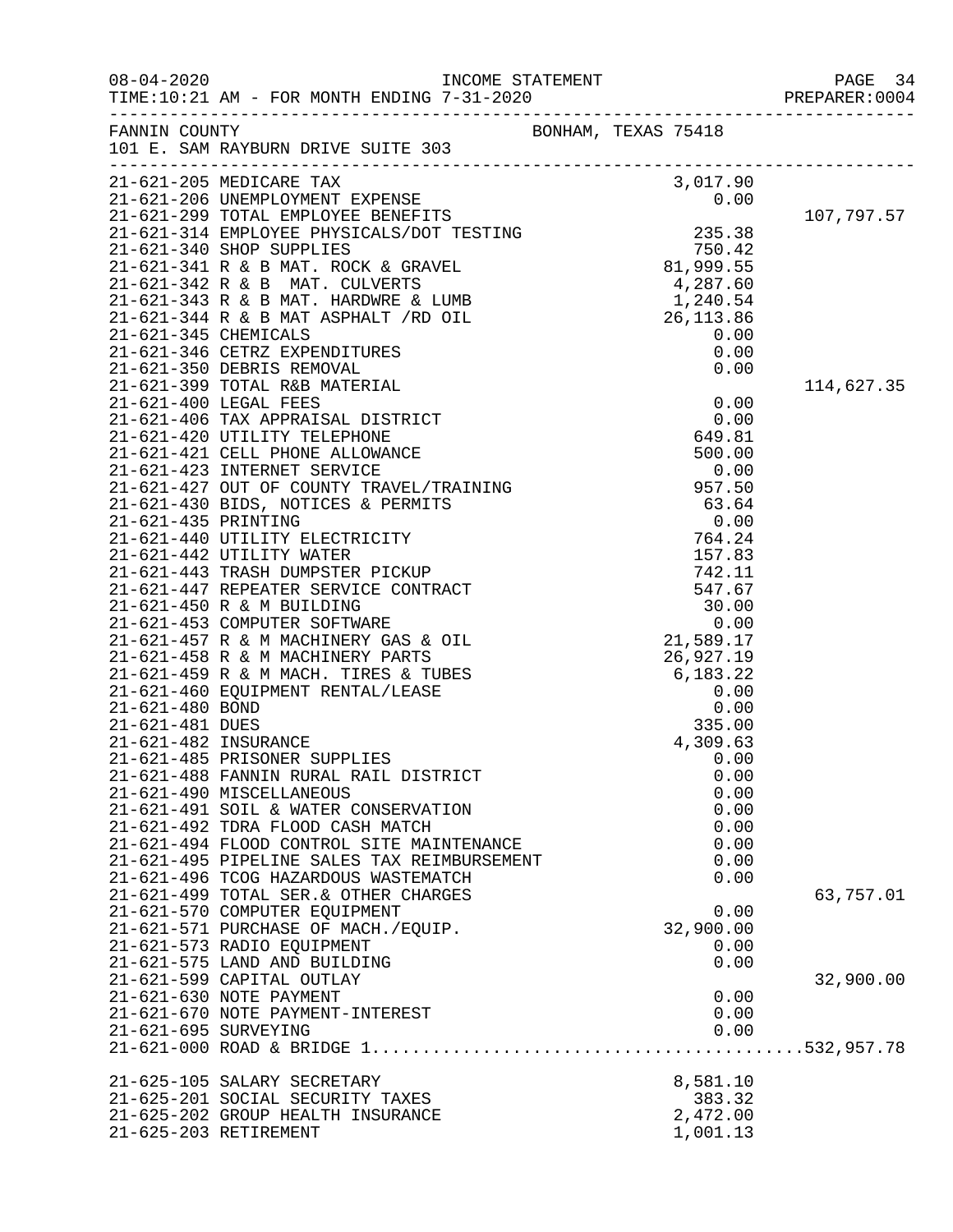| $08 - 04 - 2020$     | TIME:10:21 AM - FOR MONTH ENDING 7-31-2020                                     | INCOME STATEMENT         | PAGE 35<br>PREPARER: 0004 |
|----------------------|--------------------------------------------------------------------------------|--------------------------|---------------------------|
|                      | FANNIN COUNTY<br>101 E. SAM RAYBURN DRIVE SUITE 303                            | BONHAM, TEXAS 75418      |                           |
|                      | 21-625-204 WORKERS' COMPENSATION                                               | 31.02                    |                           |
|                      | 21-625-205 MEDICARE TAX                                                        | 89.64                    |                           |
|                      | 21-625-310 OFFICE SUPPLIES                                                     | 0.00                     |                           |
|                      | 21-625-311 POSTAL EXPENSES                                                     | 0.00                     |                           |
|                      | 21-625-353 COMPUTER EXPENSE                                                    | 483.95                   |                           |
|                      | 21-625-427 OUT OF COUNTY TRAVEL                                                | 0.00                     |                           |
| 21-625-480 BOND      |                                                                                | 0.00                     |                           |
|                      | 21-625-572 OFFICE EQUIPMENT<br>21-625-574 COMPUTER EQUIPMENT                   | 0.00<br>0.00             |                           |
|                      | 21-625-000 ADMINISTRATIVE OFFICE R&B #113,042.16                               |                          |                           |
|                      | 22-509-475 CONTINGENCY                                                         | 0.00                     |                           |
|                      |                                                                                |                          |                           |
|                      | 22-622-100 COMPENSATION PAY                                                    | 0.00                     |                           |
|                      | 22-622-101 SALARY ELECTED OFFICIAL                                             | 53,071.70                |                           |
|                      | 22-622-105 SALARY SECRETARY                                                    | 0.00                     |                           |
|                      | 22-622-106 SALARY PRECINCT EMPLOYEES                                           | 174,764.58               |                           |
|                      | 22-622-107 REGULAR-TEMP. PART-TIME                                             | 0.00                     |                           |
|                      | 22-622-108 SALARY-FOREMAN                                                      | 0.00                     |                           |
|                      | 22-622-199 TOTAL SALARIES                                                      |                          | 227,836.28                |
|                      | 22-622-201 SOCIAL SECURITY TAXES<br>22-622-202 GROUP HEALTH INSURANCE          | 13, 477. 23<br>77,135.76 |                           |
|                      | 22-622-203 RETIREMENT                                                          | 26,602.71                |                           |
|                      | 22-622-204 WORKERS' COMPENSATION                                               | 7,089.26                 |                           |
|                      | 22-622-205 MEDICARE TAX                                                        | 3, 152. 22               |                           |
|                      | 22-622-206 UNEMPLOYMENT EXPENSE                                                | 0.00                     |                           |
|                      | 22-622-299 TOTAL EMPLOYEE BENEFITS                                             |                          | 127, 457.18               |
|                      | 22-622-312 CONTRACT LABOR                                                      | 0.00                     |                           |
|                      | 22-622-314 EMPLOYEE PHYSICALS/DOT TESTING                                      | 195.38                   |                           |
|                      | 22-622-340 SHOP SUPPLIES                                                       | 4,653.93                 |                           |
|                      | 22-622-341 R & B MAT. ROCK & GRAVEL                                            | 145,551.06               |                           |
|                      | 22-622-342 R & B MAT. CULVERTS                                                 | 28,059.80                |                           |
|                      | 22-622-343 R & B MAT. HARDWRE & LUMB                                           | 2,040.02                 |                           |
|                      | 22-622-344 R & B MAT. ASPHALT/RD OIL                                           | 5,463.25                 |                           |
| 22-622-345 CHEMICALS |                                                                                | 0.00                     |                           |
|                      | 22-622-346 CETRZ EXPENDITURES                                                  | 0.00                     |                           |
|                      | 22-622-350 DEBRIS REMOVAL                                                      | 0.00                     |                           |
| 22-622-395 UNIFORMS  |                                                                                | 2,518.48                 |                           |
|                      | 22-622-399 TOTAL R&B MATERIALS                                                 |                          | 188,481.92                |
|                      | 22-622-400 LEGAL FEES                                                          | 588.02                   |                           |
|                      | 22-622-406 TAX APPRAISAL DISTRICT                                              | 0.00                     |                           |
|                      | 22-622-420 UTILITY TELEPHONE                                                   | 819.50                   |                           |
|                      | 22-622-421 CELL PHONE ALLOWANCE                                                | 500.00                   |                           |
|                      | 22-622-427 OUT OF COUNTY TRAVEL/TRAINING<br>22-622-430 BIDS, NOTICES & PERMITS | 1,771.78<br>150.32       |                           |
| 22-622-435 PRINTING  |                                                                                | 0.00                     |                           |
|                      | 22-622-440 UTILITY ELECTRICITY                                                 | 1,361.45                 |                           |
|                      | 22-622-441 UTILITY GAS                                                         | 669.99                   |                           |
|                      | 22-622-442 UTILITY WATER                                                       | 733.01                   |                           |
|                      | 22-622-443 TRASH PICKUP                                                        | 694.58                   |                           |
|                      | 22-622-447 REPEATER SERVICE CONTRACT                                           | 547.67                   |                           |
|                      | 22-622-450 R&M BUILDING                                                        | 108.98                   |                           |
|                      | 22-622-453 COMPUTER SOFTWARE                                                   | 0.00                     |                           |
|                      | 22-622-457 R & M MACHINERY GAS & OIL                                           | 50,859.49                |                           |
|                      | 22-622-458 R & M MACHINERY PARTS                                               | 76,981.19                |                           |
|                      | 22-622-459 R & M MACH. TIRES & TUBES                                           | 10,472.97                |                           |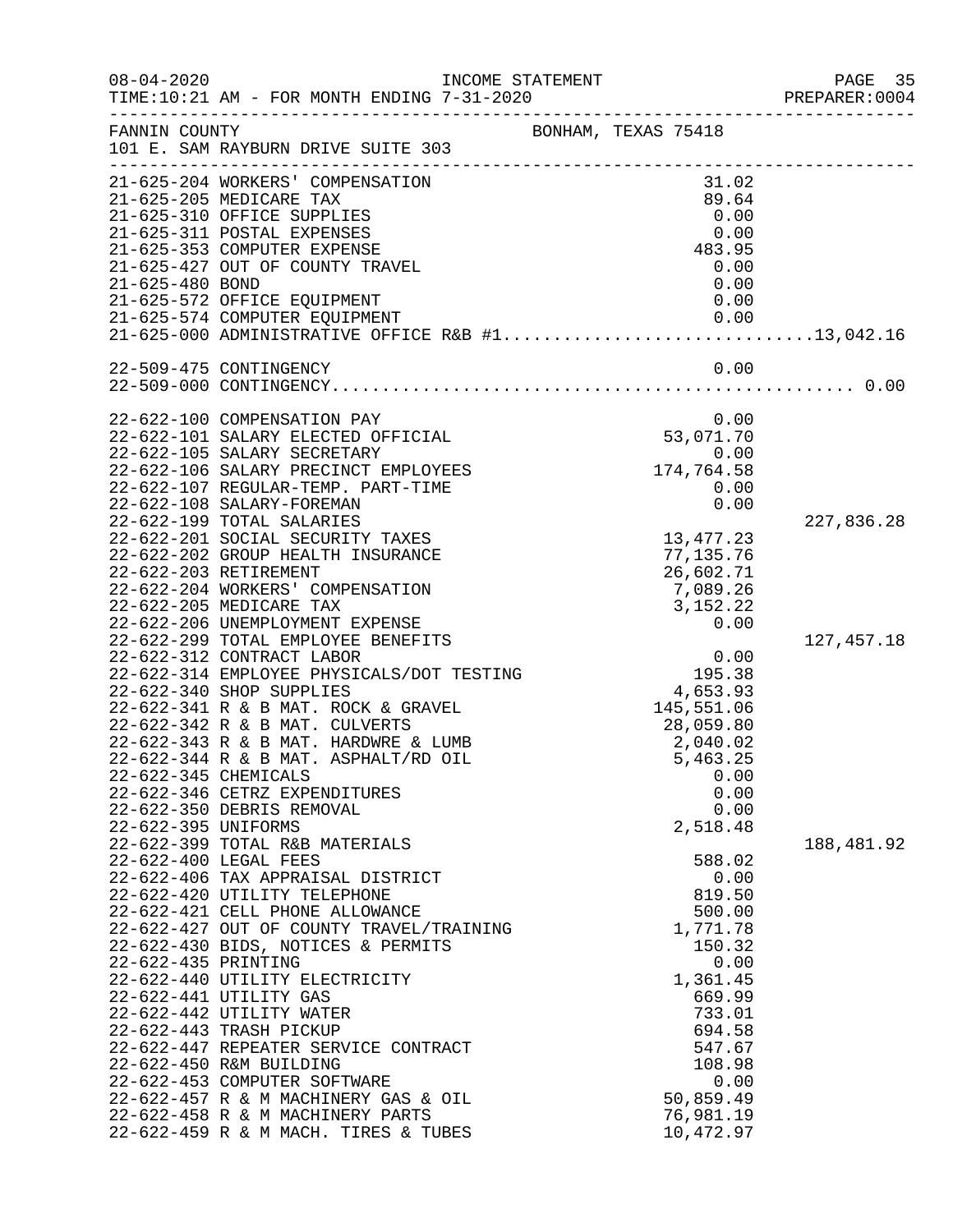|                                    | INCOME STATEMENT                                                                                                                                                                                                                                                                                                                                                                                                                                     |                                                                                      | PAGE 36<br>PREPARER:0004 |
|------------------------------------|------------------------------------------------------------------------------------------------------------------------------------------------------------------------------------------------------------------------------------------------------------------------------------------------------------------------------------------------------------------------------------------------------------------------------------------------------|--------------------------------------------------------------------------------------|--------------------------|
| FANNIN COUNTY                      | 101 E. SAM RAYBURN DRIVE SUITE 303                                                                                                                                                                                                                                                                                                                                                                                                                   | BONHAM, TEXAS 75418                                                                  |                          |
| 22-622-480 BOND<br>22-622-481 DUES | --------------<br>22-622-460 EQUIPMENT RENTAL/LEASE                                                                                                                                                                                                                                                                                                                                                                                                  | 6,000.00<br>$0.00$<br>335.00<br>7,910.96                                             |                          |
| 22-622-482 INSURANCE               | 22-622-485 PRISONER SUPPLIES<br>-- VII 103 FALDUNER SUPPLIES<br>22-622-488 FANNIN RURAL RAIL DISTRICT<br>22-622-490 MISCELLANEOUS<br>22-622-491 SOIL & WATER CONSERVATION<br>22-622-492 TDRA FLOOD CASH MATCH<br>22-622-493 TRENTON HIGH MEADOWS SUPPLUISTON                                                                                                                                                                                         | 0.00<br>0.00<br>0.00                                                                 |                          |
|                                    | 22-622-492 TDRA FLOOD CASH MATCH<br>22-622-492 TDRA FLOOD CASH MATCH<br>22-622-493 TRENTON HIGH MEADOWS SUBDIVISION                                                                                                                                                                                                                                                                                                                                  | 0.00<br>0.00<br>0.00                                                                 |                          |
|                                    |                                                                                                                                                                                                                                                                                                                                                                                                                                                      |                                                                                      | 160,504.91               |
|                                    | 22-622-599 CAPITAL OUTLAY                                                                                                                                                                                                                                                                                                                                                                                                                            |                                                                                      | 29,492.50                |
| 22-625-480 BOND                    | 22-625-105 SALARY SECRETARY<br>8,581.10<br>383.16<br>2,472.40<br>2,472.40<br>1.001.42<br>22-625-201 SOCIAL SECURITY TAXES<br>22-625-202 GROUP HEALTH INSURANCE<br>22-625-203 RETIREMENT<br>22-625-204 WORKERS' COMPENSATION<br>22-625-205 MEDICARE TAX<br>22-625-310 OFFICE SUPPLIES<br>22-625-311 POSTAL EXPENSES<br>22-625-353 COMPUTER EXPENSE<br>22-625-427 OUT OF COUNTY TRAVEL<br>22-625-572 OFFICE EQUIPMENT<br>22-625-574 COMPUTER EQUIPMENT | 1,001.42<br>31.02<br>89.62<br>0.00<br>0.00<br>483.97<br>0.00<br>0.00<br>0.00<br>0.00 |                          |
|                                    | 22-625-000 ADMINISTRATIVE OFFICE R&B #213,042.69<br>23-205-571 SHORT-TERM LOAN/EQUIPMENT                                                                                                                                                                                                                                                                                                                                                             | 0.00                                                                                 |                          |
|                                    | 23-509-475 CONTINGENCY                                                                                                                                                                                                                                                                                                                                                                                                                               | 0.00                                                                                 |                          |
|                                    | 23-623-100 COMPENSATION PAY<br>23-623-101 SALARY ELECTED OFFICIAL<br>23-623-105 SALARY SECRETARY<br>23-623-106 SALARY PRECINCT EMPLOYEES<br>23-623-107 REGULAR-TEMP. PART-TIME<br>23-623-108 SALARY-FOREMAN                                                                                                                                                                                                                                          | 0.00<br>53,071.70<br>8,834.16<br>236,971.35<br>3,540.00<br>0.00                      |                          |
|                                    | 23-623-199 TOTAL SALARIES<br>23-623-201 SOCIAL SECURITY TAXES<br>23-623-202 GROUP HEALTH INSURANCE<br>23-623-203 RETIREMENT<br>23-623-204 WORKERS' COMPENSATION<br>23-623-205 MEDICARE TAX<br>23-623-206 UNEMPLOYMENT EXPENSE                                                                                                                                                                                                                        | 18,419.68<br>97,895.10<br>34,885.98<br>8,933.94<br>4,307.88<br>0.00                  | 302, 417.21              |
|                                    | 23-623-299 TOTAL EMPLOYEE BENEFITS                                                                                                                                                                                                                                                                                                                                                                                                                   |                                                                                      | 164,442.58               |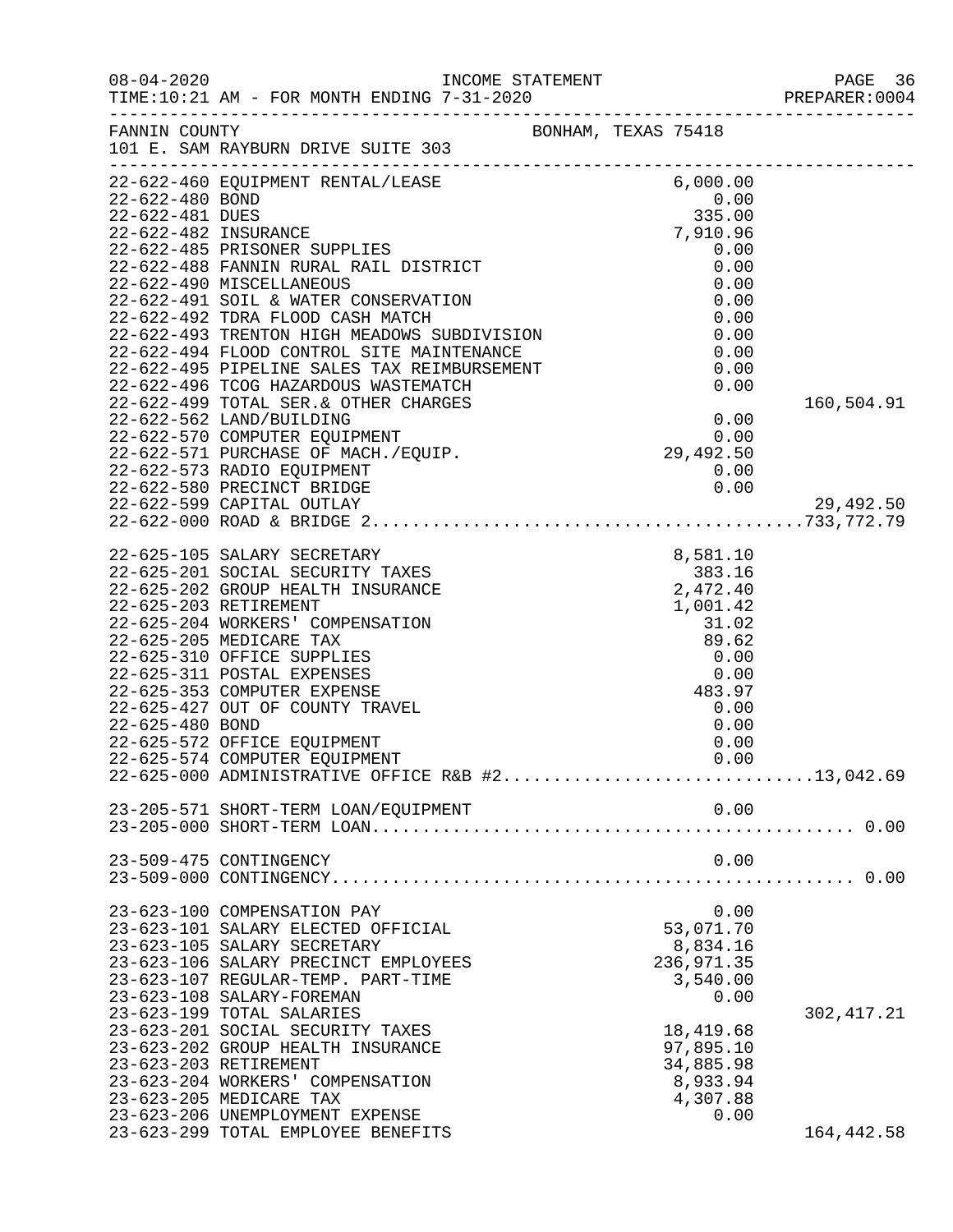|                     |                                                                                                                                                                                                                                            |              | PAGE 37<br>PREPARER: 0004 |
|---------------------|--------------------------------------------------------------------------------------------------------------------------------------------------------------------------------------------------------------------------------------------|--------------|---------------------------|
|                     |                                                                                                                                                                                                                                            |              |                           |
|                     | 23-623-310 OFFICE SUPPLIES<br>23-623-314 EMPLOYEE PHYSICALS/DOT TESTING<br>23-623-314 EMPLOYEE PHYSICALS/DOT TESTING<br>23-623-315 COPIER EXPENSE<br>23-623-341 R & B MAT. ROCK & GRAVEL<br>23-623-342 R & B MAT. CULVERTS<br>23-623-343 R |              |                           |
|                     |                                                                                                                                                                                                                                            |              |                           |
|                     |                                                                                                                                                                                                                                            |              |                           |
|                     |                                                                                                                                                                                                                                            |              |                           |
|                     |                                                                                                                                                                                                                                            |              |                           |
|                     |                                                                                                                                                                                                                                            |              |                           |
|                     |                                                                                                                                                                                                                                            |              |                           |
|                     |                                                                                                                                                                                                                                            |              |                           |
|                     |                                                                                                                                                                                                                                            |              |                           |
|                     |                                                                                                                                                                                                                                            |              |                           |
|                     |                                                                                                                                                                                                                                            |              |                           |
| 23-623-395 UNIFORMS |                                                                                                                                                                                                                                            | 0.00         |                           |
|                     |                                                                                                                                                                                                                                            |              | 247,032.78                |
|                     |                                                                                                                                                                                                                                            |              |                           |
|                     |                                                                                                                                                                                                                                            |              |                           |
|                     |                                                                                                                                                                                                                                            |              |                           |
|                     |                                                                                                                                                                                                                                            |              |                           |
|                     |                                                                                                                                                                                                                                            |              |                           |
|                     |                                                                                                                                                                                                                                            |              |                           |
|                     |                                                                                                                                                                                                                                            |              |                           |
|                     |                                                                                                                                                                                                                                            |              |                           |
|                     |                                                                                                                                                                                                                                            |              |                           |
|                     |                                                                                                                                                                                                                                            |              |                           |
|                     |                                                                                                                                                                                                                                            |              |                           |
|                     |                                                                                                                                                                                                                                            |              |                           |
|                     |                                                                                                                                                                                                                                            |              |                           |
|                     |                                                                                                                                                                                                                                            |              |                           |
|                     |                                                                                                                                                                                                                                            |              |                           |
|                     |                                                                                                                                                                                                                                            |              |                           |
|                     |                                                                                                                                                                                                                                            |              |                           |
|                     |                                                                                                                                                                                                                                            |              |                           |
|                     |                                                                                                                                                                                                                                            |              |                           |
|                     |                                                                                                                                                                                                                                            |              |                           |
|                     |                                                                                                                                                                                                                                            |              |                           |
|                     | 23-623-485 PRISONER SUPPLIES                                                                                                                                                                                                               | 0.00         |                           |
|                     | 23-623-488 FANNIN RURAL RAIL DISTRICT<br>23-623-490 MISCELLANEOUS                                                                                                                                                                          | 0.00<br>0.00 |                           |
|                     | 23-623-491 SOIL & WATER CONSERVATION                                                                                                                                                                                                       | 0.00         |                           |
|                     | 23-623-492 TDRA FLOOD CASH MATCH                                                                                                                                                                                                           | 0.00         |                           |
|                     | 23-623-494 FLOOD CONTROL SITE MAINTENANCE                                                                                                                                                                                                  | 0.00         |                           |
|                     | 23-623-495 PIPELINE SALES TAX REIMBURSEMENT                                                                                                                                                                                                | 0.00         |                           |
|                     | 23-623-496 TCOG HAZARDOUS WASTEMATCH                                                                                                                                                                                                       | 0.00         |                           |
|                     | 23-623-499 TOTAL SER. & OTHER CHARGES                                                                                                                                                                                                      |              | 232,400.30                |
|                     | 23-623-562 LAND/BUILDING                                                                                                                                                                                                                   | 0.00         |                           |
|                     | 23-623-570 COMPUTER EQUIPMENT                                                                                                                                                                                                              | 0.00         |                           |
|                     | 23-623-571 PURCHASE OF MACH./EQUIP.                                                                                                                                                                                                        | 129,328.95   |                           |
|                     | 23-623-572 OFFICE EQUIPMENT                                                                                                                                                                                                                | 485.00       |                           |
|                     | 23-623-573 RADIO EQUIPMENT                                                                                                                                                                                                                 | 0.00         |                           |
|                     | 23-623-575 LAND/BUILDING                                                                                                                                                                                                                   | 0.00         |                           |
|                     | 23-623-580 PRECINCT BRIDGE                                                                                                                                                                                                                 | 0.00         |                           |
|                     | 23-623-599 CAPITAL OUTLAY                                                                                                                                                                                                                  |              | 129,813.95                |
|                     | 23-623-630 NOTE PAYMENT-PRINCIPAL                                                                                                                                                                                                          | 0.00         |                           |
|                     | 23-623-670 NOTE PAYMENT-INTEREST                                                                                                                                                                                                           | 0.00         |                           |
|                     |                                                                                                                                                                                                                                            |              |                           |
|                     |                                                                                                                                                                                                                                            |              |                           |
|                     | 23-625-105 SALARY SECRETARY                                                                                                                                                                                                                | 8,581.10     |                           |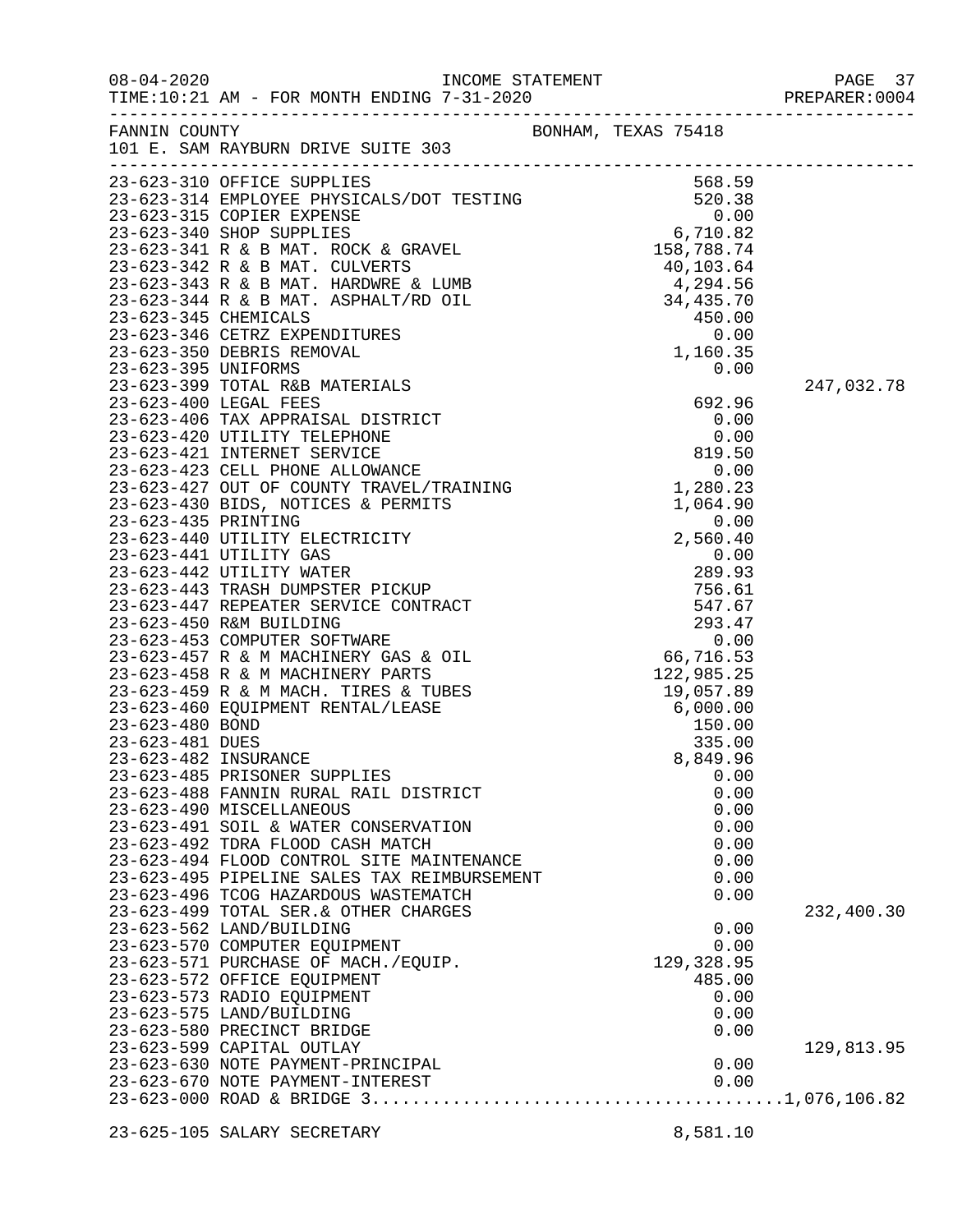| $08 - 04 - 2020$                            | TIME:10:21 AM - FOR MONTH ENDING 7-31-2020                                                                                                                                                                                                                                                                                                                                                                                                                                                                                                                                                                                                                                                                                                                                                                                                                                                                                                                                                                                                                                                                                                                                                        | INCOME STATEMENT                                  |                        |                                                                                                                                                                                                                                                                            | PAGE 38<br>PREPARER: 0004                |
|---------------------------------------------|---------------------------------------------------------------------------------------------------------------------------------------------------------------------------------------------------------------------------------------------------------------------------------------------------------------------------------------------------------------------------------------------------------------------------------------------------------------------------------------------------------------------------------------------------------------------------------------------------------------------------------------------------------------------------------------------------------------------------------------------------------------------------------------------------------------------------------------------------------------------------------------------------------------------------------------------------------------------------------------------------------------------------------------------------------------------------------------------------------------------------------------------------------------------------------------------------|---------------------------------------------------|------------------------|----------------------------------------------------------------------------------------------------------------------------------------------------------------------------------------------------------------------------------------------------------------------------|------------------------------------------|
| FANNIN COUNTY                               | 101 E. SAM RAYBURN DRIVE SUITE 303                                                                                                                                                                                                                                                                                                                                                                                                                                                                                                                                                                                                                                                                                                                                                                                                                                                                                                                                                                                                                                                                                                                                                                | BONHAM, TEXAS 75418                               |                        |                                                                                                                                                                                                                                                                            |                                          |
| 23-625-480 BOND                             | 23-625-201 SOCIAL SECURITY TAXES<br>23-625-202 GROUP HEALTH INSURANCE<br>23-625-203 RETIREMENT<br>23-625-204 WORKERS' COMPENSATION<br>23-625-205 MEDICARE TAX<br>23-625-310 OFFICE SUPPLIES<br>23-625-311 POSTAL EXPENSES<br>23-625-353 COMPUTER EXPENSE<br>23-625-427 OUT OF COUNTY TRAVEL<br>23-625-572 OFFICE EQUIPMENT<br>23-625-574 COMPUTER EQUIPMENT<br>23-625-000 ADMINISTRATIVE OFFICE R&B #313,064.08                                                                                                                                                                                                                                                                                                                                                                                                                                                                                                                                                                                                                                                                                                                                                                                   |                                                   |                        | 383.16<br>2,472.40<br>1,001.42<br>31.02<br>89.62<br>21.39<br>0.00<br>483.97<br>0.00<br>0.00<br>0.00                                                                                                                                                                        |                                          |
|                                             | 24-509-475 CONTINGENCY                                                                                                                                                                                                                                                                                                                                                                                                                                                                                                                                                                                                                                                                                                                                                                                                                                                                                                                                                                                                                                                                                                                                                                            |                                                   |                        | 0.00                                                                                                                                                                                                                                                                       |                                          |
| 24-624-345 CHEMICALS<br>24-624-435 PRINTING | 24-624-100 COMPENSATION PAY<br>24-624-101 SALARY ELECTED OFFICIAL<br>24-624-105 SALARY SECRETARY<br>24-624-106 SALARY PRECINCT EMPLOYEES<br>24-624-107 REGULAR-TEMP. PART-TIME<br>24-624-108 LABOR REIMBURSEMENT<br>24-624-199 TOTAL SALARIES<br>24-624-201 SOCIAL SECURITY TAXES<br>24-624-202 GROUP HEALTH INSURANCE<br>24-624-203 RETIREMENT<br>24-624-204 WORKERS' COMPENSATION<br>24-624-205 MEDICARE TAX<br>24-624-206 UNEMPLOYMENT EXPENSE<br>24-624-299 TOTAL EMPLOYEE BENEFITS<br>24-624-310 OFFICE SUPPLIES<br>24-624-314 EMPLOYEE PHYSICALS/DOT TESTING<br>24-624-340 SHOP SUPPLIES<br>24-624-341 R & B MAT. ROCK & GRAVEL<br>24-624-342 R & B MAT. CULVERTS<br>24-624-343 R & B MAT. HARDWRE & LUMB<br>24-624-344 R & B MAT. ASPHALT/RD OIL<br>24-624-346 CETRZ EXPENDITURES<br>24-624-350 DEBRIS REMOVAL<br>24-624-395 EMPLOYEE UNIFORMS<br>24-624-399 TOTAL R&B MATERIALS<br>24-624-400 LEGAL FEES<br>24-624-406 TAX APPRAISAL DISTRICT<br>24-624-420 UTILITY TELEPHONE<br>24-624-421 DSL INTERNET<br>24-624-423 CELL PHONE ALLOWANCE<br>24-624-427 OUT OF COUNTY TRAVEL/TRAINING<br>24-624-430 BIDS, NOTICES & PERMITS<br>24-624-440 UTILITY ELECTRICITY<br>24-624-441 UTILITY GAS | $0.00$<br>53, 071.70<br>24, 181.30<br>108, 964.76 | $195.36$<br>$1,349.93$ | 0.00<br>11,907.39<br>67,246.56<br>21,742.65<br>5,699.46<br>2,784.85<br>67.75<br>61.19<br>127,386.09<br>16,863.53<br>7,077.01<br>58,777.49<br>0.00<br>0.00<br>0.00<br>2,466.19<br>0.00<br>0.00<br>0.00<br>813.56<br>0.00<br>2,534.94<br>63.64<br>0.00<br>2,645.37<br>573.61 | 193,681.76<br>109,448.66<br>214, 176. 79 |
|                                             | 24-624-442 UTILITY WATER<br>24-624-443 TRASH PICKUP<br>24-624-447 REPEATER SERVICE CONTRACT<br>24-624-450 R&M BUILDING                                                                                                                                                                                                                                                                                                                                                                                                                                                                                                                                                                                                                                                                                                                                                                                                                                                                                                                                                                                                                                                                            |                                                   |                        | 702.51<br>1,816.00<br>547.67<br>174.95                                                                                                                                                                                                                                     |                                          |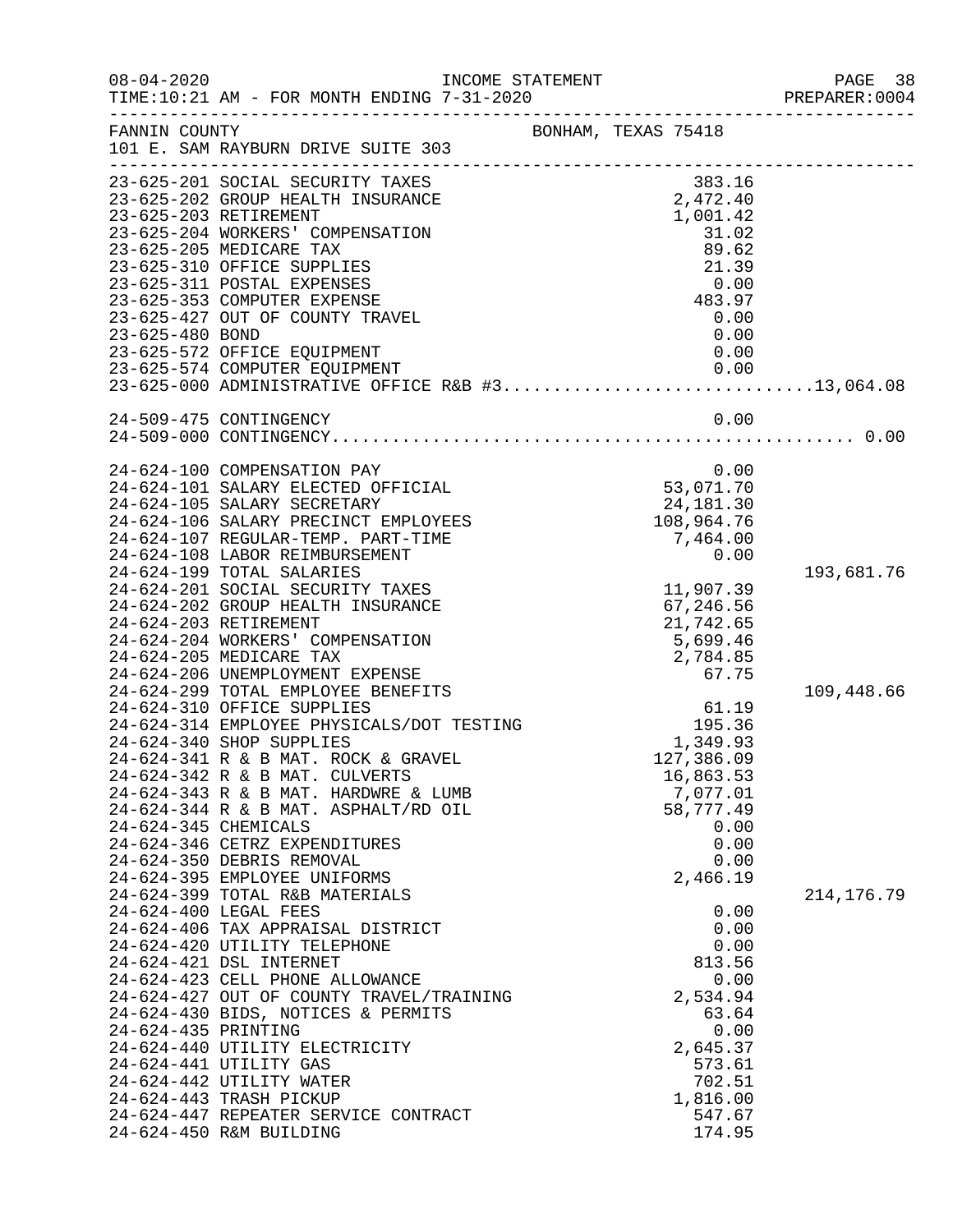| $08 - 04 - 2020$    | TIME:10:21 AM - FOR MONTH ENDING 7-31-2020<br>_____________________________________                                                                                                                                                                                                                                                                                                                                                            | INCOME STATEMENT<br>7-31-2020<br>---------------------------- |                                                                                      | PAGE 39<br>PREPARER: 0004<br>------------------- |
|---------------------|------------------------------------------------------------------------------------------------------------------------------------------------------------------------------------------------------------------------------------------------------------------------------------------------------------------------------------------------------------------------------------------------------------------------------------------------|---------------------------------------------------------------|--------------------------------------------------------------------------------------|--------------------------------------------------|
| FANNIN COUNTY       | 101 E. SAM RAYBURN DRIVE SUITE 303                                                                                                                                                                                                                                                                                                                                                                                                             | BONHAM, TEXAS 75418                                           |                                                                                      |                                                  |
|                     | 24-624-453 COMPUTER SOFTWARE<br>24-624-492 TDRA FLOOD CASH MATCH                                                                                                                                                                                                                                                                                                                                                                               |                                                               | 0.00<br>0.00<br>0.00<br>0.00                                                         |                                                  |
| 24-624-575 BUILDING | 24-624-492 IDRA FLOOD CASH MAICH<br>24-624-494 FLOOD CONTROL SITE MAINTENANCE<br>24-624-495 PIPELINE SALES TAX REIMBURSEMENT<br>24-624-496 TCOG HAZARDOUS WASTEMATCH<br>24-624-499 TOTAL SER.& OTHER CHARGES<br>24-624-570 COMPUTER EQUIPMENT<br>24-624-571 PURCHASE OF MACH./EQUIP.<br>24-624-573 RADIO EQUIPMENT<br>24-624-599 CAPITAL OUTLAY                                                                                                |                                                               | $rac{0.00}{S}$<br>$rac{0.00}{S}$<br>$rac{0.00}{S}$<br>0.00<br>0.00                   | 102,391.69<br>46,689.90                          |
| 24-625-480 BOND     | 24-625-105 SALARY SECRETARY<br>24-625-201 SOCIAL SECURITY TAXES<br>24-625-202 GROUP HEALTH INSURANCE<br>24-625-203 RETIREMENT<br>24-625-204 WORKERS' COMPENSATION<br>24-625-205 MEDICARE TAX<br>24-625-310 OFFICE SUPPLIES<br>24-625-311 POSTAL EXPENSES<br>24-625-353 COMPUTER EXPENSE<br>24-625-427 OUT OF COUNTY TRAVEL<br>24-625-572 OFFICE EQUIPMENT<br>24-625-574 COMPUTER EQUIPMENT<br>24-625-000 ADMINISTRATIVE OFFICE R&B #413,042.69 | $8,581.10$<br>$383.16$<br>$2,472.40$                          | 1,001.42<br>31.02<br>89.62<br>0.00<br>0.00<br>483.97<br>0.00<br>0.00<br>0.00<br>0.00 |                                                  |
|                     | 25-625-310 OFFICE SUPPLIES<br>25-625-343 ROAD SIGNS<br>25-625-353 COMPUTER EXPENSE<br>25-625-427 TRAVEL EXPENSE<br>25-625-572 OFFICE EQUIPMENT                                                                                                                                                                                                                                                                                                 |                                                               | 0.00<br>0.00<br>0.00<br>0.00<br>0.00                                                 |                                                  |
|                     | 26-455-420 OMNIBASE TELEPHONE LINE<br>26-455-572 OFFICE EQUIPMENT                                                                                                                                                                                                                                                                                                                                                                              |                                                               | 0.00<br>0.00                                                                         |                                                  |
|                     | 27-456-452 R & M EQUIPMENT<br>27-456-572 OFFICE EQUIPMENT                                                                                                                                                                                                                                                                                                                                                                                      |                                                               | 0.00<br>0.00                                                                         |                                                  |
|                     | 28-457-423 INTERNET SERVICE<br>28-457-572 OFFICE EQUIPMENT                                                                                                                                                                                                                                                                                                                                                                                     |                                                               | 908.46<br>0.00                                                                       |                                                  |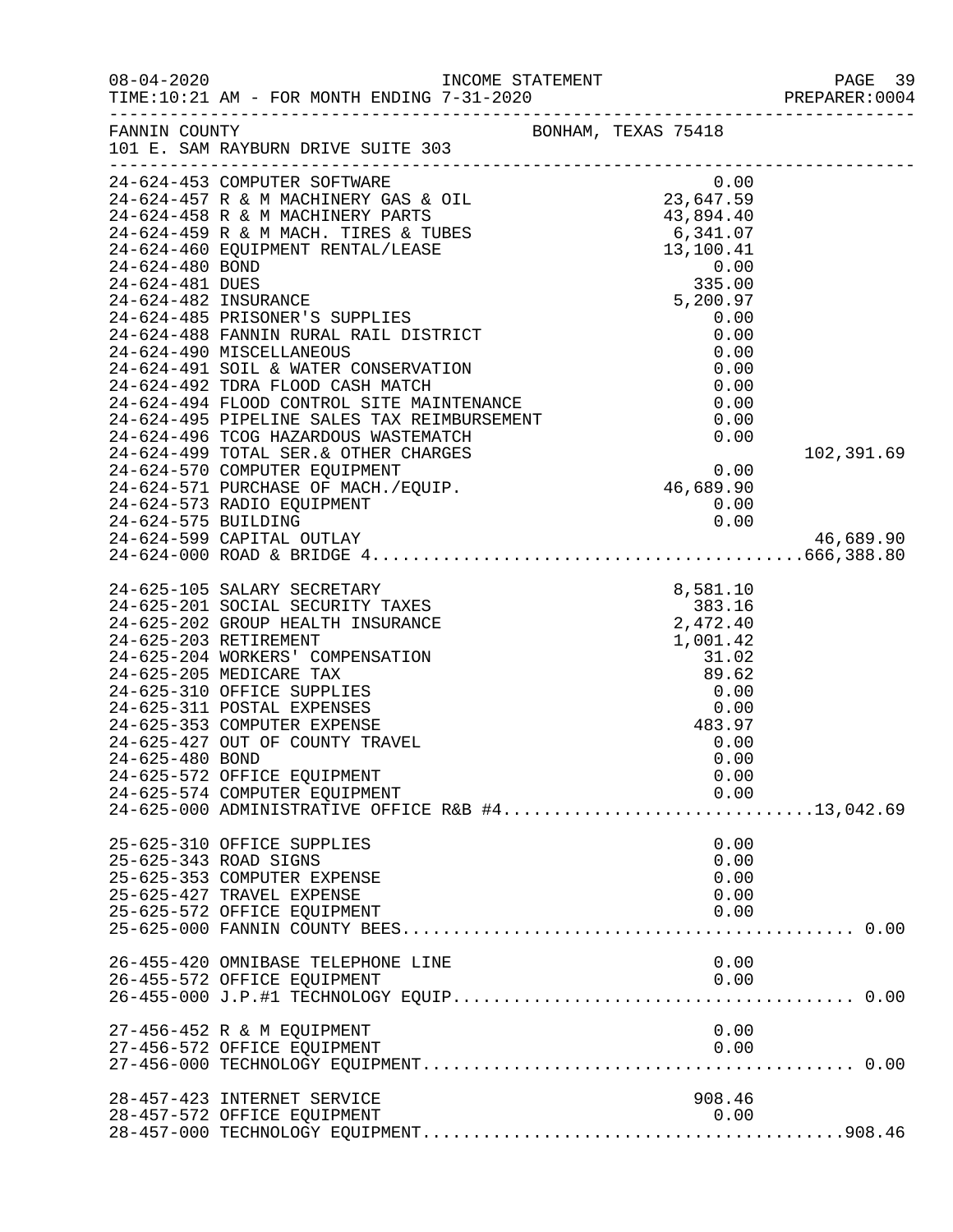| $08 - 04 - 2020$                            | INCOME STATEMENT<br>TIME:10:21 AM - FOR MONTH ENDING 7-31-2020                                                                                                                                                                                                                                                                                                                                                                                          |                                                                                                                      | PAGE 40<br>PREPARER:0004 |
|---------------------------------------------|---------------------------------------------------------------------------------------------------------------------------------------------------------------------------------------------------------------------------------------------------------------------------------------------------------------------------------------------------------------------------------------------------------------------------------------------------------|----------------------------------------------------------------------------------------------------------------------|--------------------------|
| FANNIN COUNTY                               | BONHAM, TEXAS 75418<br>101 E. SAM RAYBURN DRIVE SUITE 303                                                                                                                                                                                                                                                                                                                                                                                               |                                                                                                                      |                          |
| 30-569-571 EQUIPMENT                        | 30-569-310 OFFICE SUPPLIES<br>30-569-421 ONLINE RESEARCH                                                                                                                                                                                                                                                                                                                                                                                                | 0.00<br>0.00<br>0.00                                                                                                 |                          |
|                                             | 31-509-475 CONTINGENCY                                                                                                                                                                                                                                                                                                                                                                                                                                  | 0.00                                                                                                                 |                          |
|                                             | 31-510-403 ARCHITECTURAL FEES<br>31-510-451 ASBESTOS ABATEMENT<br>31-510-482 DEMOLITION<br>31-510-490 MISCELLANEOUS                                                                                                                                                                                                                                                                                                                                     | 0.00<br>0.00<br>0.00<br>0.00                                                                                         |                          |
| 31-511-453 IT DESIGN<br>31-511-455 SECURITY | 31-511-165 CONSTRUCTION<br>31-511-403 ARCHITECTURAL FEES<br>31-511-451 ASBESTOS & OTHER TESTING<br>31-511-000 COURTHOUSE RESTORATION PHASE 2 0.00                                                                                                                                                                                                                                                                                                       | 0.00<br>0.00<br>0.00<br>0.00<br>0.00                                                                                 |                          |
|                                             | 33-498-310 OFFICE SUPPLIES                                                                                                                                                                                                                                                                                                                                                                                                                              | 168.71                                                                                                               |                          |
|                                             | 34-450-107 SALARYTEMP/EXTRA<br>34-450-201 SOCIAL SECURITY TAXES<br>34-450-203 RETIREMENT<br>34-450-204 WORKERS COMPENSATION<br>34-450-205 MEDICARE TAX<br>34-450-572 OFFICE EQUIPMENT                                                                                                                                                                                                                                                                   | 0.00<br>0.00<br>0.00<br>0.00<br>0.00<br>0.00                                                                         |                          |
| 35-475-590 LAW BOOKS                        | 35-475-310 OFFICE SUPPLIES<br>35-475-421 LEXIS NEXIS ONLINE LEGAL RESEARCH<br>35-475-453 R&M COMPUTER<br>35-475-574 TECHNOLOGY                                                                                                                                                                                                                                                                                                                          | 550.00<br>0.00<br>0.00<br>0.00<br>0.00                                                                               |                          |
|                                             | 36-475-107 SALARY SUPPLEMENT<br>36-475-201 SOCIAL SECURITY TAXES<br>36-475-203 RETIREMENT<br>36-475-204 WORKERS COMPENSATION<br>36-475-205 MEDICARE TAX<br>36-475-310 OFFICE SUPPLIES<br>36-475-319 RESTITUTION<br>36-475-321 CONTINUING EDUCATION<br>36-475-353 COMPUTER EXPENSE<br>36-475-421 INVESTIGATOR/HOT CK. ONLINE<br>36-475-490 MISCELLANEOUS<br>36-475-499 BANK SERVICE FEES<br>36-475-572 OFFICE EQUIPMENT<br>36-475-574 COMPUTER EQUIPMENT | 0.00<br>0.00<br>0.00<br>0.00<br>0.00<br>0.00<br>7,500.00<br>0.00<br>0.00<br>0.00<br>3,861.70<br>0.00<br>0.00<br>0.00 |                          |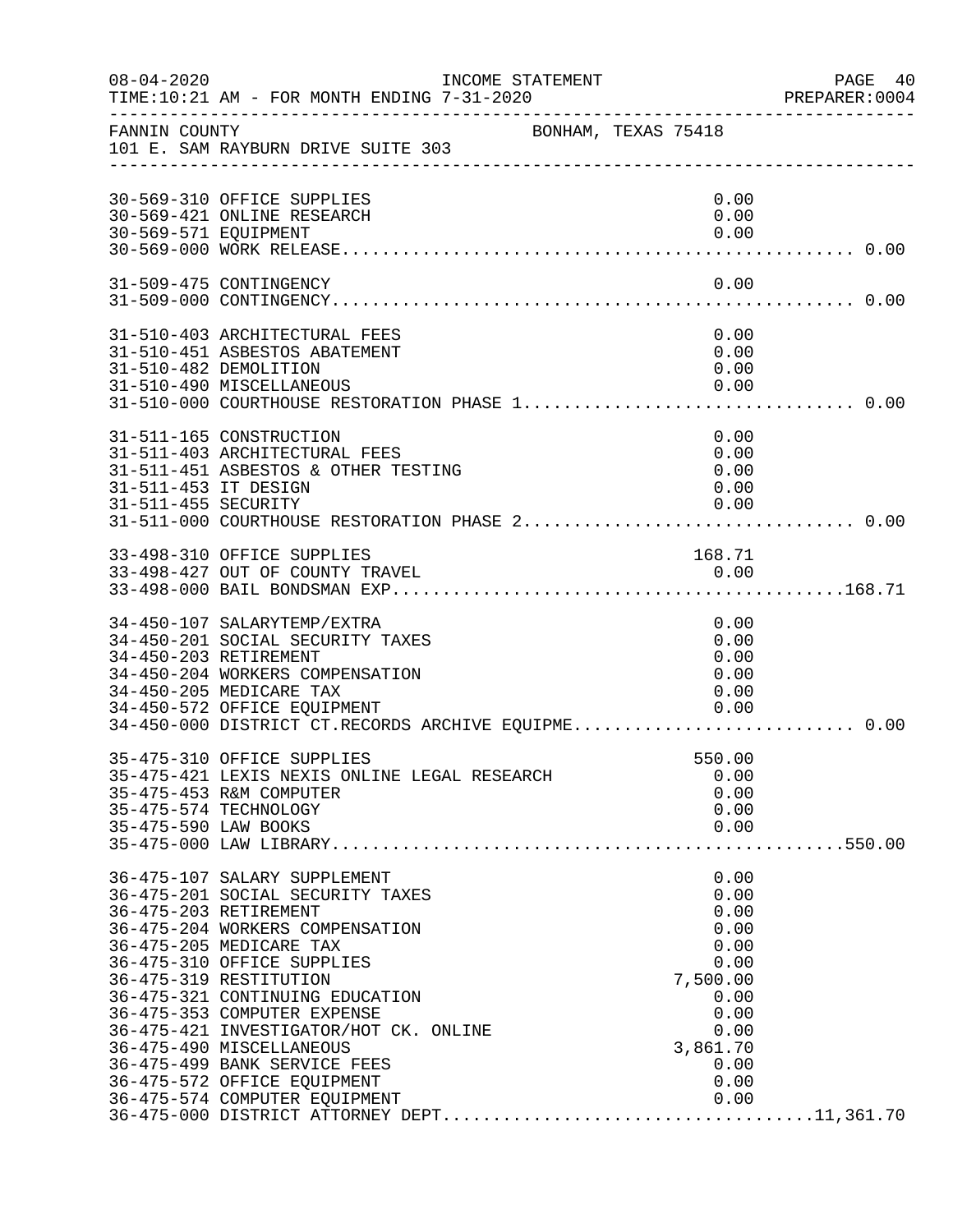| $08 - 04 - 2020$                            | INCOME STATEMENT<br>TIME:10:21 AM - FOR MONTH ENDING 7-31-2020                                                                                                                                                                                                |                     |  |                                              | PAGE 41<br>PREPARER: 0004 |
|---------------------------------------------|---------------------------------------------------------------------------------------------------------------------------------------------------------------------------------------------------------------------------------------------------------------|---------------------|--|----------------------------------------------|---------------------------|
| FANNIN COUNTY                               | 101 E. SAM RAYBURN DRIVE SUITE 303                                                                                                                                                                                                                            | BONHAM, TEXAS 75418 |  |                                              |                           |
| 36-477-203 RETIREMENT                       | 36-477-107 SALARY SUPPLEMENT<br>36-477-201 SOCIAL SECURITY TAXES<br>36-477-204 WORKERS COMPENSATION                                                                                                                                                           |                     |  | 4,230.96<br>233.04<br>489.35<br>5.86         |                           |
| 36-477-321 TRAINING                         | 36-477-205 MEDICARE TAX<br>36-477-310 OFFICE SUPPLIES<br>36-477-470 CIVIL PROCESS                                                                                                                                                                             |                     |  | 54.47<br>0.00<br>0.00<br>0.00                |                           |
| 36-477-480 TOWING                           | 36-477-490 MISCELLANEOUS<br>36-477-499 BANK SERVICE FEES                                                                                                                                                                                                      |                     |  | 0.00<br>0.00<br>0.00                         |                           |
|                                             | 36-477-572 OFFICE EQUIPMENT<br>0.00   0.00   0.00   0.00   0.00   0.00   0.00   0.00   0.00   0.00   0.00   0.00   0.00   0.00   0.00   0.00   0.00   0.00   0.00   0.00   0.00   0.00   0.00   0.00   0.00   0.00   0.00   0.00   0.00   0.00   0.00   0.000 |                     |  | 0.00                                         |                           |
|                                             | 38-645-412 PRESCRIPTIONS                                                                                                                                                                                                                                      |                     |  | 0.00                                         |                           |
|                                             | 39-645-404 COBRA/INSURANCE<br>39-645-410 CERT. REG. NURSE ANES.<br>39-645-411 PHYSICIAN, NON-EMERGENCY<br>39-645-412 PRESCRIPTIONS, DRUGS                                                                                                                     |                     |  | 0.00<br>$0.00$<br>0.00<br>14,950.92<br>0.00  |                           |
|                                             | 39-645-413 HOSPITAL-INPATIENT<br>39-645-414 HOSPITAL, OUTPATIENT<br>39-645-415 LABORATORY/X-RAY                                                                                                                                                               |                     |  | 0.00<br>0.00<br>0.00<br>0.00                 |                           |
|                                             | 39-645-418 FED.QUALIFIED HEALTH CENTER<br>39-645-422 AMBULATORY SURGICAL CENTER<br>40-411-310 OFFICE SUPPLIES                                                                                                                                                 |                     |  | 259.02                                       |                           |
|                                             | 40-411-427 OUT OF COUNTY TRAVEL<br>40-411-574 COMPUTER EQUIPMENT                                                                                                                                                                                              |                     |  | 0.00<br>0.00                                 |                           |
| 41-406-310 SUPPLIES<br>41-406-330 GAS & OIL | 41-406-427 TRAINING EXPENSE                                                                                                                                                                                                                                   |                     |  | 63.42<br>0.00<br>0.00                        |                           |
| 42-477-415 CONSULTANT                       | 42-477-310 OFFICE SUPPLIES<br>42-477-427 TRAVEL AND TRAINING<br>42-477-574 COMPUTER EQUIPMENT                                                                                                                                                                 |                     |  | 0.00<br>0.00<br>0.00<br>0.00                 |                           |
| 43-413-203 RETIREMENT                       | 43-413-104 SALARIES DEPUTIES<br>43-413-201 SOCIAL SECURITY TAXES<br>43-413-202 GROUP HEALTH INSURANCE<br>43-413-204 WORKERS COMPENSATION<br>43-413-205 MEDICARE TAX                                                                                           |                     |  | 0.00<br>0.00<br>0.00<br>0.00<br>0.00<br>0.00 |                           |
|                                             | 43-413-396 LABORATORY/TESTING<br>43-413-397 SANITIZING SUPPLIES<br>43-413-398 PERSONAL PROTECTIVE EQUIPMENT<br>43-413-399 OFFICE PROTECTION<br>43-413-442 OTHER PROFESSIONAL SERVICES                                                                         |                     |  | 0.00<br>302.57<br>333.26<br>0.00<br>0.00     |                           |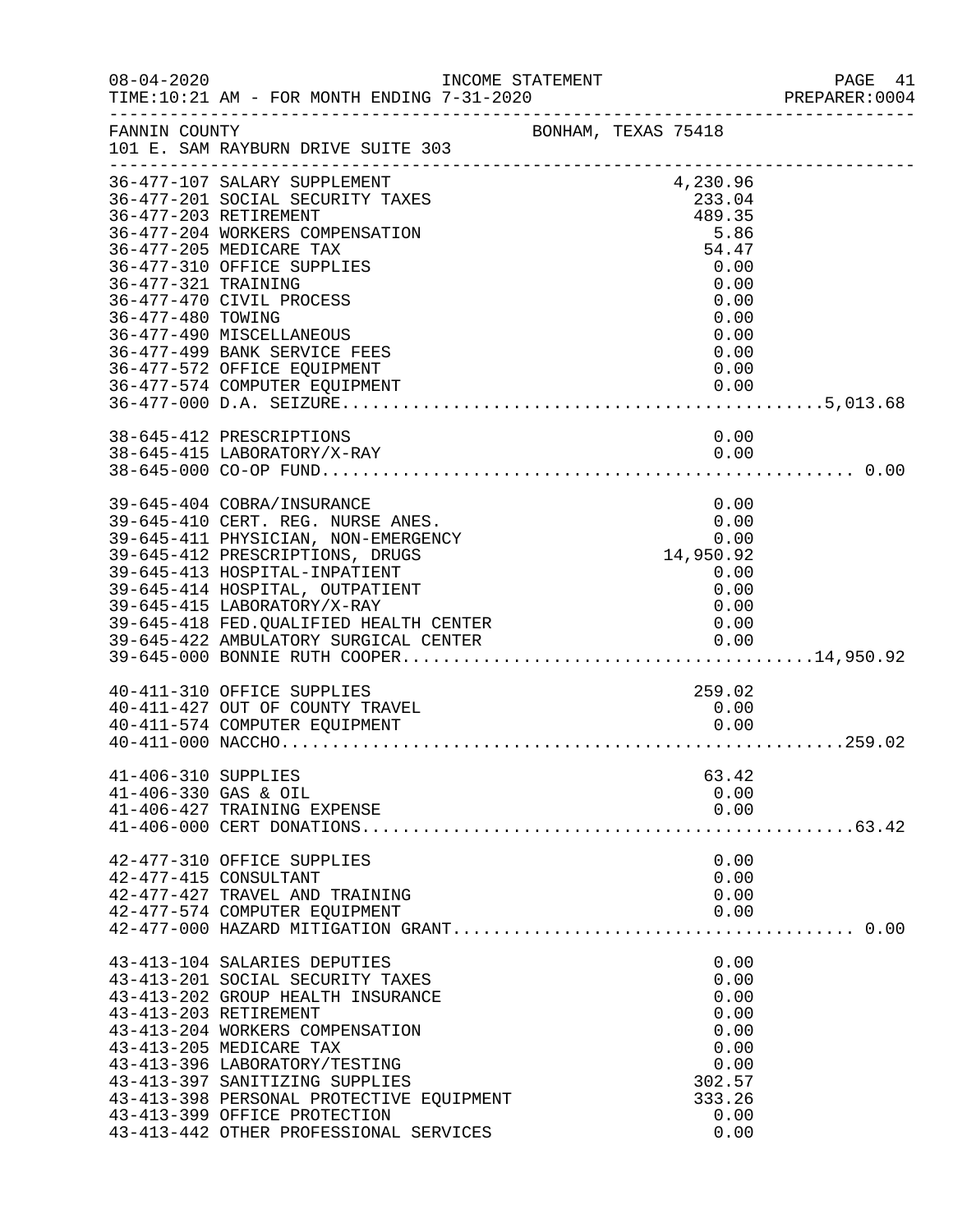|                     | INCOME STATEMENT                                                                     |                     |              | PAGE 42<br>PREPARER:0004 |
|---------------------|--------------------------------------------------------------------------------------|---------------------|--------------|--------------------------|
| FANNIN COUNTY       | 101 E. SAM RAYBURN DRIVE SUITE 303                                                   | BONHAM, TEXAS 75418 |              |                          |
|                     | 43-413-495 LOCAL DONATIONS                                                           |                     | 0.00         |                          |
|                     |                                                                                      |                     |              |                          |
|                     | 43-477-104 SALARIES DEPUTIES                                                         |                     | 0.00         |                          |
|                     | 43-477-109 SALARY ELECTIONS                                                          |                     | 1,108.00     |                          |
|                     | 43-477-201 SOCIAL SECURITY TAXES                                                     |                     | 0.00         |                          |
|                     | 43-477-202 GROUP HEALTH INSURANCE                                                    |                     | 0.00         |                          |
|                     | 43-477-203 RETIREMENT                                                                |                     | 0.00         |                          |
|                     | 43-477-204 WORKERS COMPENSATION                                                      |                     | 0.00         |                          |
|                     | 43-477-205 MEDICARE TAX                                                              |                     | 0.00         |                          |
|                     | 43-477-396 LABORATORY/TESTING                                                        |                     | 0.00         |                          |
|                     | 43-477-397 SANITIZING SUPPLIES                                                       |                     | 0.00         |                          |
|                     | 43-477-398 PERSONAL PROTECTIVE EQUIPMENT                                             |                     | 0.00         |                          |
|                     | 43-477-399 OFFICE PROTECTION                                                         |                     | 1,154.00     |                          |
|                     | 43-477-442 OTHER PROFESSIONAL SERVICES                                               |                     | 0.00         |                          |
|                     | 43-477-495 LOCAL DONATIONS                                                           |                     | 0.00         |                          |
|                     |                                                                                      |                     |              |                          |
|                     |                                                                                      |                     |              |                          |
|                     | 44-412-578 2011 EQUIPMENT                                                            |                     | 0.00         |                          |
|                     | 44-412-579 2012 EQUIPMENT                                                            |                     | 0.00         |                          |
|                     | 44-412-580 2013 EQUIPMENT                                                            |                     | 0.00         |                          |
|                     | 44-412-581 2014 EQUIPMENT                                                            |                     | 0.00         |                          |
|                     | 44-412-582 2015 EQUIPMENT                                                            |                     | 0.00         |                          |
|                     | 44-412-583 2016 EQUIPMENT                                                            |                     | 0.00         |                          |
|                     |                                                                                      |                     |              |                          |
|                     |                                                                                      |                     |              |                          |
| 45-403-103 SALARY   |                                                                                      |                     | 470.00       |                          |
|                     | 45-403-201 SOCIAL SECURITY<br>45-403-204 WORKERS COMPENSATION                        |                     | 29.14        |                          |
|                     | 45-403-205 MEDICARE TAX                                                              |                     | 0.00<br>6.82 |                          |
|                     | 45-403-310 OFFICE SUPPLIES                                                           |                     | 700.00       |                          |
|                     | 45-403-427 TRAVEL AND TRAINING                                                       |                     | 0.00         |                          |
| 45-403-481 DUES     |                                                                                      |                     | 0.00         |                          |
|                     | 45-403-572 OFFICE EQUIPMENT                                                          |                     | 0.00         |                          |
|                     | 45-403-573 ELECTION EQUIPMENT                                                        |                     | 0.00         |                          |
|                     | 45-403-574 COMPUTER EQUIPMENT                                                        |                     | 0.00         |                          |
|                     |                                                                                      |                     |              |                          |
|                     |                                                                                      |                     |              |                          |
|                     | 45-478-397 SANITIZING SUPPLIES<br>45-478-000 HAVA CARES ACT CORONAVIRUS RELIEF129.15 |                     | 129.15       |                          |
|                     |                                                                                      |                     |              |                          |
|                     | 46-475-310 OFFICE SUPPLIES                                                           |                     | 83.97        |                          |
|                     | 46-475-314 SAFE ROOM REIMBURSEMENT                                                   |                     | 26, 283.94   |                          |
| 46-475-330 GAS/OIL  |                                                                                      |                     | 0.00         |                          |
|                     | 46-475-427 OUT OF COUNTY TRAVEL                                                      |                     | 0.00         |                          |
| 46-475-454 R&M AUTO |                                                                                      |                     | 0.00         |                          |
|                     | 46-475-573 RADIO EQUIPMENT                                                           |                     | 0.00         |                          |
|                     | 46-475-574 COMPUTER EQUIPMENT                                                        |                     | 0.00         |                          |
|                     | 46-475-000 SAFE ROOM REIMBURSEMENT PROGRAM26,367.91                                  |                     |              |                          |
|                     | 48-403-421 ELECTION INTERNET                                                         |                     | 0.00         |                          |
|                     | 48-403-485 LICENSE/SUPPORT                                                           |                     | 0.00         |                          |
|                     | 48-403-573 ELECTION EQUIPMENT                                                        |                     | 827.64       |                          |
|                     |                                                                                      |                     |              |                          |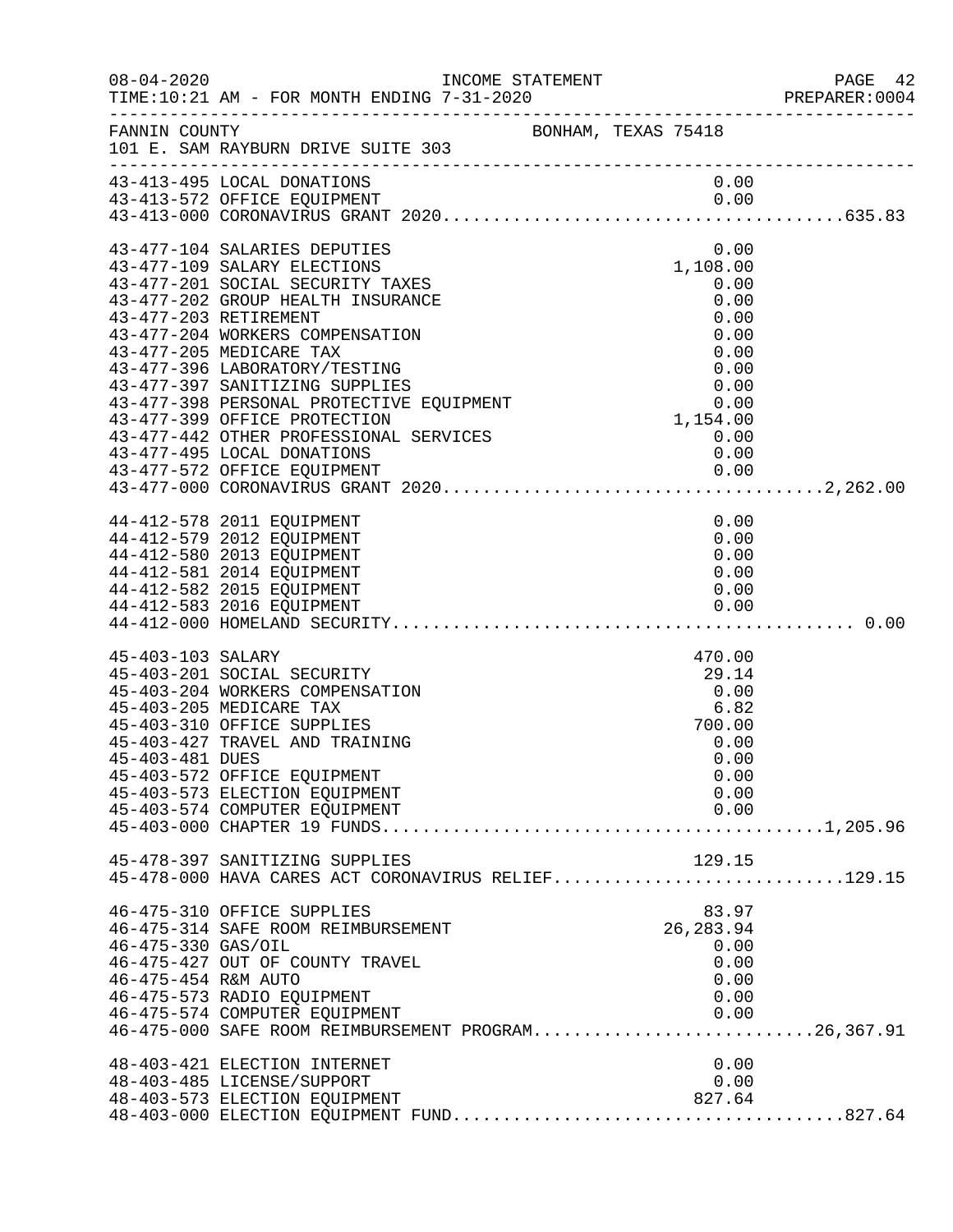|                                                                 | INCOME STATEMENT                                                                                                                                                                                                                                                                                                                                                                                                                                                                                                                                                                                                                                        |                     |                                                                                                                                                                                                       | PREPARER: 0004 |
|-----------------------------------------------------------------|---------------------------------------------------------------------------------------------------------------------------------------------------------------------------------------------------------------------------------------------------------------------------------------------------------------------------------------------------------------------------------------------------------------------------------------------------------------------------------------------------------------------------------------------------------------------------------------------------------------------------------------------------------|---------------------|-------------------------------------------------------------------------------------------------------------------------------------------------------------------------------------------------------|----------------|
| FANNIN COUNTY                                                   | 101 E. SAM RAYBURN DRIVE SUITE 303                                                                                                                                                                                                                                                                                                                                                                                                                                                                                                                                                                                                                      | BONHAM, TEXAS 75418 |                                                                                                                                                                                                       |                |
| 49-475-103 SALARY                                               | 49-475-201 SOCIAL SECURITY<br>49-475-202 GROUP HEALTH INSURANCE<br>49-475-203 RETIREMENT<br>49-475-204 WORKER'S COMPENSATION<br>49-475-205 MEDICARE TAX<br>49-475-310 OFFICE SUPPLIES<br>49-475-427 TRAINING/TUITION/OUT OF COUNTY 681.66<br>49-475-572 OFFICE EQUIPMENT<br>49-475-574 COMPUTER EQUIPMENT                                                                                                                                                                                                                                                                                                                                               |                     | 0.00<br>0.00<br>0.00<br>0.00<br>0.00<br>0.00<br>0.00<br>0.00<br>0.00                                                                                                                                  |                |
| 50-403-311 POSTAGE                                              | 50-403-310 OFFICE SUPPLIES<br>50-403-427 TRAVEL/TRAINING<br>50-403-430 BIDS AND NOTICES                                                                                                                                                                                                                                                                                                                                                                                                                                                                                                                                                                 |                     | 0.00<br>0.00<br>0.00<br>0.00                                                                                                                                                                          |                |
|                                                                 | 51-440-572 OFFICE EQUIPMENT                                                                                                                                                                                                                                                                                                                                                                                                                                                                                                                                                                                                                             |                     | 0.00                                                                                                                                                                                                  |                |
|                                                                 | 52-449-572 OFFICE EQUIPMENT<br>52-449-000 CO.CLK.COURT RECORDS PRES.EQUIPMENT 0.00                                                                                                                                                                                                                                                                                                                                                                                                                                                                                                                                                                      |                     | 0.00                                                                                                                                                                                                  |                |
|                                                                 | 53-403-437 DIGITAL IMAGING                                                                                                                                                                                                                                                                                                                                                                                                                                                                                                                                                                                                                              |                     | 17,641.25                                                                                                                                                                                             |                |
| 55-560-435 PRINTING                                             | 55-560-427 OUT OF COUNTY TRAVEL<br>55-560-428 TRAINING & TUITION<br>55-560-490 MISCELLANEOUS                                                                                                                                                                                                                                                                                                                                                                                                                                                                                                                                                            |                     | 0.00<br>2,186.50<br>0.00<br>0.00                                                                                                                                                                      |                |
| 56-560-108 SALARY<br>56-560-310 SUPPLIES<br>56-560-454 R&M AUTO | 56-560-201 SOCIAL SECURITY TAXES<br>56-560-202 GROUP HEALTH INSURANCE<br>56-560-203 RETIREMENT<br>56-560-204 WORKERS COMPENSATION<br>56-560-205 MEDICARE TAX<br>56-560-316 EMPLOYEE AWARDS BANQUET<br>56-560-320 WEAPON SUPPLIES<br>56-560-395 UNIFORMS/PROT.VESTS<br>56-560-423 INTERNET SERVICE<br>56-560-427 OUT OF COUNTY TRAVEL<br>56-560-428 TRAINING & TUITION<br>56-560-451 SECURE BUILDING MATERIALS<br>56-560-452 R & M EQUIPMENT<br>56-560-460 EQUIPMENT RENTAL/LEASE<br>56-560-490 MISCELLANEOUS<br>56-560-495 NARCOTICS AND/OR OTHER INVESTIGATIO<br>56-560-499 BANK SERVICE FEES<br>56-560-571 AUTOMOBILES<br>56-560-572 OFFICE EQUIPMENT |                     | 0.00<br>0.00<br>0.00<br>0.00<br>0.00<br>0.00<br>200.00<br>0.00<br>3,061.10<br>5,213.62<br>0.00<br>0.00<br>1,830.00<br>258.15<br>0.00<br>0.00<br>0.00<br>0.00<br>1,500.00<br>0.00<br>0.00<br>10,203.99 |                |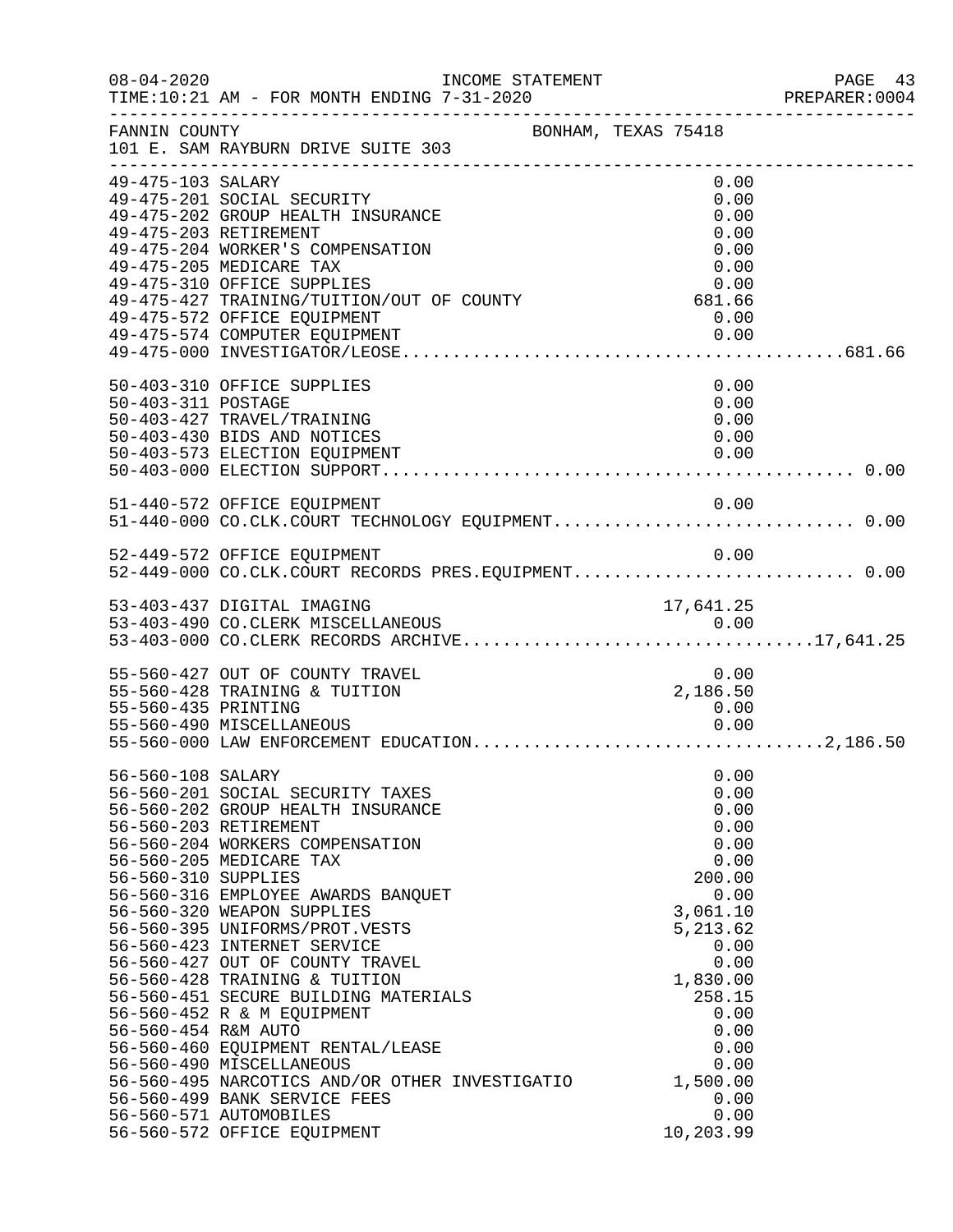| $08 - 04 - 2020$                                                   | INCOME STATEMENT<br>TIME:10:21 AM - FOR MONTH ENDING 7-31-2020                                                                                                                                                                                                                                                                                                                                                                        |                                              | PAGE 44<br>PREPARER: 0004 |
|--------------------------------------------------------------------|---------------------------------------------------------------------------------------------------------------------------------------------------------------------------------------------------------------------------------------------------------------------------------------------------------------------------------------------------------------------------------------------------------------------------------------|----------------------------------------------|---------------------------|
| FANNIN COUNTY                                                      | BONHAM, TEXAS 75418<br>101 E. SAM RAYBURN DRIVE SUITE 303                                                                                                                                                                                                                                                                                                                                                                             |                                              |                           |
| 56-560-579 WEAPONS                                                 | 56-560-573 TELEPHONE/RADIO EQUIPMENT<br>56-560-574 TECHNOLOGY                                                                                                                                                                                                                                                                                                                                                                         | $0.00$<br>16,615.62<br>3,342.00              |                           |
| 56-565-108 SALARY                                                  | 56-565-201 SOCIAL SECURITY TAXES<br>56-565-202 GROUP HEALTH INSURANCE<br>56-565-203 RETIREMENT<br>56-565-204 WORKERS COMPENSATION<br>56-565-205 MEDICARE TAX<br>56-565-000 INVESTIGATOR CRIMES AGAINST CHILDRE 0.00                                                                                                                                                                                                                   | 0.00<br>0.00<br>0.00<br>0.00<br>0.00<br>0.00 |                           |
| 56-570-572 EQUIPMENT                                               | 56-570-310 OFFICE & MISC. SUPPLIES<br>56-570-395 UNIFORMS/PROT. VESTS/BADGES<br>56-570-571 AUTOMOBILES<br>56-570-574 TECHNOLOGY                                                                                                                                                                                                                                                                                                       | 0.00<br>0.00<br>0.00<br>0.00<br>1,350.00     |                           |
| 57-560-310 SUPPLIES<br>57-560-395 UNIFORMS<br>57-560-571 EQUIPMENT | 57-560-427 OUT OF COUNTY TRAVEL<br>57-560-428 TRAINING/TUITION<br>57-560-580 PURCHASE OF ANIMAL                                                                                                                                                                                                                                                                                                                                       | 0.00<br>0.00<br>0.00<br>0.00<br>0.00<br>0.00 |                           |
|                                                                    | 59-425-433 DRUG COURT PROGRAMS<br>59-425-437 ATTORNEY FEES DRUG COURT<br>59-425-439 INVESTIGATOR EXPENSE<br>59-425-442 PROFESSIONAL SERVICES                                                                                                                                                                                                                                                                                          | $1,933.00$<br>$1,282.50$<br>0.00<br>550.00   |                           |
|                                                                    | 60-620-309 ANNUAL PAYING AGENT REGISTRAR FEES<br>60-620-400 BOND LEGAL FEES<br>60-620-401 CONTINUING DISCLOSURE FEES<br>60-620-490 MISCELLANEOUS<br>0.00<br>60-620-627 PRINCIPAL, 2017 GO BONDS<br>60-620-628 PRINCIPAL, JAIL '98 BONDS<br>60-620-629 PRINCIPAL, SERIAL BONDS<br>60-620-630 PRINCIPAL, 2018 GO BONDS<br>60-620-630 PRINCIPAL, 2018 GO BONDS<br>60-620-631 PRINCIPAL, 2018 GO B<br>60-620-631 PRINCIPAL, 2020 CO BONDS | 586.48<br>0.00<br>2,250.00<br>0.00<br>0.00   |                           |
|                                                                    | 60-660-667 INTEREST, 2017 GO BONDS<br>60-660-668 INTEREST JAIL'98 BONDS<br>60-660-669 INTEREST, SERIAL BONDS<br>60-660-670 INTEREST, 2018 GO BONDS<br>60-660-671 INTEREST, 2020 CO BONDS                                                                                                                                                                                                                                              | 103,237.50<br>0.00<br>0.00<br>356,550.00     |                           |
|                                                                    | 61-440-572 OFFICE EQUIPMENT                                                                                                                                                                                                                                                                                                                                                                                                           | 0.00                                         |                           |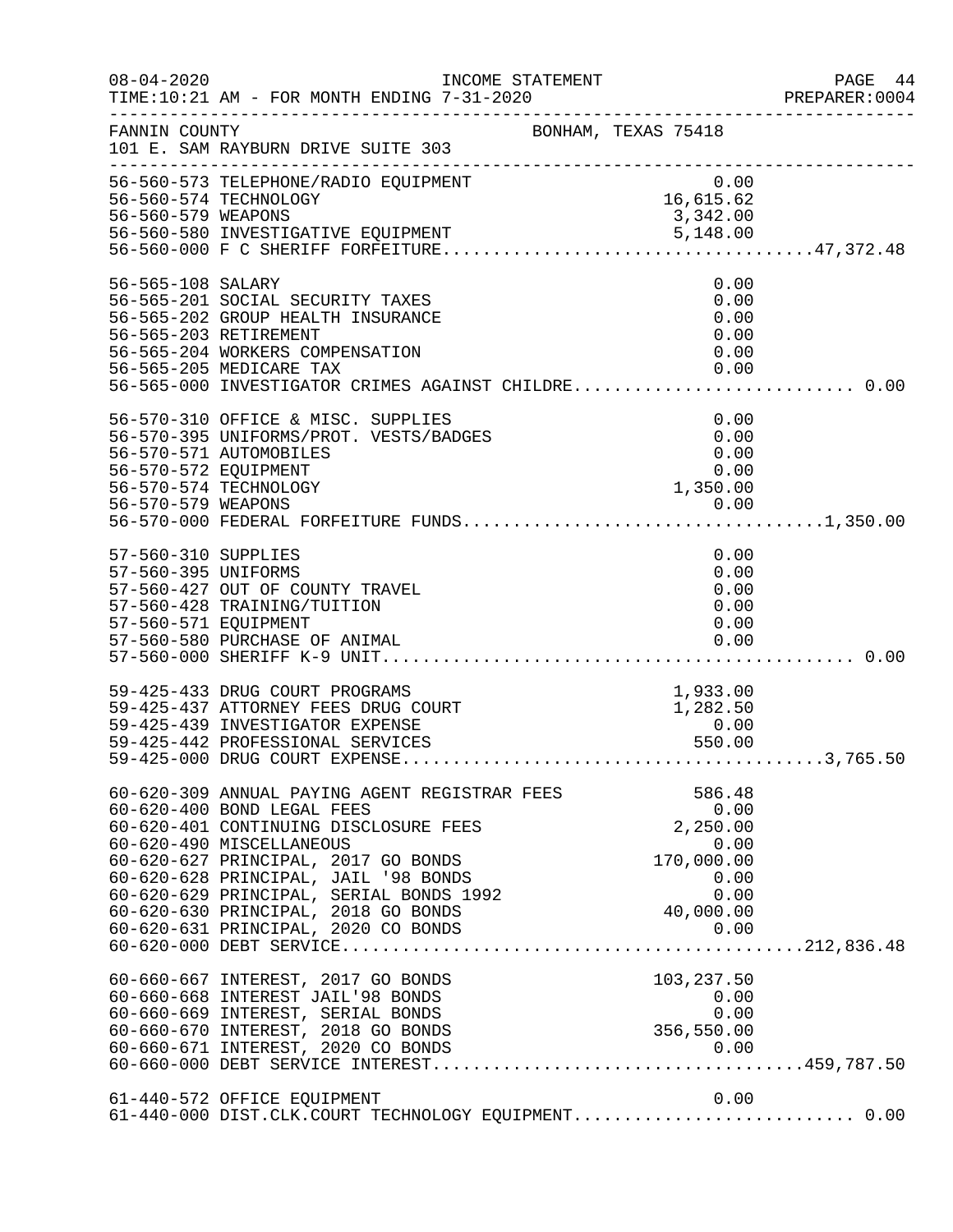| $08 - 04 - 2020$                            | INCOME STATEMENT<br>TIME:10:21 AM - FOR MONTH ENDING 7-31-2020<br>:FIME:10:21 AM - FOR MONTH ENDING 7-31-2020                                                                                                                                                                                                                                                                                                                                                                                                                                                                              |                     |                                                                                                                                                                                  | PAGE 45<br>PREPARER:0004 |
|---------------------------------------------|--------------------------------------------------------------------------------------------------------------------------------------------------------------------------------------------------------------------------------------------------------------------------------------------------------------------------------------------------------------------------------------------------------------------------------------------------------------------------------------------------------------------------------------------------------------------------------------------|---------------------|----------------------------------------------------------------------------------------------------------------------------------------------------------------------------------|--------------------------|
| FANNIN COUNTY                               | 101 E. SAM RAYBURN DRIVE SUITE 303                                                                                                                                                                                                                                                                                                                                                                                                                                                                                                                                                         | BONHAM, TEXAS 75418 |                                                                                                                                                                                  |                          |
|                                             |                                                                                                                                                                                                                                                                                                                                                                                                                                                                                                                                                                                            |                     |                                                                                                                                                                                  |                          |
|                                             | 63-551-427 OUT OF COUNTY TRAVEL<br>63-551-428 TRAINING & TUITION                                                                                                                                                                                                                                                                                                                                                                                                                                                                                                                           |                     | 0.00<br>0.00                                                                                                                                                                     |                          |
|                                             | 64-552-427 OUT OF COUNTY TRAVEL<br>64-552-428 TRAINING & TUITION                                                                                                                                                                                                                                                                                                                                                                                                                                                                                                                           |                     | 0.00<br>0.00                                                                                                                                                                     |                          |
|                                             | 65-553-427 OUT OF COUNTY TRAVEL<br>65-553-428 TRAINING & TUITION                                                                                                                                                                                                                                                                                                                                                                                                                                                                                                                           |                     | 0.00<br>0.00                                                                                                                                                                     |                          |
|                                             |                                                                                                                                                                                                                                                                                                                                                                                                                                                                                                                                                                                            |                     |                                                                                                                                                                                  |                          |
| 66-666-535 BUILDING<br>66-666-695 SURVEYING | 66-666-165 CONSTRUCTION<br>66-666-400 ATTORNEY FEES<br>66-666-402 ENGINEERING<br>66-666-403 ARCHITECTURAL FEES<br>66-666-426 PROFESSIONAL FEES<br>66-666-430 BIDS & NOTICES<br>66-666-450 R & M BUILDINGS<br>66-666-451 ASBESTOS ABATEMENT<br>66-666-453 IT DESIGN/SECURITY DESIGN<br>66-666-482 DEMOLITION<br>66-666-490 MISCELLANEOUS<br>66-666-574 TECHNOLOGY                                                                                                                                                                                                                           |                     | 0.00<br>0.00<br>0.00<br>0.00<br>0.00<br>0.00<br>0.00<br>0.00<br>0.00<br>0.00<br>0.00<br>0.00<br>0.00<br>0.00                                                                     |                          |
| 66-667-455 SECURITY                         | 66-667-165 CONSTRUCTION<br>66-667-167 CONSTRUCTION MANAGER AGENT<br>66-667-168 MASONRY AND STONE<br>66-667-400 ATTORNEY FEES<br>66-667-403 ARCHITECTURAL FEES<br>66-667-421 INTERNET SERVICES<br>66-667-426 PROFESSIONAL FEES<br>66-667-430 BIDS, NOTICES & PERMITS<br>66-667-440 UTILITIES ELECTRICITY<br>66-667-442 UTILITIES WATER<br>66-667-443 TRASH PICK UP<br>66-667-451 ASBESTOS & OTHER TESTING<br>66-667-453 IT DESIGN/SECURITY DESIGN<br>66-667-470 OFFICE LEASE<br>66-667-490 MISCELLANEOUS<br>66-667-574 TECHNOLOGY<br>66-667-000 COURTHOUSE CONSTRUCTION PHASE 24,646,592.69 |                     | 2,547,775.50<br>738,520.31<br>1, 264, 143. 73<br>0.00<br>56,875.00<br>0.00<br>28,570.00<br>7,394.97<br>0.00<br>0.00<br>3,266.75<br>0.00<br>0.00<br>0.00<br>0.00<br>46.43<br>0.00 |                          |
|                                             | 67-560-428 TRAINING & TUITION<br>67-560-580 INVESTIGATIVE EQUIPMENT 0.00<br>67-560-000 F.C. SHERIFF ANNUAL PAYMENT5,624.19                                                                                                                                                                                                                                                                                                                                                                                                                                                                 |                     | 5,624.19                                                                                                                                                                         |                          |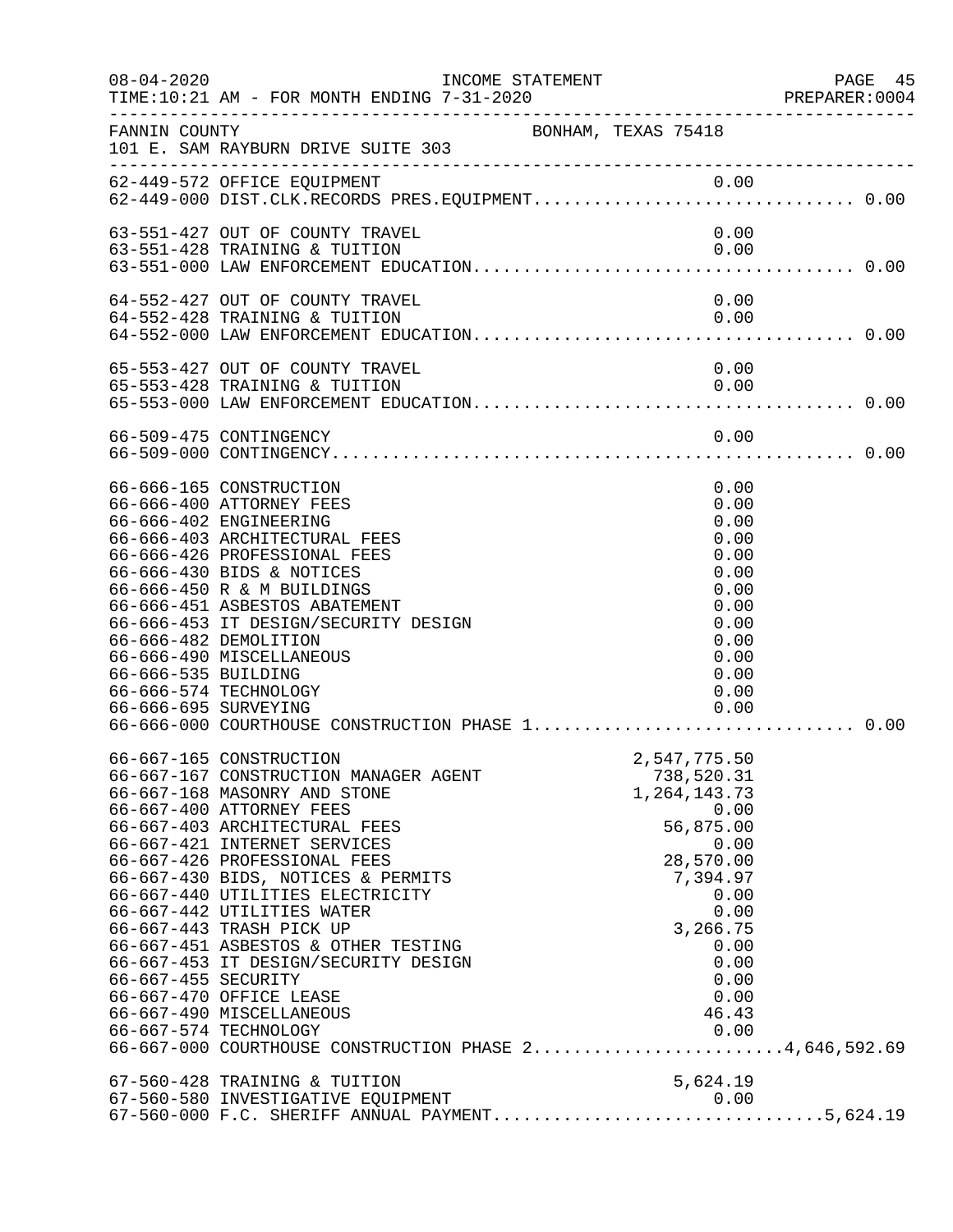| $08 - 04 - 2020$    | INCOME STATEMENT<br>------------------------------------                                                                                                                                                                                                           |                     |                                                                      | PAGE 46<br>PREPARER:0004 |
|---------------------|--------------------------------------------------------------------------------------------------------------------------------------------------------------------------------------------------------------------------------------------------------------------|---------------------|----------------------------------------------------------------------|--------------------------|
| FANNIN COUNTY       | 101 E. SAM RAYBURN DRIVE SUITE 303                                                                                                                                                                                                                                 | BONHAM, TEXAS 75418 |                                                                      |                          |
|                     | 68-509-475 CONTINGENCY                                                                                                                                                                                                                                             |                     | 0.00                                                                 |                          |
|                     | 68-668-165 CONSTRUCTION<br>68-668-167 CONSTRUCTION MANAGER AGENT<br>68-668-168 MASONRY AND STONE<br>68-668-400 ATTORNEY FEES<br>68-668-402 ENGINEERING                                                                                                             | 596, 10             | 1,437,011.83<br>0.00<br>596,108.98<br>0.00<br>0.00                   |                          |
| 68-668-535 BUILDING | 68-668-403 ARCHITECTURAL FEES<br>68-668-426 PROFESSIONAL FEES<br>68-668-430 BIDS, NOTICES & PERMITS<br>68-668-443 TRASH PICK UP<br>68-668-450 R & M BUILDINGS<br>68-668-490 MISCELLANEOUS                                                                          |                     | 16,250.00<br>$0.00$<br>1,347.99<br>0.00<br>0.00<br>0.00<br>0.00      |                          |
|                     | 69-509-475 CONTINGENCY                                                                                                                                                                                                                                             |                     | 0.00                                                                 |                          |
| 69-669-455 SECURITY | 69-669-165 CONSTRUCTION<br>69-669-167 CONSTRUCTION MANAGER AGENT<br>69-669-168 MASONRY AND STONE<br>69-669-403 ARCHITECTURAL FEES<br>69-669-426 PROFESSIONAL FEES<br>69-669-430 BIDS & NOTICES<br>69-669-443 TRASH PICK UP<br>69-669-453 IT DESIGN/SECURITY DESIGN |                     | 0.00<br>0.00<br>0.00<br>0.00<br>0.00<br>0.00<br>0.00<br>0.00<br>0.00 |                          |
|                     | 70-622-399 CLAIM SETTLEMENTS<br>70-622-426 APPRAISAL FEES<br>70-622-429 RELOCATING UTILITIES                                                                                                                                                                       |                     | 0.00<br>0.00<br>0.00                                                 |                          |
|                     | 70-629-500 RIGHT OF WAY PUR HWY #82<br>70-629-501 RIGHT OF WAY PURCHASE FM #87<br>70-629-502 RIGHT OF WAY PURCHASE HWY #121<br>70-629-503 RIGHT OF WAY PURCHASE HWY.78                                                                                             |                     | 0.00<br>0.00<br>0.00<br>0.00                                         |                          |
| 71-475-108 SALARY   | 71-475-201 SOCIAL SECURITY TAXES<br>71-475-202 GROUP HEALTH INSURANCE<br>71-475-203 RETIREMENT<br>71-475-204 WORKERS COMPENSATION<br>71-475-205 MEDICARE TAX                                                                                                       |                     | 0.00<br>0.00<br>0.00<br>0.00<br>0.00<br>0.00                         |                          |
| 72-560-108 SALARY   | 71-475-000 INVESTIGATOR CRIMES AGAINST WOMEN 0.00<br>72-560-201 SOCIAL SECURITY TAXES<br>72-560-202 GROUP HEALTH INSURANCE<br>72-560-203 RETIREMENT<br>72-560-204 WORKERS COMPENSATION                                                                             |                     | 0.00<br>0.00<br>0.00<br>0.00<br>0.00                                 |                          |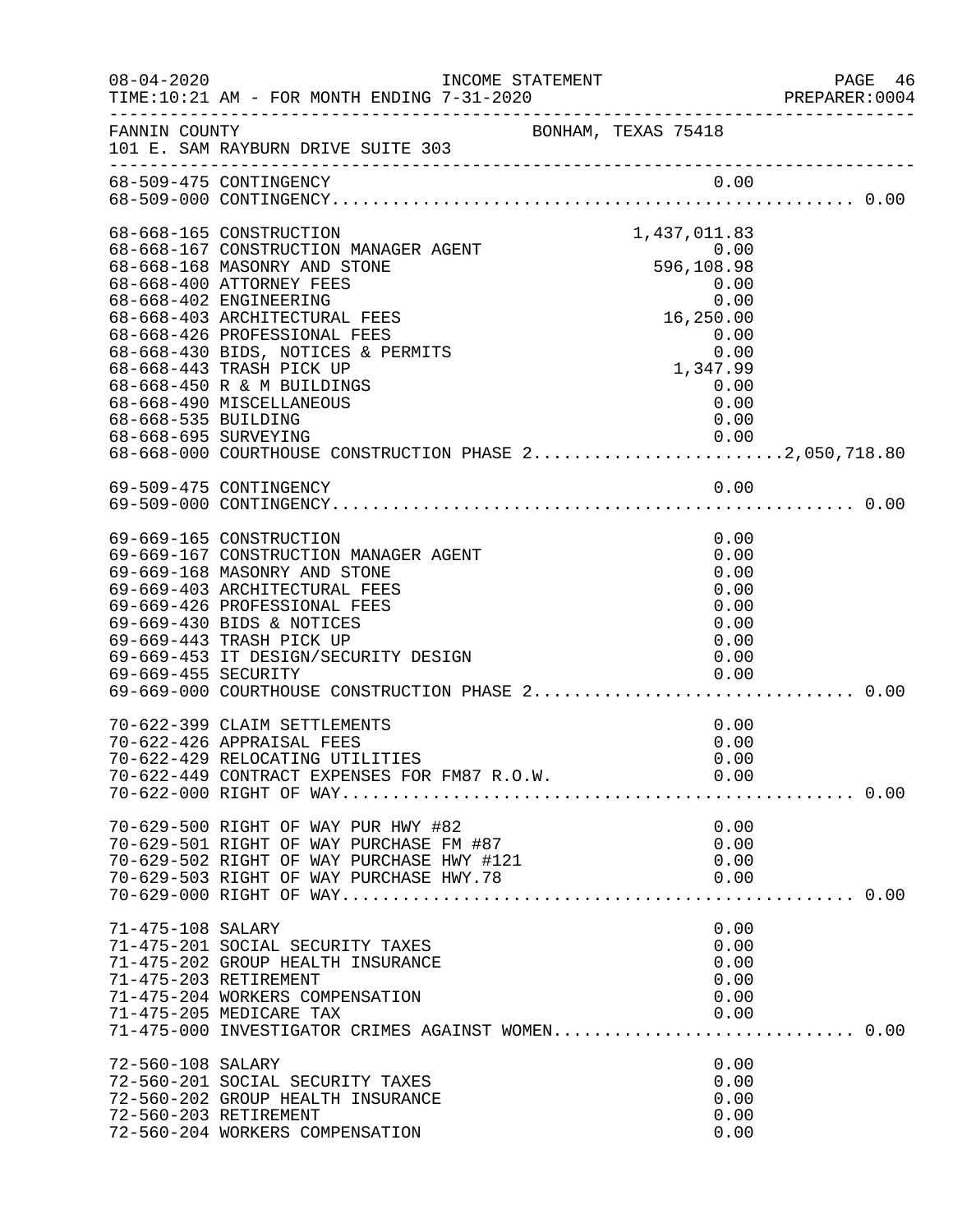| $08 - 04 - 2020$ | INCOME STATEMENT                                                                                                                                                                                                                                                                                                                                                                                                                                                               |                                                                              | PAGE 47<br>PREPARER:0004 |
|------------------|--------------------------------------------------------------------------------------------------------------------------------------------------------------------------------------------------------------------------------------------------------------------------------------------------------------------------------------------------------------------------------------------------------------------------------------------------------------------------------|------------------------------------------------------------------------------|--------------------------|
| FANNIN COUNTY    | 101 E. SAM RAYBURN DRIVE SUITE 303                                                                                                                                                                                                                                                                                                                                                                                                                                             | BONHAM, TEXAS 75418                                                          |                          |
|                  | 72-560-205 MEDICARE TAX 0.00<br>72-560-000 INVESTIGATOR CRIMES AGAINST CHILDRE 0.00                                                                                                                                                                                                                                                                                                                                                                                            |                                                                              |                          |
|                  | 78-319-179 FOR MAINTENANCE OF ROADS                                                                                                                                                                                                                                                                                                                                                                                                                                            | 0.00                                                                         |                          |
|                  | 78-628-341 R & B MAT. ROCK & GRAVEL<br>78-628-000 ROAD & BRIDGE 2, 3, 4 EXPENSES149, 960.69                                                                                                                                                                                                                                                                                                                                                                                    | 149,960.69                                                                   |                          |
|                  | 79-622-341 R & B MAT. ROCK & GRAVEL<br>$75-622-541$ K & B PHI. NOON & GRAVEL<br>79-622-571 PURCHASE OF MACH/EQUIPMENT<br>79-622-000 ROAD & BRIDGE #2 RAW WATER PIPELINE75,000.00                                                                                                                                                                                                                                                                                               | 0.00                                                                         |                          |
|                  |                                                                                                                                                                                                                                                                                                                                                                                                                                                                                |                                                                              |                          |
|                  | 81-590-490 MISCELLANEOUS<br>81-590-576 LUCAS CHEST COMPRESSION SYSTEM<br>81-590-579 WEAPONS/TASERS                                                                                                                                                                                                                                                                                                                                                                             | 0.00<br>0.00<br>0.00                                                         |                          |
|                  | 82-623-341 R & B MAT. ROCK & GRAVEL<br>82-623-344 R & B MAT. ASPHALT/ROAD OIL<br>82-623-490 MISCELLANEOUS<br>82-623-000 ROAD & BRIDGE #3 LAKE ROAD EXPENSES99,780.42                                                                                                                                                                                                                                                                                                           | 99,780.42<br>0.00<br>0.00                                                    |                          |
|                  | 82-626-457 R & M MACHINERY GAS & OIL<br>82-626-458 R & M MACHINERY PARTS<br>82-626-460 EQUIPMENT RENTAL/LEASE<br>82-626-571 PURCHASE OF MACH/EQUIPMENT 0.00<br>82-626-000 ROAD & BRIDGE #3 RAW WATER PIPELINE29,391.19                                                                                                                                                                                                                                                         | 0.00<br>29,391.19<br>0.00                                                    |                          |
|                  | 83-624-341 R & B MAT. ROCK & GRAVEL<br>83-624-344 R & B MAT. ASPHALT/ROAD OIL<br>83-624-460 EQUIPMENT RENTAL/LEASE<br>83-624-490 MISCELLANEOUS<br>83-624-571 PURCHASE OF MACH./EQUIP.                                                                                                                                                                                                                                                                                          | 15,646.21<br>18,000.00<br>29,865.55<br>400.00<br>0.00                        |                          |
|                  | 83-627-106 SALARY PRECINCT EMPLOYEE<br>83-627-201 SOCIAL SECURITY TAXES<br>83-627-202 GROUP HEALTH INSURANCE<br>83-627-203 RETIREMENT<br>83-627-204 WORKERS COMPENSATION<br>83-627-205 MEDICARE TAX<br>83-627-457 R & M MACHINERY GAS & OIL<br>83-627-458 R & M MACHINERY PARTS<br>83-627-460 EQUIPMENT RENTAL/LEASE<br>83-627-571 PURCHASE OF MACH/EQUIPMENT<br>83-627-571 PURCHASE OF MACH/EQUIPMENT             0.00<br>83-627-000 ROAD & BRIDGE #4 RAW WATER PIPELINE 0.00 | 0.00<br>0.00<br>0.00<br>0.00<br>0.00<br>0.00<br>0.00<br>0.00<br>0.00<br>0.00 |                          |
|                  | 84-560-104 SALARIES DEPUTIES<br>84-560-201 SOCIAL SECURITY TAXES<br>84-560-202 GROUP HEALTH INSURANCE<br>84-560-203 RETIREMENT<br>84-560-204 WORKERS' COMPENSATION<br>84-560-205 MEDICARE TAX                                                                                                                                                                                                                                                                                  | 58,868.63<br>3,645.59<br>12,957.58<br>6,861.63<br>1,399.42<br>852.49         |                          |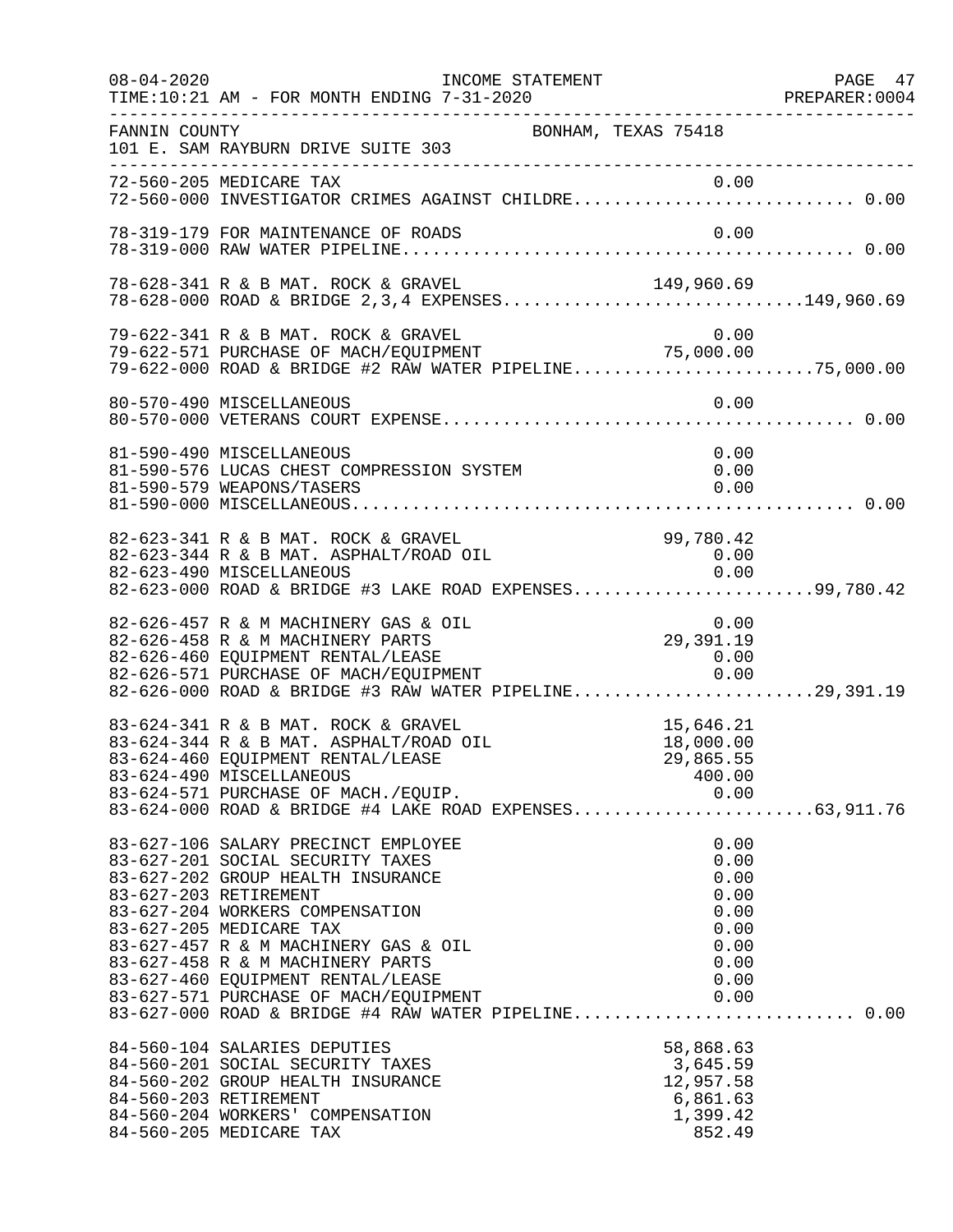| $08 - 04 - 2020$ |                                                                                                                                                                                                                                                                                                                              | INCOME STATEMENT    |                                                                                      | PAGE 48<br>PREPARER: 0004 |
|------------------|------------------------------------------------------------------------------------------------------------------------------------------------------------------------------------------------------------------------------------------------------------------------------------------------------------------------------|---------------------|--------------------------------------------------------------------------------------|---------------------------|
| FANNIN COUNTY    | 101 E. SAM RAYBURN DRIVE SUITE 303                                                                                                                                                                                                                                                                                           | BONHAM, TEXAS 75418 |                                                                                      |                           |
|                  | 84-560-206 UNEMPLOYMENT EXPENSE<br>84-560-250 EMPLOYEE PHYSICALS<br>84-560-320 WEAPONS SUPPLIES<br>84-560-321 PATROL SUPPLIES<br>84-560-395 UNIFORMS/OTHER<br>84-560-421 CELL PHONE                                                                                                                                          |                     | 0.00<br>0.00<br>393.60<br>0.00<br>0.00<br>0.00                                       |                           |
|                  | 84-560-422 R & M RADIO<br>84-560-427 TRAVEL AND TRAINING<br>84-560-447 RADIO LICENSES<br>84-560-452 R & M EQUIPMENT<br>84-560-453 TYLER/CAD MAINTENANCE                                                                                                                                                                      |                     | 0.00<br>0.00<br>485.00<br>0.00<br>0.00                                               |                           |
|                  | 84-560-453 ITLER/CAD MAINTENANCE<br>84-560-454 R & M AUTO, BOATS, ATV 0.00<br>84-560-487 AUTO & OTHER EQUIPMENT INSURANCE 0.00<br>84-560-488 LAW ENFORCEMENT INSURANCE 0.00<br>84-560-573 EMERGENCY RADIO IMPROVEMENTS 399,800.00<br>84-                                                                                     |                     |                                                                                      |                           |
|                  | 85-520-186 DEPOSIT REFUND<br>85-520-341 R & M ROADS<br>85-520-342 R & M CAMPGROUNDS<br>85-520-343 R & M DAM<br>85-520-440 UTILITIES ELECTRICITY<br>85-520-442 UTILITIES WATER<br>85-520-443 TRASH PICK-UP<br>85-520-450 R & M BUILDINGS<br>85-520-484 GENERAL LIABILITY INSURANCE<br>85-520-490 MISCELLANEOUS EXPENSE        |                     | 450.00<br>0.00<br>0.00<br>$0.00$<br>286.02<br>352.61<br>546.25<br>120.90<br>2,104.00 |                           |
|                  | 86-560-573 EMERGENCY RADIOS<br>86-560-573 EMERGENCY RADIOS 2,884.60<br>86-560-000 SHERIFF'S OFFICE TECHNOLOGY2,884.60                                                                                                                                                                                                        |                     |                                                                                      |                           |
|                  | 87-575-310 OFFICE SUPP./MISC.<br>87-575-319 RESTITUTION<br>87-575-320 COURT COSTS<br>87-575-321 REIMBURSEMENT OF FEES FOR OTHER COU<br>87-575-353 COMPUTER EXPENSE<br>87-575-416 STRUCTURAL FAMILY THERAPY                                                                                                                   |                     | 575.76<br>1,681.00<br>20.00<br>0.00<br>0.00<br>0.00                                  |                           |
|                  | 88-645-409 DIABETIC SUPPLIES<br>88-645-410 CERT. REG. NURSE ANES.<br>88-645-411 PHYSICIAN, NON-EMERGENCY<br>88-645-412 PRESCRIPTIONS, DRUGS<br>88-645-413 HOSPITAL, INPATIENT<br>88-645-414 HOSPITAL, OUTPATIENT<br>88-645-415 LABORATORY/X-RAY<br>88-645-418 FED. QUALIFIED HEALTH CENTER<br>88-645-420 RURAL HEALTH CLINIC |                     | 0.00<br>0.00<br>0.00<br>0.00<br>0.00<br>0.00<br>0.00<br>0.00<br>0.00                 |                           |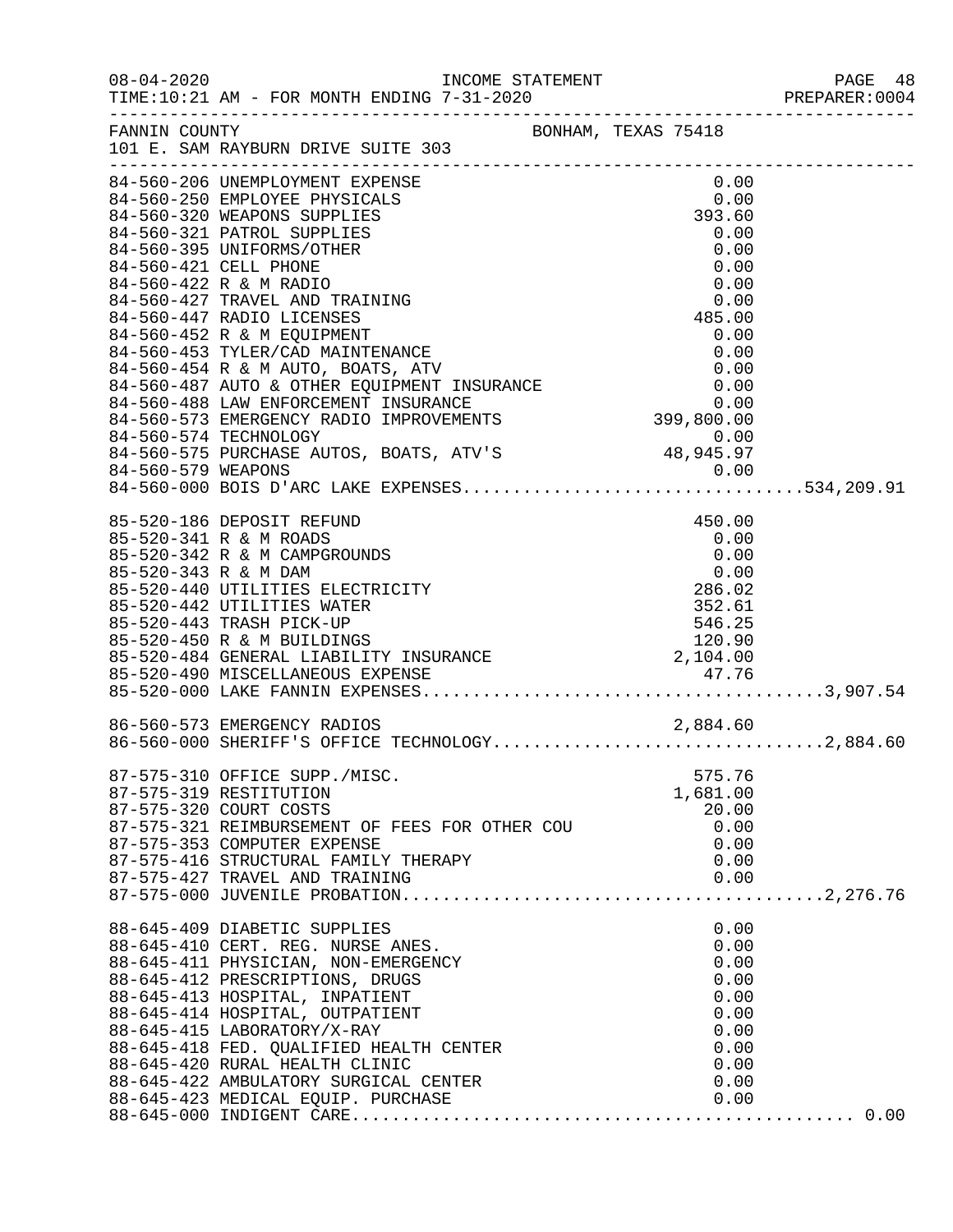|                                           |                                                                                                                                                                                                                                                                                                                                                                                                                                                                                            |                                                                                                                                                                                                                | PAGE 49<br>PREPARER:0004 |
|-------------------------------------------|--------------------------------------------------------------------------------------------------------------------------------------------------------------------------------------------------------------------------------------------------------------------------------------------------------------------------------------------------------------------------------------------------------------------------------------------------------------------------------------------|----------------------------------------------------------------------------------------------------------------------------------------------------------------------------------------------------------------|--------------------------|
| FANNIN COUNTY                             | BONHAM, TEXAS 75418<br>101 E. SAM RAYBURN DRIVE SUITE 303                                                                                                                                                                                                                                                                                                                                                                                                                                  |                                                                                                                                                                                                                |                          |
|                                           | 89-581-416 STRUCTURAL FAMILY THERAPY 50,000.00<br>89-581-000 STRUCTURAL FAMILY THERAPY OOG50,000.00                                                                                                                                                                                                                                                                                                                                                                                        |                                                                                                                                                                                                                |                          |
|                                           | 89-588-103 SALARY COMM.CORR.OFFICERS<br>89-588-201 SOCIAL SECURITY TAX<br>89-588-202 GROUP HEALTH INSURANCE<br>89-588-203 RETIREMENT<br>89-588-204 WORKERS COMPENSATION<br>89-588-205 MEDICARE TAX<br>89-588-310 OFFICE SUPPLIES<br>89-588-574 COMPUTER EQUIPMENT                                                                                                                                                                                                                          | 0.00<br>0.00<br>0.00<br>0.00<br>0.00<br>0.00<br>0.00<br>0.00                                                                                                                                                   |                          |
|                                           | 89-589-416 STRUCTURAL FAMILY THERAPY<br>89-589-416 STRUCTURAL FAMILY THERAPY<br>89-589-469 UNEXPENDED FUNDS<br>89-589-000 REGIONAL DIVERSIONS ALTERNATIVES3,000.00                                                                                                                                                                                                                                                                                                                         | 0.00<br>3,000.00                                                                                                                                                                                               |                          |
| 89-590-311 POSTAGE<br>89-590-435 PRINTING | 89-590-102 SALARY APPOINTED OFFICIAL<br>89-590-103 SALARY COMM.CORR.OFFICERS<br>89-590-201 SOCIAL SECURITY TAX<br>89-590-202 GROUP HEALTH INSURANCE<br>89-590-203 RETIREMENT<br>89-590-204 WORKERS COMPENSATION<br>89-590-205 MEDICARE TAX<br>89-590-310 OFFICE SUPPLIES<br>89-590-420 PHONE/INTERNET<br>89-590-421 CELL PHONE<br>89-590-427 TRAVEL AND TRAINING<br>89-590-469 UNEXPENDED FUNDS<br>89-590-499 BANK SERVICE FEES 459.00<br>89-590-000 BASIC PROBATION SUPERVISION101,859.46 | $30,085.88$<br>$37,477.00$<br>$4,080.46$<br>$14,833.80$<br>$7,884.14$<br>$689.76$<br>$954.26$<br>$167.00$<br>$0.00$<br>$794.89$<br>$324.08$<br>4,109.19<br>0.00<br>$\begin{array}{c} 0.00 \\ 0.00 \end{array}$ |                          |
|                                           | 89-591-102 SALARY APPOINTED OFFICIAL<br>89-591-103 SALARY COMM.CORR.OFFICERS<br>89-591-201 SOCIAL SECURITY TAX<br>89-591-202 GROUP HEALTH INSURANCE<br>89-591-203 RETIREMENT<br>89-591-204 WORKERS COMPENSATION<br>89-591-205 MEDICARE TAX<br>89-591-469 UNEXPENDED FUNDS                                                                                                                                                                                                                  | 20,929.26<br>26,070.88<br>2,838.29<br>10,318.20<br>5,484.15<br>479.82<br>663.77<br>0.00                                                                                                                        |                          |
| 89-592-408 DETENTION                      | 89-592-102 SALARY APPOINTED OFFICIAL<br>89-592-103 SALARY COMM.CORR.OFFICERS<br>89-592-201 SOCIAL SECURITY TAX<br>89-592-202 GROUP HEALTH INSURANCE<br>89-592-203 RETIREMENT<br>89-592-204 WORKERS COMPENSATION<br>89-592-205 MEDICARE TAX<br>89-592-469 UNEXPENDED FUNDS<br>89-592-000 PRE/POST ADJUDICATION FACILITIES5,302.95                                                                                                                                                           | 1,662.32<br>2,070.64<br>225.03<br>819.00<br>435.16<br>38.12<br>52.68<br>0.00                                                                                                                                   |                          |
|                                           | 89-593-102 SALARY APPOINTED OFFICIAL                                                                                                                                                                                                                                                                                                                                                                                                                                                       | 2,616.24                                                                                                                                                                                                       |                          |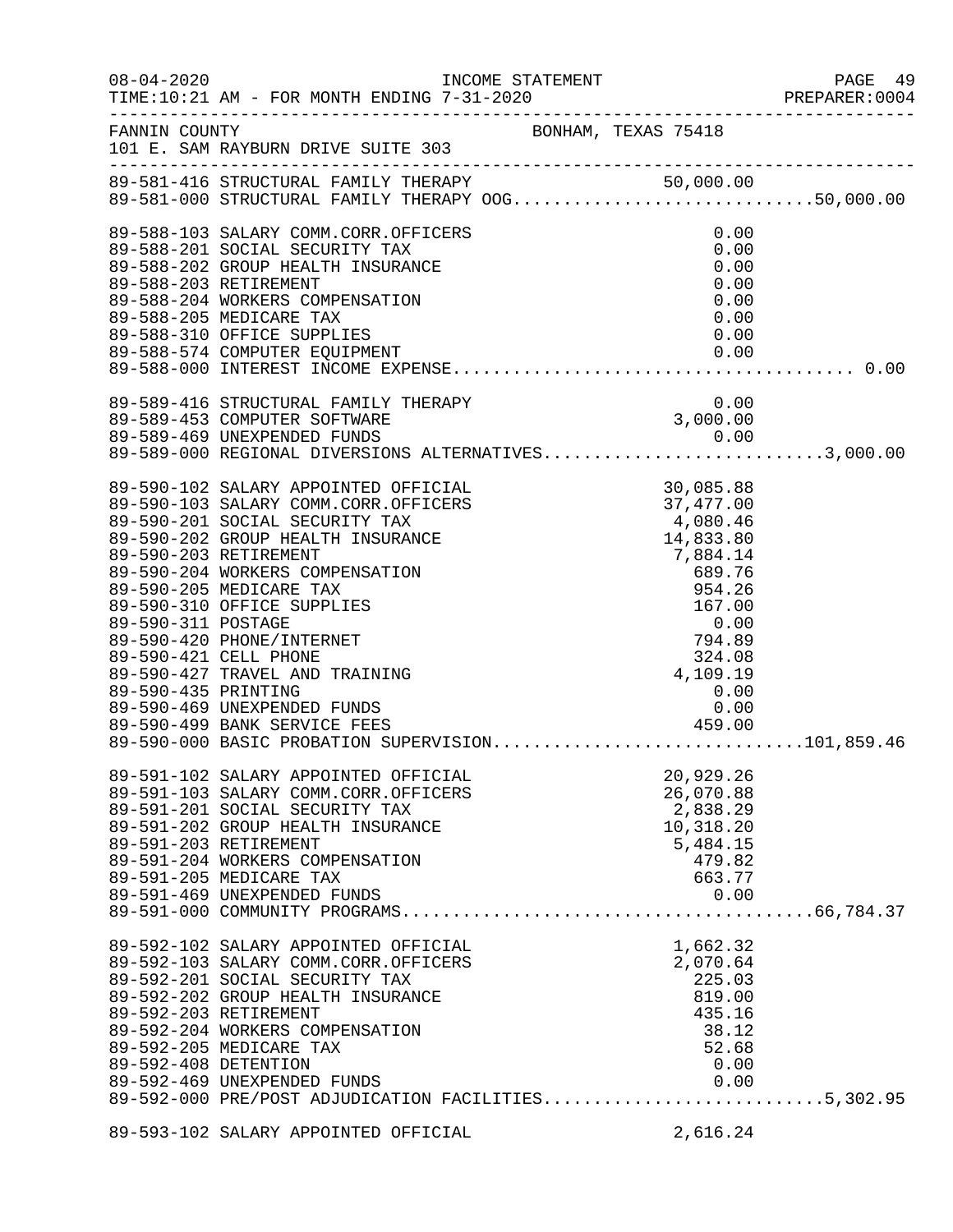|               |                                                                                                                                                                                                                                                                                                                                                                                                                                                                                                                                                                                                                                                          |                                                                                          |                                                       |                                                                                                                            | PAGE 50<br>PREPARER: 0004 |
|---------------|----------------------------------------------------------------------------------------------------------------------------------------------------------------------------------------------------------------------------------------------------------------------------------------------------------------------------------------------------------------------------------------------------------------------------------------------------------------------------------------------------------------------------------------------------------------------------------------------------------------------------------------------------------|------------------------------------------------------------------------------------------|-------------------------------------------------------|----------------------------------------------------------------------------------------------------------------------------|---------------------------|
| FANNIN COUNTY | 101 E. SAM RAYBURN DRIVE SUITE 303                                                                                                                                                                                                                                                                                                                                                                                                                                                                                                                                                                                                                       |                                                                                          | BONHAM, TEXAS 75418                                   |                                                                                                                            |                           |
|               | 89-593-103 SALARY COMM.CORR.OFFICERS 3,258.86<br>89-593-201 SOCIAL SECURITY TAX 354.91<br>89-593-202 GROUP HEALTH INSURANCE 1,290.60<br>89-593-203 RETIREMENT<br>89-593-204 WORKERS COMPENSATION<br>89-593-205 MEDICARE TAX                                                                                                                                                                                                                                                                                                                                                                                                                              |                                                                                          |                                                       | $685.93$<br>$59.98$<br>83.15                                                                                               |                           |
|               | 89-594-102 SALARY APPOINTED OFFICIAL<br>89-594-103 SALARY COMM.CORR.OFFICERS<br>89-594-201 SOCIAL SECURITY TAX<br>89-594-202 GROUP HEALTH INSURANCE<br>89-594-203 RETIREMENT<br>89-594-204 WORKERS COMPENSATION<br>89-594-205 MEDICARE TAX<br>89-594-413 PSYCHOLOGICAL<br>89-594-414 COUNSELING                                                                                                                                                                                                                                                                                                                                                          | CIAL<br>CERS 897.60<br>98.15<br>E<br>E<br>355.80<br>189.15<br>16.52<br>22.99<br>4,225.00 |                                                       | 360.00                                                                                                                     |                           |
|               | 89-994-415 RESIDENTIAL PLACEMENT<br>89-994-488 LAW ENFORCEMENT INSURANCE<br>89-994-000 LOCAL FUNDS CARRIED FORWARD16,234.44                                                                                                                                                                                                                                                                                                                                                                                                                                                                                                                              |                                                                                          |                                                       | 15,540.00                                                                                                                  |                           |
|               | 89-995-102 SALARY APPOINTED OFFICIAL<br>89-995-103 SALARY COMM.CORR.OFFICERS<br>89-995-105 OFFICE MANAGER<br>89-995-201 SOCIAL SECURITY TAX<br>89-995-202 GROUP HEALTH INSURANCE<br>89-995-203 RETIREMENT<br>89-995-204 WORKERS COMPENSATION<br>89-995-205 MEDICARE TAX<br>89-995-401 AUDIT EXPENSE<br>89-995-404 DETENTION OPERATING COST FY20<br>89-995-405 DETENTION OPERATING COST FY19<br>89-995-414 COUNSELING<br>89-995-415 RESIDENTIAL PLACEMENT<br>89-995-416 STRUCTURAL FAMILY THERAPY<br>89-995-427 TRAVEL AND TRAINING<br>89-995-453 COMPUTER SOFTWARE<br>92-700-310 OFFICE SUPPLIES<br>92-700-430 BIDS AND NOTICES<br>92-700-484 APPRAISALS |                                                                                          | 4, 157.56<br>5, 179.02<br>0.00<br>563.64<br>2, 050.20 | 1,089.39<br>95.32<br>131.73<br>0.00<br>121, 472.62<br>0.00<br>0.00<br>0.00<br>0.00<br>0.00<br>0.00<br>0.00<br>0.00<br>0.00 |                           |
|               | 92-700-490 LITERACY COUNCIL DONATION                                                                                                                                                                                                                                                                                                                                                                                                                                                                                                                                                                                                                     |                                                                                          |                                                       | 0.00                                                                                                                       |                           |
|               | 93-909-414 GRANT ADMINISTRATION<br>93-909-415 CONSTRUCTION EXPENSE                                                                                                                                                                                                                                                                                                                                                                                                                                                                                                                                                                                       |                                                                                          |                                                       | 8,100.00<br>0.00                                                                                                           |                           |
|               |                                                                                                                                                                                                                                                                                                                                                                                                                                                                                                                                                                                                                                                          |                                                                                          |                                                       |                                                                                                                            |                           |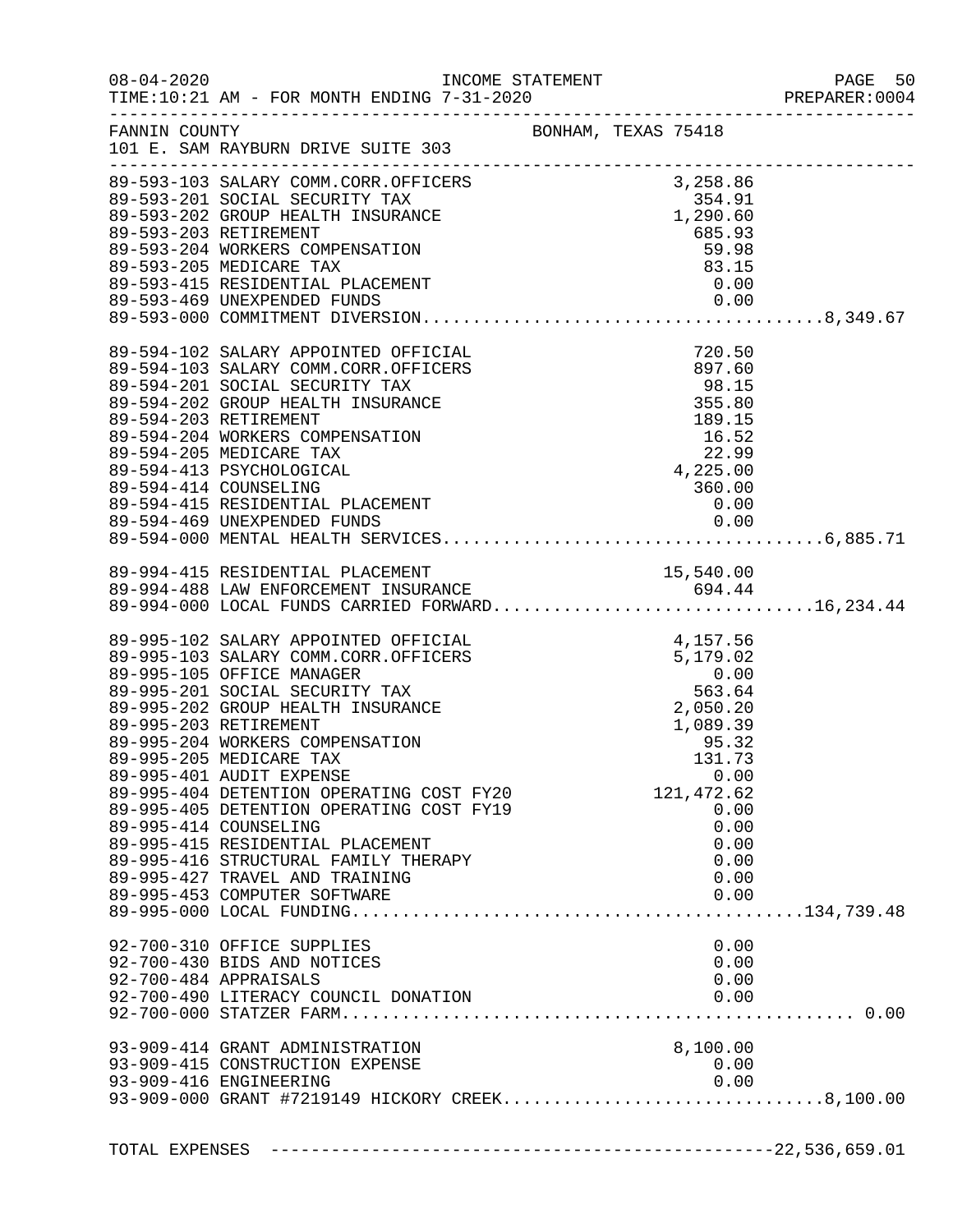| $08 - 04 - 2020$<br>TIME:10:21 AM - FOR MONTH ENDING $7-31-2020$ | INCOME STATEMENT    | PAGE 51<br>PREPARER: 0004 |
|------------------------------------------------------------------|---------------------|---------------------------|
| FANNIN COUNTY<br>101 E. SAM RAYBURN DRIVE SUITE 303              | BONHAM, TEXAS 75418 |                           |
|                                                                  |                     |                           |

| NET |  |  |  |  |  |
|-----|--|--|--|--|--|
|-----|--|--|--|--|--|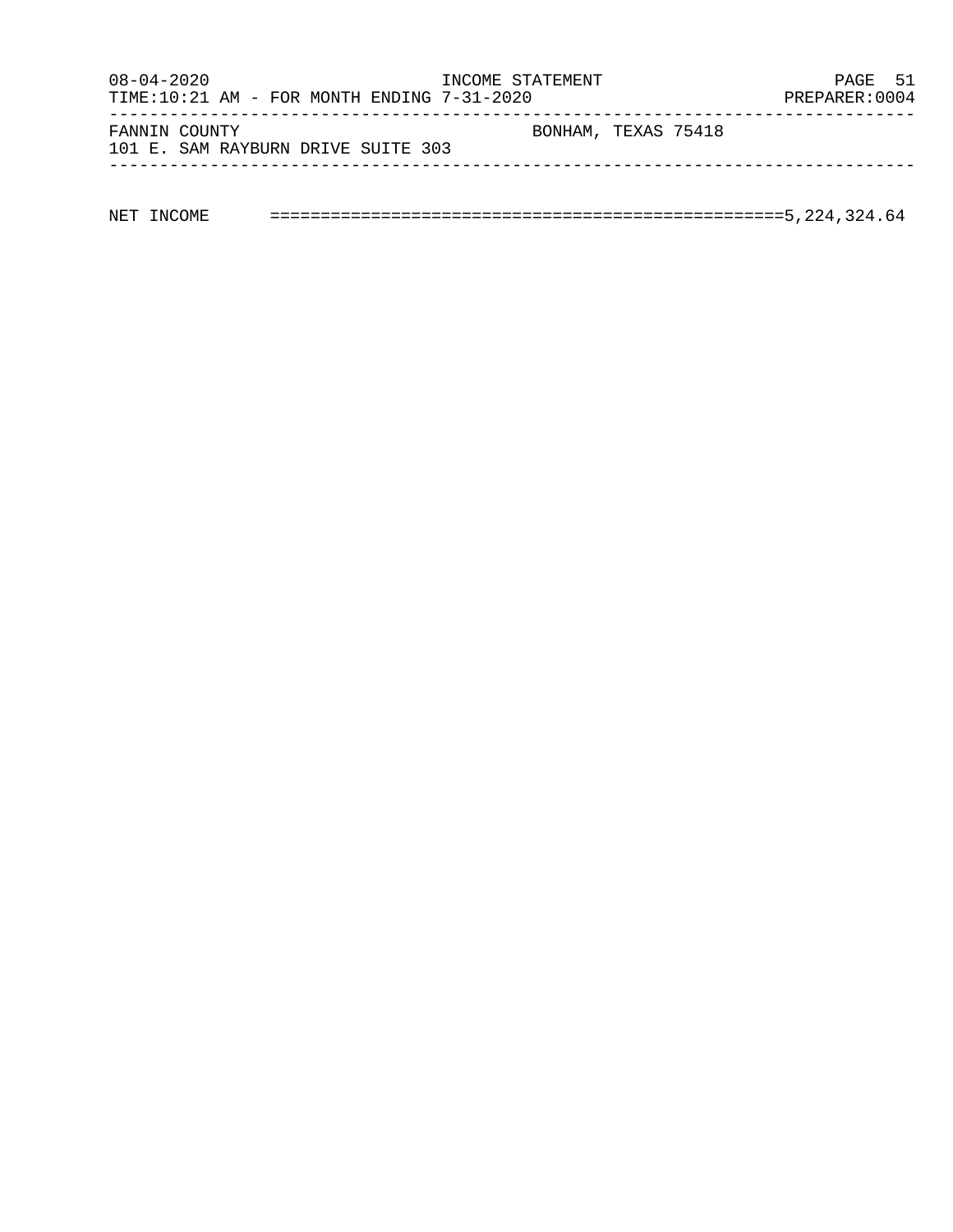| $08 - 04 - 2020$    | TIME:10:21 AM - FOR MONTH ENDING 7-31-2020                                                                                                                                                                                                                            | BALANCE SHEET |                                                                                                        | PAGE<br>1<br>PREPARER: 0004 |
|---------------------|-----------------------------------------------------------------------------------------------------------------------------------------------------------------------------------------------------------------------------------------------------------------------|---------------|--------------------------------------------------------------------------------------------------------|-----------------------------|
|                     | ---------<br>101 E. SAM RAYBURN DRIVE SUITE 303<br>----------------                                                                                                                                                                                                   |               |                                                                                                        |                             |
|                     | ***** ASSETS *****                                                                                                                                                                                                                                                    |               |                                                                                                        |                             |
| 10-100-100 PAYROLL  |                                                                                                                                                                                                                                                                       |               | 346.80                                                                                                 |                             |
| 10-103-175 TEXPOOL  | 10-103-100 GENERAL-COMBINED FUNDS CHECKING 329,686.03<br>10-103-110 BUSINESS MONEY FUND ACCOUNT 2,526,763.43                                                                                                                                                          |               | 2,518,092.92                                                                                           |                             |
|                     | 10-104-560 SHERIFF PETTY CASH                                                                                                                                                                                                                                         |               | 200.00                                                                                                 |                             |
|                     | 10-105-003 COUNTY CLERK CHANGE FUND<br>10-105-075 CO.ATTORNEY CHANGE FUND<br>10-105-115 JURY CASH ON HAND<br>10-105-450 DISTRICT CLK.CHANGE FUND<br>10-105-455 JP#1 CASH ON HAND<br>10-105-457 JP#3 CASH ON HAND<br>10-105-499 TAX ASSESSOR CHANGE FUND               |               | 100.00<br>0.00<br>1,000.00<br>50.00<br>100.00<br>100.00<br>1,400.00                                    |                             |
|                     | 10-120-305 FINES RECEIVABLE<br>10-120-306 ALLOWANCE FOR UNCOLLECTIBLES<br>10-120-307 ALOWANCE FOR UNCOLLECTIBLES HOSPITA<br>10-120-311 TAXES RECEIVABLE<br>10-120-312 DUE FROM OTHER GOVERNMENTS<br>10-120-313 DUE FROM OTHER FUNDS<br>10-120-314 ACCOUNTS RECEIVABLE |               | 6,459,373.14<br>1,861,839.03-<br>$100,000.00-$<br>650,315.52<br>161, 132.87<br>65,602.51<br>108,835.30 |                             |
|                     | 10-133-089 DUE FROM T.J.P.C.                                                                                                                                                                                                                                          |               | $\sim$ 0.00                                                                                            |                             |
| 10-513-162 BUILDING |                                                                                                                                                                                                                                                                       |               | 0.00                                                                                                   |                             |
|                     | 10-999-100 A/P CLEARING ACCOUNT                                                                                                                                                                                                                                       |               | 0.00                                                                                                   |                             |
| 11-100-100 PAYROLL  |                                                                                                                                                                                                                                                                       |               | 0.00                                                                                                   |                             |
|                     | 11-102-100 A/P CLEARING                                                                                                                                                                                                                                               |               | 0.00                                                                                                   |                             |
|                     | 11-103-100 C.H. SECURITY-COMBINED FUNDS CKING 131,404.16                                                                                                                                                                                                              |               |                                                                                                        |                             |
|                     | 11-120-313 DUE FROM OTHER FUNDS                                                                                                                                                                                                                                       |               | 1,107.67                                                                                               |                             |
|                     | 12-102-100 A/P CLEARING                                                                                                                                                                                                                                               |               | 0.00                                                                                                   |                             |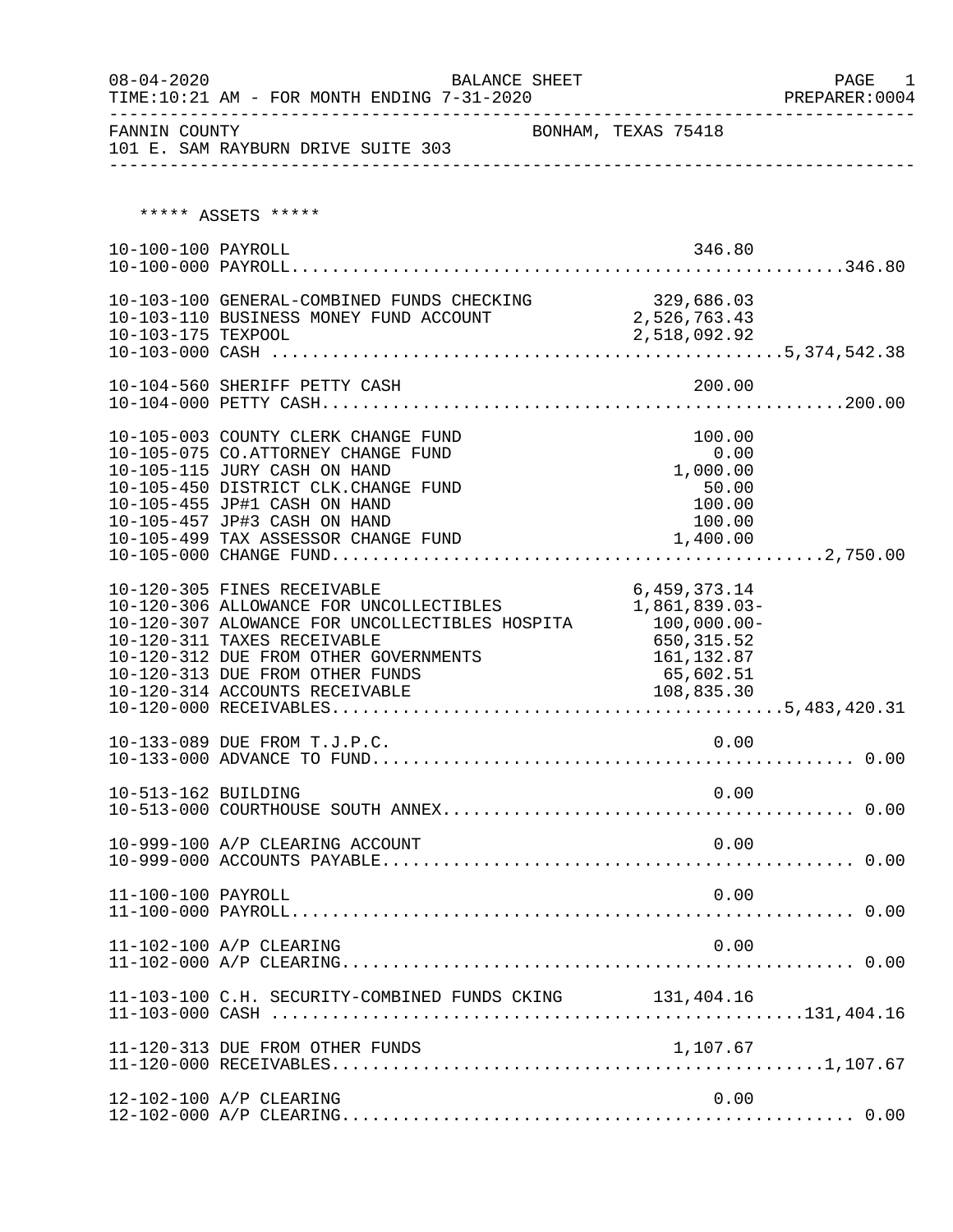| $08 - 04 - 2020$   | BALANCE SHEET<br>TIME:10:21 AM - FOR MONTH ENDING 7-31-2020 |          | PAGE 2<br>PREPARER: 0004 |
|--------------------|-------------------------------------------------------------|----------|--------------------------|
| FANNIN COUNTY      | BONHAM, TEXAS 75418<br>101 E. SAM RAYBURN DRIVE SUITE 303   |          |                          |
|                    | 12-103-100 CO.CLK.VITAL STAT.-COMB.FUNDS CKING 127.63-      |          |                          |
|                    | 12-120-313 DUE FROM OTHER FUNDS                             | 81.00    |                          |
|                    | 13-102-100 A/P CLEARING                                     | 0.00     |                          |
|                    | 13-103-113 SURETY BAIL BOND FEE                             | 5,850.00 |                          |
|                    | 14-102-100 A/P CLEARING                                     | 0.00     |                          |
|                    | 14-103-100 JUST.CT.BLDG.SEC.-COMB.FUNDS CKING 18,833.55     |          |                          |
|                    |                                                             |          |                          |
|                    | 16-102-100 A/P CLEARING                                     | 0.00     |                          |
|                    | 16-103-100 CO.JUDGE EXCESS SUPP.-COMB.FUND CK 16,229.45     |          |                          |
|                    | 17-102-100 A/P CLEARING                                     | 0.00     |                          |
|                    | 17-103-100 PROB.JUDGES ED.-COMB. FUNDS CKING 5,782.52       |          |                          |
|                    | 17-120-313 DUE FROM OTHER FUNDS                             | 45.00    |                          |
| 18-100-100 PAYROLL |                                                             | 0.00     |                          |
|                    | 18-102-100 A/P CLEARING                                     | 0.00     |                          |
|                    | 18-103-100 CO.CLK.REC.MNGMT.-COMB.FUNDS CKING 71,042.05     |          |                          |
|                    | 18-120-313 DUE FROM OTHER FUNDS                             | 5,997.70 |                          |
| 19-100-100 PAYROLL |                                                             | 0.00     |                          |
|                    | 19-102-100 A/P CLEARING                                     | 0.00     |                          |
|                    | 19-103-100 DIST.CLK.REC.MNGMT-COMB.FUNDS CKING 5,554.55     |          |                          |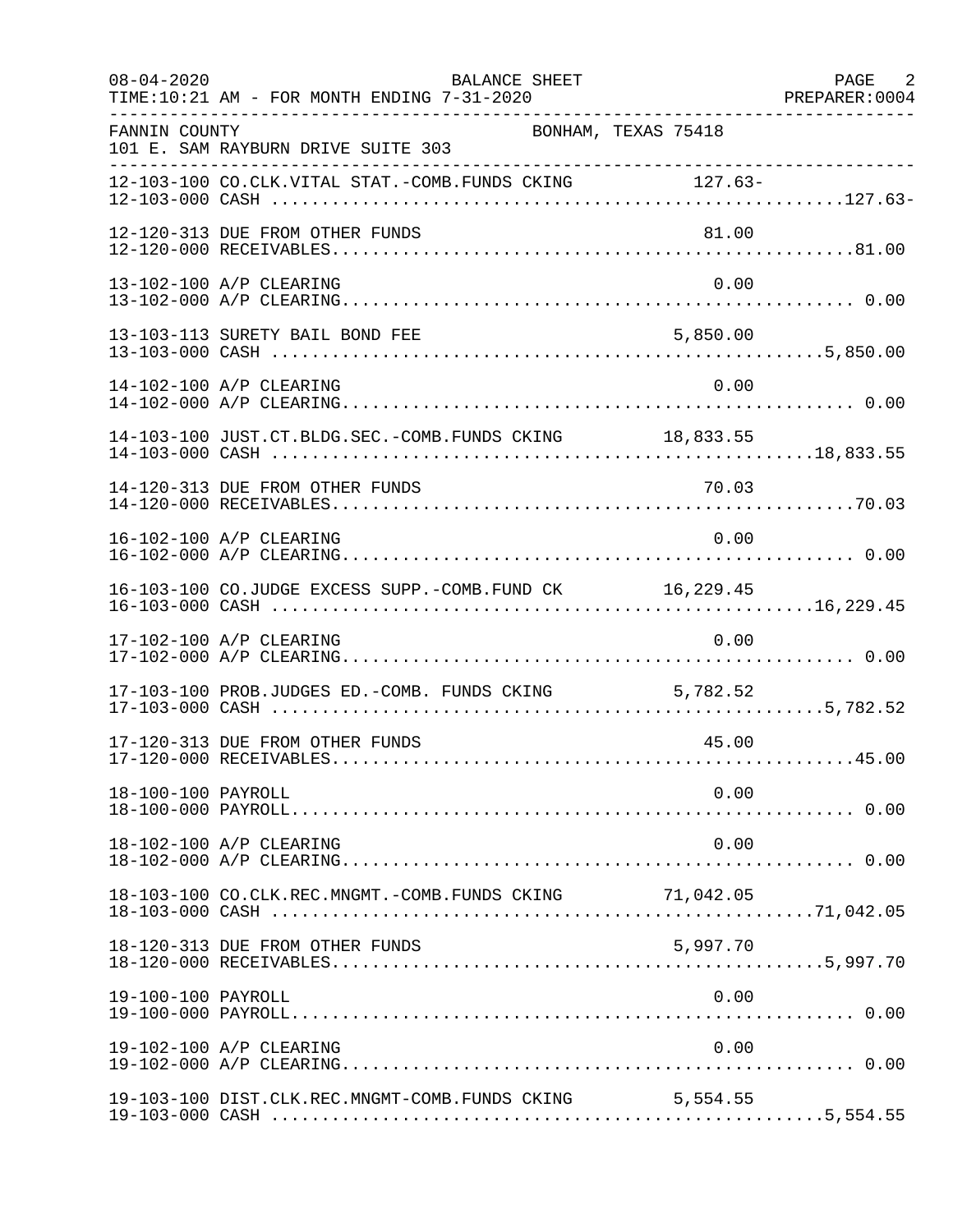| $08 - 04 - 2020$                       | BALANCE SHEET<br>TIME:10:21 AM - FOR MONTH ENDING 7-31-2020<br>--------------------------------------                                 |                                                 | PAGE 3<br>PREPARER: 0004 |
|----------------------------------------|---------------------------------------------------------------------------------------------------------------------------------------|-------------------------------------------------|--------------------------|
| FANNIN COUNTY                          | BONHAM, TEXAS 75418<br>101 E. SAM RAYBURN DRIVE SUITE 303                                                                             |                                                 |                          |
|                                        | 19-120-313 DUE FROM OTHER FUNDS                                                                                                       |                                                 |                          |
| 20-100-100 PAYROLL                     |                                                                                                                                       | 0.00                                            |                          |
|                                        | 20-102-100 A/P CLEARING                                                                                                               | 0.00                                            |                          |
|                                        | 20-103-100 CO.OFF.REC.MNGMT-COMB. FUNDS CKING 63,183.56                                                                               |                                                 |                          |
|                                        | 20-120-313 DUE FROM OTHER FUNDS                                                                                                       | 937.31                                          |                          |
| 21-100-100 PAYROLL                     |                                                                                                                                       | 0.00                                            |                          |
|                                        | 21-102-100 A/P CLEARING                                                                                                               | 0.00                                            |                          |
|                                        | 21-103-100 R&B#1-COMBINED FUNDS CHECKING                                                                                              | 374,759.34                                      |                          |
|                                        | 21-120-311 TAXES RECEIVABLE<br>21-120-312 DUE FROM OTHER GOVERNMENTS<br>21-120-313 DUE FROM OTHER FUNDS<br>21-120-315 INVENTORY ASSET | 36,182.06<br>19,994.07<br>3,510.97<br>12,217.15 |                          |
| 21-621-500 LAND<br>21-621-535 BUILDING | 21-621-599 CAPITAL OUTLAY                                                                                                             | 0.00<br>0.00                                    | 0.00                     |
| 22-100-100 PAYROLL                     |                                                                                                                                       | 0.00                                            |                          |
|                                        | 22-102-100 A/P CLEARING                                                                                                               | 0.00                                            |                          |
| 22-103-175 TEXPOOL                     | 22-103-100 R&B#2- COMBINED FUNDS CHECKING                                                                                             | 434,181.27<br>262,066.93                        |                          |
|                                        | 22-120-311 TAXES RECEIVABLE<br>22-120-312 DUE FROM OTHER GOVERNMENT<br>22-120-313 DUE FROM OTHER FUNDS<br>22-120-315 INVENTORY ASSET  | 41,096.44<br>22,822.14<br>4,089.81<br>54,009.30 |                          |
| 22-622-500 LAND<br>22-622-535 BUILDING | 22-622-575 LAND/BUILDING<br>22-622-599 CAPITAL OUTLAY                                                                                 | 0.00<br>0.00<br>0.00                            | 0.00                     |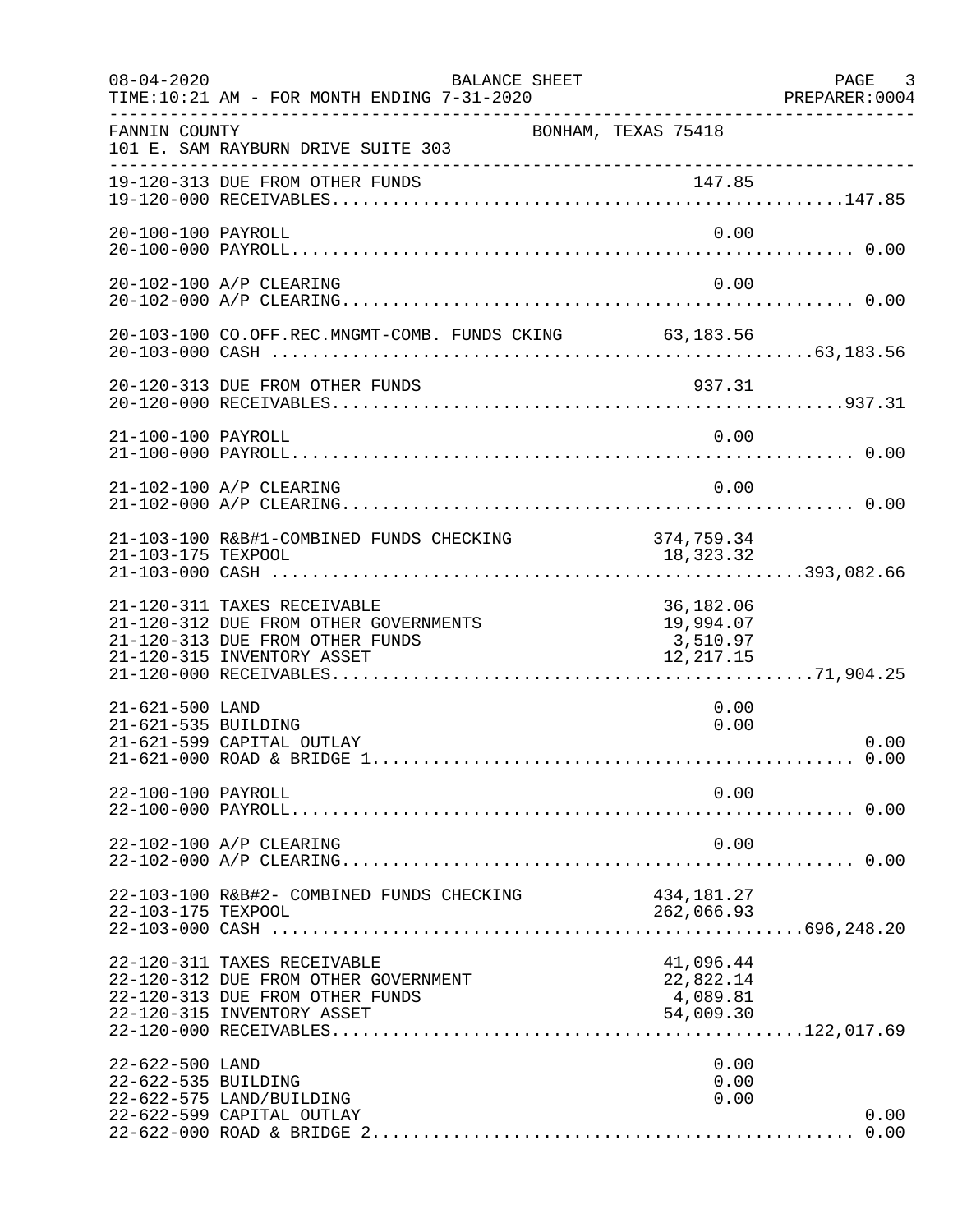| $08 - 04 - 2020$                       | BALANCE SHEET<br>TIME:10:21 AM - FOR MONTH ENDING 7-31-2020                                             |                                                 | PAGE 4<br>PREPARER:0004 |
|----------------------------------------|---------------------------------------------------------------------------------------------------------|-------------------------------------------------|-------------------------|
| FANNIN COUNTY                          | 101 E. SAM RAYBURN DRIVE SUITE 303                                                                      | BONHAM, TEXAS 75418                             |                         |
| 23-100-100 PAYROLL                     |                                                                                                         | 0.00                                            |                         |
|                                        | 23-102-100 A/P CLEARING                                                                                 | 0.00                                            |                         |
| 23-103-175 TEXPOOL                     | 23-103-100 R&B#3-COMBINED FUNDS CHECKING                                                                | 391, 577.83<br>620,992.64                       |                         |
| 23-120-315 INVENTORY                   | 23-120-311 TAXES RECEIVABLE<br>23-120-312 DUE FROM OTHER GOVERNMENTS<br>23-120-313 DUE FROM OTHER FUNDS | 61,651.58<br>34,935.67<br>6,134.72<br>56,099.46 |                         |
| 23-623-500 LAND<br>23-623-535 BUILDING | 23-623-599 CAPITAL OUTLAY                                                                               | 0.00<br>0.00                                    | 0.00                    |
| 24-100-100 PAYROLL                     |                                                                                                         | 0.00                                            |                         |
|                                        | 24-102-100 A/P CLEARING                                                                                 | 0.00                                            |                         |
| 24-103-175 TEXPOOL                     | 24-103-100 R&B#4- COMBINED FUNDS CHECKING                                                               | 346,797.36<br>109,746.72                        |                         |
| 24-120-315 INVENTORY                   | 24-120-311 TAXES RECEIVABLE<br>24-120-312 DUE FROM OTHER GOVERNMENTS<br>24-120-313 DUE FROM OTHER FUNDS | 34,523.03<br>19,886.14<br>3,492.04<br>28,736.87 |                         |
| 24-624-500 LAND<br>24-624-535 BUILDING | 24-624-599 CAPITAL OUTLAY                                                                               | 0.00<br>0.00                                    | 0.00                    |
|                                        | 25-103-100 BEES-COMBINED FUNDS CHECKING                                                                 | 2,177.67                                        |                         |
|                                        | 26-102-100 A/P CLEARING                                                                                 | 0.00                                            |                         |
|                                        | 26-103-100 J.P.#1 JUST.CT.TECH-COMB.FUND CKING 50,858.79                                                |                                                 |                         |
|                                        | 26-120-313 DUE FROM OTHER FUNDS                                                                         | 148.85                                          |                         |
|                                        | 27-102-100 A/P CLEARING                                                                                 | 0.00                                            |                         |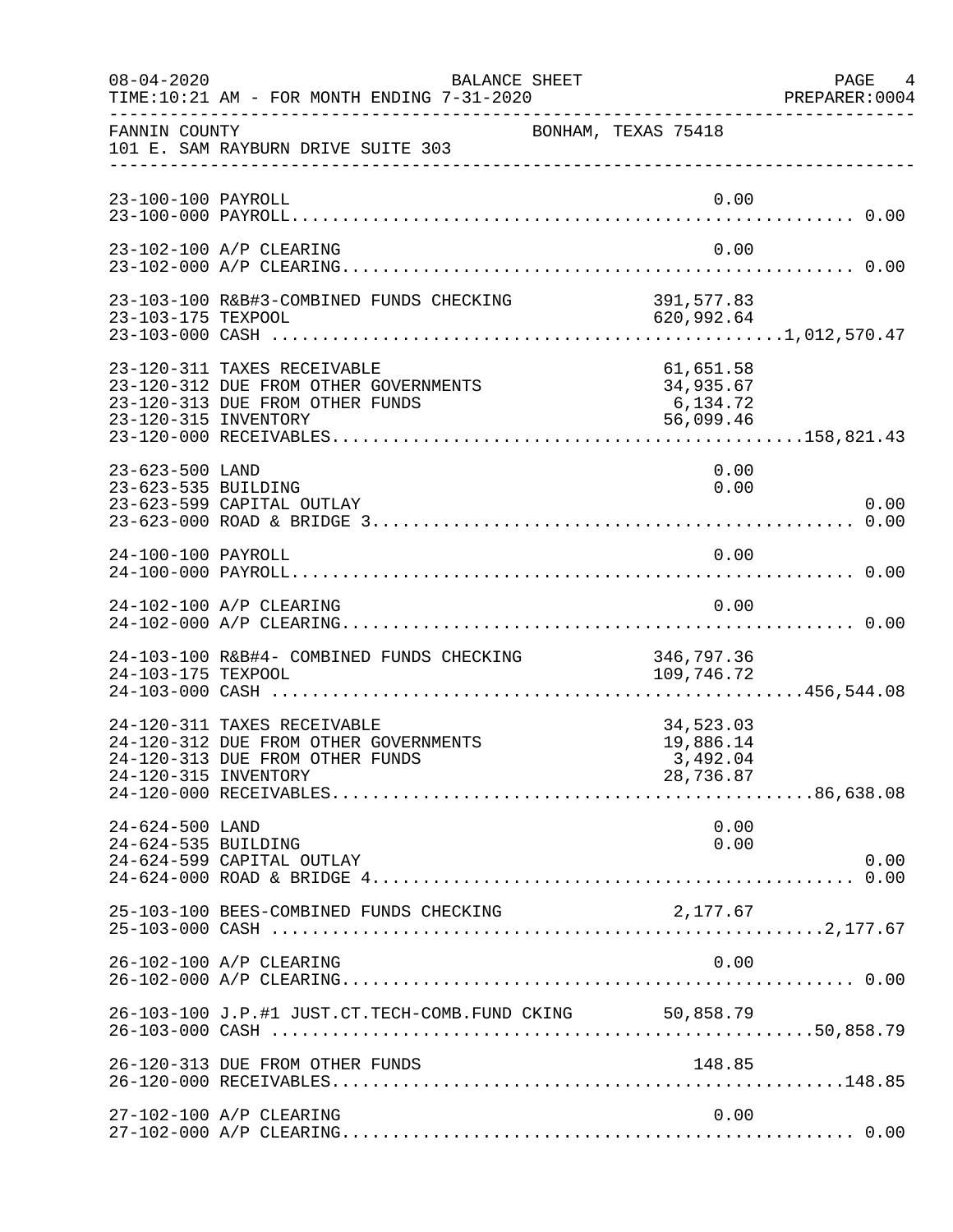| $08 - 04 - 2020$   | BALANCE SHEET<br>TIME:10:21 AM - FOR MONTH ENDING 7-31-2020                                            |                        | PAGE 5<br>PREPARER: 0004 |
|--------------------|--------------------------------------------------------------------------------------------------------|------------------------|--------------------------|
| FANNIN COUNTY      | BONHAM, TEXAS 75418<br>101 E. SAM RAYBURN DRIVE SUITE 303                                              |                        |                          |
|                    | 27-103-100 J.P.#2 JUST.CT.TECH-COMB.FUND CKING 9,546.24                                                |                        |                          |
|                    | 27-120-313 DUE FROM OTHER FUNDS                                                                        | 16.00                  |                          |
|                    | 28-102-100 A/P CLEARING                                                                                | 0.00                   |                          |
|                    | 28-103-100 J.P.#3 JUST.CT.TECH-COMB.FUND CKING 5,823.05                                                |                        |                          |
|                    | 28-120-313 DUE FROM OTHER FUNDS                                                                        | 115.18                 |                          |
|                    | 30-103-100 SHERIFF WORK RELEASE-COMB FUND CKIN 983.14                                                  |                        |                          |
| 31-103-175 TEXPOOL | 31-103-100 COURTHOUSE RESTORATION-COMB.FUND                                                            | 115.00<br>0.00         |                          |
|                    | 31-120-310 GRANT RECEIVED FROM THC                                                                     | 111, 327.70            |                          |
|                    | 33-102-100 A/P CLEARING                                                                                | 0.00                   |                          |
|                    | 33-103-100 BAIL BONDSMAN APP.-COMB FUND CKING 8,428.03<br>33-103-000 BAIL BONDSMAN AP.FEE CASH8,428.03 |                        |                          |
| 34-100-100 PAYROLL |                                                                                                        | 0.00                   |                          |
|                    | 34-103-100 DISTRICT CT.REC.ARCHIVE COMB.FUND C 36,324.24                                               |                        |                          |
|                    | 34-120-313 DUE FROM OTHER FUNDS                                                                        | 252.97                 |                          |
|                    | 35-103-100 LAW LIBRARY-COMBINED FUND CHECKING 192,077.45                                               |                        |                          |
|                    | 35-120-313 DUE FROM OTHER FUNDS                                                                        | 1,190.77               |                          |
| 36-100-100 PAYROLL |                                                                                                        | 80.00                  |                          |
|                    | 36-102-100 A/P CLEARING                                                                                | 0.00                   |                          |
|                    | 36-103-136 D. A. FEE CASH ACCT.<br>36-103-236 D.A. FEE SEIZURE FUND                                    | 11,649.14<br>16,919.30 |                          |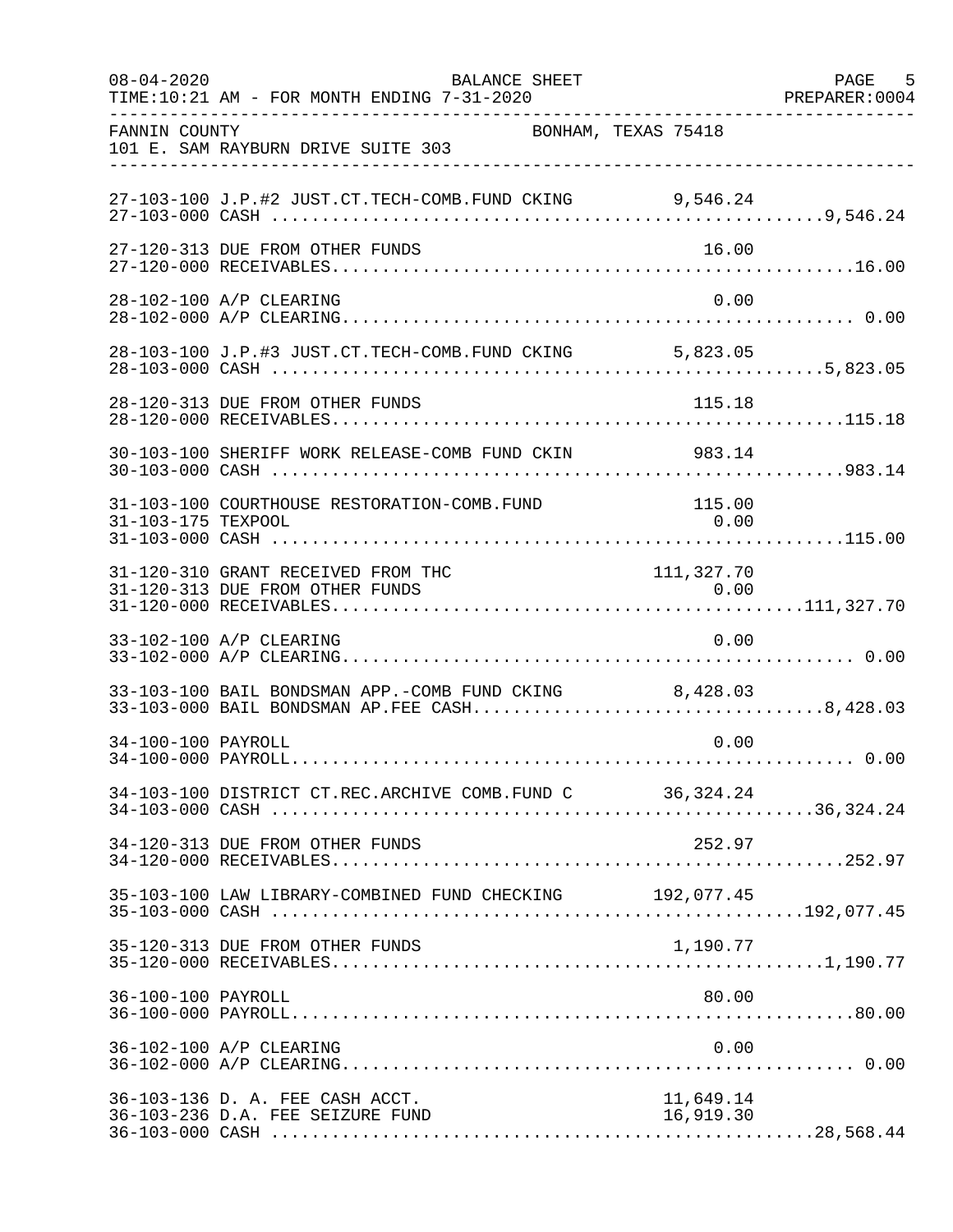| $08 - 04 - 2020$   | BALANCE SHEET<br>TIME:10:21 AM - FOR MONTH ENDING 7-31-2020 |        | PAGE 6 |
|--------------------|-------------------------------------------------------------|--------|--------|
| FANNIN COUNTY      | BONHAM, TEXAS 75418<br>101 E. SAM RAYBURN DRIVE SUITE 303   |        |        |
|                    | 36-999-100 A/P CLEARING ACCOUNT                             | 0.00   |        |
|                    |                                                             |        |        |
|                    | 38-102-100 A/P CLEARING                                     | 0.00   |        |
|                    |                                                             |        |        |
|                    | 39-102-100 A/P CLEARING                                     | 0.00   |        |
|                    |                                                             |        |        |
|                    | 40-103-100 NAACHO-COMBINED FUND CKING                       | 122.71 |        |
|                    | 41-102-100 A/P CLEARING                                     | 0.00   |        |
|                    | 41-103-100 CITIZEN CORPS(CERT)-COMB. FUND CKING 36.58       |        |        |
|                    | 41-120-312 DUE FROM OTHER GOVERNMENTS                       | 0.00   |        |
|                    | 42-103-100 HAZARD MITIGATION-COMB. FUND CKING. 428.64-      |        |        |
| 43-100-100 PAYROLL |                                                             | 0.00   |        |
|                    | 43-103-100 CARES ACT-COMB FUND CKING                        |        |        |
|                    | 44-102-100 A/P CLEARING                                     | 0.00   |        |
|                    | 44-103-100 HOMELAND SECURITY-COMB.FUND CHKING               | 0.00   |        |
|                    | 44-120-312 DUE FROM OTHER GOVERNMENT                        | 0.00   |        |
| 45-100-100 PAYROLL |                                                             | 0.00   |        |
|                    | 45-103-100 CHAPTER 19-COMBINED FUNDS CHECKING 35,058.98     |        |        |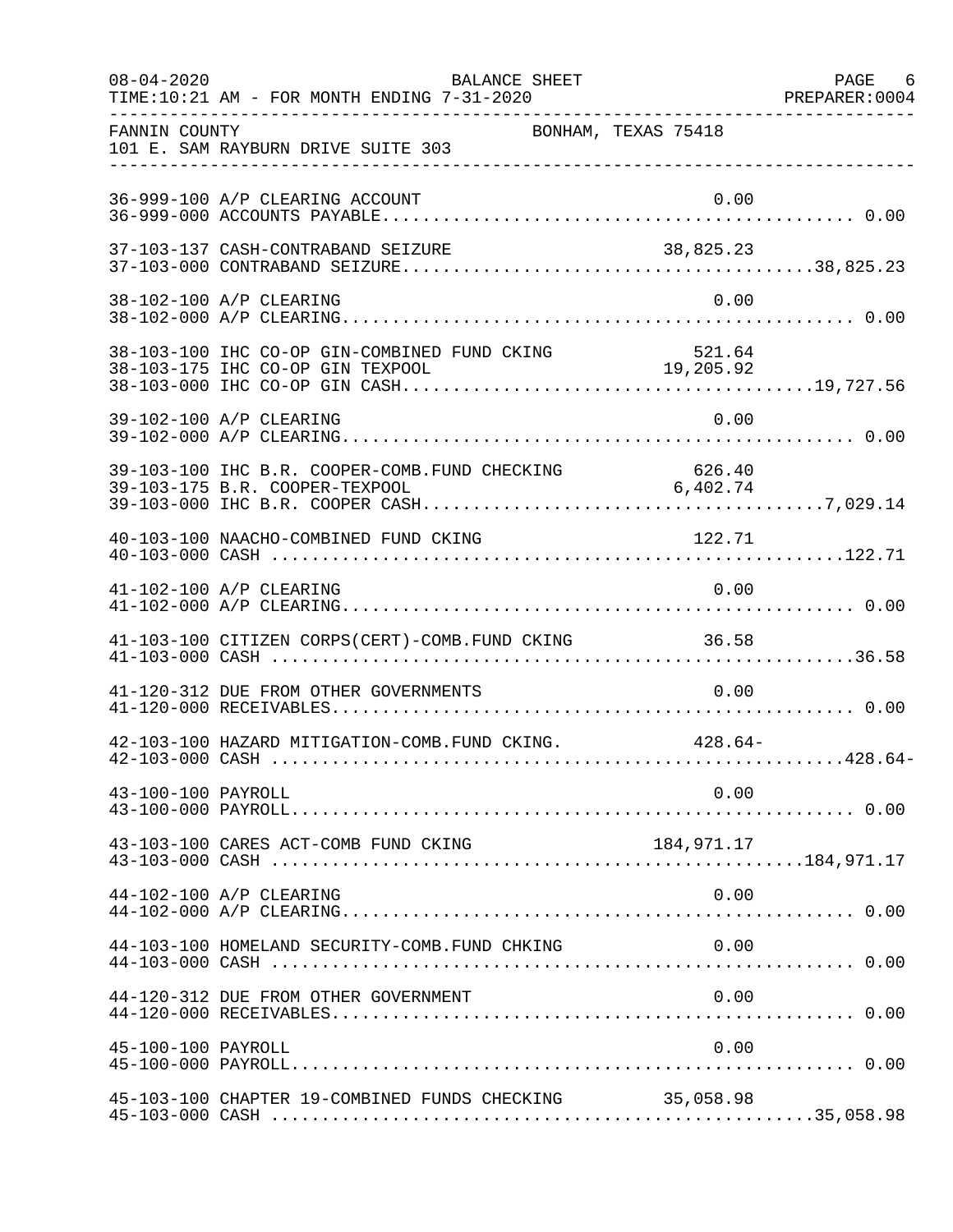| $08 - 04 - 2020$   | <b>BALANCE SHEET</b><br>TIME:10:21 AM - FOR MONTH ENDING 7-31-2020                |                       | PAGE<br>- 7<br>PREPARER: 0004 |
|--------------------|-----------------------------------------------------------------------------------|-----------------------|-------------------------------|
| FANNIN COUNTY      | BONHAM, TEXAS 75418<br>101 E. SAM RAYBURN DRIVE SUITE 303                         |                       |                               |
|                    |                                                                                   |                       |                               |
|                    | 46-103-100 SAFE ROOM REIMB. PROG. - COMB. FUNDS 9,081.70                          |                       |                               |
|                    | 46-120-312 DUE FROM OTHER GOVERNMENTS                                             | 0.00                  |                               |
|                    | 48-103-100 ELECTION EQUIP. FUND-COMBINED FUNDS 158,546.95                         |                       |                               |
| 49-100-100 PAYROLL |                                                                                   | 0.00                  |                               |
|                    | 49-103-100 INVESTIGATOR/LEOSE-COMB.FUNDS                                          | 685.36                |                               |
|                    | 50-103-100 ELECTION SUPPORT FUND-COMB.FUNDS                                       | 0.00                  |                               |
|                    | 51-103-100 CO.CLK.CO.& DIST.CT.TECHNOLOGY-COMB 7,910.07                           |                       |                               |
|                    | 51-120-313 DUE FROM OTHER FUNDS                                                   | 59.92                 |                               |
|                    | 52-103-100 CO.CLK.COURT RECORDS PRESERVATION-C 16,162.48                          |                       |                               |
|                    | 52-120-313 DUE FROM OTHER FUNDS                                                   | 120.00                |                               |
|                    | 53-103-100 CO.CLK.REC.ARCHIVE -COMB.FUNDS CKIN 326,615.47                         |                       |                               |
|                    | 53-120-313 DUE FROM OTHER FUNDS                                                   | 6, 200.00             |                               |
|                    | 55-102-100 A/P CLEARING                                                           | 0.00                  |                               |
|                    | 55-103-155 F.C. LAW ENFORCEMENT EDUCATION                                         | 0.09                  |                               |
|                    | 55-999-100 A/P CLEARING ACCOUNT                                                   | 0.00                  |                               |
| 56-100-100 PAYROLL |                                                                                   | 0.00                  |                               |
|                    | 56-102-100 A/P CLEARING                                                           | 0.00                  |                               |
|                    | 56-103-156 CASH-F C SHERIFF FORFEITURE<br>56-103-159 CASH-FEDERAL FORFEITURE 2018 | 41,487.84<br>4,970.05 |                               |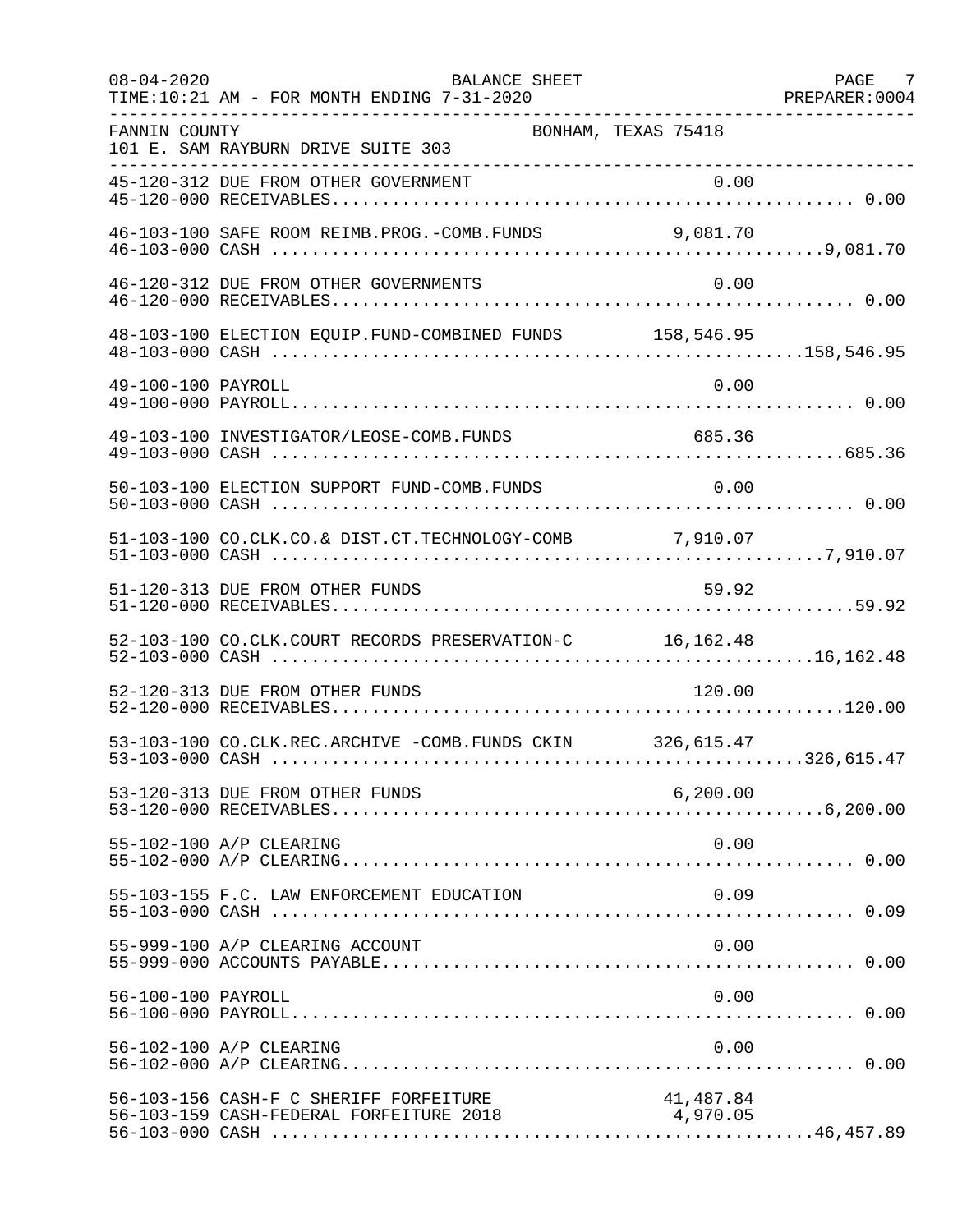| $08 - 04 - 2020$   | BALANCE SHEET<br>TIME:10:21 AM - FOR MONTH ENDING 7-31-2020                                               |                                     | PAGE 8<br>PREPARER:0004 |
|--------------------|-----------------------------------------------------------------------------------------------------------|-------------------------------------|-------------------------|
| FANNIN COUNTY      | BONHAM, TEXAS 75418<br>101 E. SAM RAYBURN DRIVE SUITE 303                                                 |                                     |                         |
|                    | 56-999-100 A/P CLEARING ACCOUNT                                                                           | 0.00                                |                         |
|                    | 57-103-100 SHERIFF K-9 UNIT-COMB.FUND CHECKING 49.11                                                      |                                     |                         |
|                    | 59-103-100 DRUG COURT-COMBINED FUNDS 28,595.72                                                            |                                     |                         |
|                    | 59-120-313 DUE FROM OTHER FUNDS                                                                           | 324.05                              |                         |
| 60-103-175 TEXPOOL | 60-103-100 SINKING-COMBINED FUND CHECKING<br>60-103-260 SINKING-CASH 1998<br>60-103-275 TEXPOOL-1998 JAIL | 353, 120.13<br>0.00<br>0.00<br>0.00 |                         |
|                    | 60-120-311 TAXES RECEIVABLE<br>60-120-312 DUE FROM OTHER GOVERNMENT<br>60-120-313 DUE FROM OTHER FUNDS    | 10, 269.92<br>33.34<br>0.00         |                         |
|                    | 61-103-100 DIST.CLK.CO.& DIST.CT.TECH.-COMBINE 3,756.44                                                   |                                     |                         |
|                    | 61-120-313 DUE FROM OTHER FUNDS                                                                           | 39.93                               |                         |
|                    | 62-103-100 DIST.CLK.COURT RECORDS PRESERVATION 37,240.87                                                  |                                     |                         |
|                    | 62-120-313 DUE FROM OTHER FUNDS                                                                           | 222.25                              |                         |
|                    | 63-103-100 LEOSE CONST.#1-COMBINED FUNDS CHECK 2,373.57                                                   |                                     |                         |
|                    |                                                                                                           |                                     |                         |
|                    | 65-103-100 LEOSE CONST.#3-COMBINED FUNDS CHECK 3,376.80                                                   |                                     |                         |
| 66-103-175 TEXPOOL | 66-103-100 GO BONDS CONST.2017-COMBINED FUNDS<br>66-103-166 ICS DEPOSIT                                   | 1,668.94<br>0.00<br>0.00            |                         |
|                    | 67-103-100 ANNUAL PAYMENT-COMBINED FUND CKING 3,343.85                                                    |                                     |                         |
| 68-103-175 TEXPOOL | 68-103-100 GO BONDS CONST. 2018-COMB. FUNDS CHEC<br>68-103-168 BUSINESS MONEY FUND ACCOUNT                | 0.00<br>4,344,899.35<br>0.00        |                         |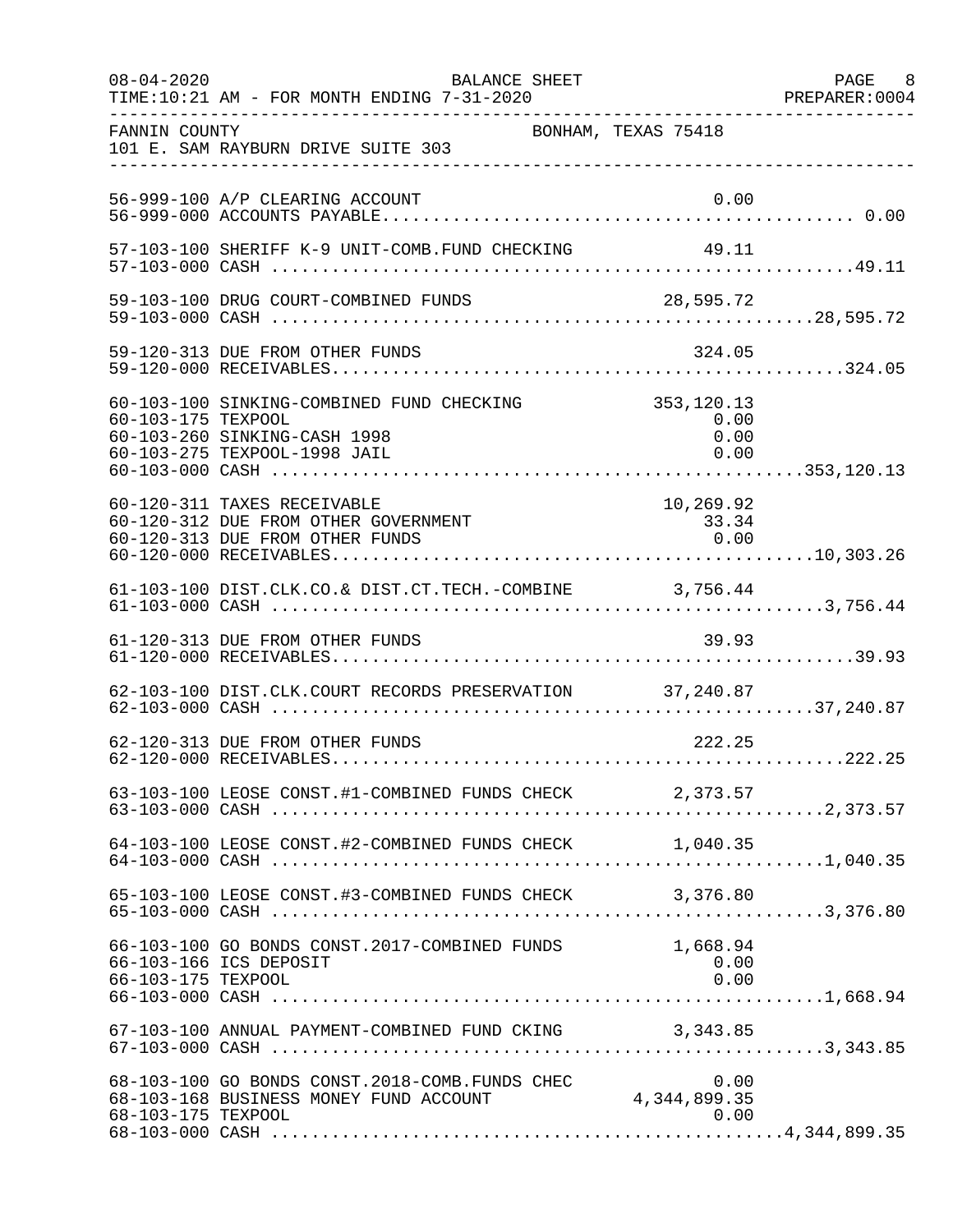| $08 - 04 - 2020$   | BALANCE SHEET<br>TIME:10:21 AM - FOR MONTH ENDING 7-31-2020                                     |                                  | PAGE 9<br>PREPARER:0004 |
|--------------------|-------------------------------------------------------------------------------------------------|----------------------------------|-------------------------|
| FANNIN COUNTY      | 101 E. SAM RAYBURN DRIVE SUITE 303<br>____________________________________                      | BONHAM, TEXAS 75418              |                         |
| 69-103-175 TEXPOOL | 69-103-120 CO BONDS CONST. 2020-COMB. FUNDS CHEC<br>69-103-169 ICS DEPOSIT                      | 100.04<br>100.04<br>9,901,898.86 |                         |
|                    | 70-102-100 A/P CLEARING                                                                         | 0.00                             |                         |
| 70-103-175 TEXPOOL | 70-103-100 RIGHT OF WAY-COMBINED FUND CHECKING 16, 114.65<br>70-103-170 RIGHT OF WAY CASH ACCT. | 0.00<br>84,843.89                |                         |
|                    | 70-133-010 ADVANCE TO GENERAL<br>70-133-021 ADVANCE TO R&B #1<br>70-133-022 ADVANCE TO R&B #2   | 0.00<br>0.00<br>0.00             |                         |
|                    | 70-999-100 A/P CLEARING ACCOUNT                                                                 | 0.00                             |                         |
| 71-100-100 PAYROLL |                                                                                                 | 0.00                             |                         |
|                    | 71-103-100 INV. CRIMES AGAINST WOMEN-COMB. FUNDS                                                | 0.00                             |                         |
|                    | 71-120-312 DUE FROM OTHER GOVERNMENTS                                                           | 0.00                             |                         |
| 72-100-100 PAYROLL |                                                                                                 | 0.00                             |                         |
|                    | 72-103-100 INV.CRIMES AGAINST CHILDREN-COMB.FU                                                  | 0.00                             |                         |
|                    | 72-120-312 DUE FROM OTHER GOVERNMENTS                                                           | 0.00                             |                         |
|                    | 78-103-100 RAW WATER PIPELINE-COMB.FUNDS CKING                                                  | 39.31                            |                         |
|                    | 79-103-100 RAW WATER PIPELINE-COMBINED FUNDS C 22,250.00                                        |                                  |                         |
|                    | 80-103-180 CASH-VETERANS COURT PROGRAM                                                          | 600.00                           |                         |
|                    |                                                                                                 |                                  |                         |
|                    | 82-103-100 LAKE PCT 3-COMBINED FUNDS CKING 436,207.13                                           |                                  |                         |
|                    | 83-103-100 LAKE PCT 4-COMBINED FUNDS CKING                                                      | 417,201.29                       |                         |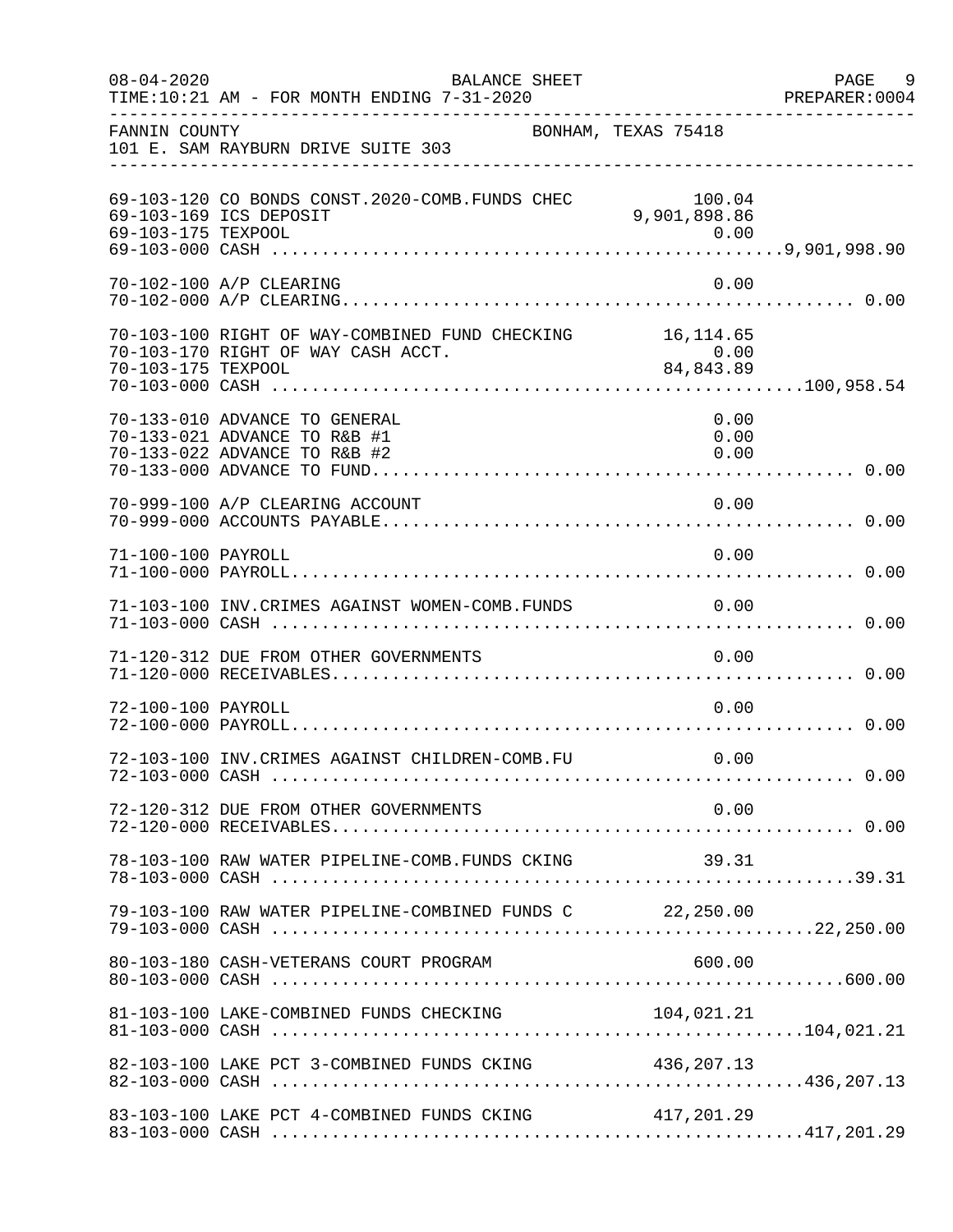| $08 - 04 - 2020$                        | BALANCE SHEET<br>TIME:10:21 AM - FOR MONTH ENDING 7-31-2020                                                                                                                                                                                                                                                                                                                                                                                     |                                                                                                                                                  | PAGE 10<br>PREPARER:0004 |
|-----------------------------------------|-------------------------------------------------------------------------------------------------------------------------------------------------------------------------------------------------------------------------------------------------------------------------------------------------------------------------------------------------------------------------------------------------------------------------------------------------|--------------------------------------------------------------------------------------------------------------------------------------------------|--------------------------|
| FANNIN COUNTY                           | 101 E. SAM RAYBURN DRIVE SUITE 303                                                                                                                                                                                                                                                                                                                                                                                                              | BONHAM, TEXAS 75418                                                                                                                              |                          |
| 84-100-100 PAYROLL                      |                                                                                                                                                                                                                                                                                                                                                                                                                                                 | 0.00                                                                                                                                             |                          |
|                                         | 84-103-100 BOIS D'ARC-COMBINED FUNDS CHECKING 50,762.17-                                                                                                                                                                                                                                                                                                                                                                                        |                                                                                                                                                  |                          |
|                                         |                                                                                                                                                                                                                                                                                                                                                                                                                                                 |                                                                                                                                                  |                          |
|                                         |                                                                                                                                                                                                                                                                                                                                                                                                                                                 |                                                                                                                                                  |                          |
|                                         |                                                                                                                                                                                                                                                                                                                                                                                                                                                 |                                                                                                                                                  |                          |
|                                         | 88-103-100 IHC - COMBINED FUNDS CHECKING                                                                                                                                                                                                                                                                                                                                                                                                        | 0.00                                                                                                                                             |                          |
| 89-100-100 PAYROLL                      |                                                                                                                                                                                                                                                                                                                                                                                                                                                 | 0.00                                                                                                                                             |                          |
|                                         | 89-103-689 CASH-STRUCTURAL FAM.THER.GRANT OOG<br>89-103-988 CASH-LOCAL FUNDS CARRIED FORWARD<br>89-103-992 CASH-INTEREST INCOME<br>89-103-993 CASH-BASIC PROBATION SUPERVISION<br>89-103-994 CASH-COMMUNITY PROGRAMS<br>89-103-995 CASH-LOCAL FUNDING FY 2020<br>89-103-996 CASH-PRE/POST ADJUDICATION<br>89-103-997 CASH-COMMITMENT DIVERSION<br>89-103-998 CASH-MENTAL HEALTH SERVICES<br>89-103-999 CASH-REGIONALS DIVERSIONS ALTERNATI 0.00 | $12,500.00-$<br>25,906.04<br>13,281.94<br>7,778.68<br>437.23<br>$\begin{array}{r} 137.23 \\ 48,046.66 \\ 36.89 \\ 54.37 \\ 4,178.79 \end{array}$ |                          |
| 92-103-175 TEXPOOL                      | 92-103-100 STATZER-COMBINED FUNDS CHECKING                                                                                                                                                                                                                                                                                                                                                                                                      | 5,322.28<br>41,384.60                                                                                                                            |                          |
|                                         | 92-999-100 A/P CLEARING ACCOUNT                                                                                                                                                                                                                                                                                                                                                                                                                 | 0.00                                                                                                                                             |                          |
|                                         | 93-103-909 CASH- #7219149 HICKORY CREEK                                                                                                                                                                                                                                                                                                                                                                                                         | 100.00                                                                                                                                           |                          |
|                                         | 93-120-312 DUE FROM OTHER GOVERNMENT                                                                                                                                                                                                                                                                                                                                                                                                            | 0.00                                                                                                                                             |                          |
|                                         | 95-100-100 PAYROLL CASH                                                                                                                                                                                                                                                                                                                                                                                                                         | 18.69                                                                                                                                            |                          |
| 98-160-100 LAND<br>98-160-200 BUILDINGS | 98-160-201 ACCUM.DEPRECIATION-BUILDINGS<br>98-160-210 AUTOMOBILES AND TRUCKS<br>98-160-211 ACCUM.DEPR.AUTOS AND TRUCKS<br>98-160-215 COMPUTER EQUIPMENT<br>98-160-216 ACCUM.DEPR.-COMPUTER EQUIPMENT                                                                                                                                                                                                                                            | 341,561.30<br>4,737,000.00<br>$3,494,444.40-$<br>2,289,535.41<br>$1,392,369.10-$<br>753, 474.11<br>$657,090.62-$                                 |                          |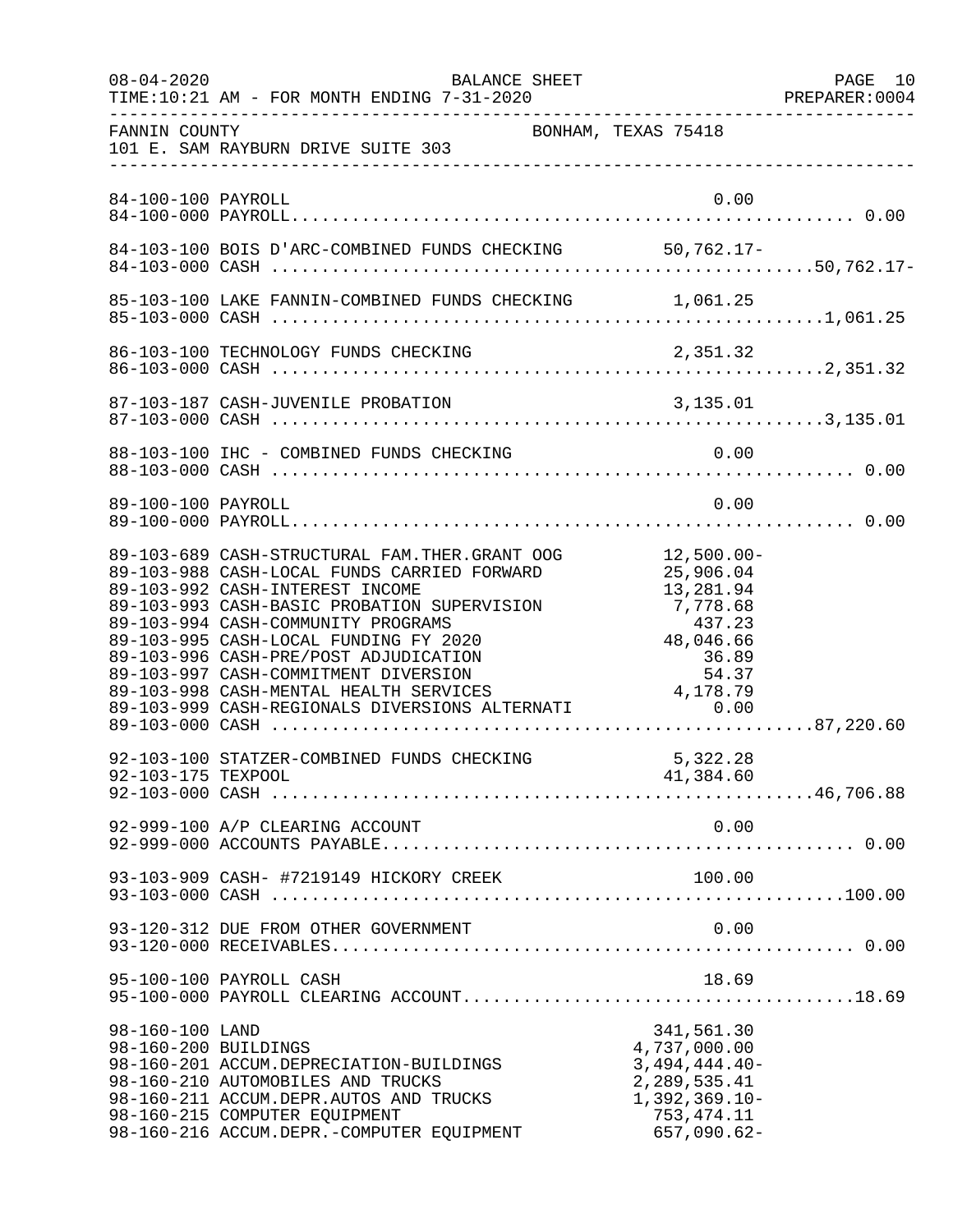| $08 - 04 - 2020$   | BALANCE SHEET<br>TIME:10:21 AM - FOR MONTH ENDING 7-31-2020                                                                                                                                                                                                                                                                                                                                                                                                                                           |                                                             | PAGE 11<br>PREPARER: 0004 |
|--------------------|-------------------------------------------------------------------------------------------------------------------------------------------------------------------------------------------------------------------------------------------------------------------------------------------------------------------------------------------------------------------------------------------------------------------------------------------------------------------------------------------------------|-------------------------------------------------------------|---------------------------|
| FANNIN COUNTY      | 101 E. SAM RAYBURN DRIVE SUITE 303<br>___________________________________                                                                                                                                                                                                                                                                                                                                                                                                                             | ------------------------------------<br>BONHAM, TEXAS 75418 |                           |
| 98-160-235 BRIDGES | 98-160-220 OFFICE EQUIPMENT<br>98-160-221 ACCUM. DEPR.-OFFICE EQUIPMENT<br>98-160-225 RADIO EQUIPMENT<br>98-160-226 ACCUM.DEPR.-RADIO EQUIPMENT<br>98-160-226 ACCUM.DEPR.-RADIO EQUIPMENT<br>208,278.09-278.09-<br>98-160-226 ACCUM.DEPR.-RADIO EQUIFFENT<br>98-160-227 SECURITY EQUIPMENT<br>98-160-228 ACCUM.DEP.-SECURITY EQUIPMENT<br>17,841,000.74<br>17,841,000.74<br>98-160-231 ACCUM. DEPRECIATION-ROADS<br>98-160-236 ACCUM. DEPRECIATION-BRIDGES 3,673,811.72-<br>98-160-300 ROAD EQUIPMENT | 14, 422, 516.81-<br>10,580,176.85<br>3,707,840.28           |                           |
|                    |                                                                                                                                                                                                                                                                                                                                                                                                                                                                                                       |                                                             |                           |
|                    | 99-170-200 DEFERRED PENSION OUTFLOW 1,424,804.00<br>99-170-000 DEFERRED PENSION OUTFLOW1,424,804.00                                                                                                                                                                                                                                                                                                                                                                                                   |                                                             |                           |
|                    |                                                                                                                                                                                                                                                                                                                                                                                                                                                                                                       |                                                             |                           |
|                    | ***** LIABILITIES *****                                                                                                                                                                                                                                                                                                                                                                                                                                                                               |                                                             |                           |
|                    | 10-200-097 DUE TO OTHER GOVERNMENTS-FINES 731,991.23<br>10-200-099 DUE TO OTHERS-FINES 2,495,464.32<br>10-200-150 ACCRUED SALARY PAYABLE 163,017.73<br>10-200-155 ACCRUED FRINGE BENEFITS 74,745.32<br>10-200-200 DEFERRED TAX REVENUE                                                                                                                                                                                                                                                                |                                                             |                           |
|                    | 10-207-070 DUE TO R.O.W.<br>10-207-089 DUE TO T.J.P.C.<br>10-207-090 DUE TO CJD<br>10-207-970 DUE TO OTHER GOVERNMENTS<br>10-207-990 DUE TO OTHERS                                                                                                                                                                                                                                                                                                                                                    | 0.00<br>0.00<br>1,794.00<br>0.00<br>344.79                  |                           |
|                    | 10-225-510 TIME PYMT. WARRANTS ON COMPUTERS                                                                                                                                                                                                                                                                                                                                                                                                                                                           | 0.00                                                        |                           |
|                    |                                                                                                                                                                                                                                                                                                                                                                                                                                                                                                       |                                                             |                           |
|                    | 11-200-910 SYSTEM ADDED LIABILITY LINE-ITEM                                                                                                                                                                                                                                                                                                                                                                                                                                                           | 0.00                                                        |                           |
|                    | 11-271-200 EQUITY ACCOUNT                                                                                                                                                                                                                                                                                                                                                                                                                                                                             | 117,585.27                                                  |                           |
|                    | 12-200-910 SYSTEM ADDED LIABILITY LINE-ITEM<br>12-200-000 SYSTEM ADDED LIABILITY DEPARTMENT 0.00                                                                                                                                                                                                                                                                                                                                                                                                      | 0.00                                                        |                           |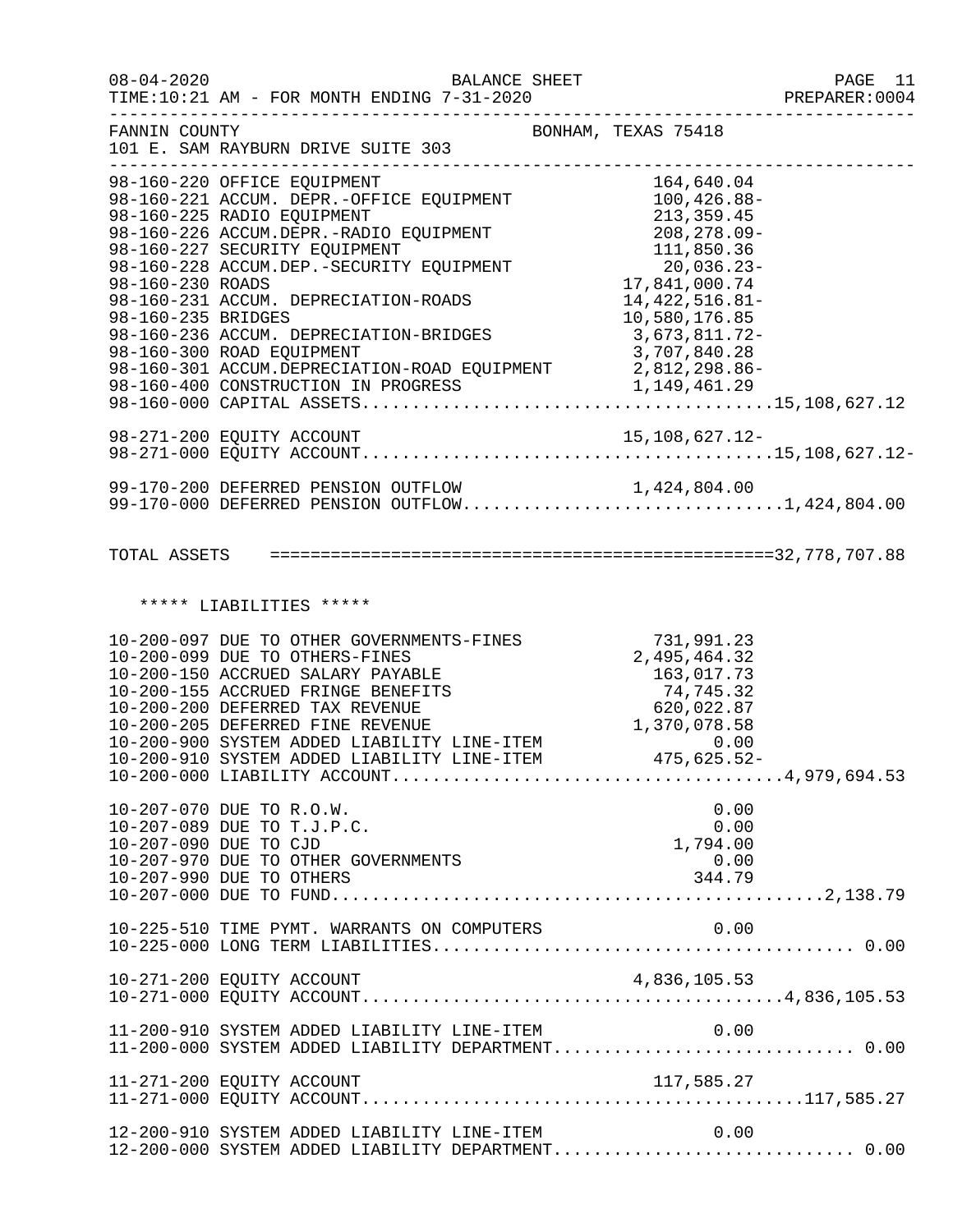| $08 - 04 - 2020$ | BALANCE SHEET<br>TIME:10:21 AM - FOR MONTH ENDING 7-31-2020                                                                                                                                                                                    |                                            | PAGE 12<br>PREPARER:0004 |
|------------------|------------------------------------------------------------------------------------------------------------------------------------------------------------------------------------------------------------------------------------------------|--------------------------------------------|--------------------------|
| FANNIN COUNTY    | BONHAM, TEXAS 75418<br>101 E. SAM RAYBURN DRIVE SUITE 303                                                                                                                                                                                      |                                            |                          |
|                  | 12-271-200 EQUITY ACCOUNT                                                                                                                                                                                                                      | 3,601.12                                   |                          |
|                  | 13-207-097 DUE TO OTHER GOVERNMENTS                                                                                                                                                                                                            | 5,100.00                                   |                          |
|                  | 13-271-200 EQUITY ACCOUNT                                                                                                                                                                                                                      | 375.00                                     |                          |
|                  | 14-200-910 SYSTEM ADDED LIABILITY LINE-ITEM                                                                                                                                                                                                    | 0.00                                       |                          |
|                  | 14-271-200 EQUITY ACCOUNT                                                                                                                                                                                                                      | 18,110.30                                  |                          |
|                  | 16-200-910 SYSTEM ADDED LIABILITY LINE-ITEM<br>16-200-000 SYSTEM ADDED LIABILITY DEPARTMENT 0.00                                                                                                                                               | 0.00                                       |                          |
|                  | 16-271-200 EQUITY ACCOUNT                                                                                                                                                                                                                      | 17,624.67                                  |                          |
|                  | 17-271-200 EQUITY ACCOUNT                                                                                                                                                                                                                      | 5,282.50                                   |                          |
|                  | 18-200-150 ACCRUED SALARY PAYABLE<br>18-200-155 ACCRUED FRINGE BENEFITS<br>b/u.oz/ b/u.oz/ BENEFITS/ b/u.oz/ b/u.oz/ b/u.oz/<br>18-200-910 SYSTEM ADDED LIABILITY LINE-ITEM 6,013.00-<br>18-200-000 SYSTEM ADDED LIABILITY DEPARTMENT4,252.07- | 1,090.91<br>670.02                         |                          |
|                  | 18-271-200 EQUITY ACCOUNT                                                                                                                                                                                                                      | 83,961.38                                  |                          |
|                  | 19-200-150 ACCRUED SALARY PAYABLE<br>19-200-155 ACCRUED FRINGE BENEFITS                                                                                                                                                                        | 0.01<br>0.00                               |                          |
|                  | 19-271-200 EQUITY ACCOUNT                                                                                                                                                                                                                      | 13,871.15                                  |                          |
|                  | 20-200-150 ACCRUED SALARY PAYABLE<br>20-200-155 ACCRUED FRINGE BENEFITS<br>20-200-910 SYSTEM ADDED LIABILITY LINE-ITEM<br>20-200-000 SYSTEM ADDED LIABILITY DEPARTMENT 0.00                                                                    | 0.00<br>0.00<br>0.00                       |                          |
|                  | 20-271-200 EQUITY ACCOUNT                                                                                                                                                                                                                      | 67,076.68                                  |                          |
|                  | 21-200-150 ACCRUED SALARY PAYABLE<br>21-200-155 ACCRUED FRINGE BENEFITS<br>21-200-200 DEFERRED TAX REVENUE<br>21-200-900 SYSTEM ADDED LIABILITY LINE-ITEM<br>21-200-910 SYSTEM ADDED LIABILITY LINE-ITEM 8,504.60-                             | 12,877.04<br>5,414.04<br>34,684.34<br>0.00 |                          |
|                  | 21-207-070 DUE TO RIGHT OF WAY                                                                                                                                                                                                                 | 0.00                                       |                          |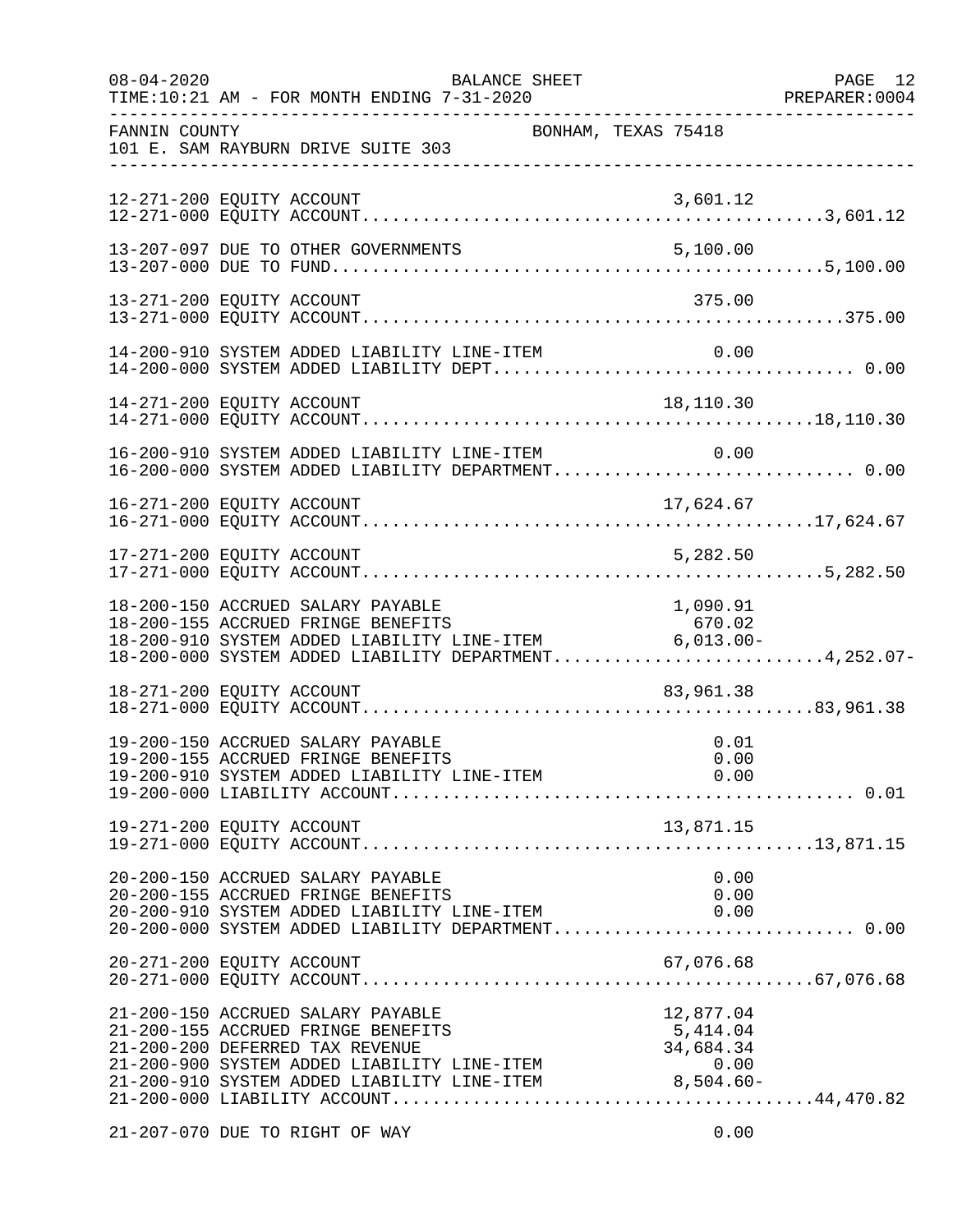| $08 - 04 - 2020$ | BALANCE SHEET<br>TIME:10:21 AM - FOR MONTH ENDING 7-31-2020                                                                                                                                                                                                                                                       |                                     | PAGE 13<br>PREPARER: 0004<br>---------------------- |
|------------------|-------------------------------------------------------------------------------------------------------------------------------------------------------------------------------------------------------------------------------------------------------------------------------------------------------------------|-------------------------------------|-----------------------------------------------------|
| FANNIN COUNTY    | BONHAM, TEXAS 75418<br>101 E. SAM RAYBURN DRIVE SUITE 303                                                                                                                                                                                                                                                         |                                     |                                                     |
|                  |                                                                                                                                                                                                                                                                                                                   |                                     |                                                     |
|                  | 21-231-100 LOAN BSB EQUIPMENT                                                                                                                                                                                                                                                                                     | 0.00                                |                                                     |
|                  | 21-271-200 EQUITY ACCOUNTY                                                                                                                                                                                                                                                                                        | 127,486.28                          |                                                     |
|                  | 22-200-150 ACCRUED SALARY PAYABLE<br>22-200-155 ACCRUED FRINGE BENEFITS<br>22-200-200 DEFERRED TAX REVENUE<br>22-200-900 SYSTEM ADDED LIABILITY LINE-ITEM 0.00<br>22-200-910 SYSTEM ADDED LIABILITY LINE-ITEM 21,189.85-                                                                                          | 11,285.41<br>6,055.57<br>39, 351.80 |                                                     |
|                  |                                                                                                                                                                                                                                                                                                                   |                                     |                                                     |
|                  | 22-271-200 EQUITY ACCOUNT                                                                                                                                                                                                                                                                                         | 587,444.27                          |                                                     |
|                  | 23-200-150 ACCRUED SALARY PAYABLE<br>23-200-155 ACCRUED FRINGE BENEFITS<br>23-200-200 DEFERRED TAX REVENUE<br>23-200-900 SYSTEM ADDED LIABILITY LINE-ITEM 0.00<br>23-200-910 SYSTEM ADDED LIABILITY LINE-ITEM 0.00<br>23-200-910 SYSTEM ADDED LIABILITY LINE-ITEM 35,302.94-                                      | 12,704.17<br>6,838.00<br>59,034.69  |                                                     |
|                  | 23-231-571 LOAN OF CAPITAL EQUIP. PURCHASE                                                                                                                                                                                                                                                                        | 0.00                                |                                                     |
|                  | 23-271-200 EQUITY ACCOUNT                                                                                                                                                                                                                                                                                         | 704,959.50                          |                                                     |
|                  | 24-200-150 ACCRUED SALARY PAYABLE<br>24-200-155 ACCRUED FRINGE BENEFITS<br>24-200-155 ACCRUED FRINGE BENEFITS 5,170.11<br>24-200-200 DEFERRED TAX REVENUE 33,033.39<br>24-200-900 SYSTEM ADDED LIABILITY LINE-ITEM 0.00<br>24-200-910 SYSTEM ADDED LIABILITY LINE-ITEM 19,181.13-<br>24-200-000 LIABILITY ACCOUNT | 8,948.55<br>5,170.11                |                                                     |
|                  | 24-271-200 EQUITY ACCOUNT                                                                                                                                                                                                                                                                                         | 344,096.02                          |                                                     |
|                  | 25-271-200 EQUITY ACCOUNT                                                                                                                                                                                                                                                                                         | 2,177.67                            |                                                     |
|                  | 26-200-910 SYSTEM ADDED LIABILITY LINE-ITEM<br>26-200-000 SYSTEM ADDED LIABILITY DEPARTMENT 0.00                                                                                                                                                                                                                  | 0.00                                |                                                     |
|                  | 26-271-200 EQUITY ACCOUNT                                                                                                                                                                                                                                                                                         | 49,651.88                           |                                                     |
|                  | 27-271-200 EQUITY ACCOUNT                                                                                                                                                                                                                                                                                         | 9,287.58                            |                                                     |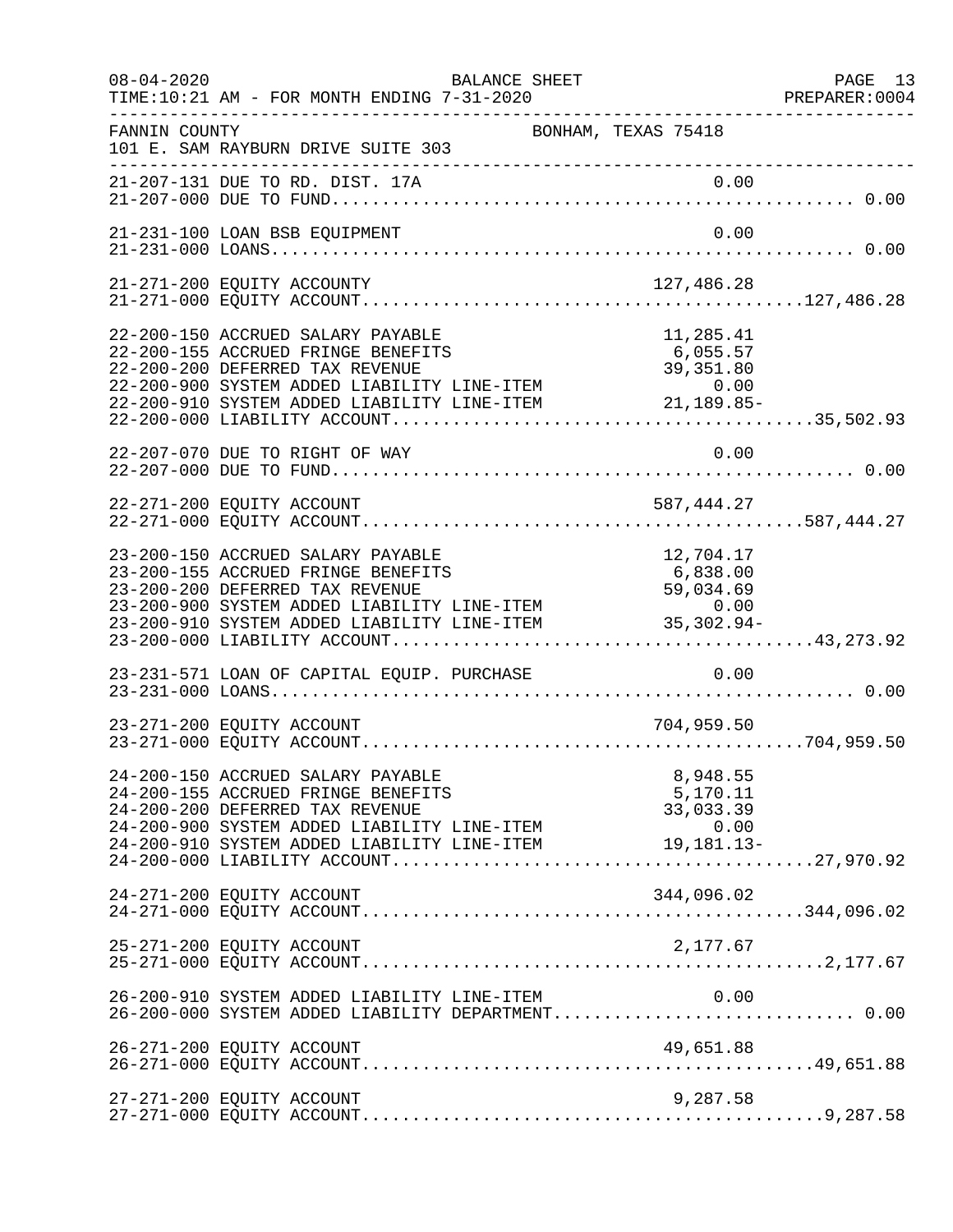| $08 - 04 - 2020$<br><b>BALANCE SHEET</b><br>TIME:10:21 AM - FOR MONTH ENDING 7-31-2020                                                                                   | PAGE 14<br>PAGE 14<br>PREPARER:0004<br>----------------- |
|--------------------------------------------------------------------------------------------------------------------------------------------------------------------------|----------------------------------------------------------|
| FANNIN COUNTY<br>101 E. SAM RAYBURN DRIVE SUITE 303                                                                                                                      | BONHAM, TEXAS 75418                                      |
| 28-200-910 SYSTEM ADDED LIABILITY LINE-ITEM 0.00<br>28-200-000 SYSTEM ADDED LIABILITY DEPARTMENT 0.00                                                                    |                                                          |
| 28-271-200 EQUITY ACCOUNT                                                                                                                                                | 6,336.74                                                 |
| 30-271-200 EQUITY ACCOUNT                                                                                                                                                | 983.14                                                   |
| 31-200-900 SYSTEM ADDED LIABILITY LINE-ITEM                                                                                                                              | 0.00                                                     |
| 31-271-200 EQUITY ACCOUNT                                                                                                                                                | 111,442.70                                               |
| 33-271-200 EQUITY ACCOUNT                                                                                                                                                | 8,596.74                                                 |
| 34-271-200 EQUITY ACCOUNT                                                                                                                                                | 32,371.65                                                |
| 35-200-910 SYSTEM ADDED LIABILITY LI                                                                                                                                     | 0.00                                                     |
|                                                                                                                                                                          |                                                          |
| 36-200-150 ACCRUED SALARY PAYABLE<br>36-200-155 ACCRUED FRINGE BENEFITS<br>210.02/36-200-155 ACCRUED FRINGE BENEFITS<br>36-200-910 SYSTEM ADDED LIABILITY LINE-ITEM 6.00 | 627.24<br>210.02                                         |
| 36-271-200 EQUITY ACCOUNT                                                                                                                                                | 15, 145.58                                               |
|                                                                                                                                                                          |                                                          |
| 37-207-099 HELD IN TRUST                                                                                                                                                 | 36, 374.74                                               |
| 37-271-200 EQUITY ACCOUNT                                                                                                                                                |                                                          |
| 38-200-900 SYSTEM ADDED LIABILITY LINE-ITEM<br>38-200-000 SYSTEM ADDED LIABILITY DEPARTMENT 0.00                                                                         | 0.00                                                     |
| 38-271-200 EQUITY ACCOUNT                                                                                                                                                | 19,527.80                                                |
| 39-200-900 SYSTEM ADDED LIABILITY LINE-ITEM 0.00<br>39-200-000 SYSTEM ADDED LIABILITY DEPARTMENT 0.00                                                                    |                                                          |
| 39-271-200 EQUITY ACCOUNT                                                                                                                                                | 20,703.81                                                |
| 40-200-910 SYSTEM ADDED LIABILITY LINE-ITEM<br>40-200-000 SYSTEM ADDED LIABILITY DEPARTMENT 0.00                                                                         | 0.00                                                     |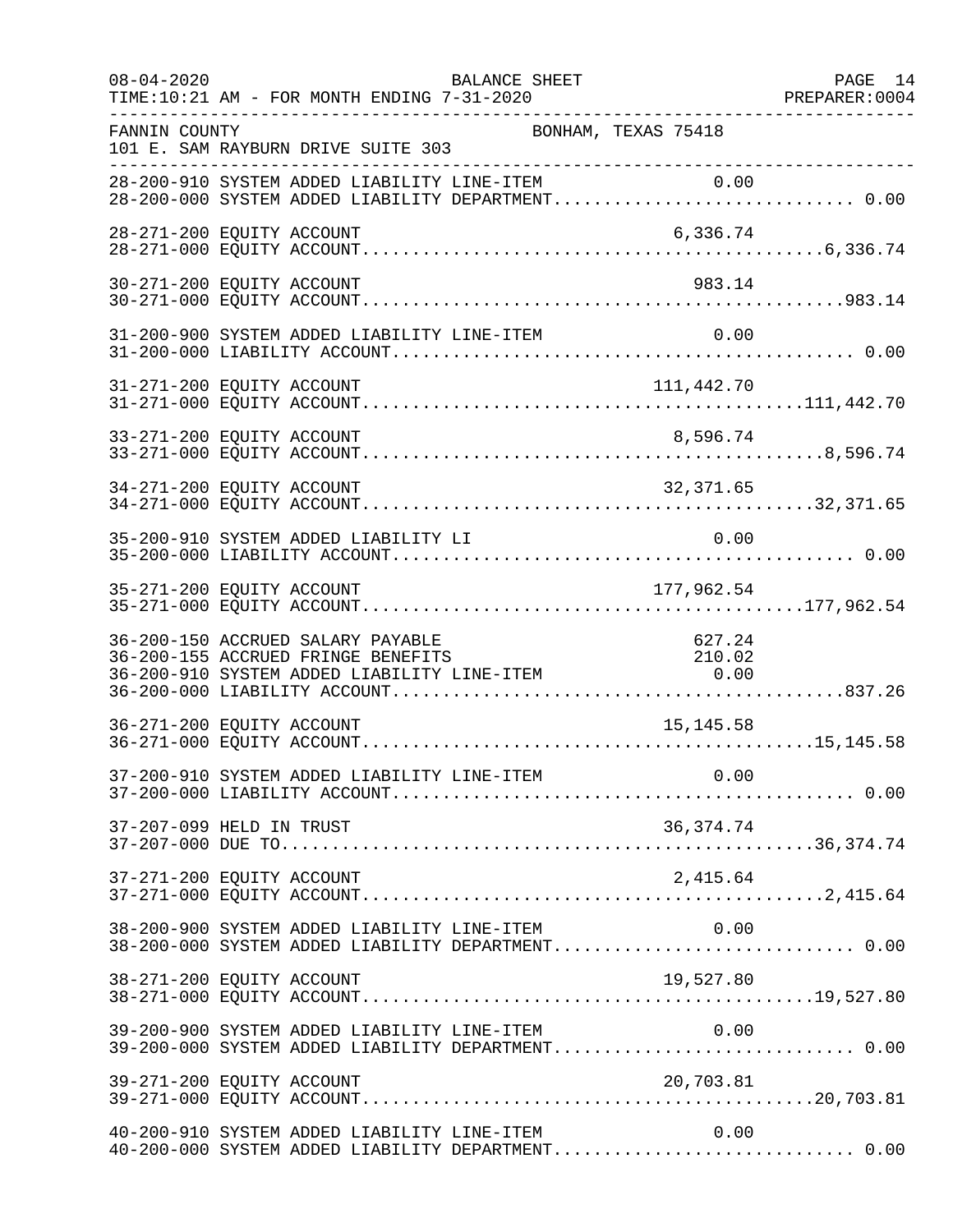| $08 - 04 - 2020$          | BALANCE SHEET<br>TIME:10:21 AM - FOR MONTH ENDING 7-31-2020                                                                                                                       |                | PAGE 15 |
|---------------------------|-----------------------------------------------------------------------------------------------------------------------------------------------------------------------------------|----------------|---------|
| FANNIN COUNTY             | BONHAM, TEXAS 75418<br>101 E. SAM RAYBURN DRIVE SUITE 303<br>----------------------------------                                                                                   |                |         |
| 40-271-200 EQUITY ACCOUNT |                                                                                                                                                                                   | 381.73         |         |
|                           | 41-200-910 SYSTEM ADDED LIABILITY LINE-ITEM<br>41-200-000 SYSTEM ADDED LIABILITY DEPARTMENT 0.00                                                                                  | 0.00           |         |
|                           | 41-207-095 DUE TO OTHER FUNDS                                                                                                                                                     | 0.00           |         |
| 41-271-200 EQUITY ACCOUNT |                                                                                                                                                                                   | 0.00           |         |
|                           | 42-200-910 SYSTEM ADDED LIABILITY LINE-ITEM<br>42-200-000 SYSTEM ADDED LIABILITY DEPARTMENT 0.00                                                                                  | 0.00           |         |
| 42-271-200 EQUITY ACCOUNT |                                                                                                                                                                                   | 428.64-        |         |
|                           | 43-200-910 SYSTEM ADDED LIABILITY LINE-ITEM<br>43-200-000 SYSTEM ADDED LIABILITY DEPARTMENT 0.00                                                                                  | 0.00           |         |
| 43-271-200 EQUITY ACCOUNT |                                                                                                                                                                                   | 0.00           |         |
|                           | 44-200-910 SYSTEM ADDED LIABILITY LINE-ITEM                                                                                                                                       | 0.00           |         |
|                           | 44-207-095 DUE TO OTHER FUNDS                                                                                                                                                     | 0.00           |         |
| 44-271-200 EQUITY ACCOUNT |                                                                                                                                                                                   | 0.00           |         |
|                           | 45-200-150 ACCRUED SALARY PAYABLE<br>45-200-155 ACCRUED FRINGE BENEFITS<br>45-200-910 SYSTEM ADDED LIABILITY LINE-ITEM 0.00<br>45-200-000 SYSTEM ADDED LIABILITY DEPARTMENT302.00 | 302.00<br>0.00 |         |
|                           | 45-207-095 DUE TO OTHER FUNDS                                                                                                                                                     | 0.00           |         |
| 45-271-200 EQUITY ACCOUNT |                                                                                                                                                                                   | 370.90-        |         |
|                           | 46-200-910 SYSTEM ADDED LIABILITY LINE-ITEM<br>46-200-000 SYSTEM ADDED LIABILITY DEPARTMENT 0.00                                                                                  | 0.00           |         |
| 46-271-200 EQUITY ACCOUNT |                                                                                                                                                                                   | 7,765.67       |         |
|                           | 48-200-910 SYSTEM ADDED LIABILITY LINE-ITEM                                                                                                                                       | 0.00           |         |
| 48-271-200 EQUITY ACCOUNT |                                                                                                                                                                                   | 38,584.59      |         |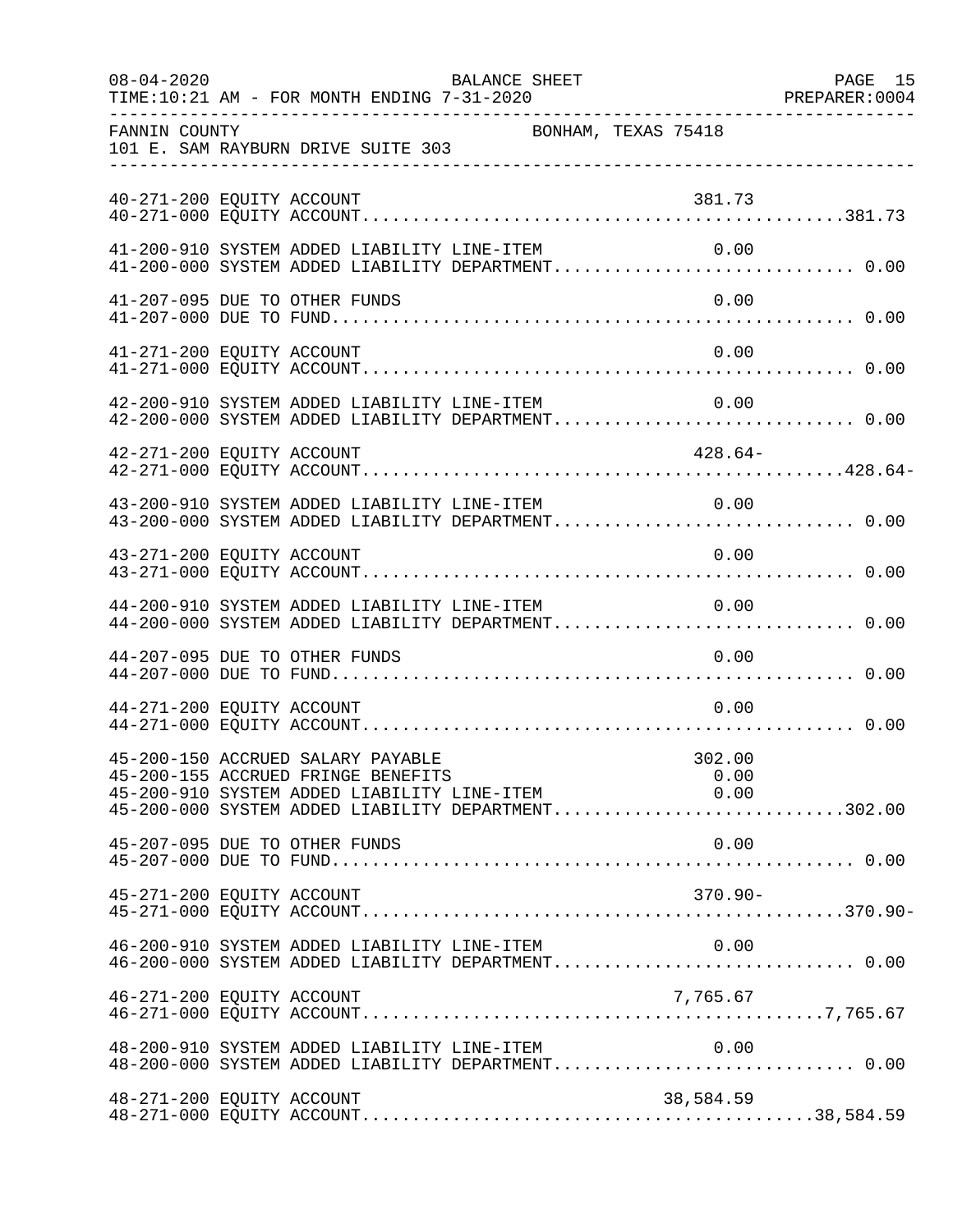| $08 - 04 - 2020$ | BALANCE SHEET<br>TIME:10:21 AM - FOR MONTH ENDING 7-31-2020                                                    | PAGE 16 |
|------------------|----------------------------------------------------------------------------------------------------------------|---------|
| FANNIN COUNTY    | BONHAM, TEXAS 75418<br>101 E. SAM RAYBURN DRIVE SUITE 303<br>------------------------------------              |         |
|                  |                                                                                                                |         |
|                  | 50-200-910 SYSTEM ADDED LIABILITY LINE-ITEM<br>0.00                                                            |         |
|                  | 50-271-200 EQUITY ACCOUNT<br>0.00                                                                              |         |
|                  | 51-271-200 EQUITY ACCOUNT<br>7,573.88                                                                          |         |
|                  | 52-200-910 SYSTEM ADDED LIABILITY LINE-ITEM $0.00$<br>52-200-000 SYSTEM ADDED LIABILITY DEPARTMENT0.00         |         |
|                  | 52-271-200 EQUITY ACCOUNT<br>14,655.89                                                                         |         |
|                  | 53-200-910 SYSTEM ADDED LIABILITY LINE-ITEM 4,496.80-<br>53-200-000 SYSTEM ADDED LIABILITY DEPARTMENT4,496.80- |         |
|                  | 290,083.48<br>53-271-200 EQUITY ACCOUNT                                                                        |         |
|                  |                                                                                                                |         |
|                  | 55-271-200 EQUITY ACCOUNT<br>0.06                                                                              |         |
|                  | 56-200-910 SYSTEM ADDED LIABILITY LINE-ITEM<br>0.00                                                            |         |
|                  | 56-271-200 EQUITY ACCOUNT<br>45,071.06                                                                         |         |
|                  | 57-200-910 SYSTEM ADDED LIABILITY LINE-ITEM 0.00<br>57-200-000 SYSTEM ADDED LIABILITY DEPARTMENT 0.00          |         |
|                  | 57-271-200 EQUITY ACCOUNT<br>49.11                                                                             |         |
|                  | 59-200-910 SYSTEM ADDED LIABILITY LINE-ITEM 1,642.50-<br>59-200-000 SYSTEM ADDED LIABILITY DEPARTMENT1,642.50- |         |
|                  | 59-271-200 EQUITY ACCOUNT<br>31,365.09                                                                         |         |
|                  | 60-200-200 DEFERRED REVENUE<br>9,341.26                                                                        |         |
|                  | 60-207-990 DUE TO OTHERS<br>0.00                                                                               |         |
|                  | 60-271-200 EQUITY ACCOUNT<br>153,672.87                                                                        |         |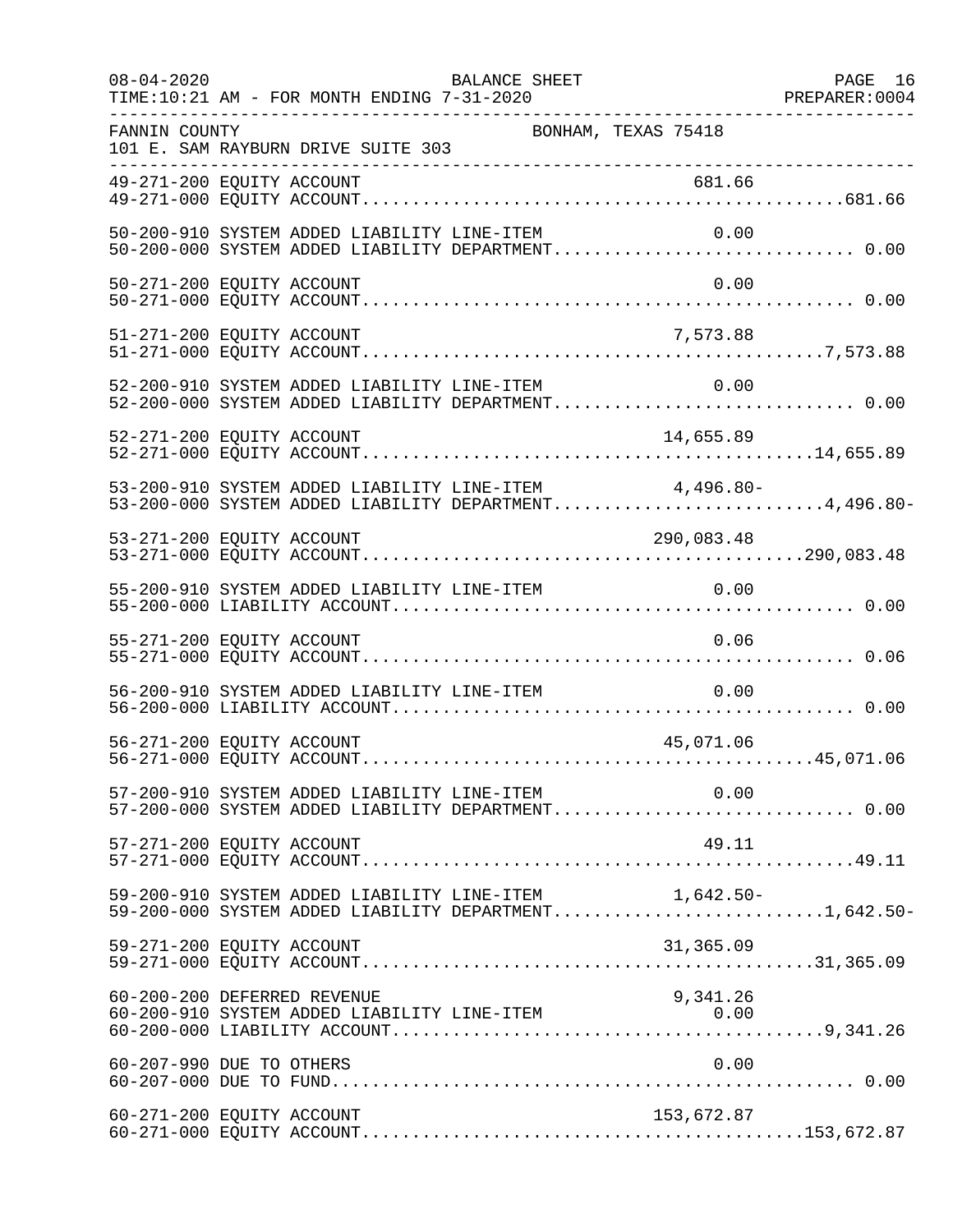| $08 - 04 - 2020$ | TIME:10:21 AM - FOR MONTH ENDING 7-31-2020                                                                 | BALANCE SHEET       |              | PAGE 17 |
|------------------|------------------------------------------------------------------------------------------------------------|---------------------|--------------|---------|
| FANNIN COUNTY    | 101 E. SAM RAYBURN DRIVE SUITE 303                                                                         | BONHAM, TEXAS 75418 |              |         |
|                  | 61-271-200 EQUITY ACCOUNT                                                                                  |                     |              |         |
|                  | 62-271-200 EQUITY ACCOUNT                                                                                  |                     | 34,291.11    |         |
|                  | 63-200-910 SYSTEM ADDED LIABILITY LINE ITEM                                                                |                     | 0.00         |         |
|                  | 63-271-200 EQUITY ACCOUNT                                                                                  |                     | 1,688.40     |         |
|                  | 64-200-910 SYSTEM ADDED LIABILITY LINE ITEM                                                                |                     | 0.00         |         |
|                  | 64-271-200 EQUITY ACCOUNT                                                                                  |                     | 355.18       |         |
|                  | 65-200-910 SYSTEM ADDED LIABILITY LINE ITEM                                                                |                     | 0.00         |         |
|                  | 65-271-200 EQUITY ACCOUNT                                                                                  |                     | 2,691.63     |         |
|                  | 66-200-910 SYSTEM ADDED LIABILITY LINE-ITEM 92,194.35-                                                     |                     |              |         |
|                  | 66-207-990 DUE TO OTHERS                                                                                   |                     | 0.00         |         |
|                  | 66-231-200 2017 GO BONDS PAYABLE                                                                           |                     | 0.00         |         |
|                  | 66-271-200 EQUITY ACCOUNT                                                                                  |                     | 4,718,695.56 |         |
|                  | 67-200-910 SYSTEM ADDED LIABILITY LINE-ITEM 530.00-<br>67-200-000 SYSTEM ADDED LIABILITY DEPARTMENT530.00- |                     |              |         |
|                  | 67-271-200 EQUITY ACCOUNT                                                                                  |                     | 9,498.04     |         |
|                  | 68-200-910 SYSTEM ADDED LIABILITY LINE -ITEM                                                               |                     | 0.00         |         |
|                  | 68-231-200 2018 GO BONDS PAYABLE                                                                           | 6,250,000.00        |              |         |
|                  | 68-271-200 EQUITY ACCOUNT                                                                                  |                     | 76,605.99    |         |
|                  | 69-200-910 SYSTEM ADDED LIABILITY LINE-ITEM                                                                |                     | 0.00         |         |
|                  | 69-271-200 EQUITY ACCOUNT                                                                                  |                     | 0.00         |         |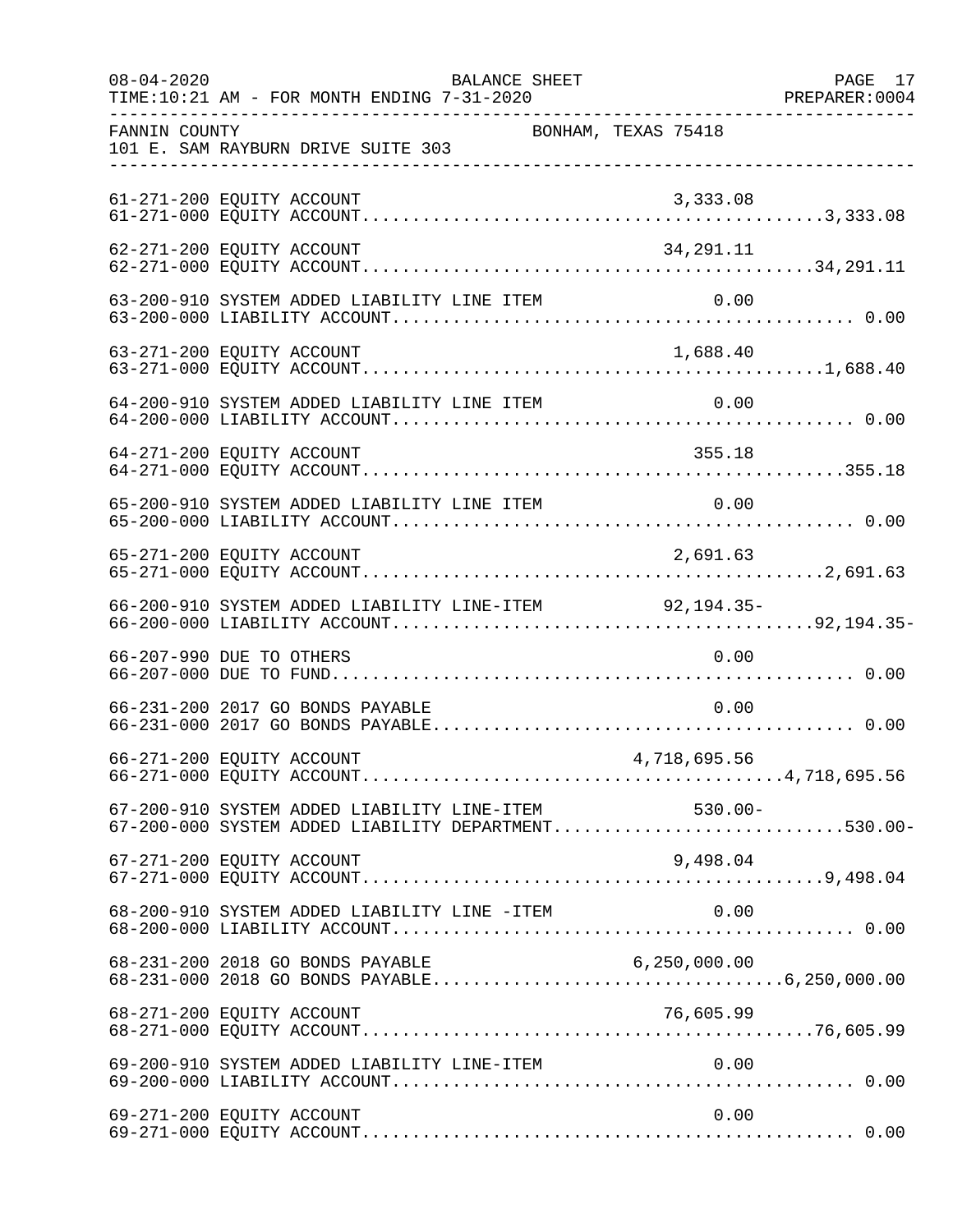| $08 - 04 - 2020$          | BALANCE SHEET                                |                                                  |                                                                                                       | PAGE 18<br>PREPARER: 0004 |
|---------------------------|----------------------------------------------|--------------------------------------------------|-------------------------------------------------------------------------------------------------------|---------------------------|
| FANNIN COUNTY             | 101 E. SAM RAYBURN DRIVE SUITE 303           | BONHAM, TEXAS 75418                              |                                                                                                       |                           |
|                           | 70-200-900 SYSTEM ADDED LIABILITY LINE-ITEM  | 70-200-910 SYSTEM ADDED LIABILITY LINE-ITEM 0.00 | 0.00                                                                                                  |                           |
| 70-271-200 EQUITY ACCOUNT |                                              |                                                  | 100,051.38                                                                                            |                           |
|                           |                                              |                                                  | 71-200-910 SYSTEM ADDED LIABILITY LINE-ITEM 0.00<br>71-200-000 SYSTEM ADDED LIABILITY DEPARTMENT 0.00 |                           |
| 71-271-200 EQUITY ACCOUNT |                                              |                                                  | 0.00                                                                                                  |                           |
|                           | 72-200-910 SYSTEM ADDEND LIABILITY LINE-ITEM |                                                  | 0.00<br>72-200-000 SYSTEM ADDED LIABILITY DEPARTMENT 0.00                                             |                           |
| 72-271-200 EQUITY ACCOUNT |                                              |                                                  | 0.00                                                                                                  |                           |
|                           |                                              | 78-200-910 SYSTEM ADDED LIABILITY LINE ITEM 0.00 |                                                                                                       |                           |
| 78-271-200 EQUITY ACCOUNT |                                              |                                                  | 150,000.00                                                                                            |                           |
|                           | 79-200-910 SYSTEM ADD LIABILITY LINE ITEM    |                                                  | 0.00                                                                                                  |                           |
| 79-271-200 EQUITY ACCOUNT |                                              |                                                  | 75,000.00                                                                                             |                           |
|                           | 80-200-910 SYSTEM ADDED LIABILITY LINE-ITEM  |                                                  | 0.00                                                                                                  |                           |
|                           |                                              |                                                  |                                                                                                       |                           |
|                           |                                              |                                                  |                                                                                                       |                           |
| 81-271-200 EQUITY ACCOUNT |                                              |                                                  |                                                                                                       |                           |
|                           |                                              | 82-200-910 SYSTEM ADDED LIABILITY LINE ITEM      | 0.00                                                                                                  |                           |
| 82-271-200 EQUITY ACCOUNT |                                              |                                                  | 565,378.74                                                                                            |                           |
|                           | 83-200-910 SYSTEM ADDED LIABILITY LINE ITEM  |                                                  | 0.00                                                                                                  |                           |
|                           |                                              |                                                  |                                                                                                       |                           |
|                           |                                              | 84-200-910 SYSTEM ADDED LIABILITY LINE ITEM      | $50, 527.35 -$<br>84-200-000 SYSTEM ADDED LIABILITY DEPT50,527.35-                                    |                           |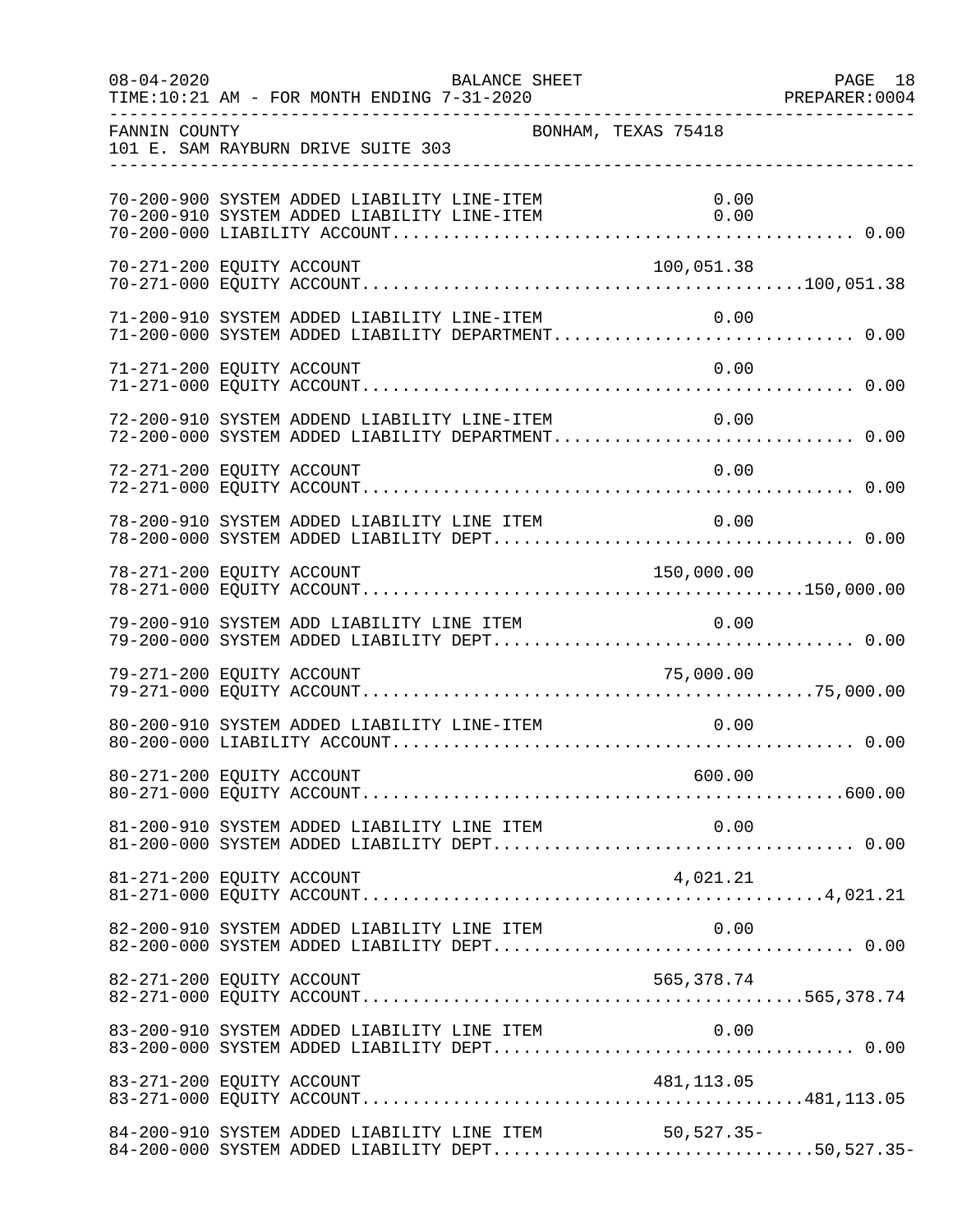| $08 - 04 - 2020$    | TIME:10:21 AM - FOR MONTH ENDING 7-31-2020                                                                                                               | BALANCE SHEET |                                                        | PAGE 19 |
|---------------------|----------------------------------------------------------------------------------------------------------------------------------------------------------|---------------|--------------------------------------------------------|---------|
| FANNIN COUNTY       | 101 E. SAM RAYBURN DRIVE SUITE 303                                                                                                                       |               | BONHAM, TEXAS 75418                                    |         |
|                     | 84-271-200 EQUITY ACCOUNT                                                                                                                                |               | 533,975.09                                             |         |
|                     | 85-200-910 SYSTEM ADDED LIABILITY LINE-ITEM<br>85-200-000 SYSTEM ADDED LIABILITY DEPARTMENT388.75-                                                       |               | 388.75-                                                |         |
|                     |                                                                                                                                                          |               |                                                        |         |
|                     |                                                                                                                                                          |               |                                                        |         |
|                     |                                                                                                                                                          |               |                                                        |         |
|                     | 87-200-910 SYSTEM ADDED LIABILITY LINE-ITEM<br>87-200-000 SYSTEM ADDED LIABILITY DEPARTMENT90.00                                                         |               | 90.00                                                  |         |
|                     | 87-202-319 A/P RESTITUTION-JUVENILE PROBATION 0.00                                                                                                       |               |                                                        |         |
|                     | 87-271-200 EQUITY ACCOUNT                                                                                                                                |               | 2,335.77                                               |         |
|                     | 88-271-200 EQUITY ACCOUNT                                                                                                                                |               | 0.00                                                   |         |
|                     | 89-220-189 DEFERRED REVENUE                                                                                                                              |               | 0.00                                                   |         |
|                     | 89-271-200 EQUITY ACCOUNT                                                                                                                                |               | 60,400.36                                              |         |
|                     | 92-200-900 SYSTEM ADDED LIABILITY LINE-ITEM 0.00<br>92-200-910 SYSTEM ADDED LIABILITY LINE-ITEM 0.00<br>92-200-000 SYSTEM ADDED LIABILITY DEPARTMENT0.00 |               |                                                        |         |
|                     | 92-271-200 EQUITY ACCOUNT                                                                                                                                |               | 46,269.00                                              |         |
|                     | 93-200-910 SYSTEM ADDED LIABILITY                                                                                                                        |               | 0.00                                                   |         |
|                     | 93-271-200 EQUITY ACCOUNT                                                                                                                                |               | 100.00                                                 |         |
|                     | 95-200-910 SYSTEM ADDED LIABILITY LINE-ITEM<br>95-200-000 SYSTEM ADDED LIABILITY DEPARTMENT 0.00                                                         |               | 0.00                                                   |         |
| 95-271-200 DEPOSITS |                                                                                                                                                          |               | 20.64                                                  |         |
|                     | 99-200-240 ACCRUED INTEREST<br>99-200-250 GENERAL OBLIGATION BOND<br>99-200-251 GOB-CURRENT PORTION<br>99-200-255 BOND DISCOUNT CURRENT                  |               | 61,179.00<br>5,930,000.00<br>160,000.00<br>$2,699.60-$ |         |